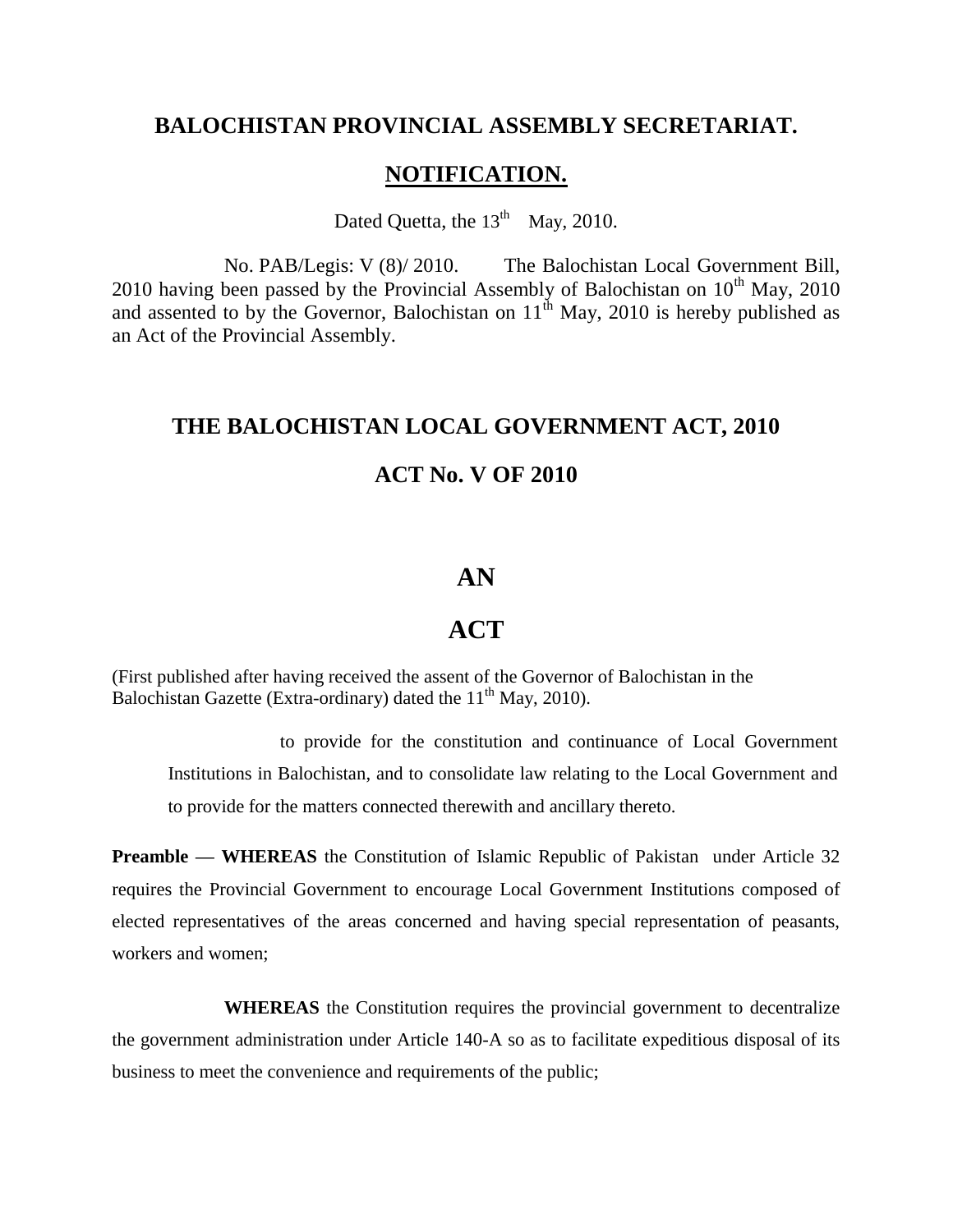**AND WHEREAS** it is expedient to consolidate the law relating to Local Government Institutions so as to fulfill the obligation in line with the requirements of the Constitution;

**NOW THEREFORE** it is enacted as under:

#### **CHAPTER 1**

### **PRELIMINARY**

**1. Short title, extent and commencement** (1) This Act may be called the Balochistan Local Government Act, 2010.

(2) It extends to the whole of the Province of Balochistan except areas notified as Cantonments under the Cantonments Ordinance, 2002 (CXXXVIII of 2002).

- (3) It shall come into force at once.
- **2. Definition.-** (1) In this Act, unless the context otherwise requires.
	- (i) **"Annual Rental Value"** means the gross annual rent at which a building or land may be let from year to year;
	- (ii) **"Annual Letting Value"** means the annual rent which a building or land exclusive of furniture or machinery contained or situated therein or thereon, may reasonably be expected to be let from year to year, and shall include all payments made or agreed to be made by a tenant to the owner of the building or land on account of occupation, taxes, insurance or other charges incidental to the occupancy;
	- (iii) **"Body Corporate"** means a body having perpetual succession and a common seal, with power to acquire and hold movable and immovable property, and transfer any property held by it, and enter into any contract and may sue and be sued in its name;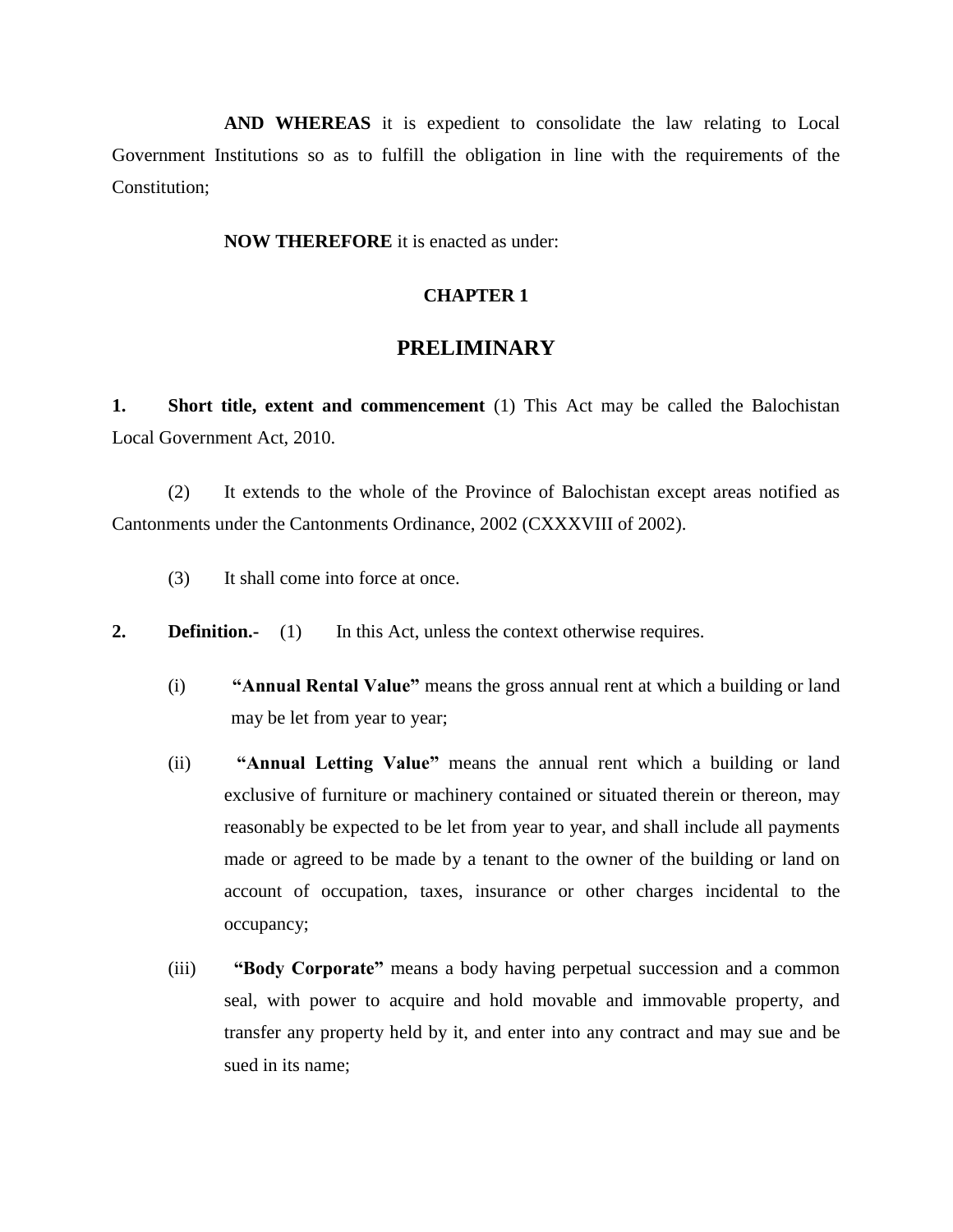- (iv) "**Budget**" means an official statement of income and expenditure of a Local Council for a financial year;
- (v) "**Building**" includes any shop, house, hut, outhouse, shed, stable or enclosure built of any material and used for any purpose, and also includes a wall, well, verandah, platform, plinth, ramp, stair-case and steps;
- (vi) **"Building Line"** means a line beyond which the outer face or any part of an external wall of a building may not project in the direction of any street, existing or proposed;
- (vii) **"Bye-laws"** means bye-laws made under this Act;
- (viii) **"Chairman"** means the Chairman of a Local Council;
- (ix) **"Chief Officer"** means the officer incharge of the administration of a District Council, Municipal Corporation and Municipal Committee;
- (x) "**Cattle**" means cows, buffaloes, bulls, oxen, bullocks, heifers, calves, camels, sheep and goats;
- (xi) "**City**" means an urban area declared to be a city under this Act;
- (xii) "**Collector**" means the collector appointed under the Balochistan Land Revenue Act, 1967;
- (xiii) "**Constitution**" means the Constitution of Islamic Republic of Pakistan, 1973;
- (xiv) "**Conservancy**" means the collection, treatment, removal and disposal of refuse;
- (xv) **"Consumption"** means utilization of an Article by causing change in its existing position and nature, which may include conversion of a ship or any other floating structure into its pieces, scrap and other article of similar nature, commonly known and styled as ship breaking;
- (xvi) "**Dairy**" includes any farm, cattle-shed, cow-house, milk store, milk shop or other place from where milk or milk products are supplied or stored;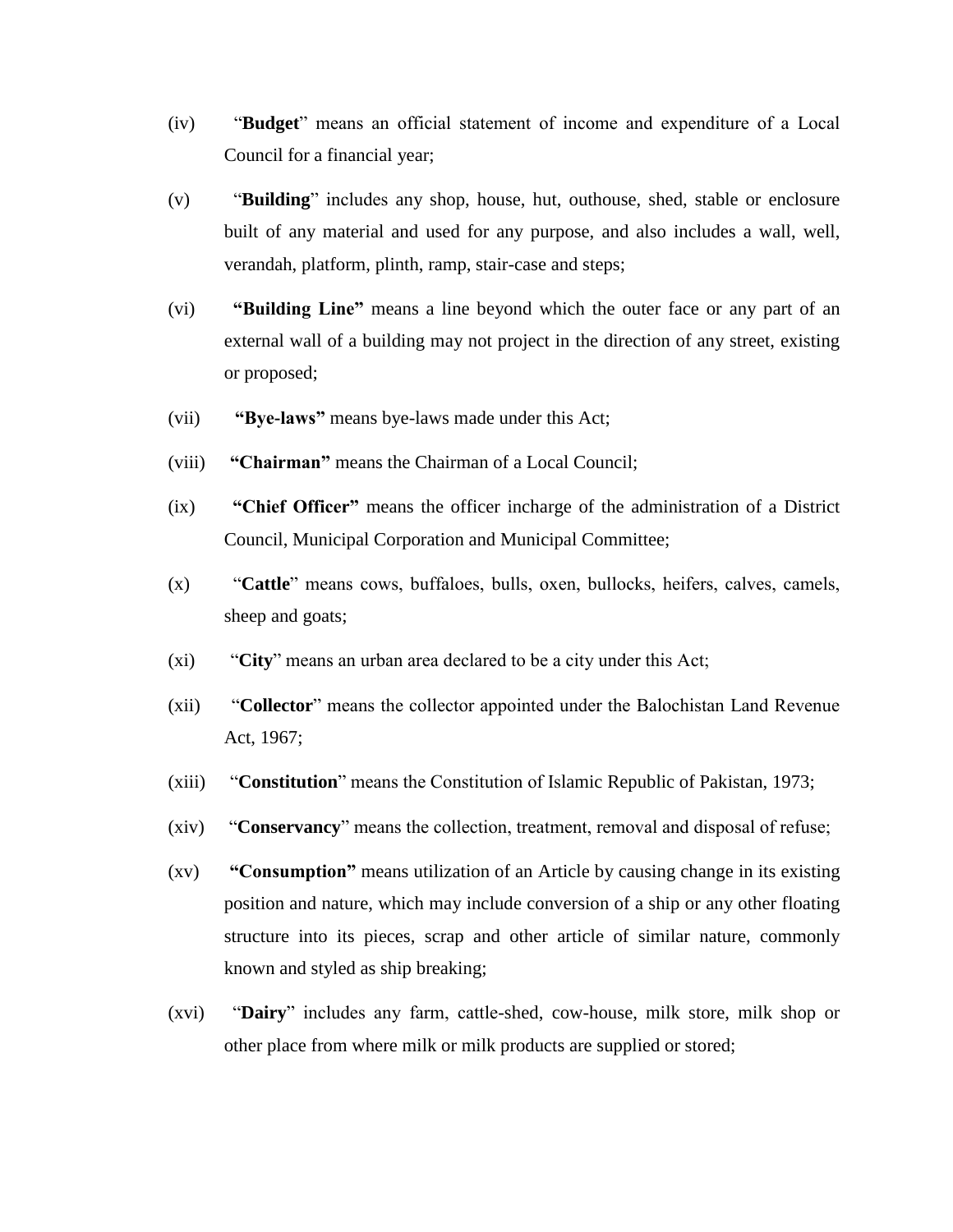- (xvii) **"Dealer"** means any person who within a market area sets up, establishes, or allows any place to be used for the purchase or sale of farm produce or any other marketable commodity;
- (xviii) "**District**" means a District notified under the Balochistan Land Revenue Act, 1967;
- (xix) "**Drain**" includes a sewer, a house drain, a drain of any other description a tunnel, a culvert, a ditch, a channel or any other device for carrying sullage or rain water;
- (xx) "**Drug**" means any substance used as medicine or in the composition or preparation of medicine, whether for internal or external use;
- (xxi) "**Dwelling House**" means any building used substantially for human habitation;
- (xxii) **"Local Council"** means Local Council constituted under Section 7 of this Act;
- (xxiii) **"Divisional Coordination Committee"** means Committee constituted under Section 130 of this Act;
- (xxiv) **"Election Commission"** means the Election Commission of Pakistan constituted under Article 218 of the Constitution of Islamic Republic of Pakistan, 1973;
- (xxv) **"Elected Member"** means a Member who has been elected under the provisions of this Act;
- (xxvi) "**Erect or Re-erect a Building**" means the construction of a new building and includes such material alterations of building as enlargement of any wall, verandah, fixed platform, plinth or a part of the building; structural conversion of two or more places of a building for human habitation not originally meant for the purpose, structural conversion of two or more places of a building into a greater number of such places; addition of one or more rooms; building substance or other structure of a building; re-construction of a whole or any part of the external walls of a building or the renewal of the parts of a wooden building; construction of a wall adjoining any street or land not belonging to the owner of the wall, or opening of a door to such street or land; such alteration of the internal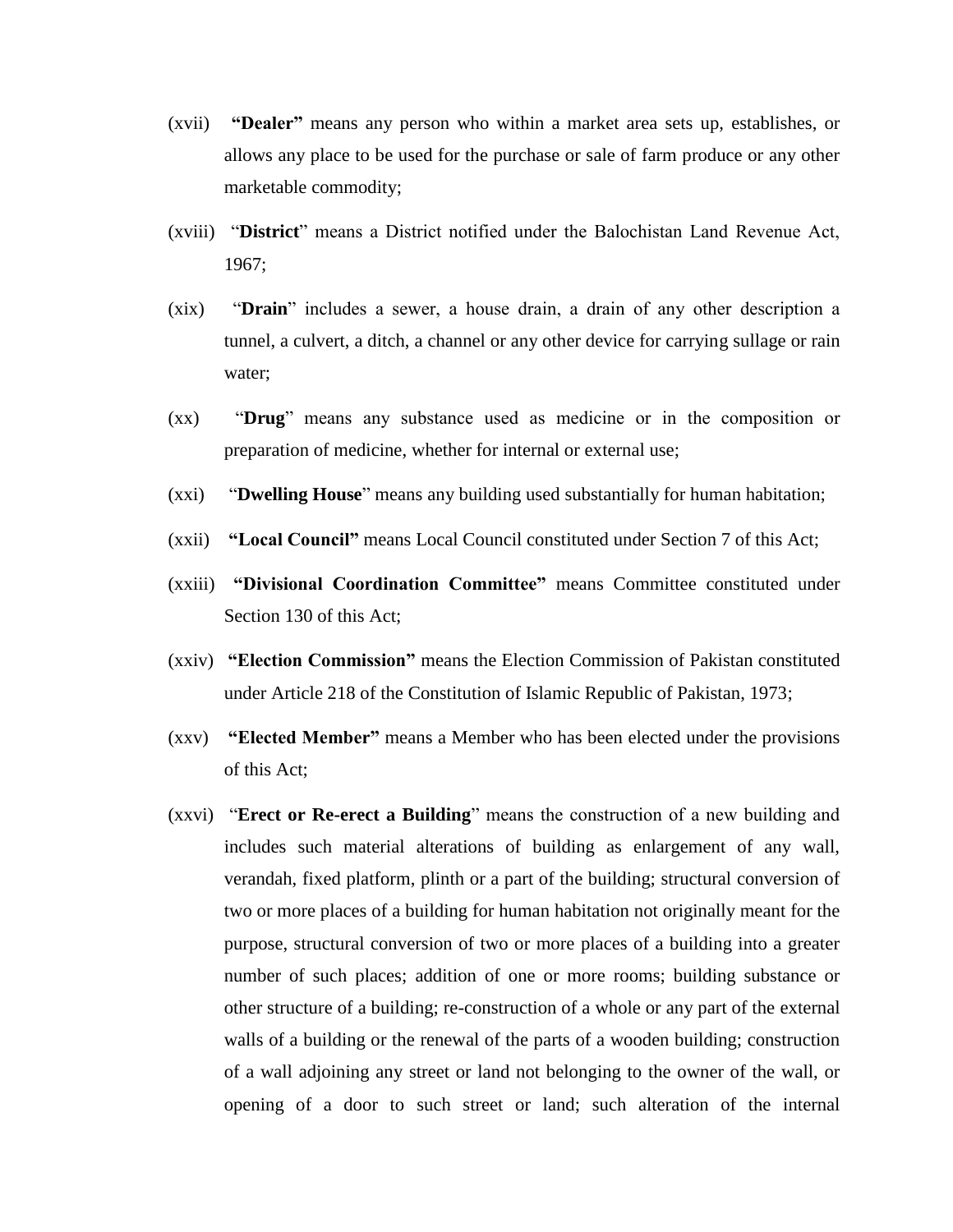arrangements of a building as affects its drainage, ventilation or other sanitary arrangements or its security or stability;

- (xxvii) "**Factory**" has the meaning assigned to it under the Factories Act, 1934 (XXV of 1934);
- (xxviii) **"Farm Produce"** means all agricultural crops/produces including Livestock produces and hides, skins, woolen and ghee or any other product derived from any one of these or any other commodity that may be declared by Notification to be farm produce;
- (xxix) "**Food**" includes all edibles used for food or drink by human beings but does not include drugs or water;
- (xxx) "**Government**" means the Government of Balochistan;
- (xxxi) "**Grower**" means a person who grows farm produce personally or through tenant or otherwise;
- (xxxii) "**Infectious disease**" means cholera, plague, smallpox, tuberculosis, AIDS, dengue fever, hepatitis, yellow fever, bacterial meningitis, gonorrhea, syphilis, typhoid fever, Malaria, Scabies, and includes such other disease as Government may, by notification, declare to be an infectious disease for the purpose of this Act;
- (xxxiii) "**Land**" includes land which is being built up or is built up or is covered with water or is under cultivation or is fallow, and in relation to Town Improvement Committee includes land as defined in clause (a) of Section 3 of the Land Acquisition Act, 1894;
- (xxxiv) "**Local Area**" means an area under the jurisdiction of a Local Council;
- (xxxv) **"Local Council Grant"** means monies declared as such for distribution among local governments in accordance with the provisions of this Act;
- (xxxvi) "**Local Fund**" means the fund of a Local Council;
- (xxxvii) "**Mal-administration**" means-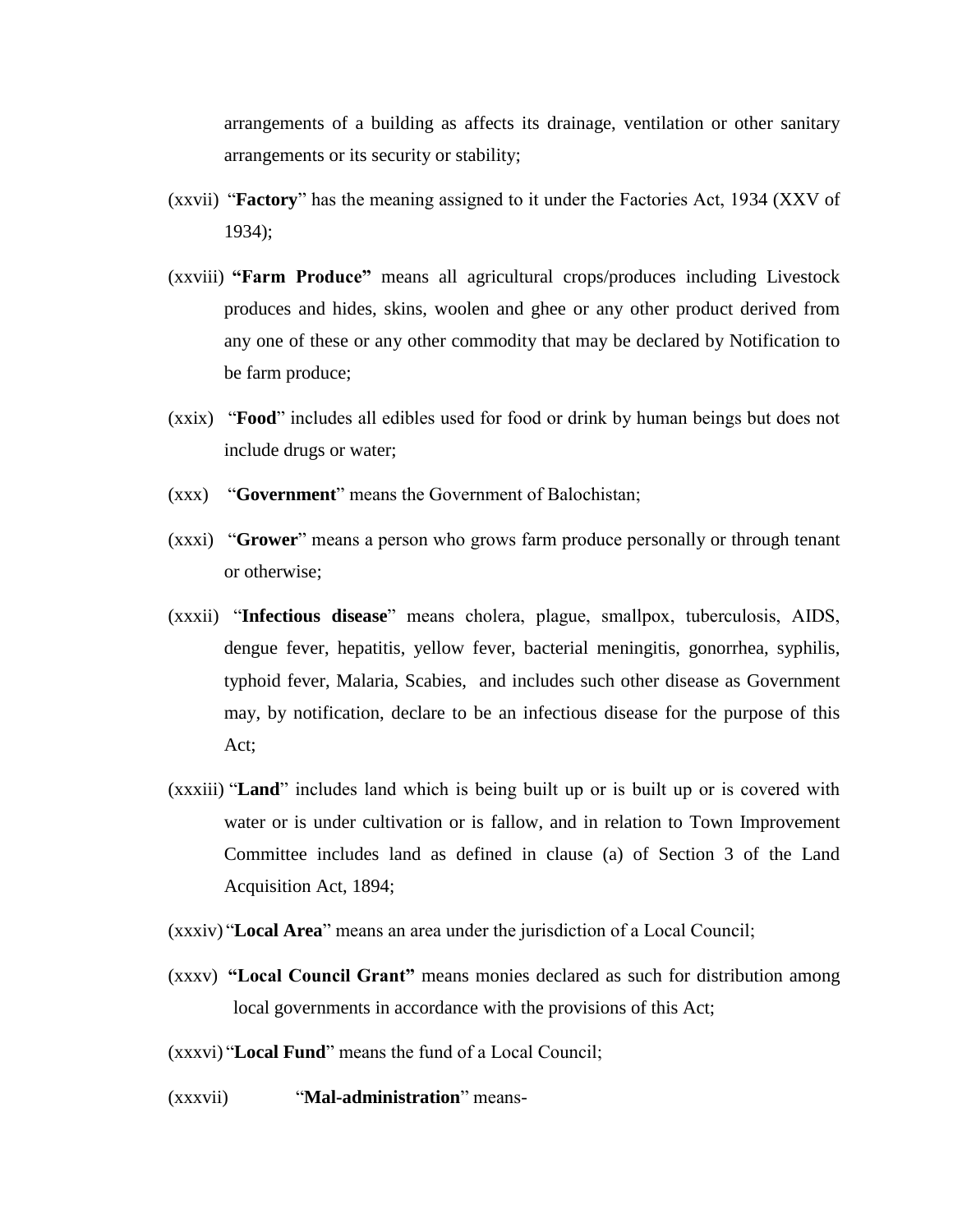- (a) an act of omission or commission, a decision, process or recommendation, which –
	- (i) is contrary to the law, rules, or regulations or is a departure from established practice or procedure; or
	- (ii) is arbitrary, biased, discriminatory, oppressive, perverse, unjust or unreasonable; or
	- (iii) is based on irrelevant grounds; or
	- (iv) involves the exercise of powers or the failure or refusal to do so, for corrupt or improper motives, such as administrative excess, bribery, favoritism, jobbery and nepotism;
- (b) delay, inaction, incompetence, inefficiency, ineptitude or neglect in the administration or discharge of duties and responsibilities;
- (c) repeated notices, prolonged hearings or unnecessary attendance while deciding cases; or
- (d) avoidance of disciplinary action against an officer or official whose action is held by a competent authority to be biased, capricious, patently illegal or vindictive;
- (xxxviii) "**Market**" means a place where persons assemble for the sale and purchase of meat, fish, fruit, poultry, vegetables or any other eatable food or other commodities or for the sale and purchase of livestock or animals and includes any place which may, from time to time, be notified as Market;
- (xxxix) "**Mauza"** means a revenue estate declared under the Balochistan, Land Revenue Act, , 1967(XVII of 1967);
- (xl) "**Member**" means a Member of Local Council;
- (xli) "**Member of Minority Community** " means a person other than a Muslim as defined in the Constitution of Islamic Republic of Pakistan;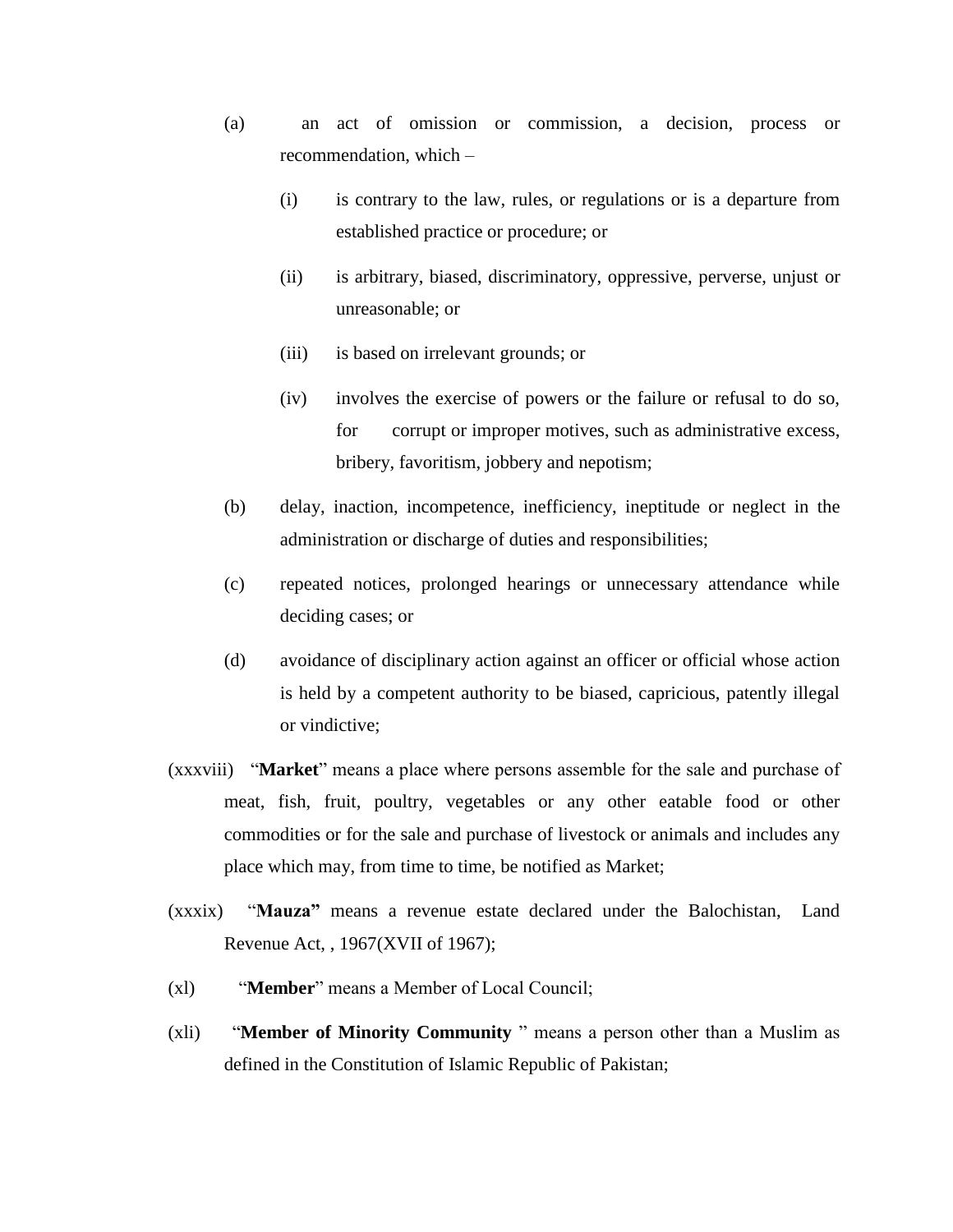- (xlii) "**Metropolitan Corporation**" means a Metropolitan Corporation constituted under this Act;
- (xliii) "**Misconduct**" means transgression of prescribed Code of Conduct or dereliction from duty or deliberate unlawful behaviour or violation of law or rules or lawful behaviour or violation of law or rules or lawful directions or orders of Government and includes:-
	- (a) gross negligence in performance of duties with manifest wrongful intent or evil design;
	- (b) an act that results in wrongful gain to any person by wrongful application of law; or
	- (c) making or managing appointment, promotion or transfer of an officer or official in violation of law or rules or for extraneous consideration;
- (xliv) "**Municipality**" means an area declared to be a Municipality under this Act;
- (xlv) "**Municipal Committee**" means a Municipal Committee constituted under this Act;
- (xlvi) "**Municipal Corporation**" means a Municipal Corporation constituted under this Act;
- (xlvii) "**Municipal Services**" means the services performed by a Local Council under this Act and include laying and maintaining intra-city network of water supply and sanitation; conservancy; garbage, sewer or storm water, solid or liquid waste, drainage, public toilets, express ways bridges, flyovers, public roads, streets, foot paths, traffic signals, pavements and lighting thereof, public parks, gardens, arboriculture, landscaping, act boards, hoardings, fire fighting, land use control, zoning, master planning, classification /declassification or reclassification of commercial or residential areas, markets, housing, urban or rural infrastructure, environment and construction, maintenance or development thereof and enforcement of any law or rule relating thereto;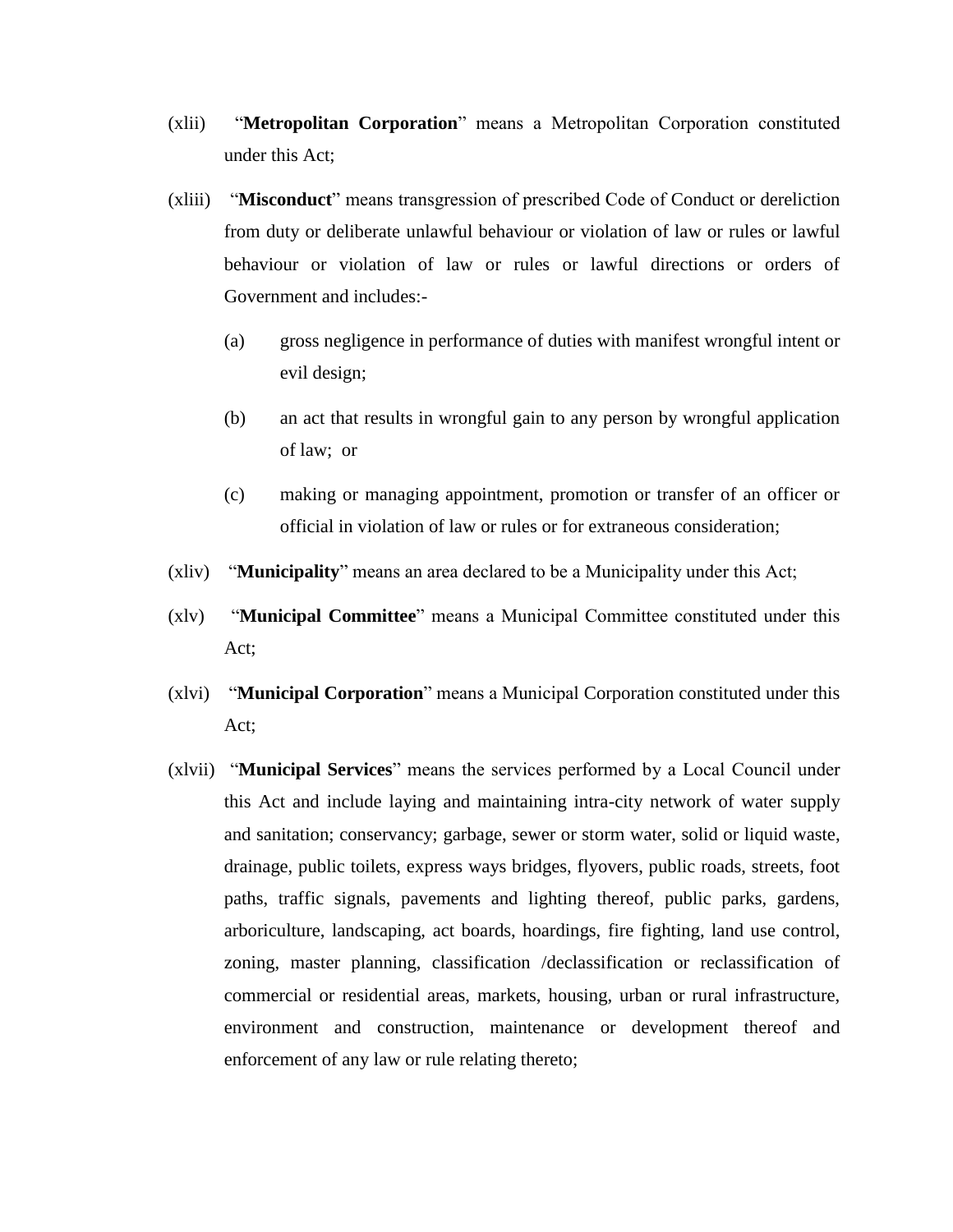- (xlviii) "**Musalihat Anjuman**" means a Musalihat Anjuman constituted under Section 81 of this Act;
- (xlix) "**Nuisance**" includes an act, omission, place or thing which causes or is likely to cause injury, danger, annoyance or offence to the sense of sight, smell or hearing, or which is or may be dangerous to life or injurious to health or property;
- (l) "**Occupier**" means a person in actual possession of land or building whether as an owner or otherwise;
- (li) "**Owner**" includes the person for the time being receiving the rent of land and buildings or either of them, whether on his own account or as agent or trustee for any person or society or for any religious or charitable purpose or who would so receive the same if land or building were let to a tenant;
- (lii) "**Peasant"** means a person who is a landless tenant or who for a continuous period of five years preceding the year in which election is held is or has been the owner of not more than five acres of land and engages himself personally in cultivation for his maintenance;
- (liii) "**Prescribed**" means prescribed by rules or bye-laws;
- (liv) **"Presiding Officer"** means a person presiding over the session of a Local Council, and for the purpose of election, a person appointed as such under Section 20;
- (lv) "**Prohibited Zone**" means any area or areas within a municipality or a City declared as prohibited zone by a public notice by Local Council concerned;
- (lvi) "**Province**" means the Province of Balochistan;
- (lvii) "**Provincial Consolidated Fund"** means the Fund referred in article 118 of the Constitution of Islamic Republic of Pakistan;
- (lviii) "**Public Road**" means a road maintained by Government or by a Local Council or other Local Authority;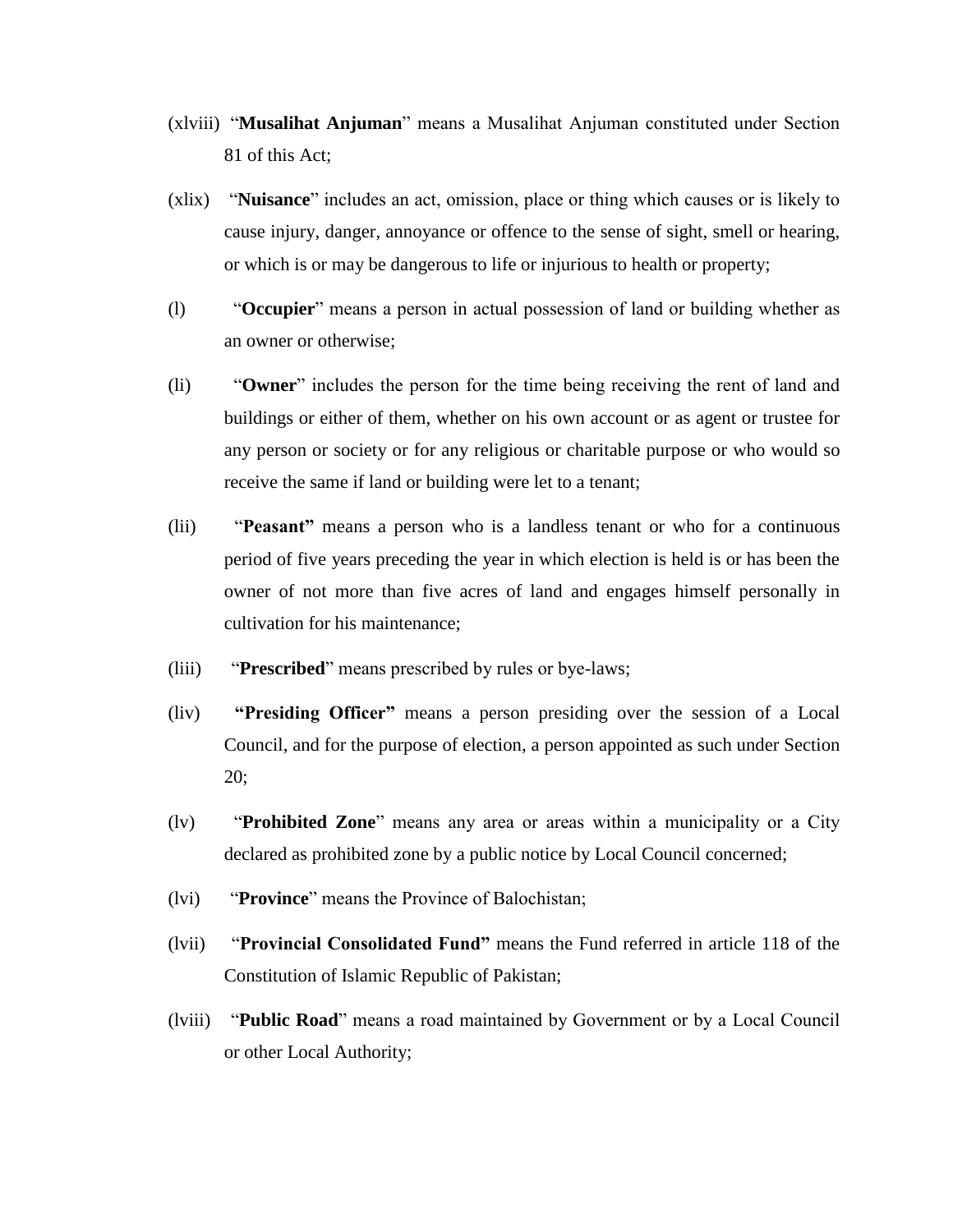- (lix) "**Public Street**" means a street maintained by Government or by a Local Council or other Local Authority;
- (lx) "**Public Place**" means any building, premises or place to which the public have access;
- (lxi) "**Rate**" means an impost levied for the purpose of recovering expenses incurred on providing a service facility to the residents of any area or on any work of public utility;
- (lxii) "**Relative**" means parents, guardians, wife, husband, Children, adopted children, brother and sister;
- (lxiii) "**Refuse**" includes rubbish, offal, night-soil, carcasses of animals, deposits of sewerage, waste and any other offensive matter;
- (lxiv) "**Regulations**" means regulations made under this Act;
- (lxv) "**Rent**" means what ever is by law payable in money or kind by a tenant or lessee on account of the use or occupation of any building or land;
- (lxvi) "**Road**" includes also a road which is not a thoroughfare;
- (lxvii) "**Rules**" means rules made under this Act;
- (lxviii) "**Rural Area**" means any area which is not an urban area;
- (lxix) "**Secretary**" means an officer incharge of the administration of Local Council established under this Act, provided that the Secretary of the District Council, Municipal Committee and Municipal Corporation shall be designated as Chief Officer and the Secretary of the Metropolitan Corporation shall be designated as Chief Metropolitan Officer;
- (lxx) "**Schedule**" means a Schedule to this Act;
- (lxxi) "**Specified**" means specified by Standing Orders of Government;
- (lxxii) "**Special interests**" include worker, peasant, tenant, women and such other interest as government may specify;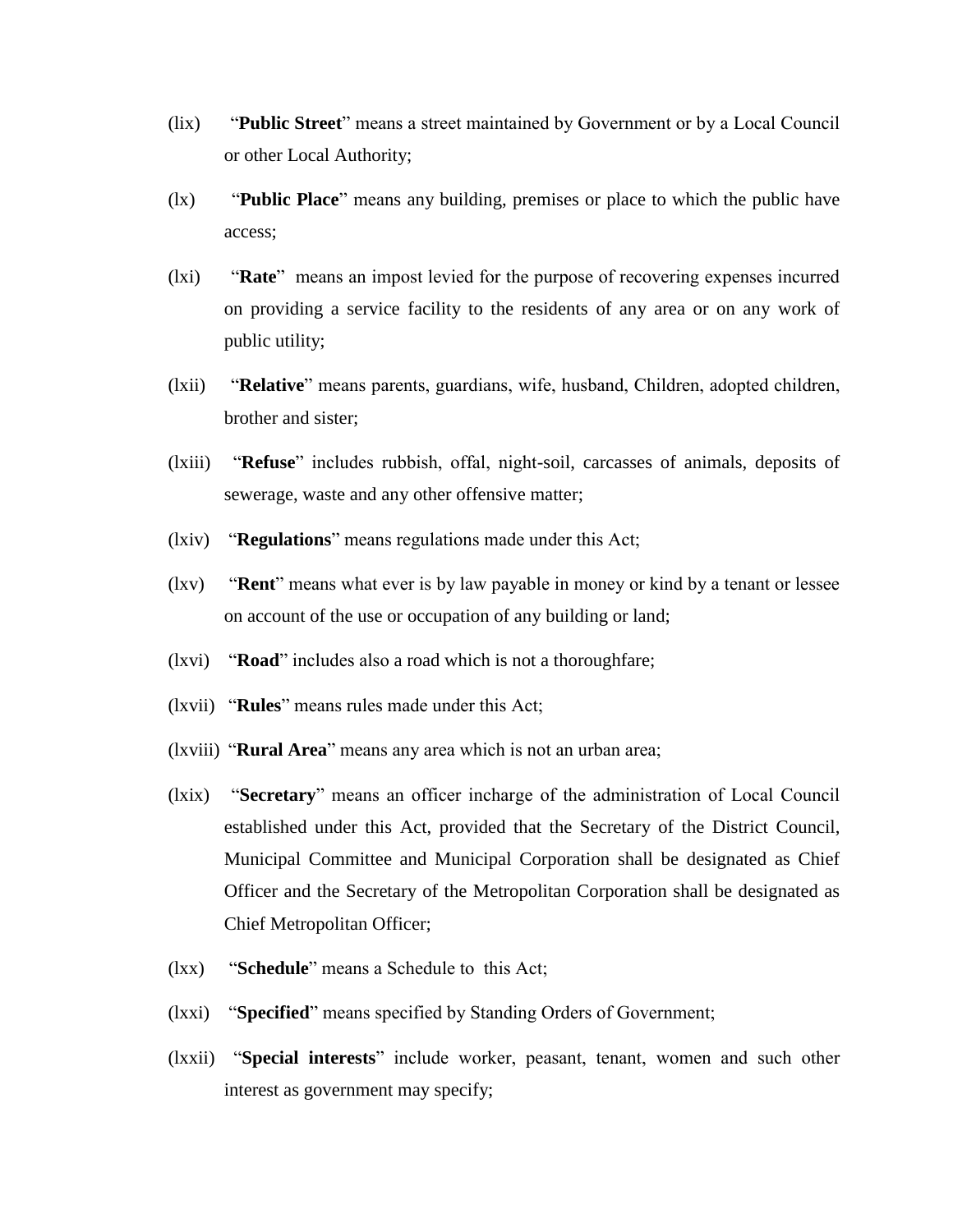(lxxiii) "**Street**" includes also a street which is not a thoroughfare;

- (lxxiv) "**Streets Line**" means a line dividing the land comprised in, and forming part of a street from the adjoining land;
- (lxxv) "**Sullage**" includes sewerage, polluted water, rain water, industrial waste and any other offensive matter carried by a drain;
- (lxxvi) "**Tax**" includes any cess, fee, rate, toll or other impost leviable under this Act;
- (lxxvii) "**Trade allowance**" includes such allowances as have the sanction of custom (riwaj) in a Market area;
- (lxxviii) "**Tribunal**" means a Election Tribunal constituted under Section 38 of this Act;
- (lxxix) **"Union"** means Union declared under this Act;
- (lxxx) "**Union Council**" means a Union Council constituted under this Act;
- (lxxxi) "**Urban Area**" means an area within the jurisdiction of a Municipal Committee or a Municipal Corporation or a Metropolitan Corporation and includes any other area which Government may, by notification, declare to be an urban area for the purposes of this Act;
- (lxxxii) "**Vehicle**" means a wheeled conveyance capable of being used on a street;
- (lxxxiii) "**Vice Chairman**" means the Vice Chairman of a Local Council;
- (lxxxiv) "**Village**" means the area comprising of a revenue estate under the Balochistan Land Revenue Act, 1967;
- (lxxxv) "**Voter**" means a person, whose name for the time being appears on the electoral rolls prepared or adopted for the purposes of election under this Act;
- (lxxxvi) "**Ware**-**Houseman**" includes a person who stores any farm produce not belonging to himself and charges rent therefor in any form, from the person at whose instance the said produce is so stored.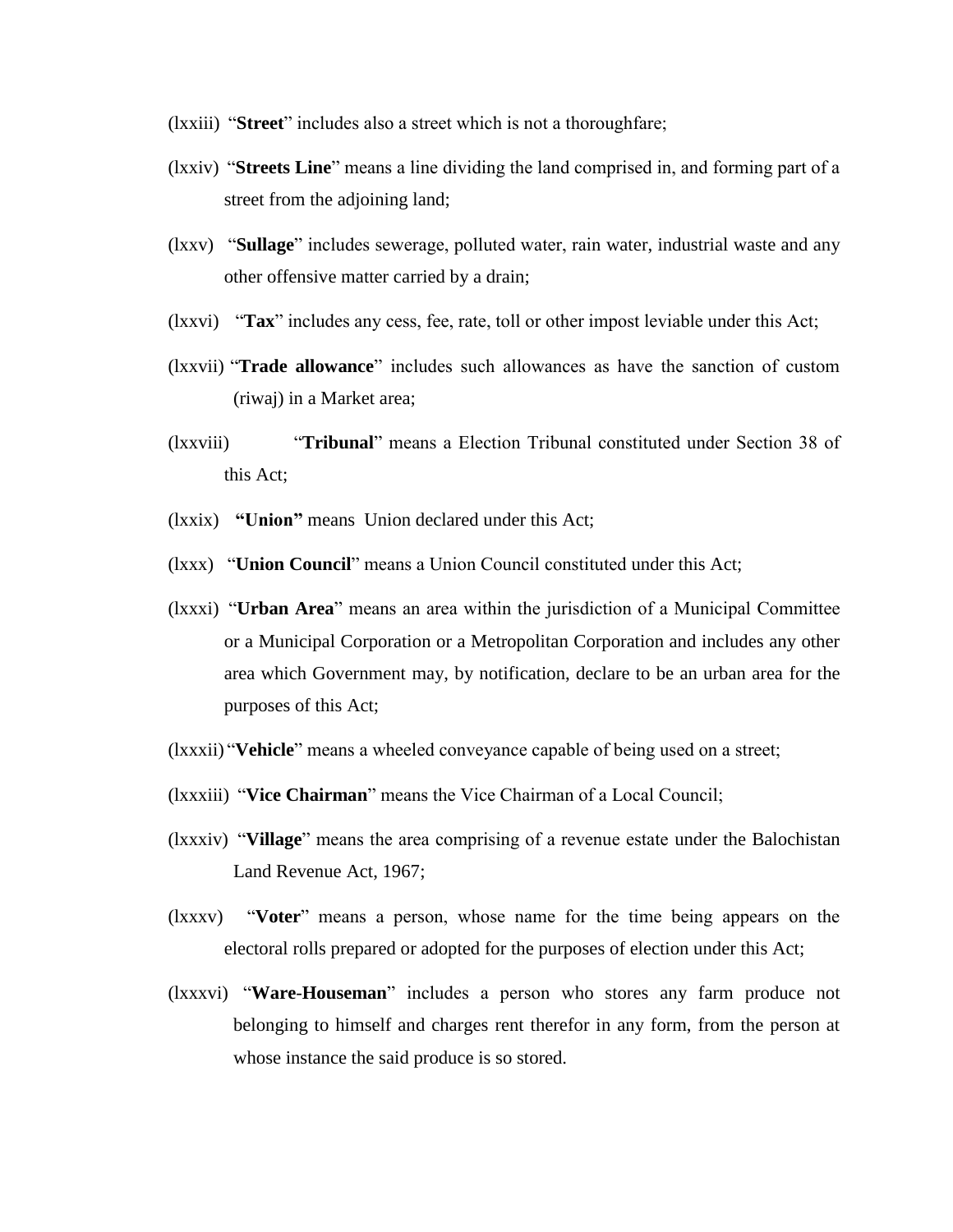- (lxxxvii) "**Water works**" includes a lake, stream, spring well, pump, reservoir, karez, cistern, tank, duct, sluice, pipe, culverts, engine and other appliances and any thing used for supply of water;
- (lxxxviii) "**Worker**" means a person directly engaged in work, or is dependent on personal labour, for subsistence living and includes a worker as defined in the Industrial Relations Ordinance, 2002 (XCI of 2002);
- (2) Unless the context otherwise requires:
	- a) the words and expressions complaint, cognizable offence, Officer Incharge of a Police Station and Police Section shall have the same meaning as are respectively assigned to them in Section 4 of the Code of Criminal Procedure, 1898 (Act V of 1898); and
	- b) the words and expressions decree and movable property shall have the same meanings as are respectively assigned to them in Section 2 of the Code of Civil Procedure, 1908 (Act V 1908).

**3. Repeal and Savings** (1) The Balochistan Local Government Ordinance, 2001 (XVIII of 2001) is hereby repealed.

(2) Notwithstanding the repeal of Balochistan, Local Government Ordinance, 2001 (XVIII of 2001), any appointment, rules, regulations or bye-laws made or saved, notification, order or notice issued, tax imposed or assessed, scheme prepared or executed, contract entered into, suit instituted, rights acquired, claims made, legal or administrative proceedings or action taken under the said Ordinance shall, so far as it is not inconsistent with the provisions of this Act, and not in contravention of the prescribed procedure or prejudicial to public interest, be deemed to have been respectively made or saved, issued, imposed or assessed, prepared or executed, entered into, instituted, acquired, made or taken, under this Act.

**4. Act to override other laws -** The provisions of this Act shall take effect notwithstanding any thing contained in any other law.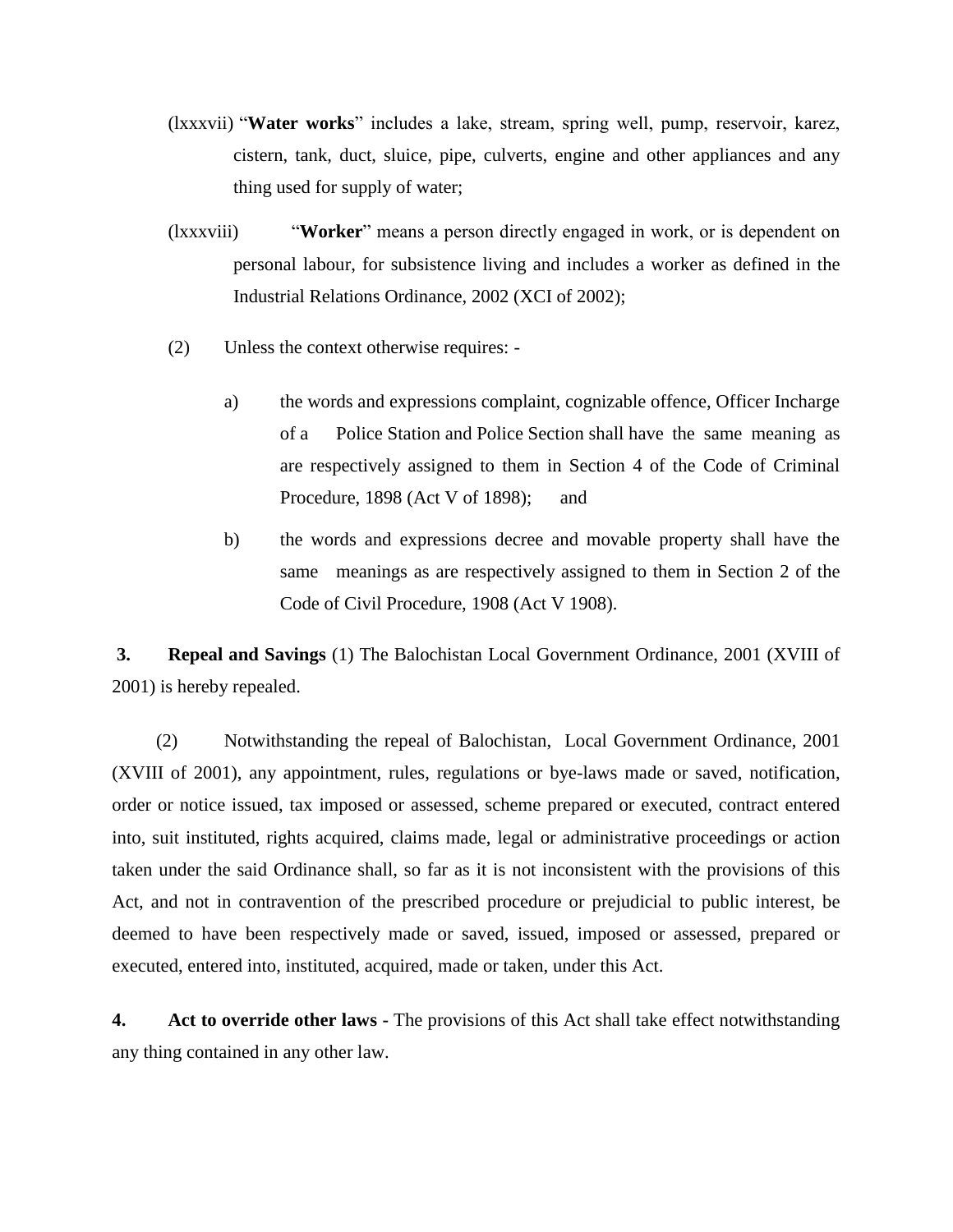**5. Succession** - On the commencement of this Act, all Local Governments established or continued under the Balochistan Local Government Ordinance, 2001 (XVIII of 2001), shall be succeeded -

- i) In case of Town Municipal Administrations created in City District of Quetta by the Metropolitan Corporation, Quetta to the extent of notified urban areas and functions assigned to the Corporation under this Act;
- ii) In case of Tehsil Municipal Administrations having succession under the Balochistan Local Government Ordinance, 2001 (XVIII of 2001) of the erstwhile Urban Councils under Balochistan Local Government Ordinance, 1980, by the Urban Council to the extent of notified Urban area and to the extent of functions assigned to the Urban Council; and by the District Council to the extent of Rural areas and to the extent of the functions assigned to the District Council;
- iii) In case of Tehsil Municipal Administration created without any succession of urban councils to the District Councils.
- iii) In case of City District Government Quetta and the District Governments, by the respective District Councils to the extent of rural areas and to the extent of functions assigned to District Councils under this Act; and
- vi) In the case of Union Councils except for urban Union Councils, by the respective union councils to the extent of functions assigned to Union Councils under this Act.

**6. Certain matters to be prescribed** - Where this Act makes any provision for anything to be done but no provision or no sufficient provision has been made as respects the authority by whom, or the manner in which it shall be done, then it shall be done by such authority and in such manner as may be prescribed.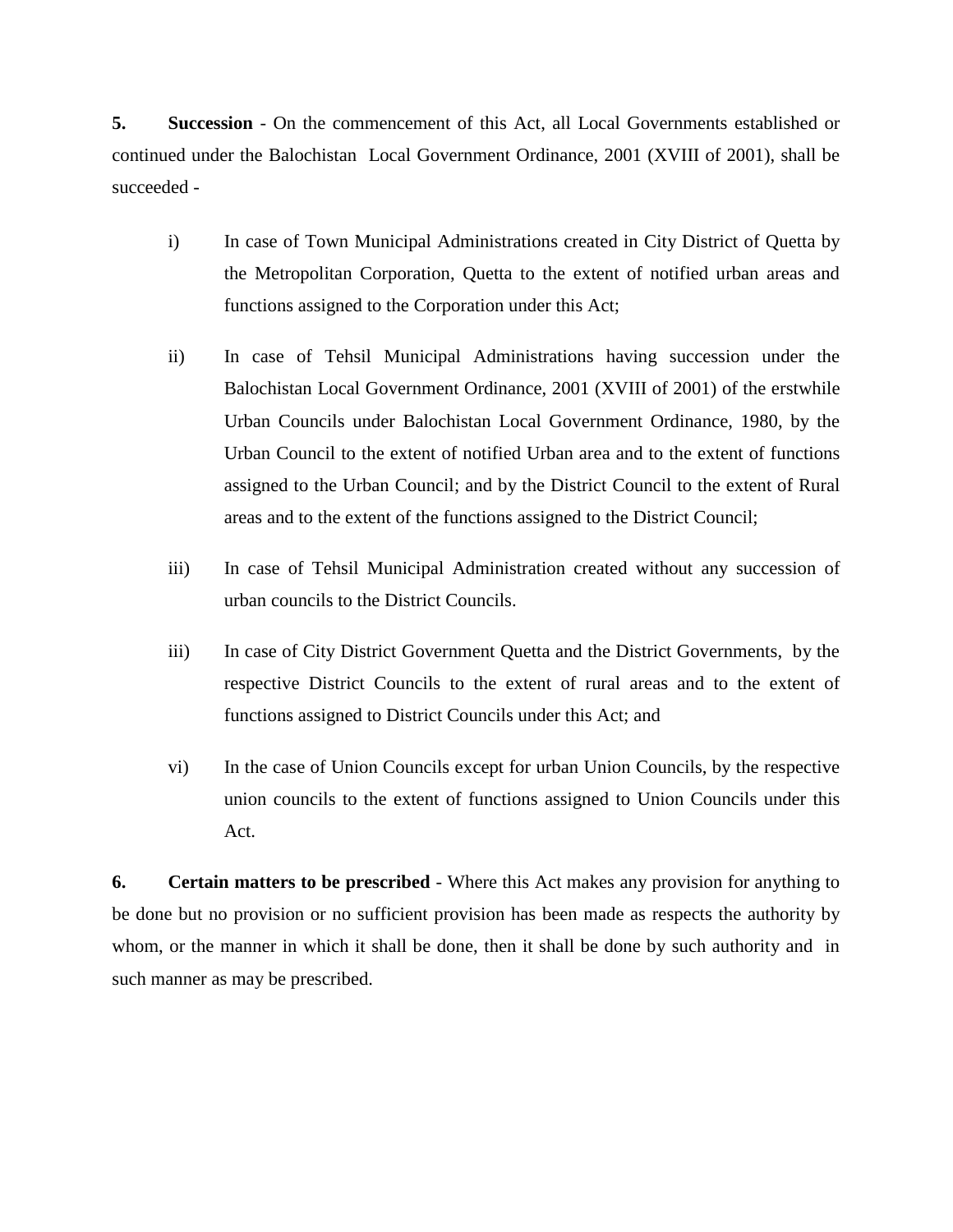## **CHAPTER II**

# **CONSTITUTION OF LOCAL COUNCILS**

**7. Constitution of Local Councils–** (1) As soon as may be, the following local councils shall be constituted : -

- (a) A Union Council for each Union;
- (b) A District Council for each District;
- (c) A Municipal Committee for each Municipality;
- (d) A Municipal Corporation for each City;
- (e) A Metropolitan Corporation for the Capital City.
- (2) Government may, by notification, declare an area: -
- (a) comprising a village or a number of villages having, as far as possible, an aggregate population between 7000 and 15000, excluding its urban areas and the cantonment areas, to be a Union Council ;
- (b) comprising the area of a revenue district, excluding its urban areas and the cantonment areas, to be a District Council;
- (c) comprising an urban area having a population exceeding 15000 but not exceeding one lac to be a Municipal Committee;
- (d) comprising an urban area having a population exceeding one lac but not exceeding five lac to be a Municipal Corporation; and
- (e) comprising an urban area having population exceeding five lac to be a Metropolitan Corporation.

(3) The notification issued under sub-section (2) shall also specify the extent and limits of the areas comprising in each local council.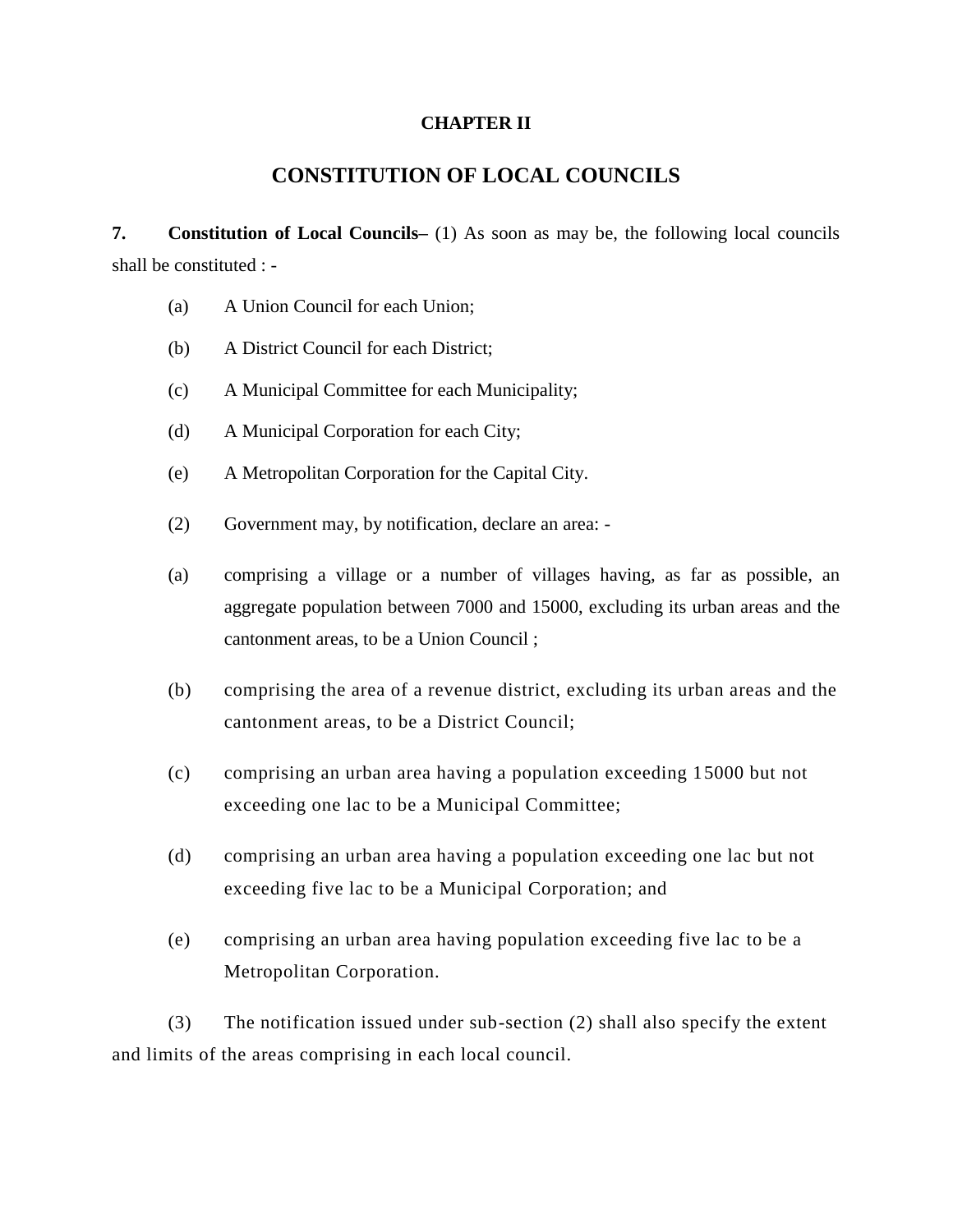(4) The local area comprising a local council shall, as far as possible, be compact, contiguous and constitute a territorial unity.

(5) Government may, by notification, extend, curtail or otherwise alter the limits of a local council or declare that any local council shall cease to be a local council with the following consequences and such other consequences as may be enumerated in the declaration :-

- (a) in cases where the whole local area comprising a local council ceases to be a local council :
	- (i) if the control of the local area is placed under any other local authority, the balance of the local council fund and other property vesting in the local council shall vest in such local authority and the liabilities of the local council shall stand transferred to such local authority; and
	- (ii) if the control of the local area is not placed under any other local authority, the balance of the local council fund and other property vesting in the local council shall vest in Government and the liabilities of the local council shall stand transferred to the Government;
- (b) in cases where any local area forming part of a local council ceases to be a part of that local council : -
	- (i) if the control of that part of the local area is placed under some other local authority, such portion of the local council fund and other property vesting in the local council and such portion of the liabilities of the local council, as the Government may, by general or special order, direct shall be transferred to other local authority; and
	- (ii) if the control of that part of a local area is not placed under some other local authority, such portion of the local council fund, and other property vesting in the local council shall vest in Government and such portion of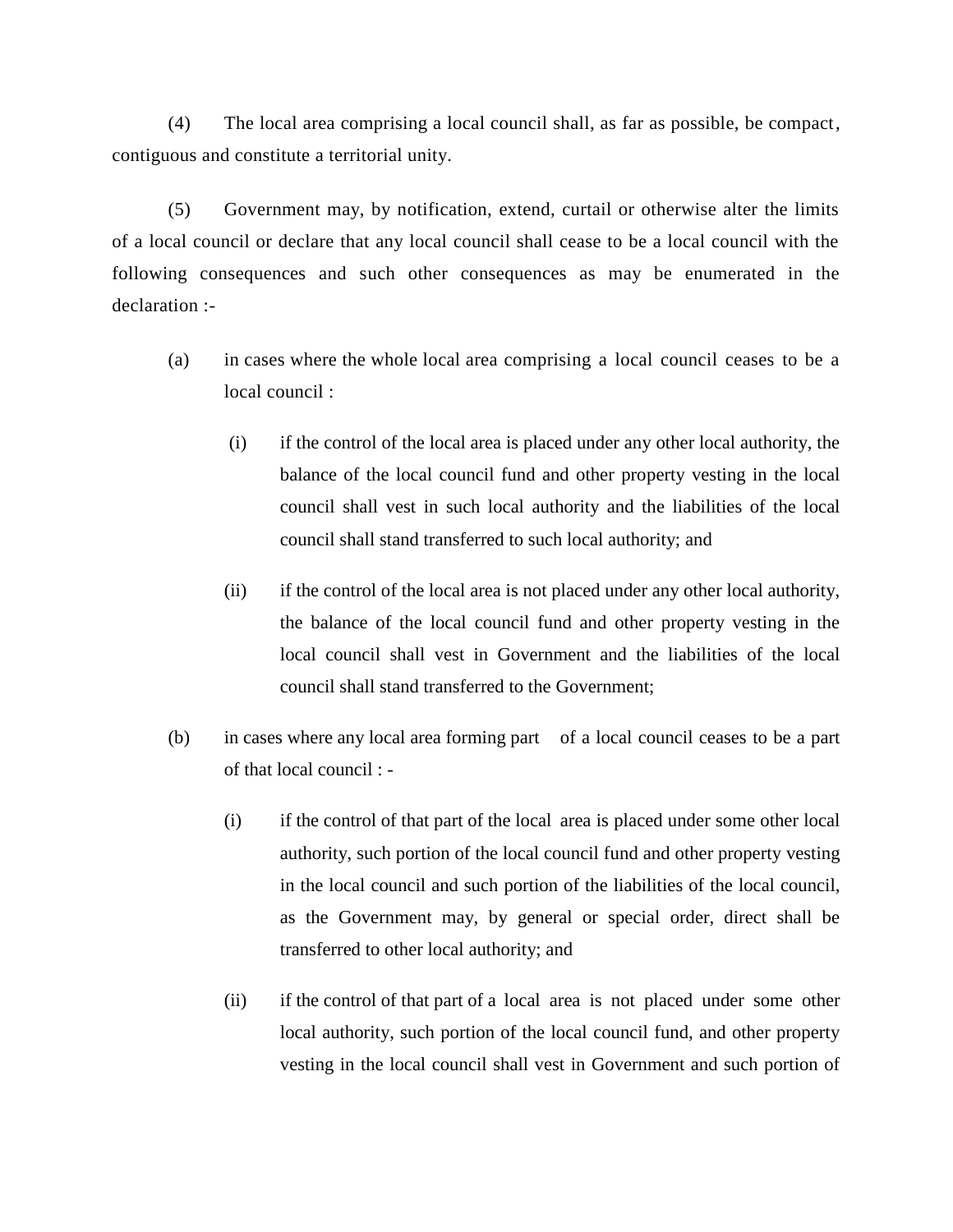the liabilities of the local council shall be transferred to the Government, as the Government may, by general or special order, direct.

(6) Any local council fund or portion of a local council fund or other property of the local council transferred to Government or, as the case may be, to any other local authority, under the provision of sub-section (5) shall be applied in the first place to satisfy any liabilities of the local council or part of the local council and in the second place for the benefit of the inhabitants of the local area which has ceased to be a local council or, as the case may be, part of a local council.

(7) Subject to the provisions of the Act and the rules, a local council shall be a body corporate having a perpetual succession and common seal with power to acquire, hold and transfer property, movable and immovable, and may, by its name, sue and be sued.

(8) Government may, by notification, specify the name by which a local council shall be known and unless the name of local council is so specified, it shall be known as the local council of the place where its office is situated.

**8. Division, amalgamation and reconstitution of local council**. (1) Government may, by notification, divide a local council into two or more local councils or amalgamate two or more local councils into one local council and may specify in the notification the consequences which shall ensue upon the publication of such notification.

(2) When as a result of such division or amalgamation any new local council is constituted in accordance with the provisions of the Act or in the manner specified in the notification, the existing members of any local council so divided or amalgamated shall become the members of such local council or local councils as Government may, by notification, specify as if such members had been elected to that local council.

**9. Bar of Suit –** No suit or other legal proceedings shall lie against Government or any person or authority for any loss or damage of any kind caused by the dissolution or suspension of any Local Council.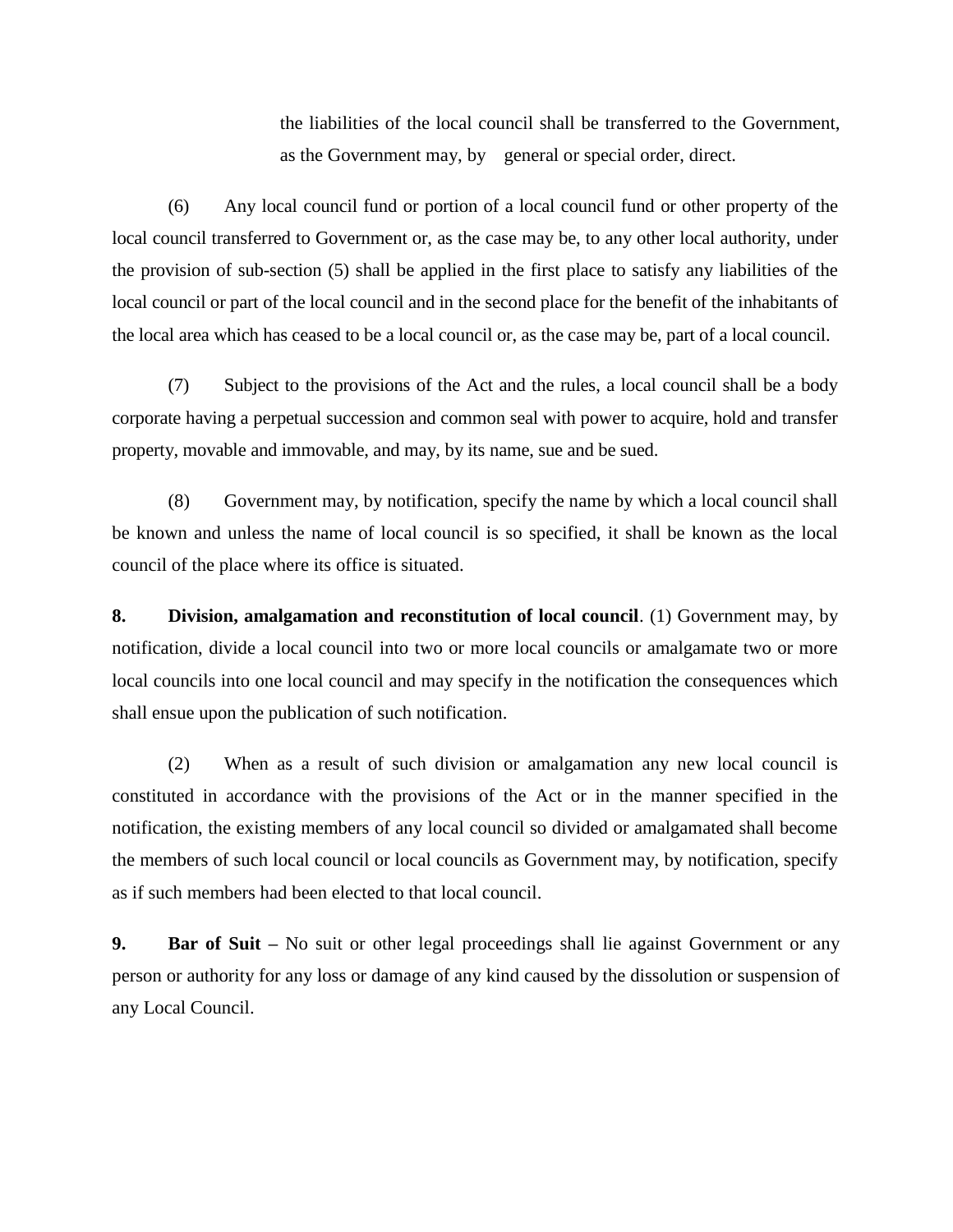#### **CHAPTER III**

### **COMPOSITION OF LOCAL COUNCILS**

**10. Composition of Local Councils: -** As far as possible, the composition of District Councils, Union Councils, Municipal Committees, Municipal Corporations and Metropolitan Corporation shall be as follows: -

### **Rural Councils**

#### **i. District Councils**

- (a) General members equal to the number of Union Councils in the District;
- (b) Such number of Non-Muslim members as determined under Section 11;
- (c) Such number of members belonging to peasants, workers and women as are determined under Section 12; and
- (d) all elected Chairmen of Municipal Committees, Municipal Corporation and in the case of Metropolitan Corporation an elected member also of that Corporation nominated by the Corporation in a special meeting for that purpose:

 Provided that they shall have no right to vote or to stand as candidates in any meeting which is presided over by an officer appointed by the Government or Authority.

#### **ii. Union Councils**

- (a) Seven to Fifteen General members as are determined on the basis of population ranging between 1000 to 1500 with a marginal adjustment of 100 in the lower and upper stage;
- (b) Such number of Non-Muslim members as are determined under Section 11; and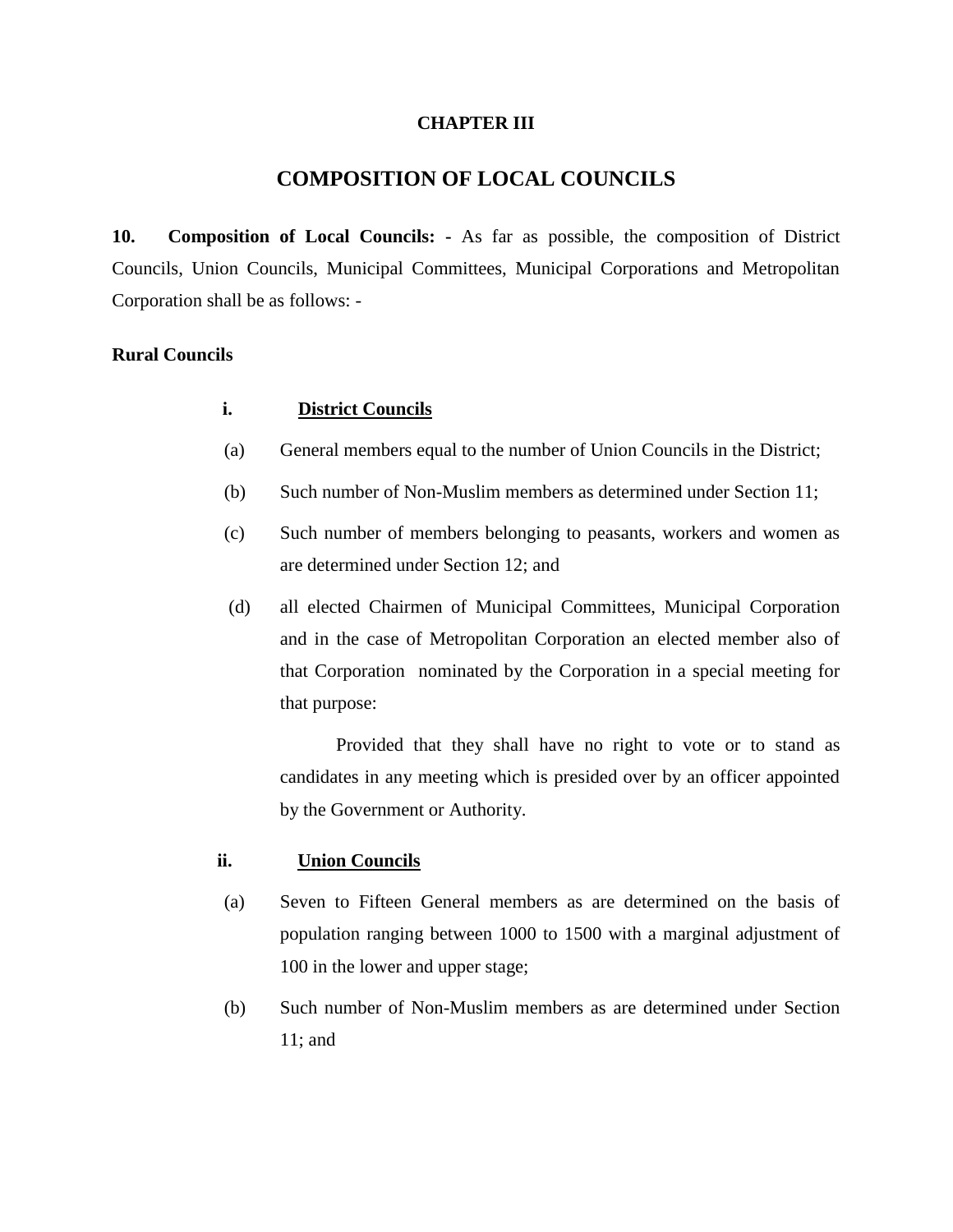(c) Such number of members belonging to peasants, workers and women as are determined under Section 12;

## **Urban Councils**

### **iii. Municipal Committees**

- (a) Eight to thirty six General members as are determined on the basis of population ranging between 2000 to 2500 with a marginal adjustment of 200 in the lower and upper stage;
- (b) Such number of Non-Muslim members as are determined under Section 11; and
- (c) Such number of members belonging to peasants, workers, and women as are determined under Section 12;

### **iv. Municipal Corporation**

- (a) 30 to 50 General members as are determined on the basis of one member for a population between 3500 and 10000 with a marginal adjustment of 500 in the lower and upper stage;
- (b) Such number of Non-Muslim members as are determined under Section 11; and
- (c) Such number of members belonging to peasants, workers, and women as are determined under Section 12;

### **v. Metropolitan Corporation**

- (a) 50 to 70 General members as determined on the basis of one member for a population between 10000 and 20000 with a marginal adjustment of 1000 in the lower and upper stage;
- (b) Such number of Non-Muslim members as are determined under Section 11; and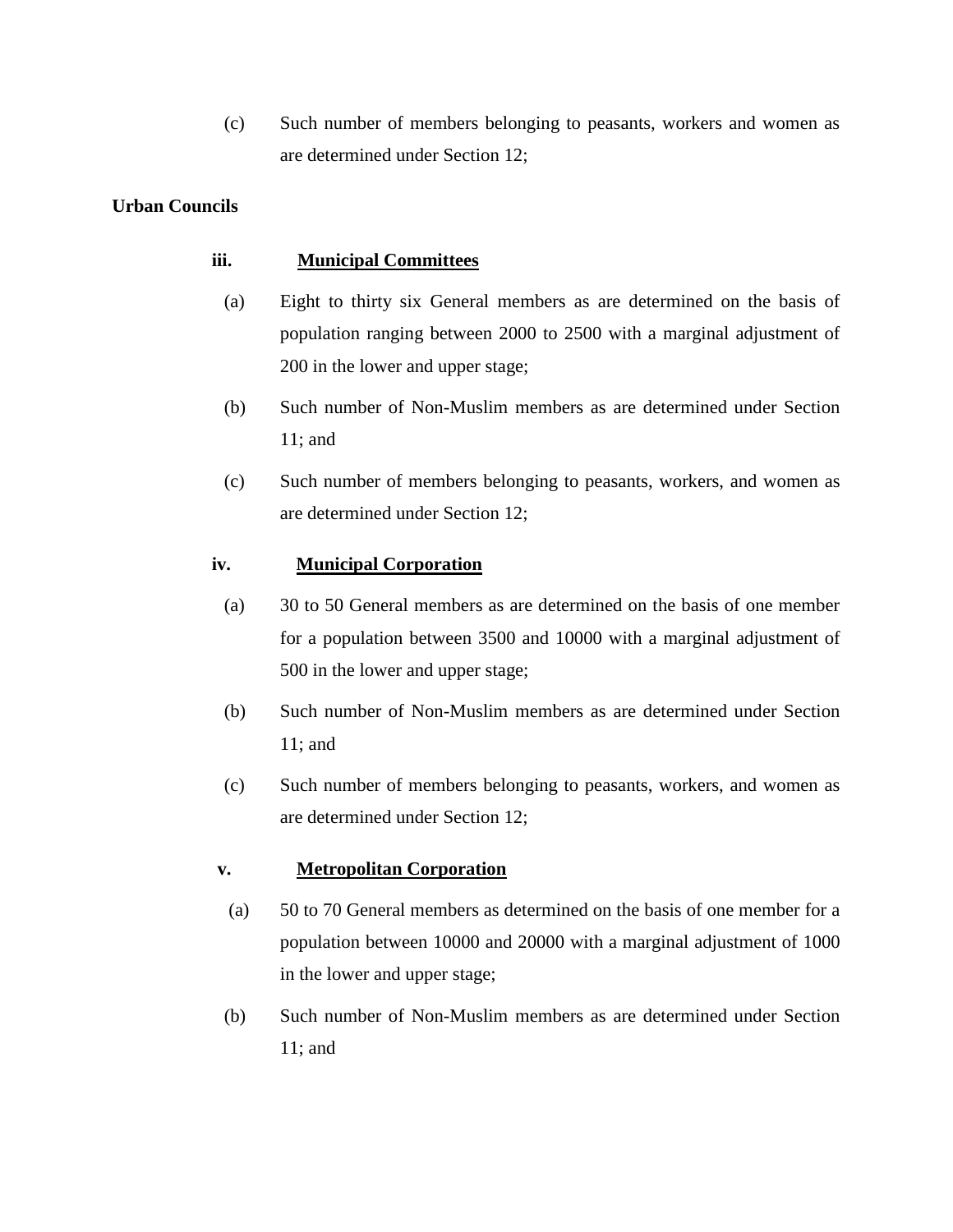(c) Such number of members belonging to peasants, workers, and women as are determined under Section 12.

**11. Representation of Non-Muslims –** The number of Non-Muslims members in a Local Council shall be such as may be fixed by Government keeping in view the population of non-Muslims in that local area;

Provided that the number of seats for Non-Muslims in a Local Council shall be over and above the number of general seats and number of members representing special interest groups mentioned in Section 12.

**12. Representation of women, workers and peasants–** (1) A Local Council may have women members from the local area, elected to the council in the prescribed manner, whose number shall be 33% of the number of general members subject to a minimum of one such member.

(2) A Local Council may have members representing peasants and workers from the local area, elected to the council in the prescribed manner, whose number, in each category, shall be 5% of the number of general members subject to a minimum of one member under each category.

(3) Nothing contained in sub-sections (1) and (2) shall prevent the member of the special interest groups mentioned in the said sub-section from being elected to the general seats in any Local Council from that local area.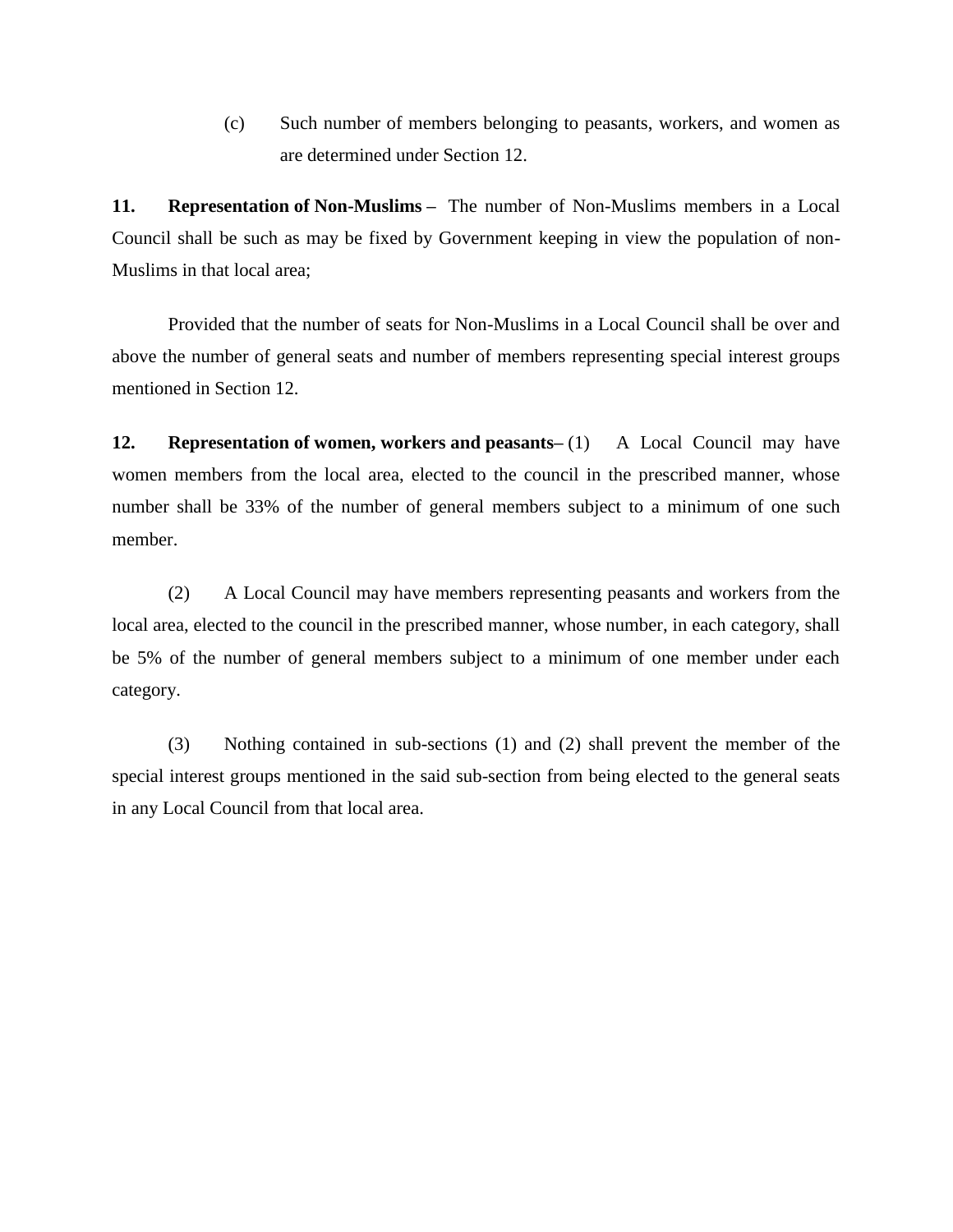#### **CHAPTER IV**

## **LOCAL COUNCIL ELECTIONS**

**13. Franchise and Wards-** (1) Save as otherwise provided, election of members of all local councils shall be held on the basis of adult franchise and on the basis of joint electorate through secret ballot.

(2) Government may, for the purpose of election, divide a local area into such number of wards having a definite boundary as it may determine.

(3) The wards may be multi-member or single-member as may be specified by Government.

(4) Every voter within the ward shall have only one vote irrespective of the number of members to be elected from the electoral unit.

**14. Election of Chairmen of Local Councils.-** For every Local Council there shall be a Chairman who shall be elected in the prescribed manner:

Provided that the Chairman of Metropolitan Corporation may be designated as Mayor.

**15. Election of Vice Chairmen.-** For every Local Council there shall be a Vice Chairman who shall be elected in the prescribed manner, and shall perform the functions of the Convenor of the Local Council:

Provided that the Vice Chairman of Metropolitan Corporation may be designated as Deputy Mayor:

Provided further that the Vice Chairman shall not exercise the executive authority of the Local Council.

**16. Election Commission. -** (1) Elections to the local councils shall be conducted by the Election Commission.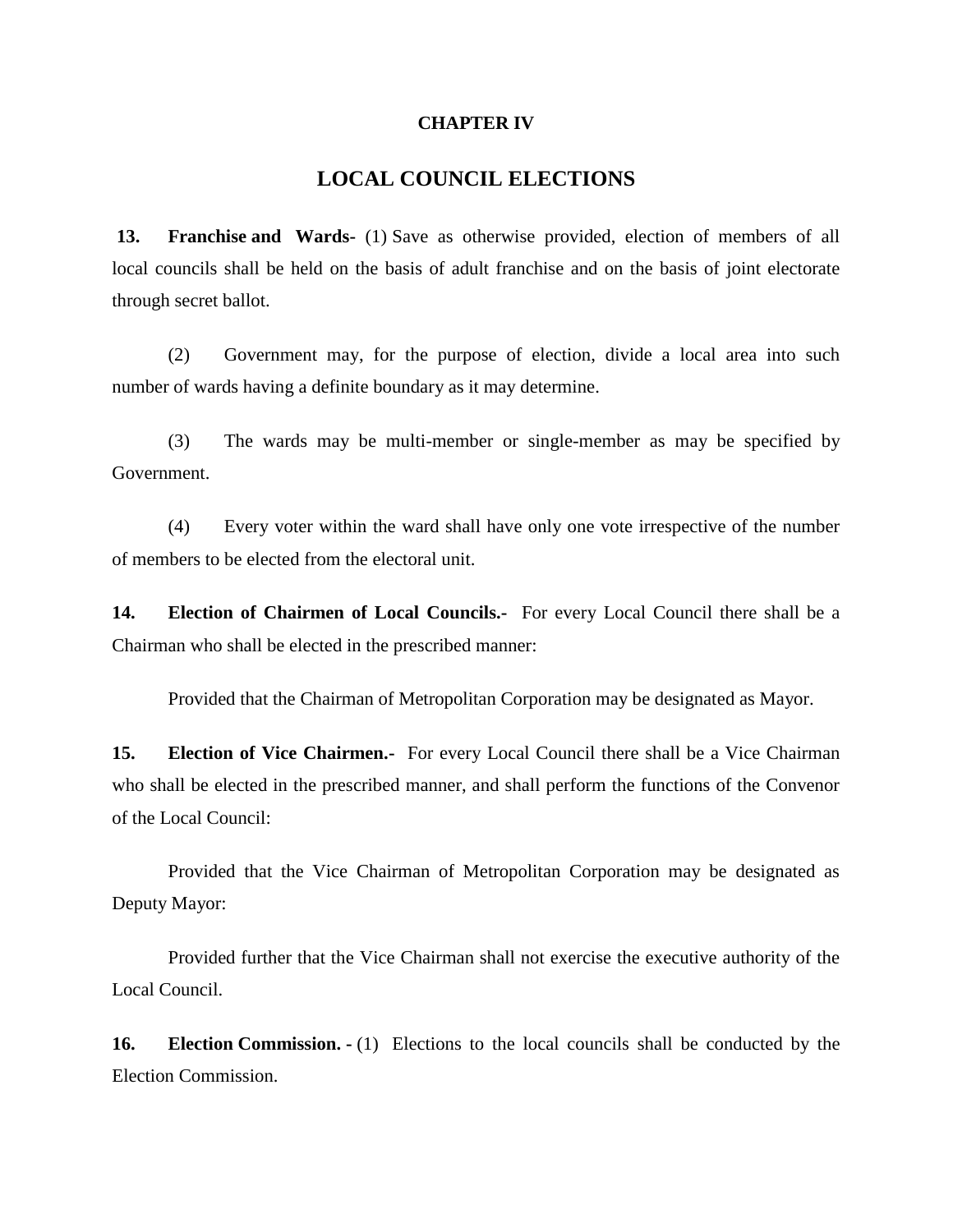(2) The Government shall, in consultation with the Election Commission, make an announcement of the date or dates on which elections to the local councils shall be conducted in the Province or part thereof:

Provided that the date or dates of such elections shall not be less than 90 days and more than 120 days from the date of such announcement:

Provided further that the first elections to the local councils under this Act shall be conducted within one year of commencement of this Act.

(3) Upon announcement of the date or dates of elections of local councils under subsection (2) the Election Commission shall make necessary arrangements to ensure that the election is conducted honestly, justly, fairly and in accordance with law, and that corrupt practices are guarded against.

(4) The provisions of the Representation of the People Act, 1976 shall, mutatis mutandis and in so far as these are not inconsistent with this Act, apply to the elections to the local councils under this Act.

**17. Executive Authority to assist the Election Commission. -** It shall be the duty of all executive authorities in the Province to assist the Election Commission in the discharge of its functions under this Act.

**18. Election Cell. –** The Government shall establish a Local Councils Election Cell in the Local Government Department which shall perform such functions as are entrusted to it by the Government or the Election Commission.

**19. Appointment of Returning Officer, etc.** - (1) The Election Commission shall appoint, from amongst the officers of government, corporations or other institutions controlled by Government, a Returning Officer for each local area for the purpose of election of members for that local area:

Provided that a person may be appointed as Returning Officer of two or more local area.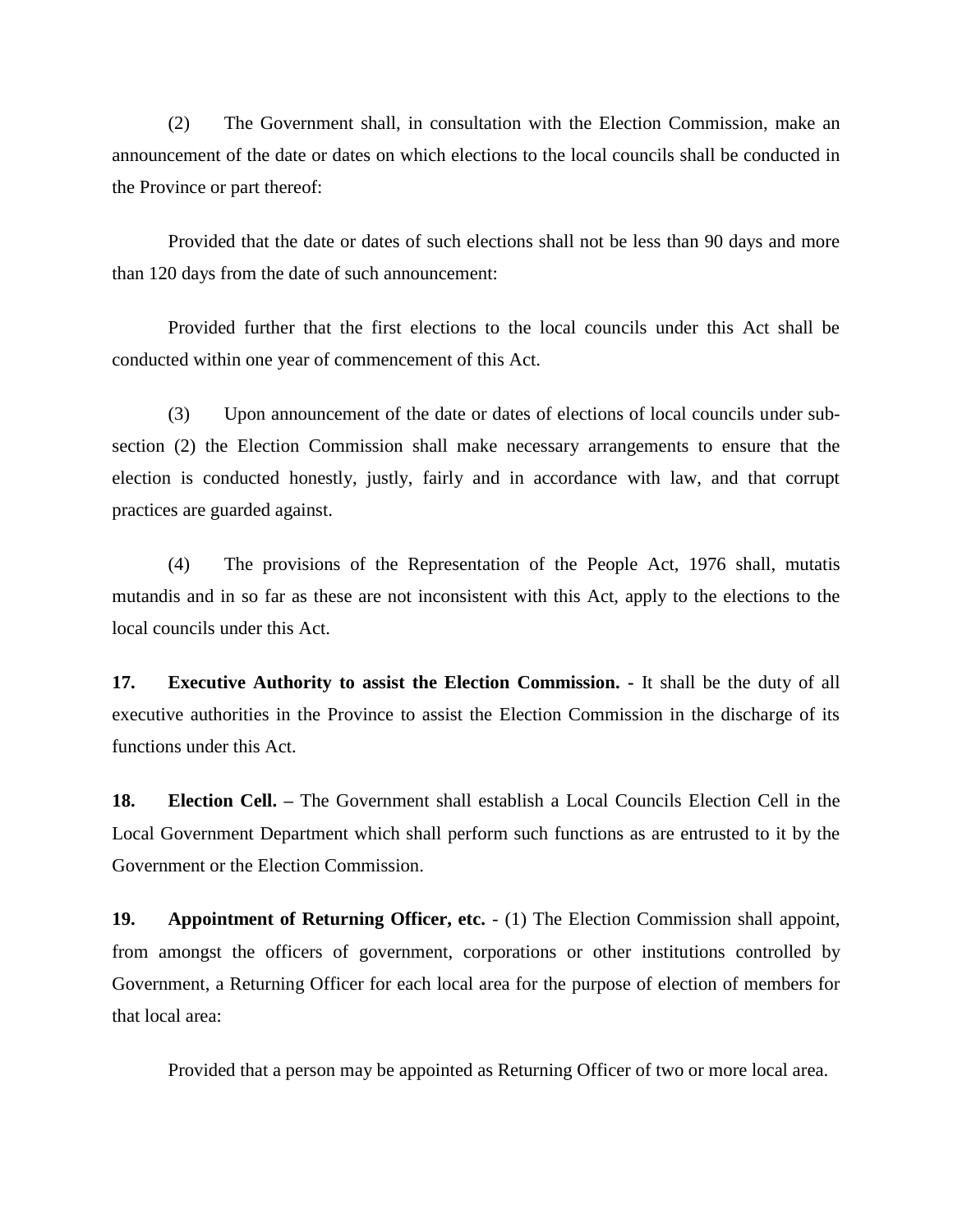(2) The Election Commission may appoint, from amongst the officers of Government, corporations or other institutions controlled by Government, as many Assistant Returning Officers as may be necessary.

(3) An Assistant Returning Officer shall assist the Returning Officer in performance of his functions under this Act and may, subject to any condition imposed by the Election Commission, exercise and perform, under the control of the Returning Officer, the powers and functions of the Returning Officer.

(4) It shall be the duty of a Returning Officer to do all such acts as may be necessary for effectively conducting an election in accordance with the provisions of this Act and the rules made thereunder.

**20. Polling Station :-** (1) The Returning Officer shall , before such time as the Election Commission may fix, submit to Election Commission, a list of polling stations he proposes to provide in a constituency for the purpose of election of a member for that constituency.

(2) The Election Commission may make such alterations in the list of polling stations submitted under sub- section (1) as it deems necessary and shall forward to the Returning Officer the final list of polling stations.

(3) The Returning Officer shall establish in each constituency polling stations according to the final list forwarded to him by the Election Commission, specifying the electoral area and the electors thereof who will be entitled to vote at such polling station, and shall, at least twenty -four hours before the polling day, give wide publicity, in such manner as he may deem fit, to the polling stations so established.

(4) No polling station shall be located in any premises which belongs to, or is under the control of any candidate.

**21. Presiding Officer and Polling Officer.-**(1) A Returning Officer shall appoint for each polling station a Presiding Officer and such number of Assistant Presiding Officers and Polling Officers to assist the Presiding Officer as the Returning Officer may consider necessary: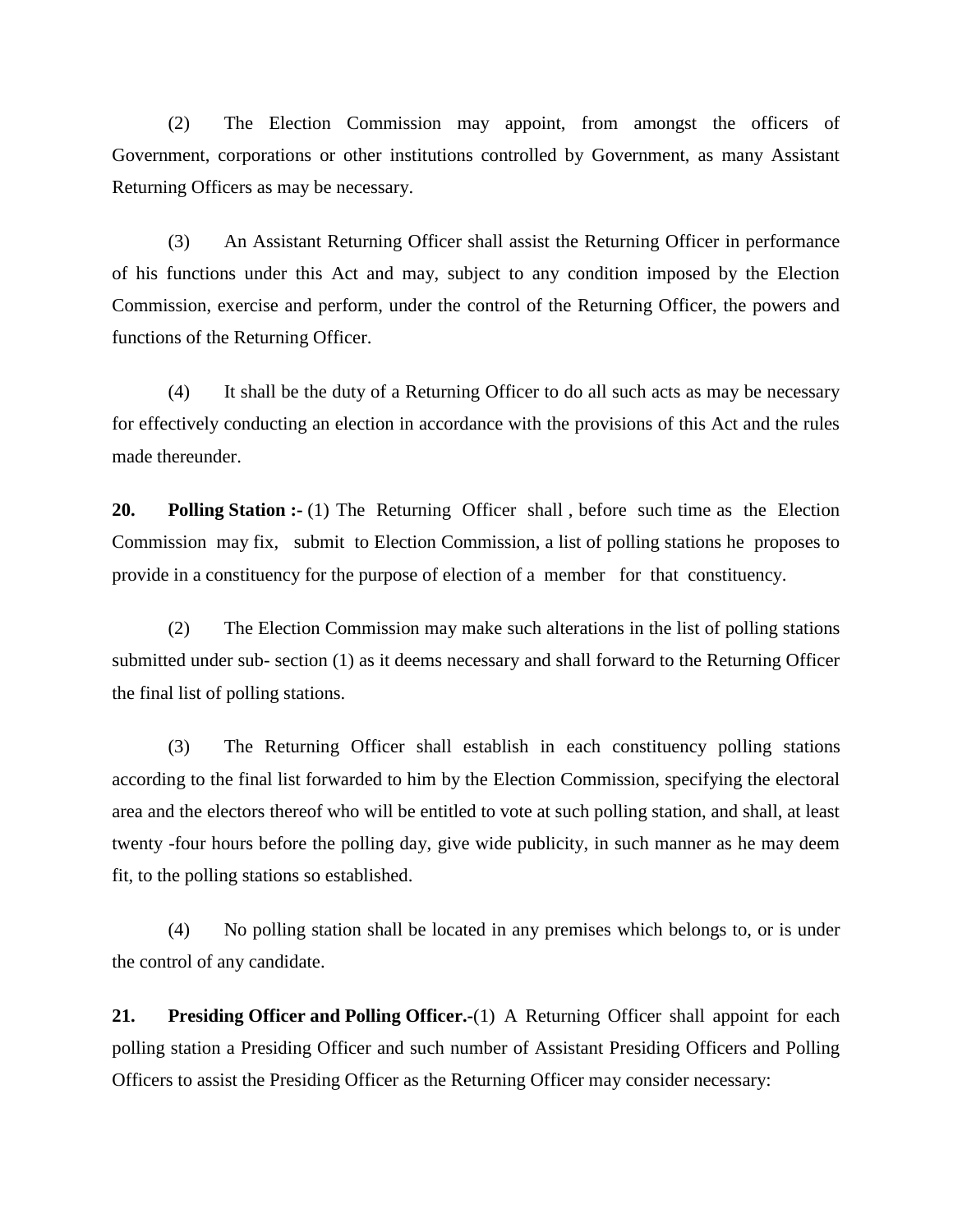Provided that a person who is, or has at any time been, in the employment of any candidate shall not be appointed as a Presiding Officer, Assistant Presiding Officer or Polling Officer.

(2) A list of such Presiding Officers, Assistant Presiding officers and Polling Officers shall be submitted to the Election Commission at least fifteen days before the polling day for its approval and no change in the personnel shall be made except with the approval of the Election Commission.

(3) A Presiding Officer shall conduct the poll in accordance with the provisions of this Act and the rules, and shall be responsible for maintaining order at the polling station and shall report to the Returning Officer any fact or incident which may, in his opinion, affect the fairness of the poll:

Provided that, during the course of the poll, the Presiding Officer may entrust such of his functions as may be specified by him to any Assistant Presiding Officer and it shall be the duty of such Assistant Presiding Officer to perform the functions so entrusted.

(4) The Returning Officer shall authorize one of the Assistant Presiding Officers to act in place of the Presiding Officer if the Presiding Officer is at any time during the poll, by reason of illness or other cause, not present at the polling station, or is unable to perform his functions; and any absence of the Presiding Officer, and reason therefor, shall, as soon as possible after the close of the poll, be reported to the Election Commission.

(5) The Returning Officer may, at any time during the poll, for reasons to be recorded in writing, suspend any Presiding Officer, Assistant Presiding Officer or Polling Officer and make such arrangements as he may consider necessary for the performance of the functions of the Officer so suspended.

**22. Supply of Electoral Material.** (1) The Election Commission shall provide the Returning Officer with copies of electoral rolls and other material necessary for the conduct of election for all the electoral areas within his jurisdiction.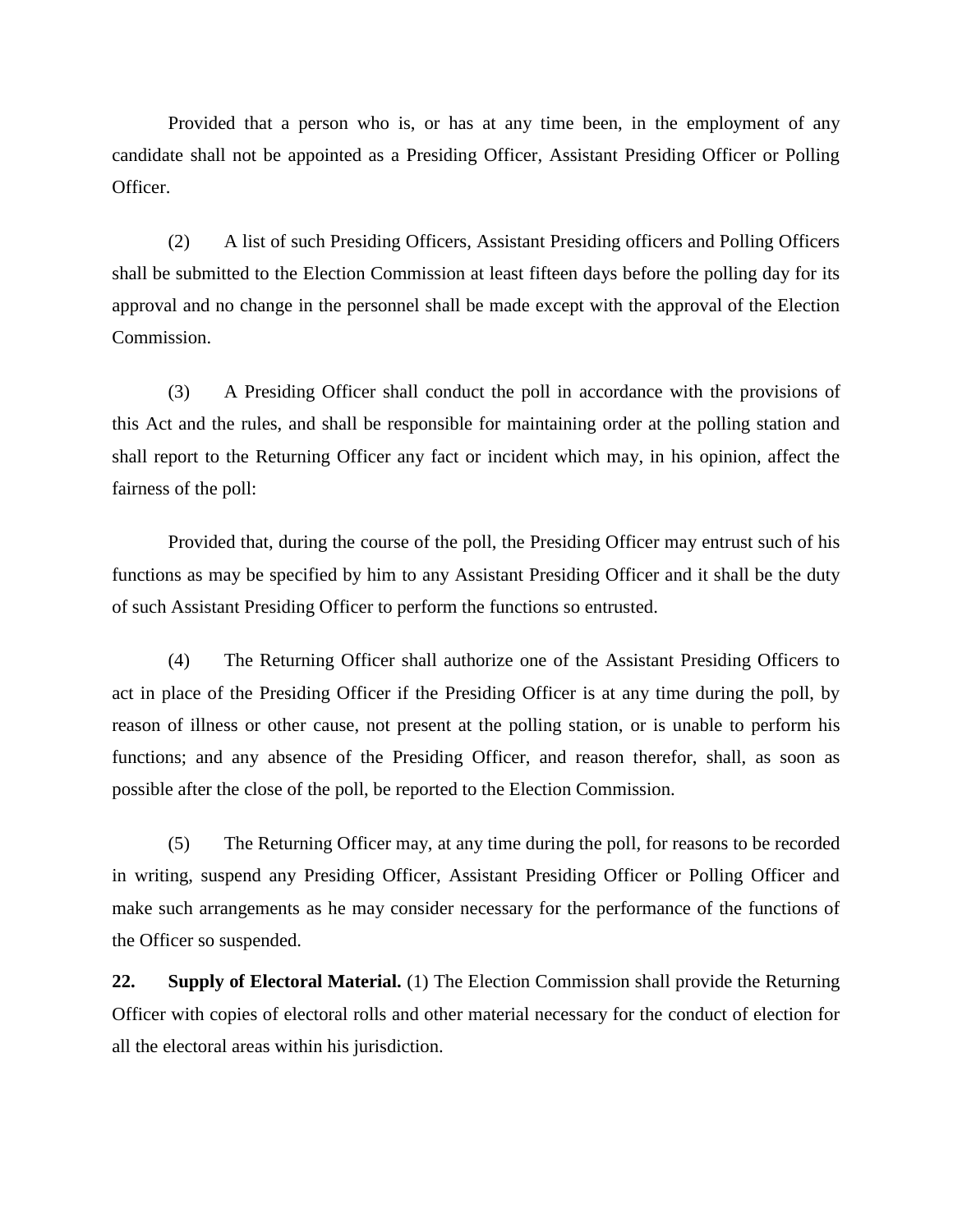(2) The Returning Officer shall provide the Presiding Officer of each polling station with copies of electoral rolls containing the names of the electors entitled to vote at that polling station and other material necessary for the conduct of election at that polling station.

23. **Electoral rolls.** (1) A person shall be entitled to be enrolled as a voter if he-

- (a) is a citizen of Pakistan;
- (b) is not less than eighteen years of age on the first day of January of the year in which an election is to be held; and
- (c) fulfils such other conditions as the Election Commission may specify.

(2) The electoral rolls for the local council elections shall be prepared by the Election Commission in the manner it may deem appropriate or adopt the electoral rolls prepared for the elections of Provincial Assembly and the electoral rolls shall not be invalid by reason of any erroneous description therein of any person listed or of an omission of the name of any person entitled to be enrolled or of inclusion of the name of any person not so entitled.

(3) Every person whose name is entered in the electoral roll, and no person whose name is not so entered, shall be entitled to cast a vote at an elections to the Local Council.

**24. Qualifications for candidates and elected members.**(1) A person shall qualify to be elected or to hold an elective office or membership of a local council, if he-

- (a) is a citizen of Pakistan;
- (b) is not less than twenty one years of age on the last day fixed for filing the nomination form;
- (c) is enrolled as a voter in the electoral roll of the relevant ward;
- (d) is of good character and is not commonly known as one who violates Islamic injunctions: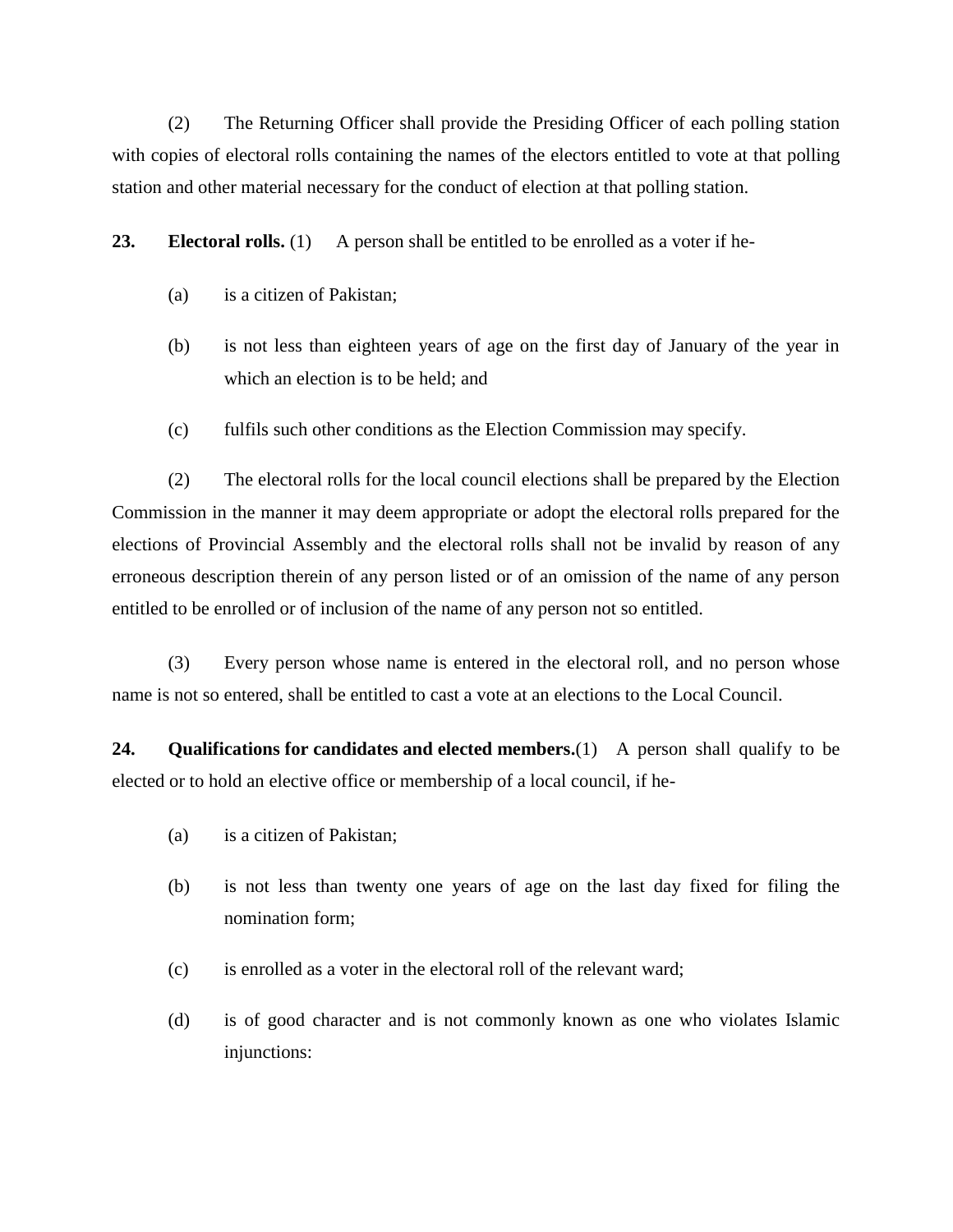Provided that the condition at (d) shall not apply to a person who is a Non-Muslim, but such a person shall have a good reputation;

- (e) has not been declared by a competent court to be of unsound mind;
- (f) is not in the service of the federal government, a provincial government or a local council or any statutory body or a body which is controlled by any such government or council or, in which any of such government or council has a controlling share or interest, except the holders of elected public office and parttime officials remunerated either by salary or fee:

Provided that in case of a person who has resigned or retired from such service, a period of not less than six months has elapsed since his retirement;

- (g) is not under contract for work to be done or goods to be supplied to the Local Council concerned or has otherwise any pecuniary interest in its affairs;
- (h) has not been dismissed, removed or compulsorily retired from public service on the grounds of moral turpitude;
- (i) does not possess assets which are inconsistent with his declaration of assets or justifiable means, whether held in his own name or of the dependents or any other person or corporate body in whose name assets are held in trust or under any other formal or informal arrangement whereby the defacto control of such assets including their sale, transfer or pecuniary interest is retained by him;
- (j) has not been adjudged a wilful defaulter of any tax or other financial dues owed to the federal government, a provincial government, or a local council or any financial institution, including utility acts outstanding for six months or more;
- (k) has not been convicted by a court of competent jurisdiction on a charge of corrupt practice, moral turpitude or misuse of power or authority under any law for the time being in force;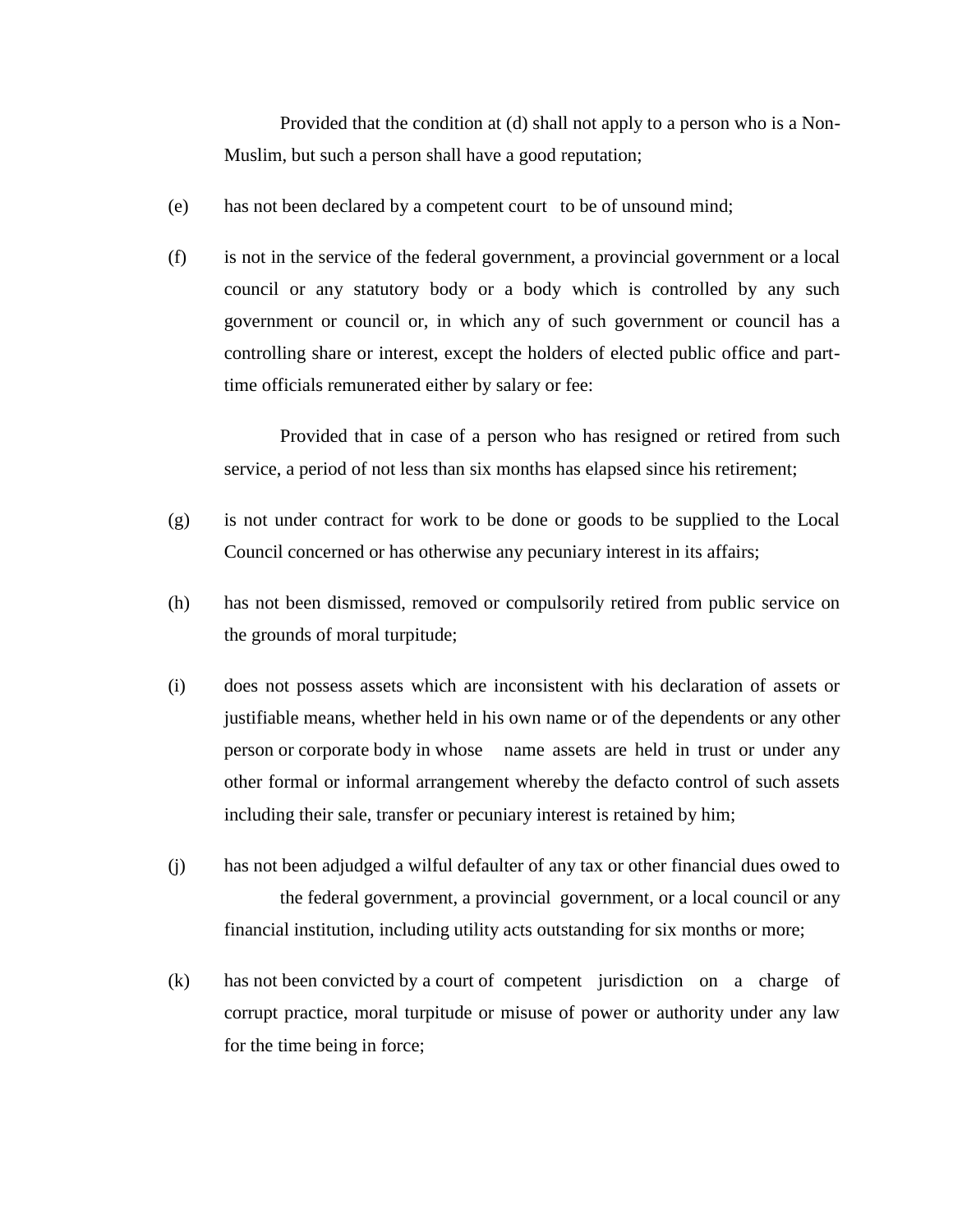- (l) has not been sentenced to imprisonment for more than three months for an offence under any law unless a period of not less than five years has elapsed since his release; and in case of a member or a holder of a public office, has not been sentenced to imprisonment;
- (m) has not failed to file the required return of election expenses or is not convicted for exceeding the prescribed limits of election expenses;
- (n) has not been declared an un-discharged insolvent by any court;
- (o) does not engage in any transaction involving pecuniary interest with the local council of which he is a member;
- (p) does not absent himself without reasonable cause from three consecutive meetings of the council of which he is a member:

Provided that a member shall not be disqualified if the absence was necessitated by an emergency or force majeure; and

- (q) has not been, and is not, involved, in activities prejudicial to the ideology, interest, security, unity, solidarity, peace and integrity of Pakistan and its people, and the good order and harmony of society.
- (2) Whoever-
- (a) is found by the Election Commission to have contravened the provisions of subsection (1) shall stand disqualified from being a candidate for election to any office of the local council for a period of four years; or
- (b) having been elected as a member of a local council or being a holder of an elective office of the local council is found by the Election Commission to have contravened the provisions of sub-section (1) shall cease forthwith to be an elected member or to hold the office of such Local Council and shall also stand disqualified from being a candidate for election to a local council for a period of four years.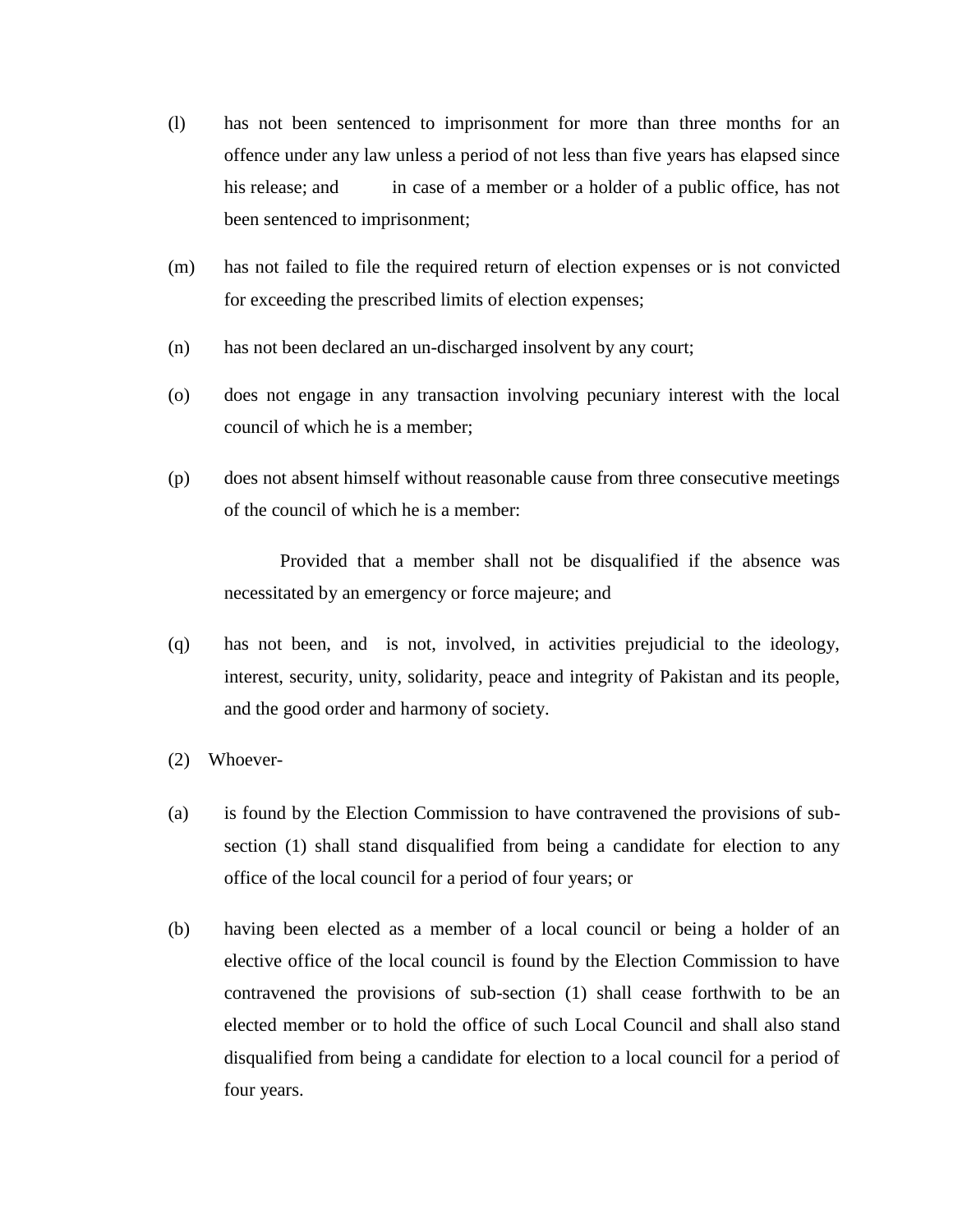**25. Non-Party-based elections-** Election to the Local Council shall be held on non-party basis.

**26. Term of office.**- (1) The term of office of a Local Council shall be four years; or such other period as the Government may specify commencing on the day on which it assumes office; provided that the Government may : -

- (a) Before the expiry of such term of office, and for the purpose of holding fresh elections, dissolve any or all local councils and appoint any person as Administrator to perform such functions of the local council;
- (b) on the expiry of such term of office, extend it for such period and appoint any person as Administrator to perform such functions of the local council;

(2) Nothing provided in this Act regarding elections to General and Non-Muslim seats or elections to fill reserved seats shall be deemed to prevent the holding of election of the Mayor / Deputy Mayor or Chairman / Vice Chairman of a Local Council if, as a result of any order of a Court of competent jurisdiction, any of the seats of the local council remain vacant or an elected member of the Local Council is restrained from participating in the proceedings for the election of the Mayor or Chairman.

**27. Declaration of Assets.-** Every Chairman or Vice Chairman or member of Local Council, shall before he enters in office, submit to the prescribed authority in such manner as the Government may direct, a declaration in writing of properties, both movable and immovable, whether within or outside Pakistan, which he or any member of his family owns, or which he has in his possession or under his control, or in which he or any member of his family has any pecuniary interest.

**EXPLANATION:** In this Section, the expression member of his family in relation to a person, includes:-

(a) the spouse of such person, and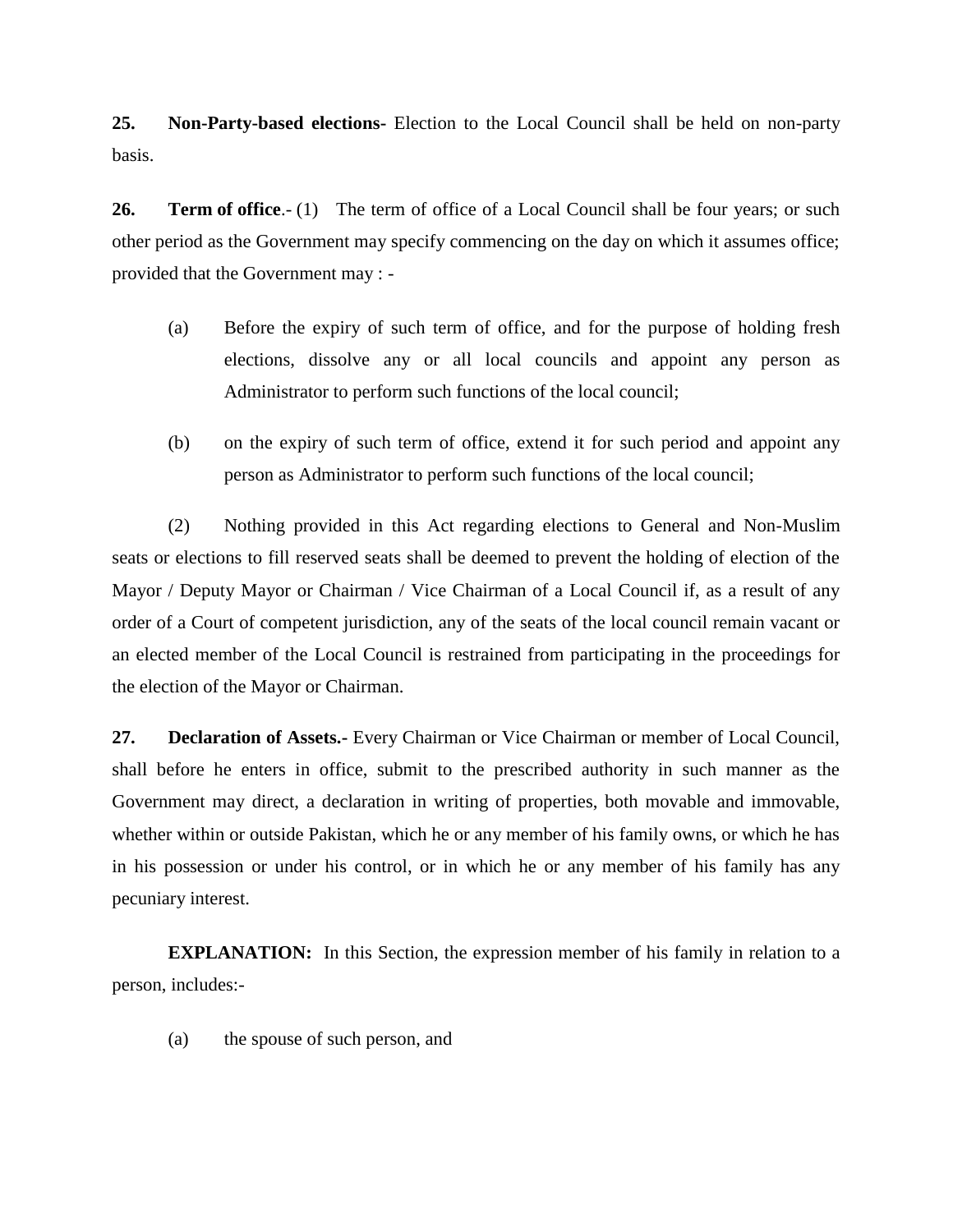(b) such of the legitimate or adopted children or parents; or servants; or relatives as reside with him and are wholly dependent upon such person.

**28. Oath of office. -**A member shall, before taking his seat, make and subscribe to an oath in such form as may be prescribed.

**29. Bar against double membership. –** (1) Subject to Section 10, no person shall, at the same time, be a member of more that one council or more than one ward of the same council.

(2) Nothing in sub-section (1) shall prevent a person from being a candidate for two or more seats at the same time whether in the same Local Council or in different Councils, but if he is elected to more than one seat he shall, within a period of 60 (sixty) days after the declaration of the result for the last such seats, resign all but one of the seats and retain the seat of his choice and that until he has opted for one of such seats, he shall not take oath of office in any Local Council in terms of Section 28.

(3) A member who has subscribed to oath in pursuance of Section 28 and has also submitted declaration of assets as is required under Section 27, of a Local Council shall assume office on such date as may be fixed by the Government after issuance of notification by the Election Commission.

**30. Casual vacancy. –** (1) If the office of a member or a Vice Chairman or a Chairman for any reason, falls vacant during the term of office of a Local Council, a new member or Vice Chairman or Chairman, as the case may be, shall be elected in the prescribed manner, and he shall hold office for the residue of such term.

(2) If the vacancy in the office of member occurs within four months of the expiry of the term of a Local Council, the vacancy shall not be filled.

(3) Notwithstanding anything contained in sub-section (2) unless the time is extended by the Government, the vacancy in the office of the Chairman or Vice Chairman shall be filled within fifteen days from the date such vacancy is notified: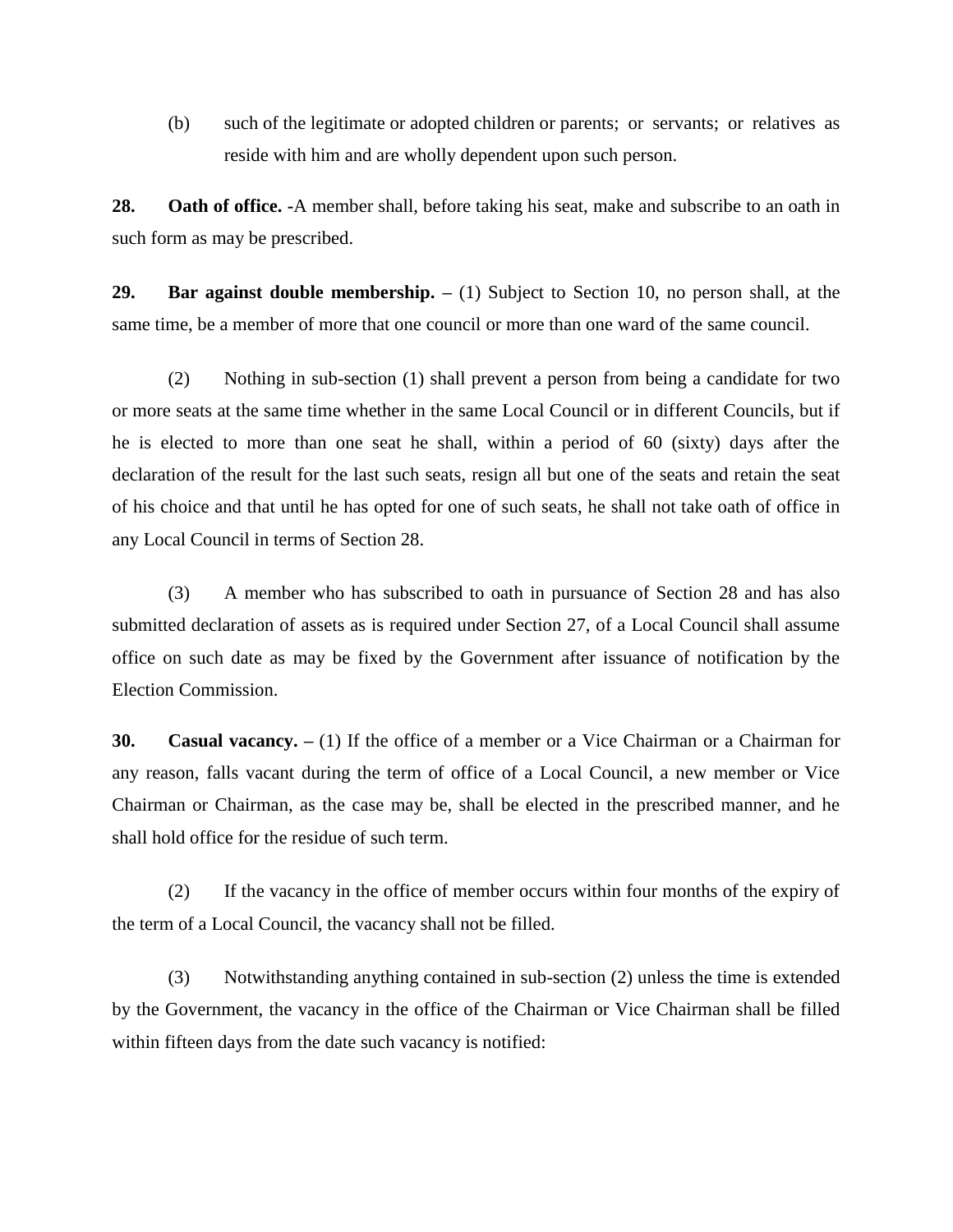Provided that if the office of the Chairman falls vacant in pursuance of Section 31, 32 and 33, the Government shall appoint an Administrator till new Chairman is elected and assumes his office:

Provided that if the office of the Vice Chairman falls vacant in pursuance of Section 31, 32 and 33, the member of the panel of the Presiding Officers elected under Section 64 (7) securing the highest number of votes shall act as the convenor of the Local Council till new Vice Chairman is elected and assumes his office.

**31. Removal.-** (1) Government may, after giving him an opportunity of being heard, remove a Chairman/Vice Chairman or a Mayor/ Deputy Mayor or a member of a Local Council from office in the prescribed manner if he -

- (a) has incurred any of the disqualifications enumerated in Section 24;
- (b) absents himself without reasonable cause form three consecutive meetings of the Local Council;
- (c) refuses to take oath of office as member;
- (d) fails to submit a declaration of assets and liabilities as required under the Act;
- (e) is guilty of misconduct involving bribery, corruption, misappropriation or misapplication of Local Council funds or any attempt of such misconduct.

(2) A Chairman or a Vice Chairman or a member of a Local Council removed under sub-section (1) may, within 30 days of the order of removal, file a review petition to Government, whereupon Government may pass such orders as it may deem fit.

(3) A Chairman or a Vice Chairman removed from office shall cease to be a member.

**32. Resignation. –** (1) A Chairman or a Vice Chairman or a member may resign his office by tendering resignation in writing to the Government and a copy thereof shall be submitted to the Local Council of which he is a Chairman or a Vice Chairman or a member.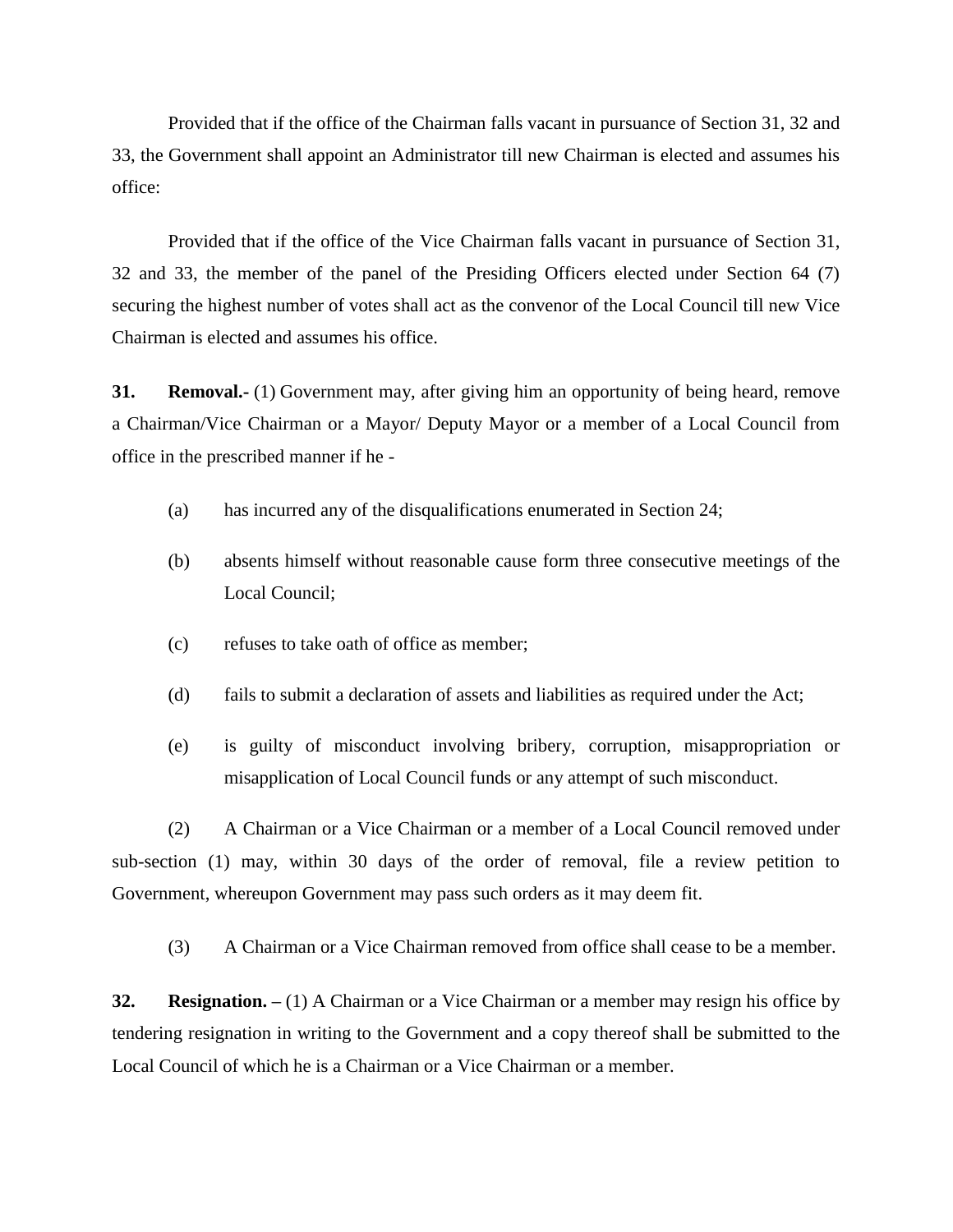(2) On receipt of the resignation under sub-Section (1), the Government shall proceed under Section 36.

**33. Vote of no-confidence -** A Chairman or a Vice Chairman shall vacate office if a vote of no-confidence is passed against him in the prescribed manner by a minimum of two third number of the total number of members of the Local Council electing him;

Provided that -

- (a) A motion of no-confidence shall not be moved before the expiry of six months of his assumption of office as Chairman; and
- (b) Where a motion of no-confidence against a Chairman has been moved and has failed to secure the requisite majority of votes in its favour at the meeting, the proposer and seconder shall forthwith cease to be the members of the council, and no similar motion shall be moved against him before the expiry of six months from the date such motion was moved.

**34. Bar against re-election. -**When a Chairman or a Vice Chairman or a member is removed from office under section 33, he shall not, during the unexpired period of the term of his office, be eligible for re-election to the said office of any Local Council.

**35. Remuneration.-** (1) A Chairman / Vice Chairman of a Council may receive such remuneration as may be prescribed.

(2) A Chairman / Vice Chairman of a Local Council shall not have any pecuniary interest in the affairs of any of the Local Councils in the Province.

**36. Notification of election, resignation and removal of Chairman, Vice Chairman and Members, etc. -** Every election, and vacation of office as a result of death, removal or resignation from the office or vote of no-confidence of Chairman or Vice Chairman or member, shall be notified by the Election Commission or an authority designated by the Election Commission.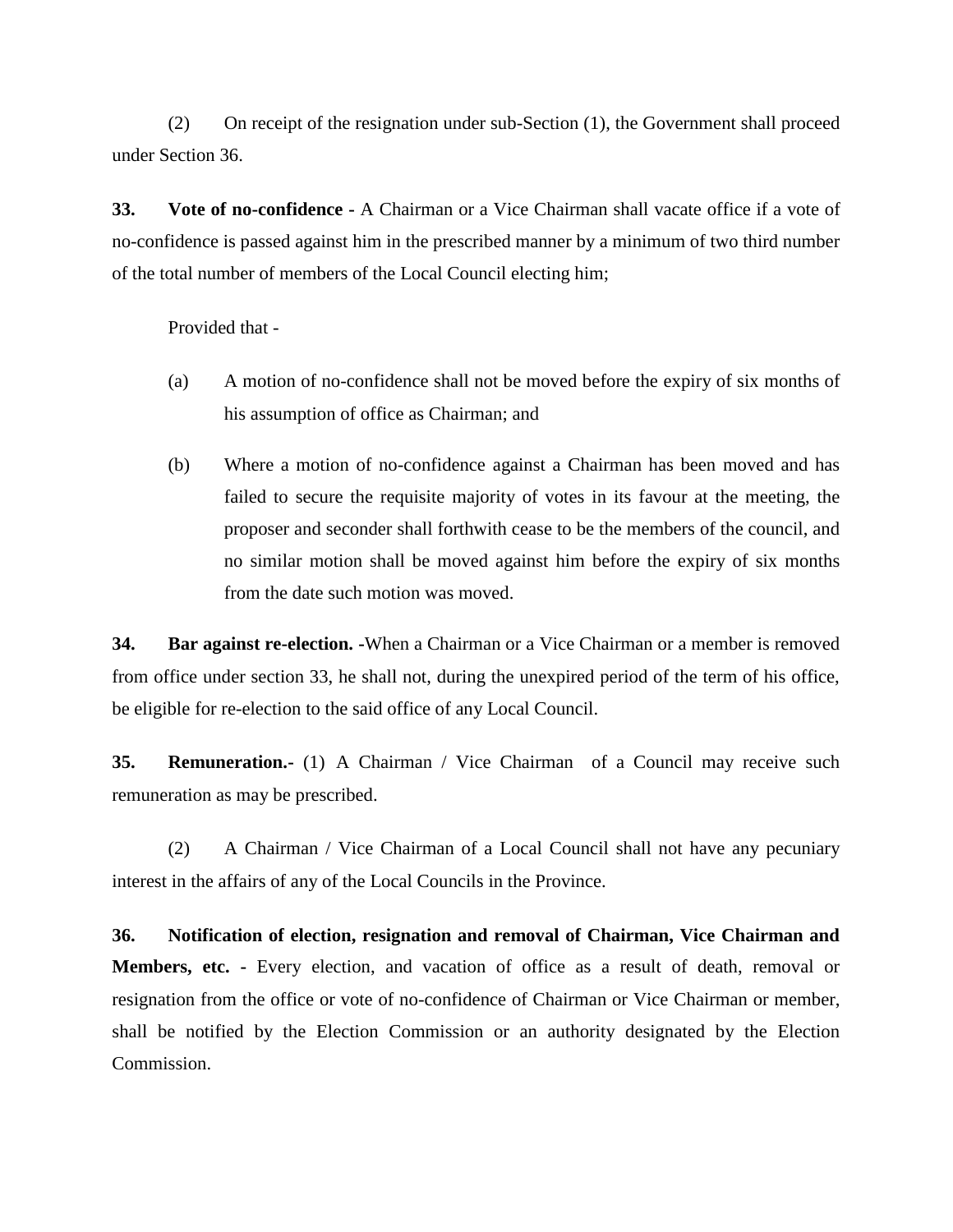**37. Election Petition. -** No election under this Act shall be called in question, except by an election petition made by a candidate for the election.

**38. Election Tribunal.** - (1) For the hearing of an election petition the Election Commission shall, by notification, appoint an officer to be an Election Tribunal for such areas as may be specified in the notification.

(2) Where the person constituting an Election Tribunal is succeeded by another, the hearing of a petition shall continue before the person succeeding and any evidence already recorded shall remain upon the record and it shall not be necessary to re-examine the witnesses who have already been examined and discharged.

**39. Procedure for hearing of election petition.-** Subject to the provisions of this Act, every election petition shall be made and tried in such manner as may be prescribed.

**40. Powers of the Election Tribunal. –** The Election Tribunal shall have all the powers of a civil court trying a suit under the Code of Civil Procedure, 1908 (V. of 1908) and shall be deemed to be a Court within the meaning of sections 480 and 482 of the Code of Criminal Procedure, 1898 (V of 1898).

**41. Decision of the Election Tribunal. -** (1) The Election Tribunal may, upon the conclusion of hearing of an election petition, make an order -

- (a) dismissing the petition;
- (b) declaring the election of the returned candidate to be void;
- (c) declaring the election of the returned candidate to be void and the petitioner or any other contesting candidate to have been duly elected; or
- (d) declaring the election as a whole to be void.

(2) The decision of the Election Tribunal on an election petition shall be final and shall not be called in question in any court or before any other authority.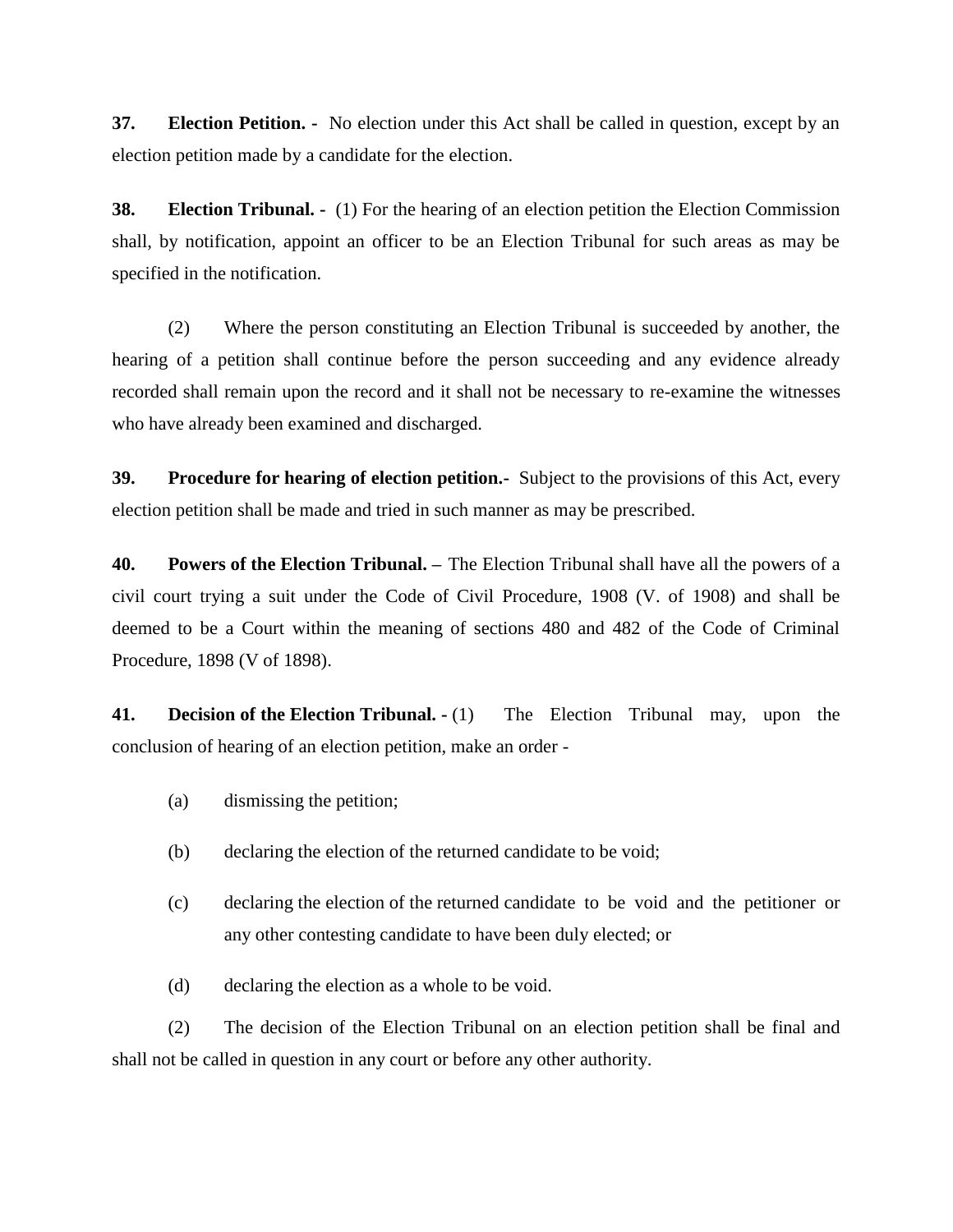(3) The decision of the Election Tribunal shall take effect from the date on which it is made and shall be communicated to the Election Commission.

**42. Ground for declaring election of returned candidate void.** (1) The Election Tribunal shall declare the election of the returned candidate to be void if it is satisfied that-

- (a) the nomination of the returned candidate was invalid; or
- (b) the returned candidate was not, on the nomination day, qualified for or was disqualified from, being elected as a member; or
- (c) the election of the returned candidate has been procured or induced by any corrupt or illegal practice; or
- (d) a corrupt or illegal practice has been committed by the returned candidate or his election agent or by any other person with the connivance of the candidate or his election agent.
- (2) The election of a returned candidate shall not be declared void on the ground –
- (a) that any corrupt or illegal practice has been committed, if the Election Tribunal is satisfied that it was not committed by, or with the consent or connivance of that candidate or his election agent and that the candidate and the election agent took all reasonable precautions to prevent its commission; or
- (b) that any of the other contesting candidates was, on the nomination day, not qualified for or was disqualified from, being elected as a member.

**43. Ground for declaring a person other than a returned candidate elected. -** The Election Tribunal shall declare the election of the returned candidate to be void and the petitioner or any other contesting candidate to have been duly elected, if it is so claimed by the petitioner or any of the respondents and the Election Tribunal is satisfied that the petitioner or such contesting candidate was entitled to be declared elected.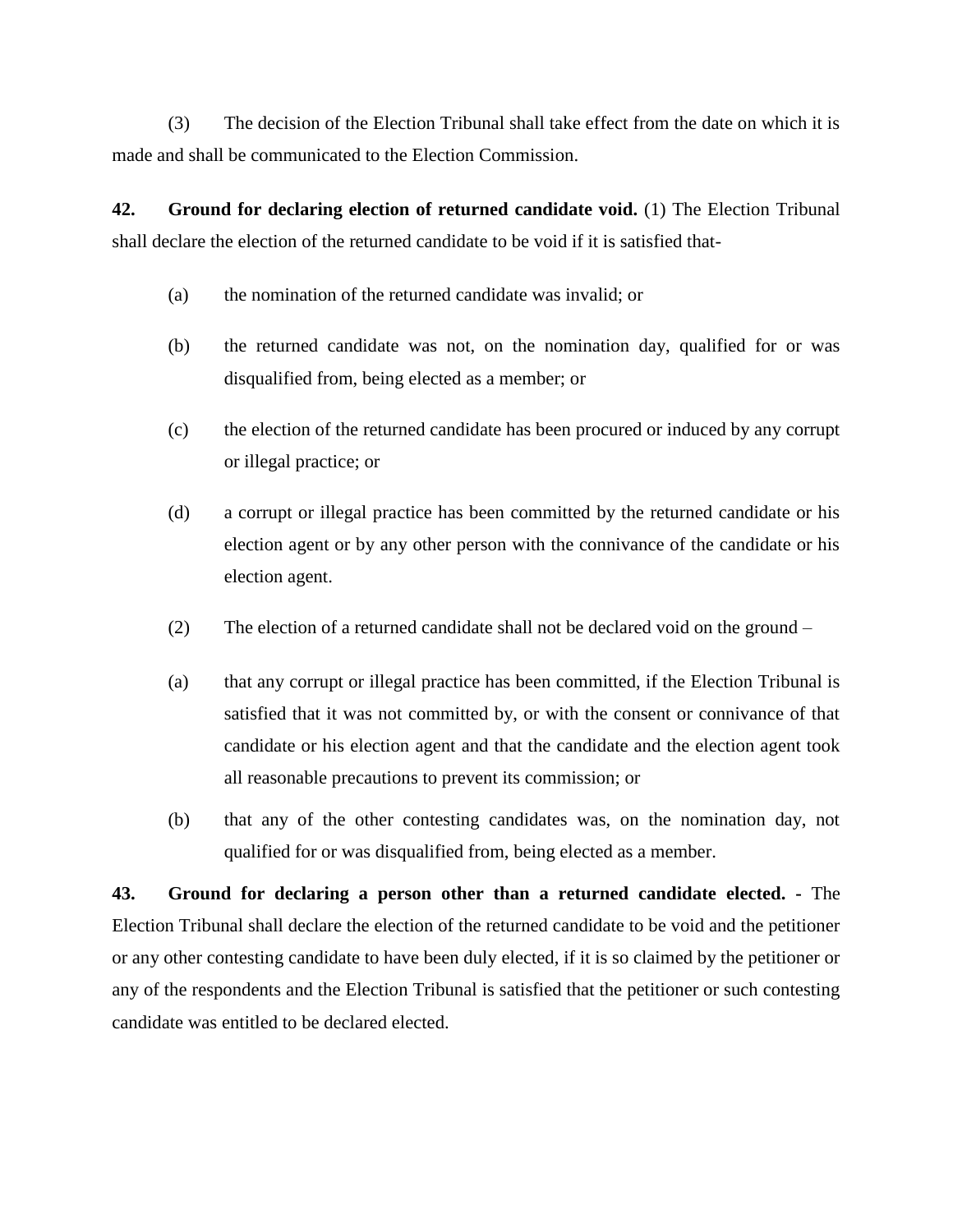**44. Ground for declaring elections as a whole void. -** The Election Tribunal shall declare the election as a whole to be void if it is satisfied that the result of the election has been materially affected by reason of -

- (a) the failure of any person to comply with the provisions of this Act or the rules, or
- (b) the prevalence of extensive corrupt or illegal practice at the election.

**45. Decision in case of equality of votes. -** (1) Where after the conclusion of the hearing, it appears that there is an equality of votes between two or more contesting candidates and the addition of one vote for one such candidate would entitle him to be declared elected, the Election Tribunal shall draw a lot in respect of such candidates and the candidate on whom the lot falls shall be deemed to have received the highest number of votes entitling him to be declared elected.

(2) Before proceeding to draw a lot under sub-section (1) the Election Tribunal shall give notice to the contesting candidates among whom there is an equality of votes and shall proceed to draw a lot on the day and at the time and place stated in the notice:

Provided that, the contesting candidates are present when it appears that there is an equality of votes among them, the Election Tribunal may proceed forthwith to draw a lot without giving notice as aforesaid.

**46. Corrupt practice.** A person guilty of bribery, personating, or undue influence shall be punishable for an offence of corrupt practice with imprisonment for a term which may extend to three years, or with fine which may extend to fifteen thousand rupees, or with both.

**47. Bribery.** A person is guilty of bribery, if he, directly or indirectly, by himself or by any other person on his behalf-

(a) Receives, agrees or contracts for any gratification for voting or refraining from voting or for being or refraining from being a candidate at, or withdrawing or retiring from, an election;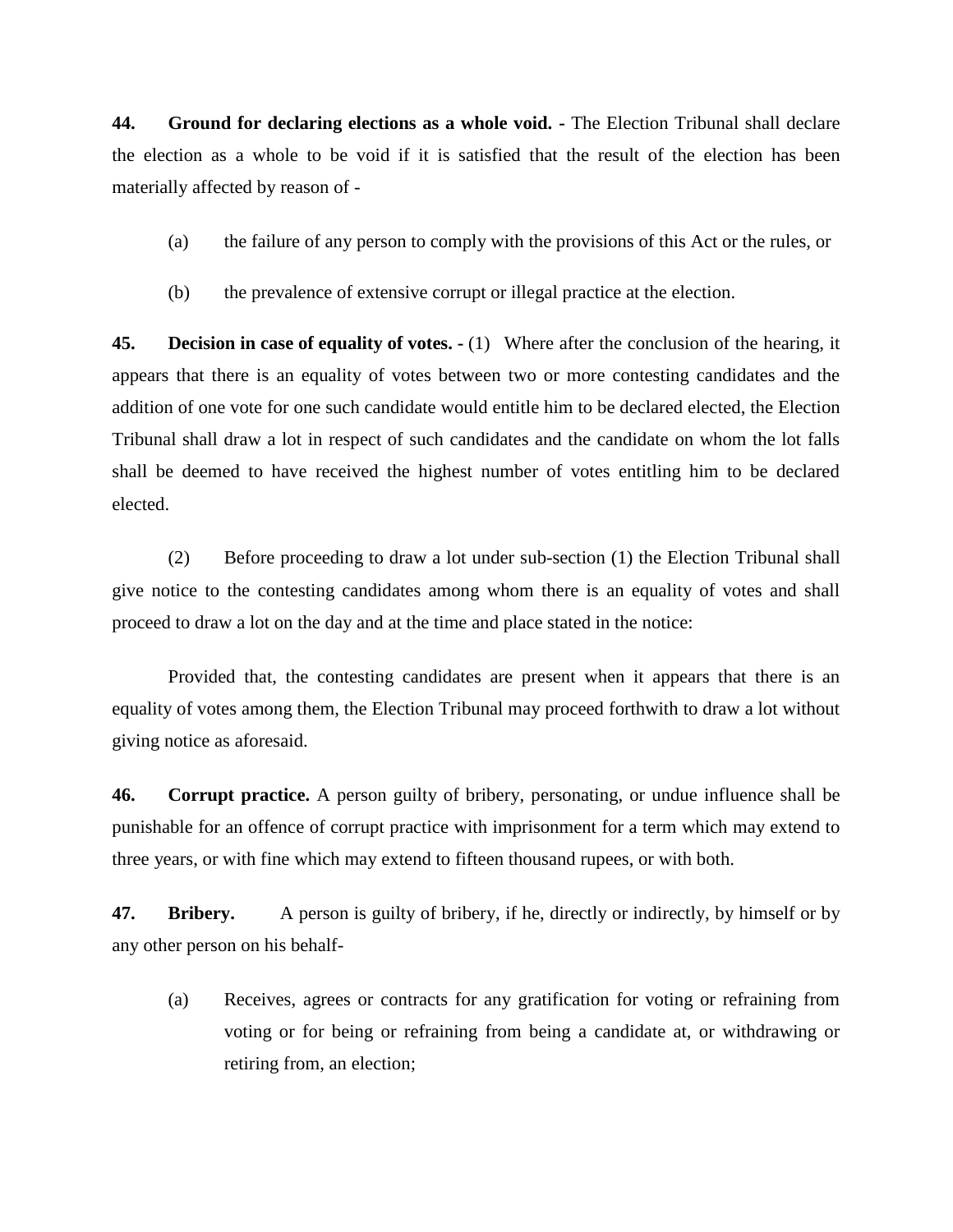- (b) Gives, offers or promises any gratification to any person for the purpose of-
	- (i) inducing a person to be or to refrain from being a candidate at an election; or
	- (ii) inducing a voter to vote or refrain from voting at any election; or
	- (iii) inducing a candidate to withdraw or retire from an election; or
	- (iv) rewarding a person for having been or for having refrained from being a candidate at an election; or
	- (v) rewarding a voter for having voted or refrained from voting at an election; or
	- (vi) rewarding a candidate for having withdrawn or retried from an election.

**Explanation.** In this section, 'gratification' includes a gratification in money or estimable in money and all forms of entertainment or employment for reward.

**48. Personating.** A person is guilty of personating, if he votes or applies for a ballot paper for voting as some other person whether that other person is living or dead or fictitious.

- **49. Undue influence.** A person is guilty of undue influence, if he-
	- (a) in order to compel any person to vote, refrain from voting, or to induce or compel any person to withdraw his candidature at an election, directly or indirectly, by himself or by any other person on his behalf
		- i) makes or threatens to make use of any force, violence or restraint;
		- ii) inflicts or threatens to inflict any injury, damage, harm or loss; or
		- iii) uses any official influence or Governmental patronage; or
	- (b) on account of any person having voted or refrained from voting, or having withdrawn his candidature, does any of the acts specified in clause (a); or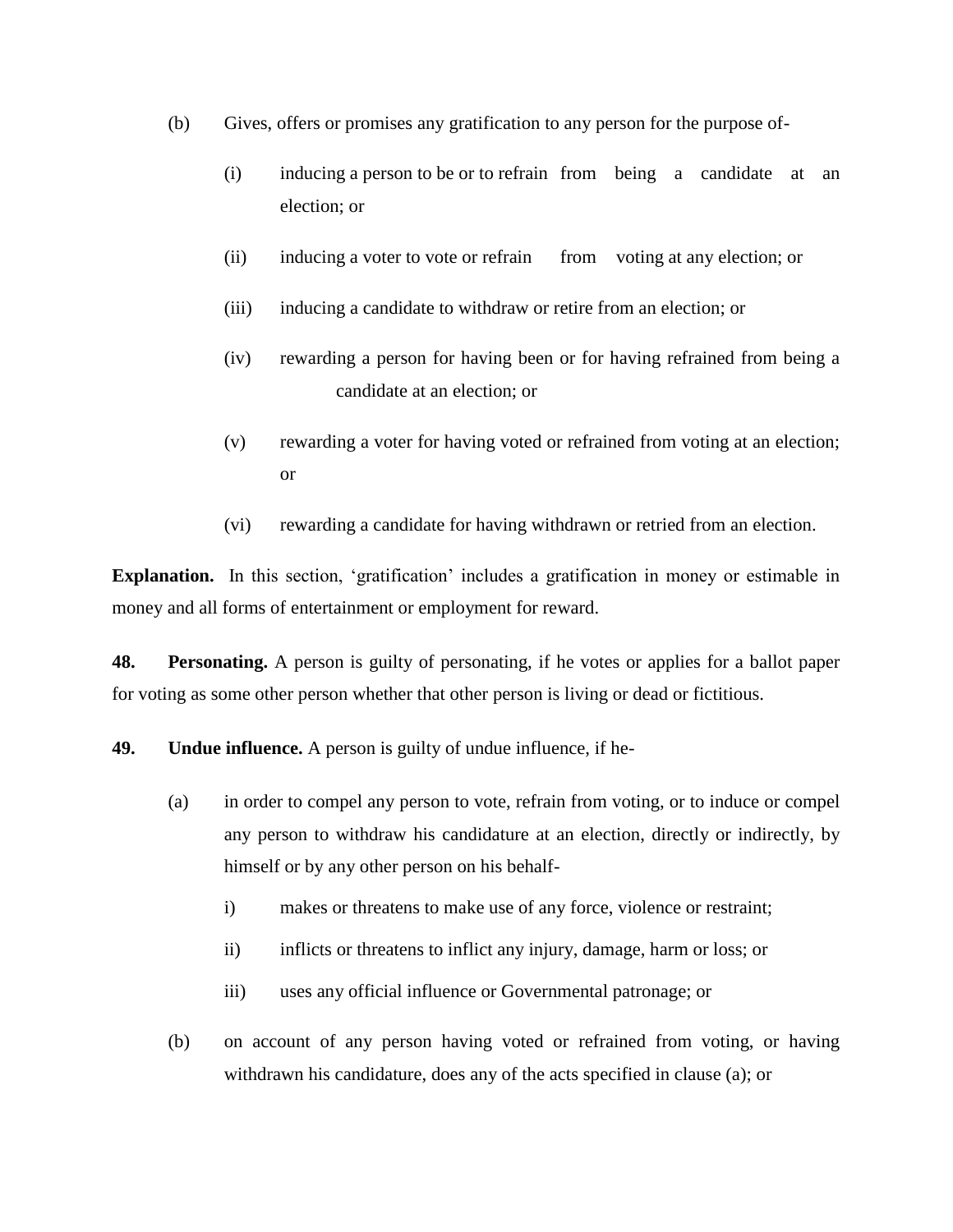- (c) by abduction, duress or any fraudulent device or contrivance
	- i) impedes or prevents the free exercise of the franchise by a voter; or
	- ii) compels, induces or prevails upon any voter to refrain from voting or compels any voter to vote.

**Explanation.-** In this section, 'harm' includes social ostracism or ex-communication or expulsion from any caste or community.

**50. Illegal Practice.** A person is guilty of illegal practice punishable with fine which may extend to ten thousand rupees, if he-

- (a) obtains or procures, or attempts to obtain or procure, the assistance of any officer or official of the Federal Government, a Provincial Government or a Local Government or Authority to further or hinder the election of a candidate;
- (b) votes or applies for a ballot paper for voting at an election knowing that he is not qualified for voting or is disqualified from voting;
- (c) votes or applies for a ballot paper for voting more than once at any polling station;
- (d) removes a ballot paper or a ballot box from a polling station or destroys, damages or tampers with the ballot-box used at a polling station;
- (e) knowingly induces or procures any person to do any of the aforesaid acts; or,
- (f) fails to provide statement of election expenses as required under this Act.
- (g) makes or publishes a false statement
	- i) concerning the personal character of a candidate or his relation calculated to adversely affect the election of such candidate or, for the purpose of promoting or procuring the election of another candidate, unless he proves that he had reasonable ground for believing, and did believe, the statement to be true;
	- ii) relating to the symbol of a candidate whether or not such symbol has been allocated to such candidate; or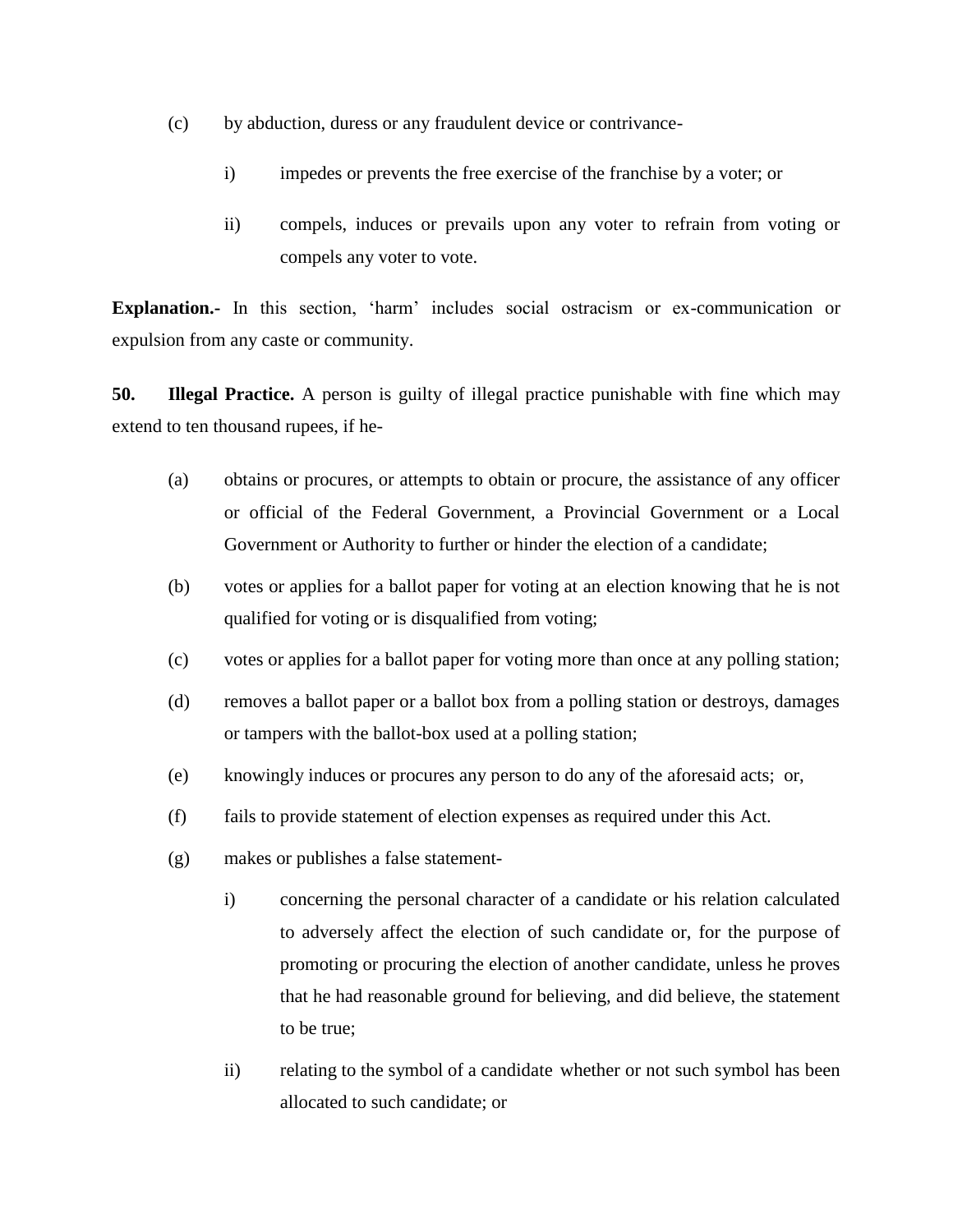- iii) regarding the withdrawal of a candidate;
- (h) knowingly, in order to support or oppose a candidate, lets, lends, employs, hires, borrows or uses any vehicle or vessel for the purpose of conveying voters to or from the polling station, except when a person conveys himself or any member of the household to which he belongs, to or from the polling station;
- (i) causes or attempts to cause any person present and waiting to vote at the polling station to depart without voting.

**51. Prohibition of Canvassing.** A person is guilty of an offence punishable with fine which may extend to ten thousand rupees, if he, on the polling day in connection with the election-

- (a) convenes, calls or organises within a ward any meeting; or
- (b) within a radius of two hundred meters of the polling station-
	- (i) canvasses for votes;
	- (ii) solicits vote of any voter;
	- (iii) persuades any voter not to vote at the election or for a particular candidate; or
	- (iv) exhibits, except with the permission of the Returning Officer and at a place reserved for the candidate or his polling agent beyond the radius of one hundred meters of the polling station, any notice, sign, banner or flag designed to encourage the voters to vote, or discourage the voters from voting, for any contesting candidate.

**52. Disorderly conduct near polling station.** A person is guilty of an offence punishable with imprisonment for a term which may extend to three months, or with fine which may extend to ten thousand rupees, or with both, if he-

(a) uses, in such manner as to be audible within the polling station any gramophone, megaphone, loudspeaker or other apparatus for reproducing or amplifying sounds; or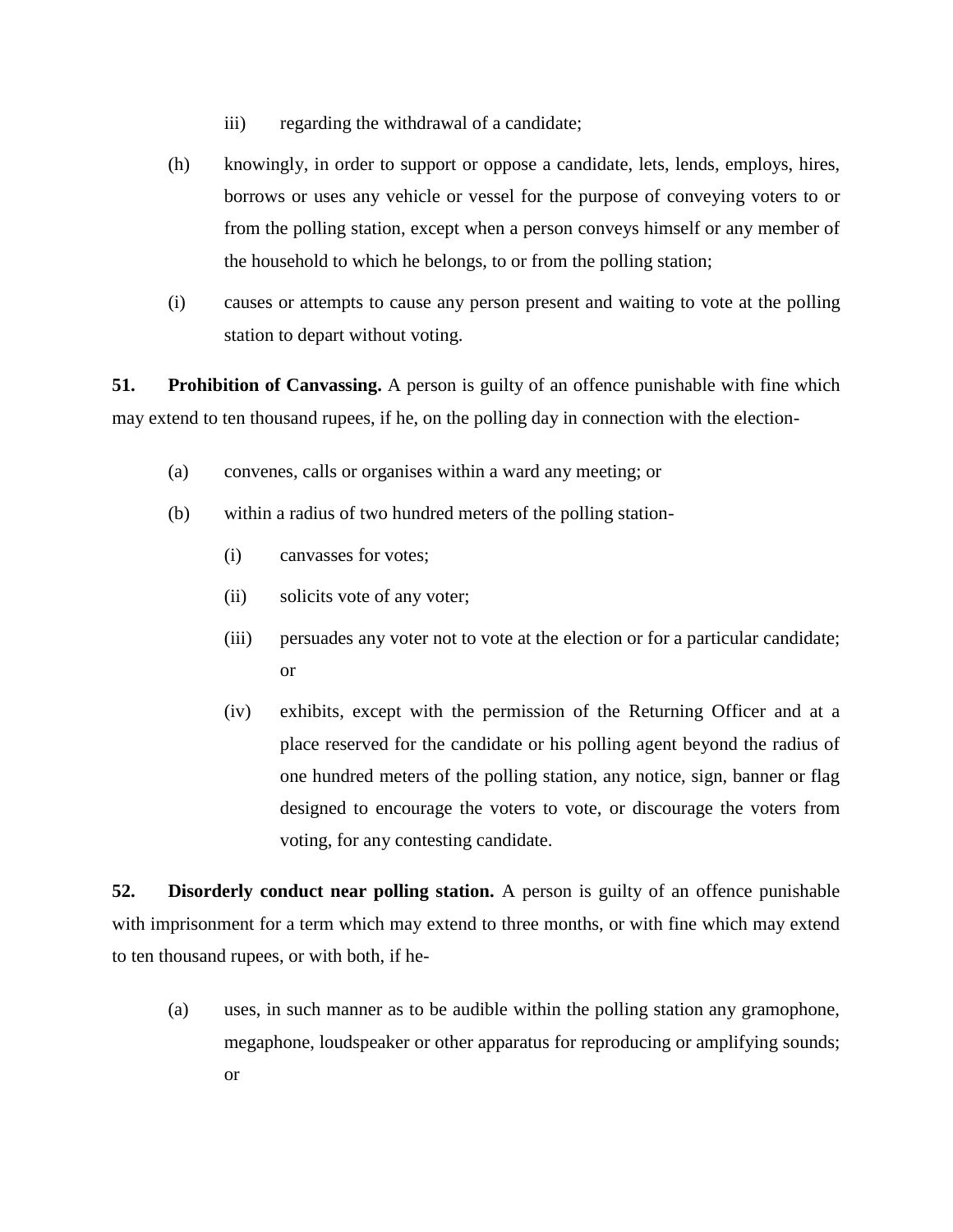- (b) persistently shouts in such manner as to be audible within the polling station; or
- (c) does any act which
	- i) disturbs or causes annoyance to any voter visiting a polling station for the purpose of voting; or
	- ii) interferes with the performance of the duty of a Presiding Officer, Polling Officer or any other person performing any duty at a polling station; or
- (d) abets the doing of any of the aforesaid acts.

**53. Tampering with papers.** A person is guilty of an offence punishable with imprisonment for a term which may extend to six months, or with fine which may extend to ten thousand rupees, or with both, if he;

- (a) fraudulently defaces or destroys any nomination paper or ballot paper;
- (b) fraudulently takes out of the polling station any ballot paper or puts into any ballot box any ballot paper other than the ballot paper he is authorized under the rules to put in;
- (c) without due authority-
	- (i) supplies any ballot paper to any person;
	- (ii) destroys, takes, opens or otherwise interferes with any ballot box or packet or ballot papers in use for the purpose of election; or
	- (iii) breaks any seal affixed in accordance with the provisions of the rules; or
- (d) causes any delay or interruption in the beginning, conduct or completion of the procedure required to be immediately carried out on the close of the poll; or
- (e) fraudulently attempts or abets to do any of the aforesaid acts.

**54. Interference with the secrecy of voting.** A person is guilty of an offence punishable with imprisonment which may extend to six months, or with fine which may extend to ten thousand rupees, or with both, if he: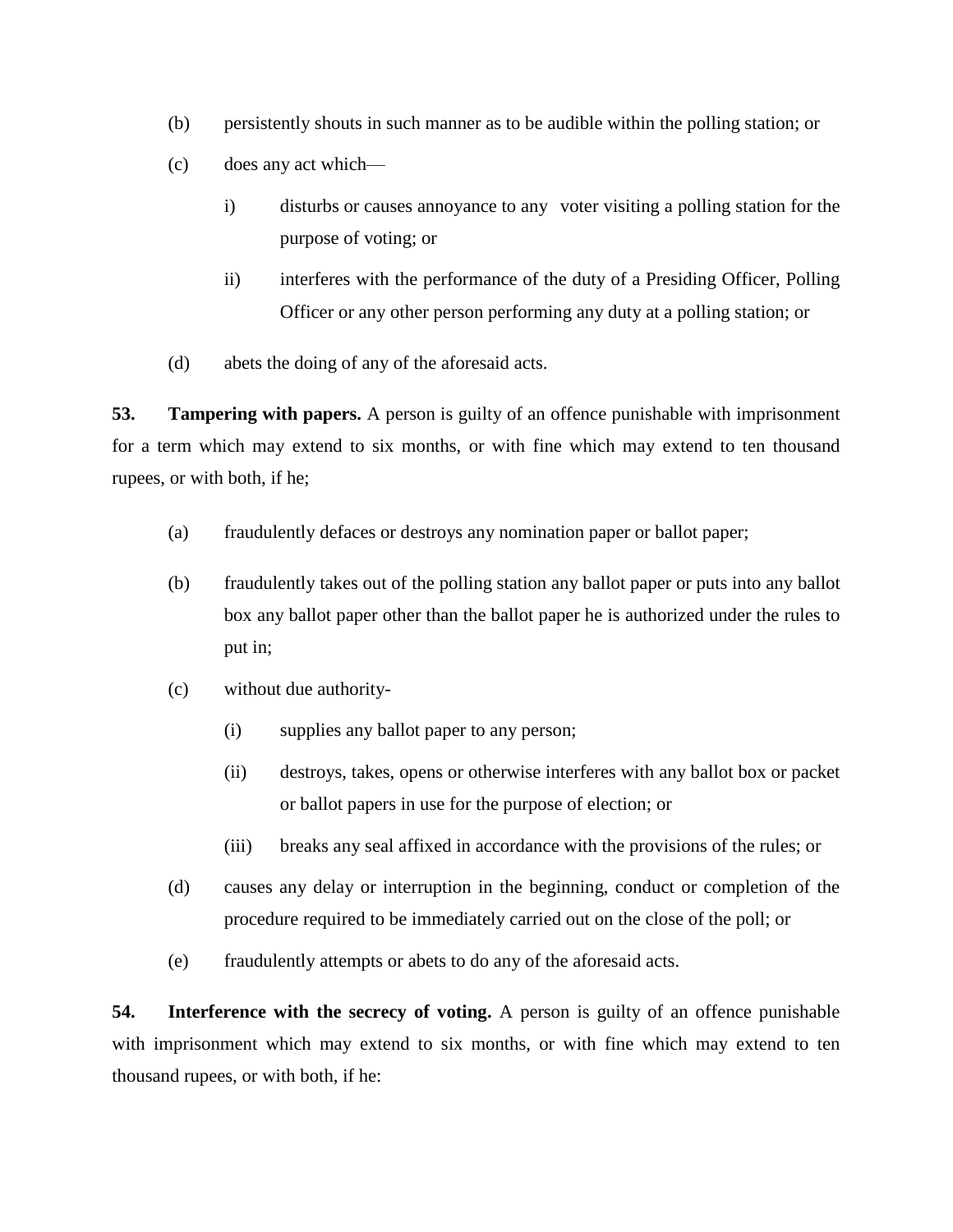- (a) interferes or attempts to interfere with a voter when he records his vote;
- (b) in any manner obtains or attempts to obtain, in a polling station, information as to the candidate for whom a voter in that station is about to vote or has voted, or
- (c) communicates at any time any information obtained in a polling station as to the candidate for whom a voter in that station is about to vote or has voted.

**55. Failure to maintain secrecy-** Any candidate or polling agent attending a polling station, or any person attending the counting of votes, is guilty of an offence punishable with imprisonment which may extend to six months, or with fine which may extend to ten thousand rupees, or with both, if he-

- (a) fails to maintain or aid in maintaining the secrecy of voting; or
- (b) communicates any information obtained at the counting of votes as to the candidate for whom any vote is given by any particular ballot paper.

**56. Conduct of officials-** A Presiding Officer, Polling Officer or any other officer or official performing a duty in connection with an election, or any member of a police force, is guilty of an offence punishable with imprisonment for a term which may extend to six months, or with fine which may extend to fifteen thousand rupees, or with both, if he, during the conduct or management of an election or maintenance of order at the polling station:

- (a) persuades any person to give his vote;
- (b) dissuades any person from giving his vote;
- (c) influences in any manner the voting of any person;
- (d) does any other act amounting to further or hinder the election of a candidate;
- (e) fails to maintain or aid in maintaining the secrecy of voting;
- (f) communicates, except for any purpose authorised by any law, to any person before the poll is closed, any information as to the name or number on the electoral roll of any voter who has or has not applied for a ballot paper, or has or has not voted at a polling station; and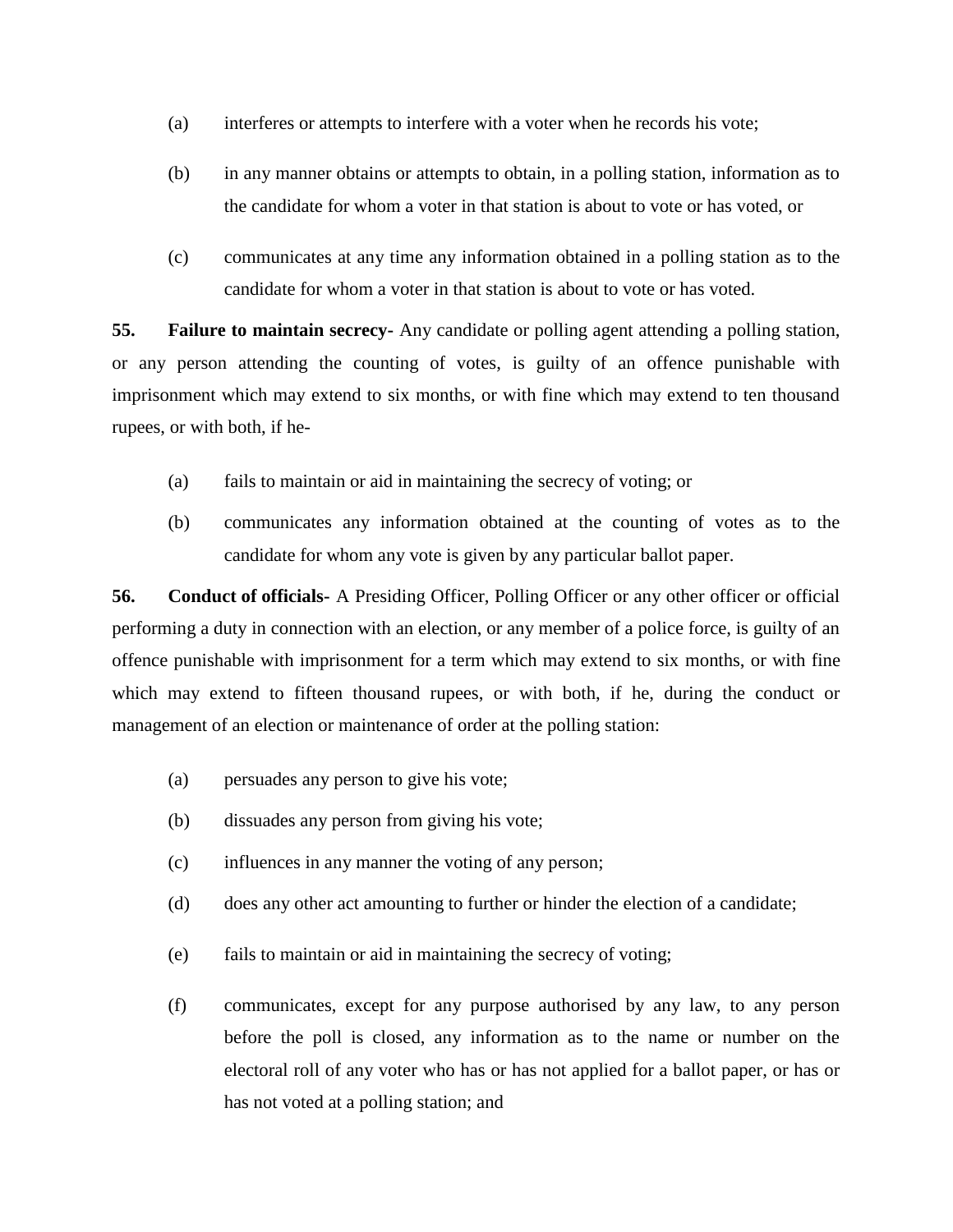(g) communicates any information obtained at the counting of votes as to the candidate for whom any vote is given by any particular ballot paper.

**57. Breaches of official duty in connection with election -** A Returning Officer, Assistant Returning Officer, Presiding Officer, Assistant Presiding Officer, or any other person employed by any such officer in connection with his official duties imposed by or under this Act is guilty of an offence punishable with imprisonment for a term which may extend to two years, or with fine, or with both, if he, willfully and without reasonable cause, commits breach of any such official duty, by act or omission.

**58. Assistance by government servants.** A person in the service of the Federal Government, a Provincial Government, a Local Council, or a body owned or controlled by the Federal or a Provincial Government or a Local Council is guilty of an offence punishable with imprisonment for a term which may extend to six months, or with fine which may extend to five thousand rupees, or with both if he, in any manner, gives any assistance calculated to further or hinder the election of a candidate.

**59. Summary trial-** All offences under this Act except the offences under sections 46 shall be tried summarily under the provisions of the Code of Criminal Procedure 1898 (Act V of 1898).

**60. Cognizance-** No court shall take cognizance of the offences under sections 56, 57 and 58 except on the complaint in writing of the Returning Officer concerned:

Provided that if the Returning officer has committed a breach of his official duty, the complaint shall be made by the Election Commission.

**61. Certain offences to be cognizable-** An offence punishable under sections 46, 50, 51, 52, 53, 54, 55, 56, 57 and 58 shall be cognizable offences.

**62. Prosecution of offences under this Chapter-** Notwithstanding anything contained in Chapter XV of this Act, no Court shall take cognizance of an offence under sections 46, 50, 51, 52, 53, 54, 55, 56, 57 and 58 except upon a complaint in writing made by order or, under authority from, the Election Commission.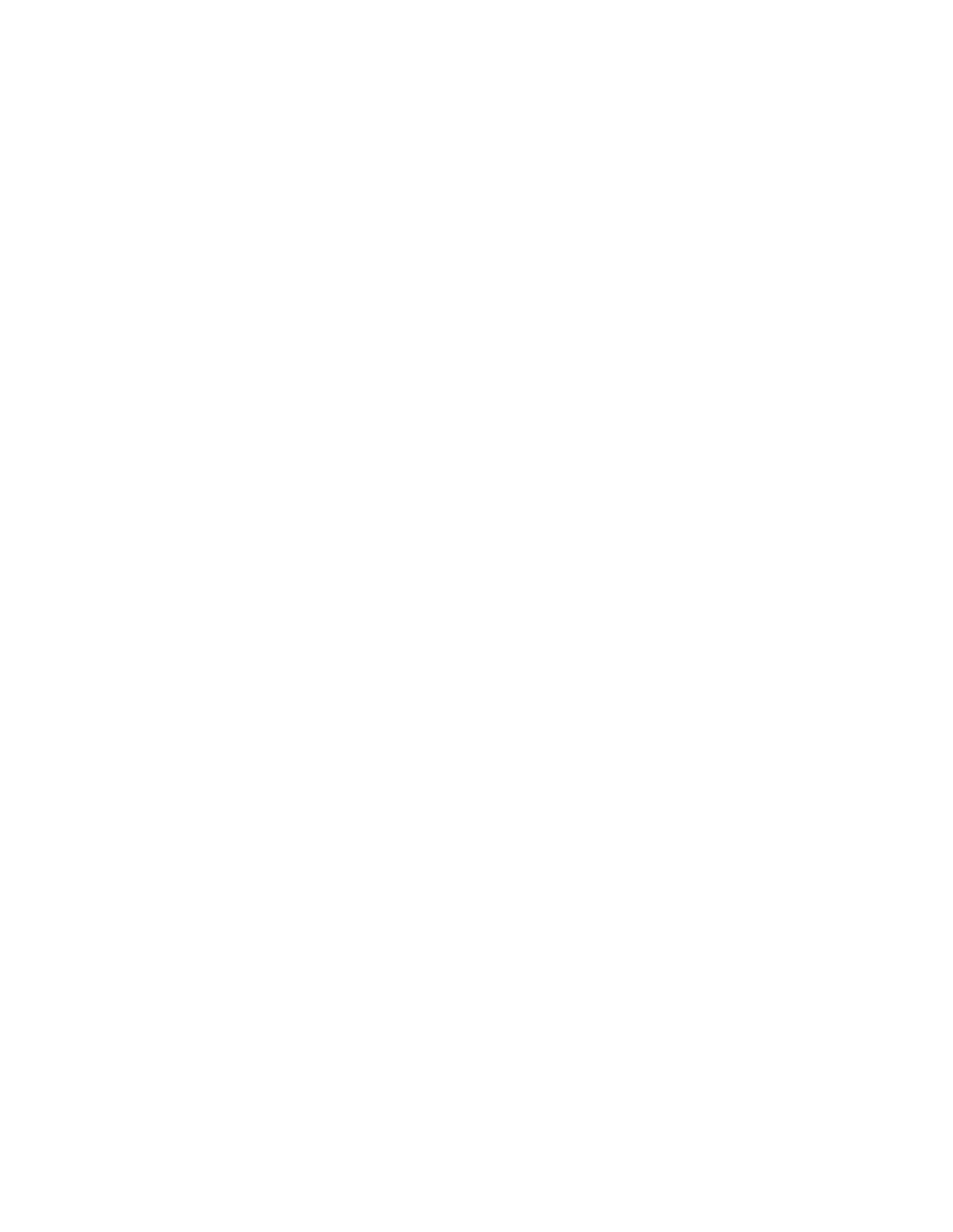#### **CHAPTER V**

## **EXECUTIVE POWERS AND CONDUCT OF BUSINESS**

**63. Executive authority and conduct of business -** (1) The executive authority of a Local Council shall extend to the doing of all acts necessary for the due discharge of its functions under this Act.

(2) Save as other wise provided, the executive authority of Local Council shall vest in and be exercised by its Chairman or Mayor as the case may be.

(3) All acts of a Local Council, whether executive or not, shall be expressed to be taken in the name of the Local Council and shall be authenticated in the manner prescribed.

**64. Disposal of Business. -** (1) The business of a Local Council to the extent and in the manner prescribed shall be disposed of at its meetings.

(2) A Local Council shall have the power to act notwithstanding any vacancy in its membership.

(3) No proceedings of a Local Council shall be invalid by reason only of the existence of any vacancy in, or any defect in the constitution of the Local Council, or by reason only that some person, who was not entitled to do so, sat or voted, or otherwise took part in its proceedings.

(4) Quorum of the ordinary meetings of a Local Council shall be not less than one third of the total membership of the Council.

(5) Save as otherwise provided, decisions of the Local Council shall be taken by resolutions passed by a simple majority of the members present and voting.

Provided that the Presiding Officer shall not vote except in the case of equality of votes.

(6) Ordinarily, the Vice Chairman shall preside over the meetings of the Local Council.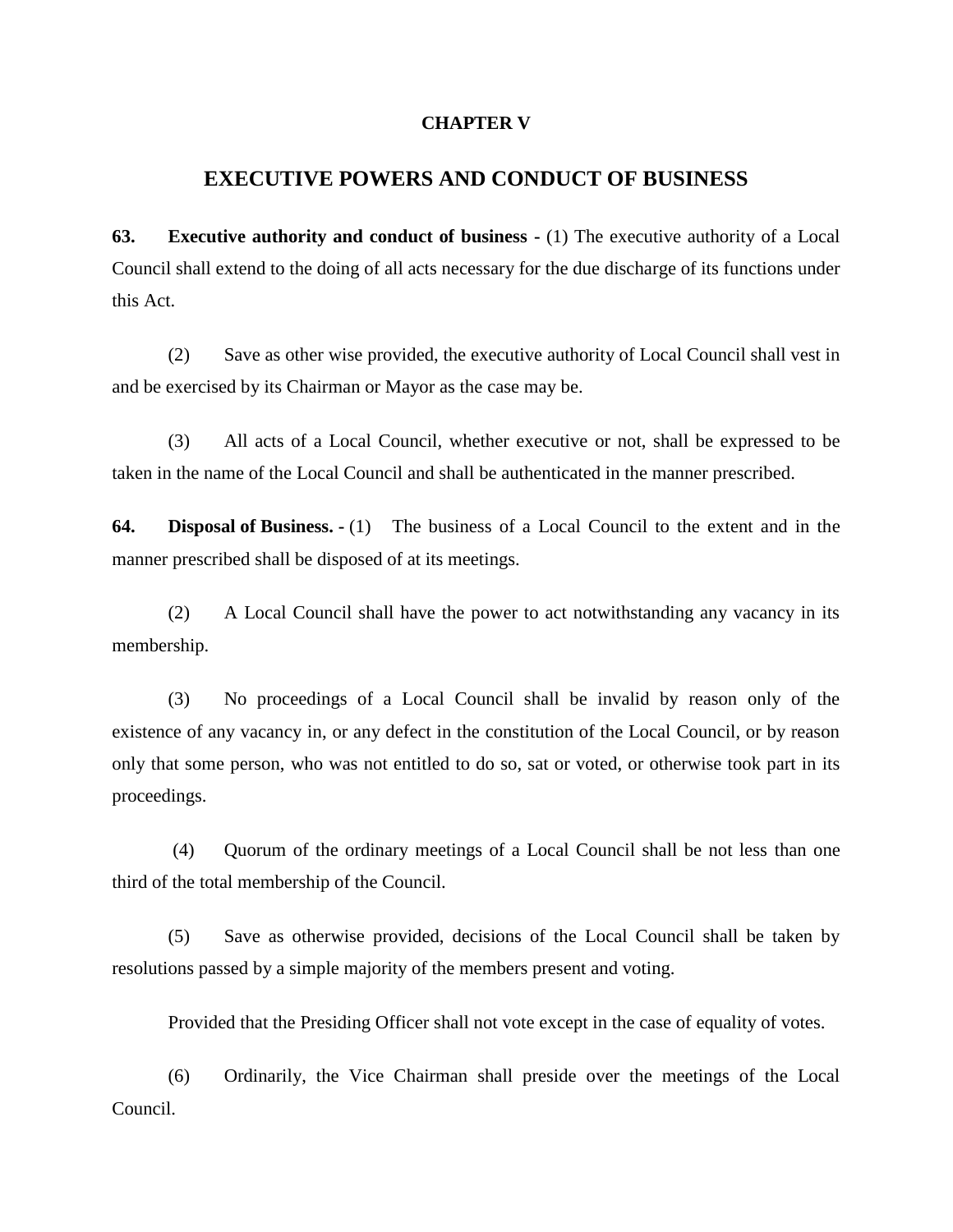(7) In the first meeting of a Local Council after the election of Chairman and Vice Chairman presided over by the Vice Chairman, the members shall elect, from amongst them, in order of precedence, a panel of not less than three presiding officers securing highest number of votes who shall, in absence of the Vice Chairman preside over the meeting of the Council.

(8) A Local Council may appoint sub-committees consisting of such number of its members and other persons, if any, to perform such functions in such manner as may be prescribed.

**65. Meeting -** (1) A Local Council shall within three months of the assumption of office frame bye-laws for the conduct of its meetings which may, besides other matters, provide for -

- (a) the types of meetings, that is to say, ordinary, special or emergent;
- (b) The types of business to be conducted in different types of meetings;
- (c) The place of meetings;
- (d) Notices required for different meetings;
- (e) Authority to call meetings;
- (f) Notice of agenda for the meetings;
- (g) Quorum for special and emergent meetings;
- (h) Order of business to be conducted in meetings;
- (i) The manner of asking questions;
- (j) Motions and amendments and their withdrawal or discussion on them;
- (k) Speeches to be delivered;
- (l) Training discourses or discussions to be arranged at the meeting;
- (m) Preservation of order;
- (n) Decision by votes;
- (o) Language to be used;
- (p) Adjournments or postponements;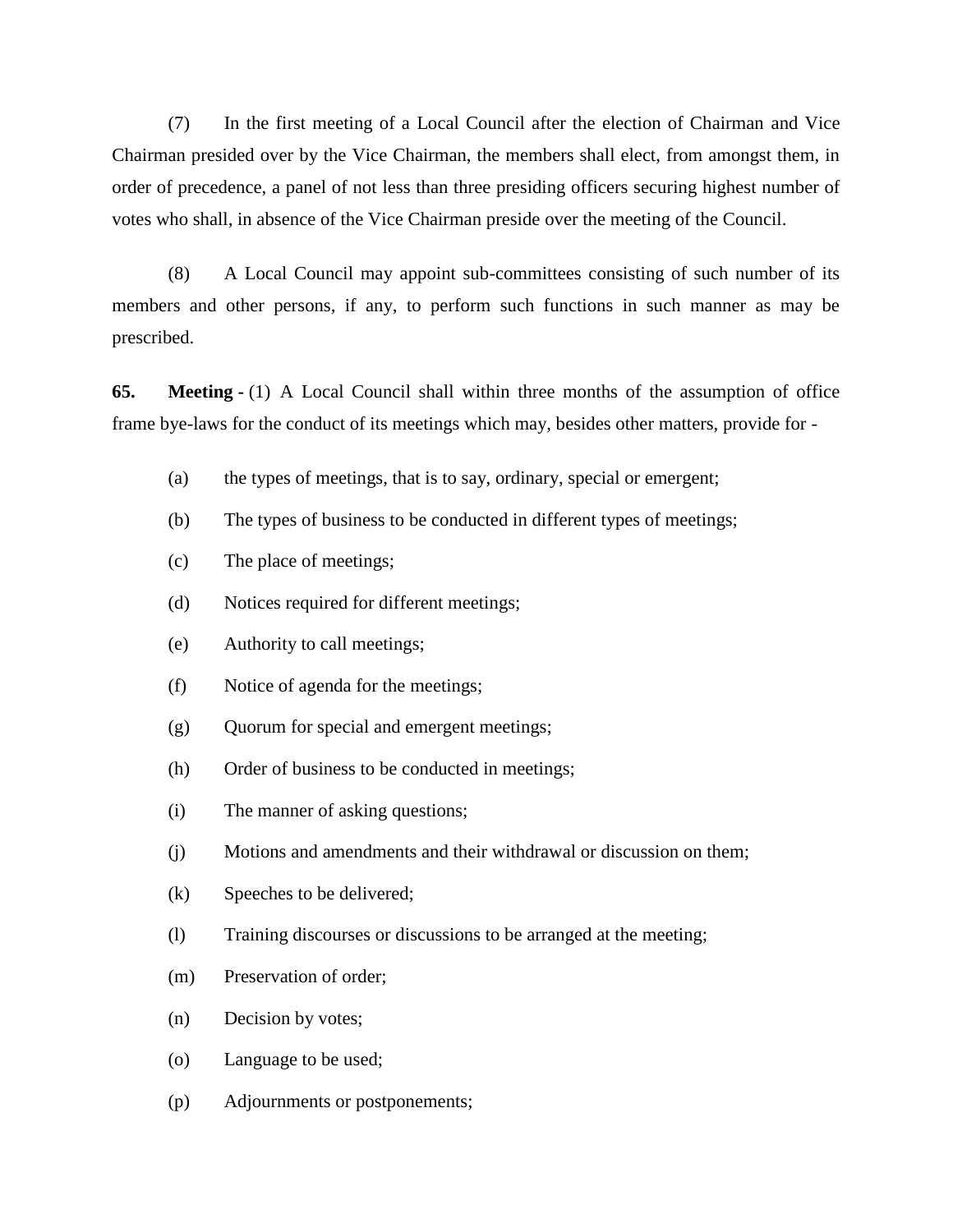- (q) Co-opting of other members or official;
- (r) Re-consideration of the matters once disposed of;
- (s) Entertainment to be arranged at the time of meetings; and
- (t) Suspension of meetings.
- (2) Al Local Councils shall hold at least one meeting during a month.

(3) No member shall be liable to any proceedings in any Court in respect of anything said and any vote given by him in the meeting of Local Council or a committee thereof so long as such action does not-

- a) Undermine the ideology, security, integrity or solidarity of Pakistan;
- b) Seek to create or excite feelings of enmity, ill will, or hatred among different communities, sects, classes or sections of the citizens of Pakistan;
- c) Contain any indecent, obscene, scurrilous or ironical expressions or defamatory remarks against or seek to defame any person; and
- d) relate to any matter basically not relevant to or beyond the scope of this Act.

(4) A member who acts in contravention of the provisions of sub-section (3) shall, without prejudice to any other action against him, be disqualified and removed from membership forthwith.

(5) All meetings of Local Councils shall be public except when a Local Council by majority of votes decides to consider any matter in a session attended exclusively by its members.

(6) Minutes of the names of members present and of the proceedings at each meeting shall be drawn up and recorded in a book to be kept for the purpose which shall be signed by the person presiding at the meeting and shall at all reasonable times and without charge be open to inspection by members; provided that no member shall be entitled to object to the minutes of any meeting in which he was not present.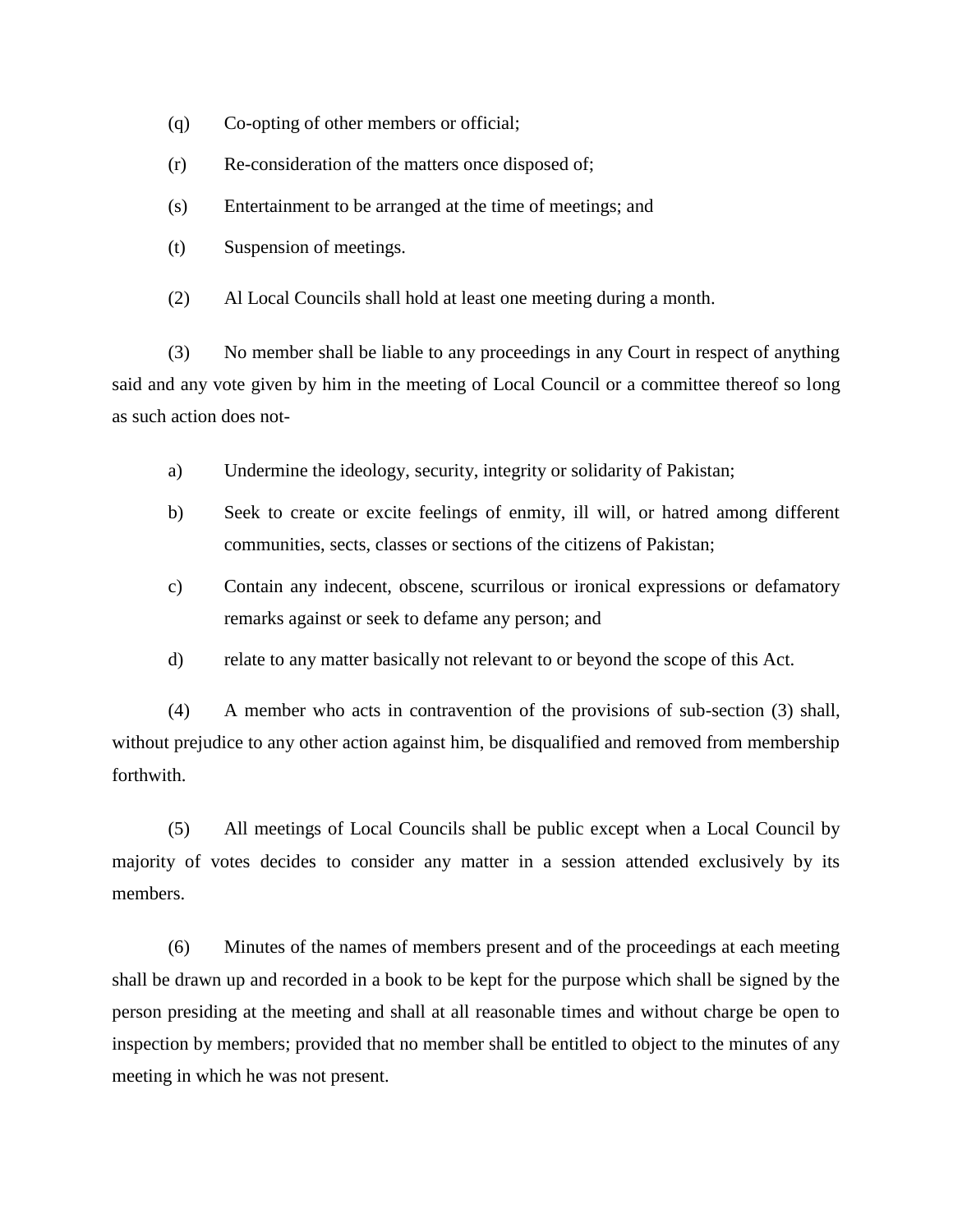(7) A member who directly or indirectly, by himself or by any partner, employer or employee, has any share or interest in respect of any matter or has acted professionally, in relation to any matter on behalf of any person having therein any such shares or interest as aforesaid, shall not vote or take any other part in any proceedings of a Local Council or any of its Committees in relation to that matter.

**66. Contracts.** (1) All contracts made by or on behalf of the Local Council shall be;

- (a) In writing and expressed to be made in the name of the Local Council;
- (b) executed in such manner as may be prescribed; and
- (c) Reported to the Local Council by the Chairman at the meeting next following the execution of the contract.

(2) No contract executed otherwise than in conformity with the provisions of this section shall be binding on the Local Council.

**67. Works. -** Government may, by rules, provide for-

- (a) The preparation of plans and estimates for works to be executed by a Local Council;
- (b) The authority by whom and the conditions subject to which such plans and estimates shall be technically sanctioned and administratively approved; and
- (c) The agency by which such plans and estimates shall be prepared and such works shall be executed.
- **68. Reporting and evaluation. -** A Local Council shall
	- (a) Maintain such record of its working as may be required by Government;
	- (b) Prepare and publish such periodical reports and returns as may be required by Government; and
	- (c) Adopt such other measures as may be necessary for the publication of information about the working of the Local Council.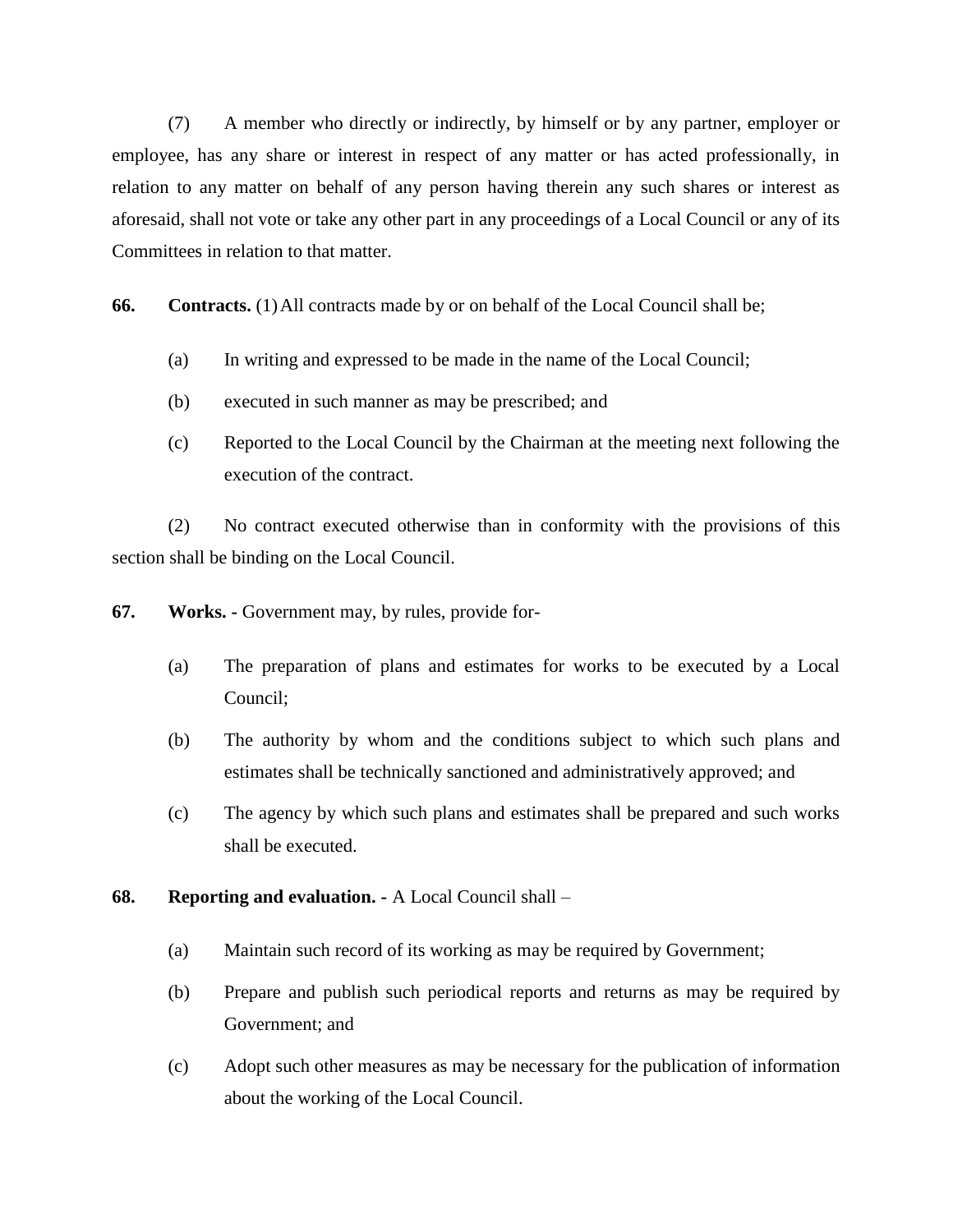## **CHAPTER VI**

## **ADMINISTRATION OF SERVICES**

**69. Local Council Service.-**(1) Keeping in view the requirement of Local Council the Government shall appoint staff from amongst the officials in Local Councils Service, servants of Local Council borne on the establishment of Local Government Board and the Servants of the respective Local Council.

(2) The Government may from time to time specify the posts in the Local Councils Service and the manner in which they are to be filled, that is to say, from BPS-1 to BPS-15 by the Local Councils Selection Board and B-16 and above by Balochistan Public Service Commission.

**70. Balochistan Local Government Board.** The Balochistan Local Government Board provided continuity under the repealed Balochistan Local Government Ordinance, 2001 (XVIII of 2001) for the administration of officers and officials of the Local Councils Service shall continue to function under relevant Board Rules.

**71. Members and servants of Local Councils to be public servants.** Every member and every servant of a Local Council, and every other person duly empowered to act on behalf of a Local Council, shall be deemed to be a public servant within the meaning of section 21 of the Pakistan Penal Code (XLV of 1860).

**72. Servants of Local Councils.** (1) A Local Council may, with the prior approval of Government and if so required by Government shall, on the prescribed terms and conditions, employ such servants as are deemed necessary for the efficient performance of its functions under the Act:

Provided that Government may classify certain posts as tenure posts and the term of such posts shall coincide with the term of the office of a Local Council.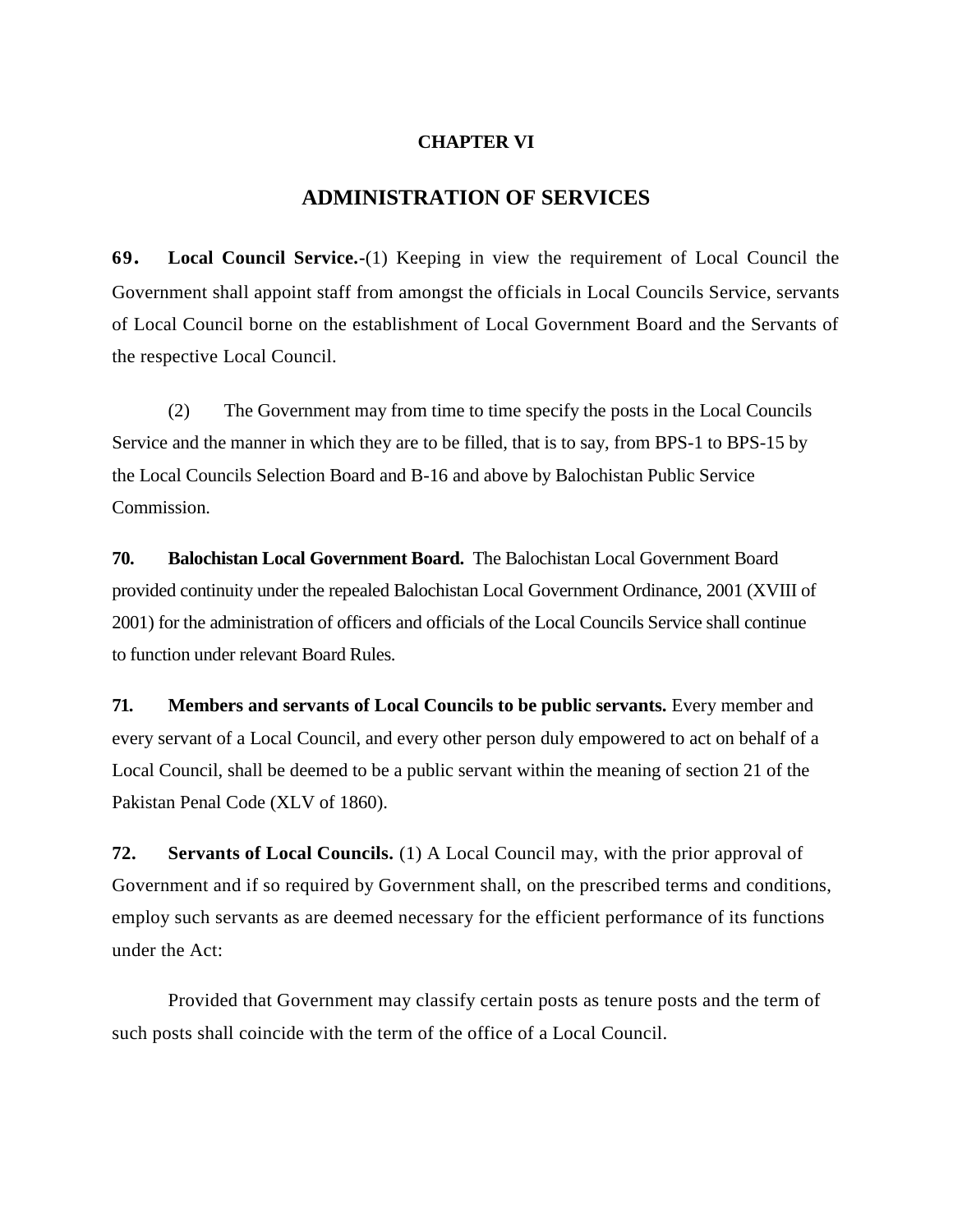(2) If in the opinion of Government, the number of servants employed by a Local Council under sub-section (1) or the remuneration fixed for any of them, is excessive, the Local Council shall on being required by Government to do so, reduce the number of its servants or the remuneration of any of them, as the case may be.

**73. Functions of Secretary-** A Secretary of a Local Council shall perform such functions as may be prescribed.

**74. Provident Fund, Pension and other facilities for the Servant of Local Council and Members of Local Council Service.-**(1) A Local Council may establish and maintain a Provident Fund and require any of its servants to contribute to such fund, and may itself contribute to it in such manner and in such proportion, as may be prescribed.

(2) A Local Council may, in the prescribed manner, and with the previous sanction of Government, provide for the payment of pension to its servants after retirement.

(3) A Local Council may, with the previous sanction of Government, grant a special pension or gratuity to the family of a servant who dies of disease or injury contracted or suffered in the discharge of his official duties.

(4) A Local Council may, in the prescribed manner, operate scheme of group insurance of its employees and require its employees to subscribe to it.

- (5) The Government may establish and maintain-
- (a) a fund for maintenance of Local Councils Service in Balochistan Local Government Board;
- (b) a Pension Fund out of which shall be paid any pension granted under sub-section (2); and
- (c) a Benevolent Fund out of which shall be paid any special pension or gratuity granted under sub-section (3) or such relief as may be prescribed.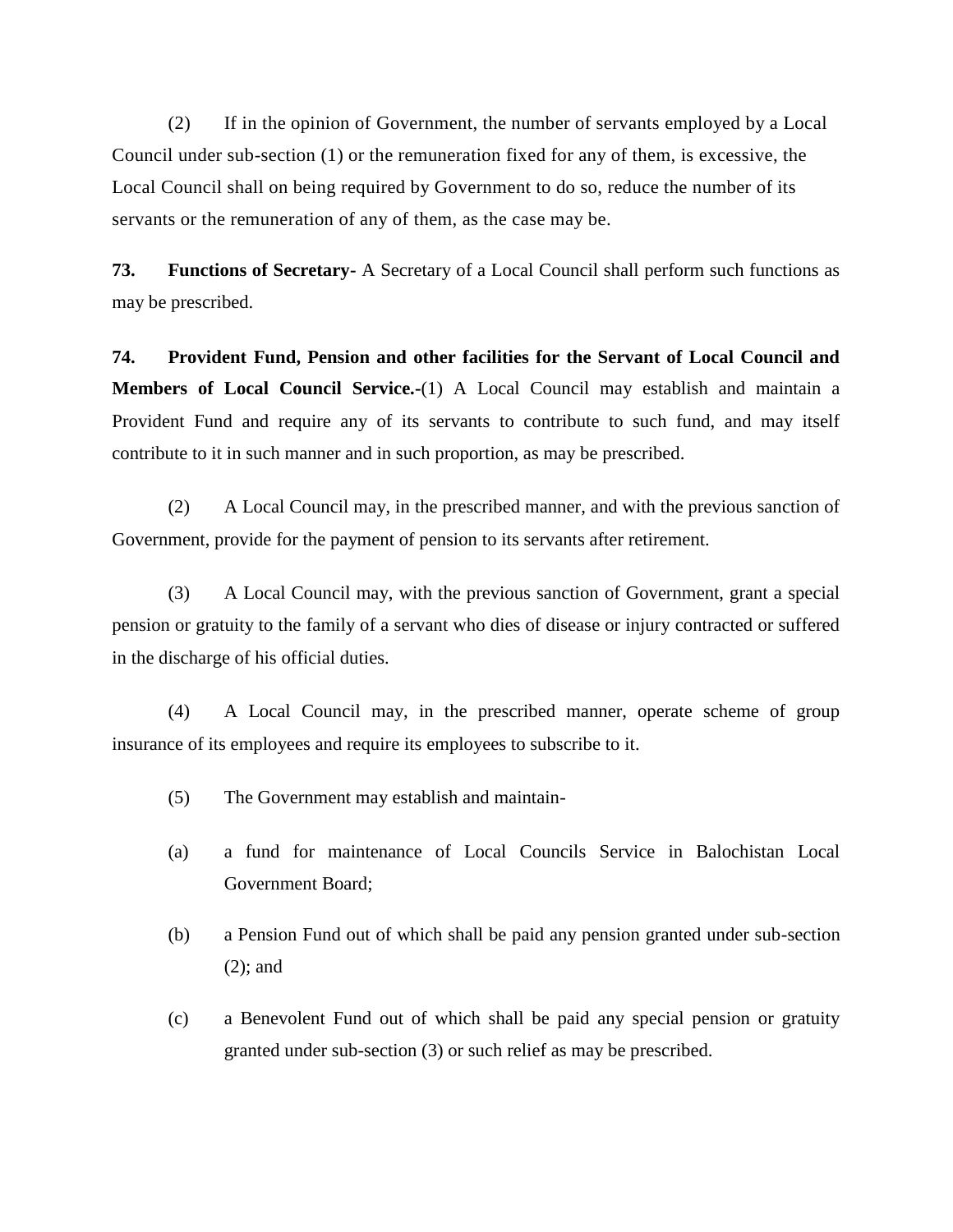(6) The Local Council shall contribute for the members of Local Councils Service to the funds established and maintained under sub-section (5) in such proportion and in such manner as may be specified by Government.

**75. Service Rules.** (1) Unless and until the rules are framed by the Government, the services of Local Councils Service (LCS) and the servants of Local Councils shall be governed under the provisions of -

- (a) West Pakistan Local Councils and Municipal Committees (Service) Rules, 1963;
- (b) West Pakistan Local Councils (Service) Rules, 1969;
- (c) a schedule of establishment and schedule of qualification for the staff that shall be employed by a Local Council shall be framed by the Local Council and approved by the Government;
- (d) Appointment of various posts shall be made subject to following the provisions for recruitments under the prescribed service rules and policy of the Government framed from time to time.

(2) Disciplinary action shall be initiated as per prevailing rules and guidelines circulated by the Government.

**76. Legal Adviser.** A Local Council may, with prior approval of Government as to the qualifications, terms and conditions of service, appoint a whole-time or part-time Legal Adviser (not being a member or a servant of a Local Council or Local Councils) to appear in all legal proceedings and to render such advice as may be required.

# **77. Training and Training Institutions:-** Government may-

- (1) Set up institutions or make other arrangements as may be necessary for-
- (a) the pre-service and in-service training of the functionaries of Local Council, Government departments and other related agencies ;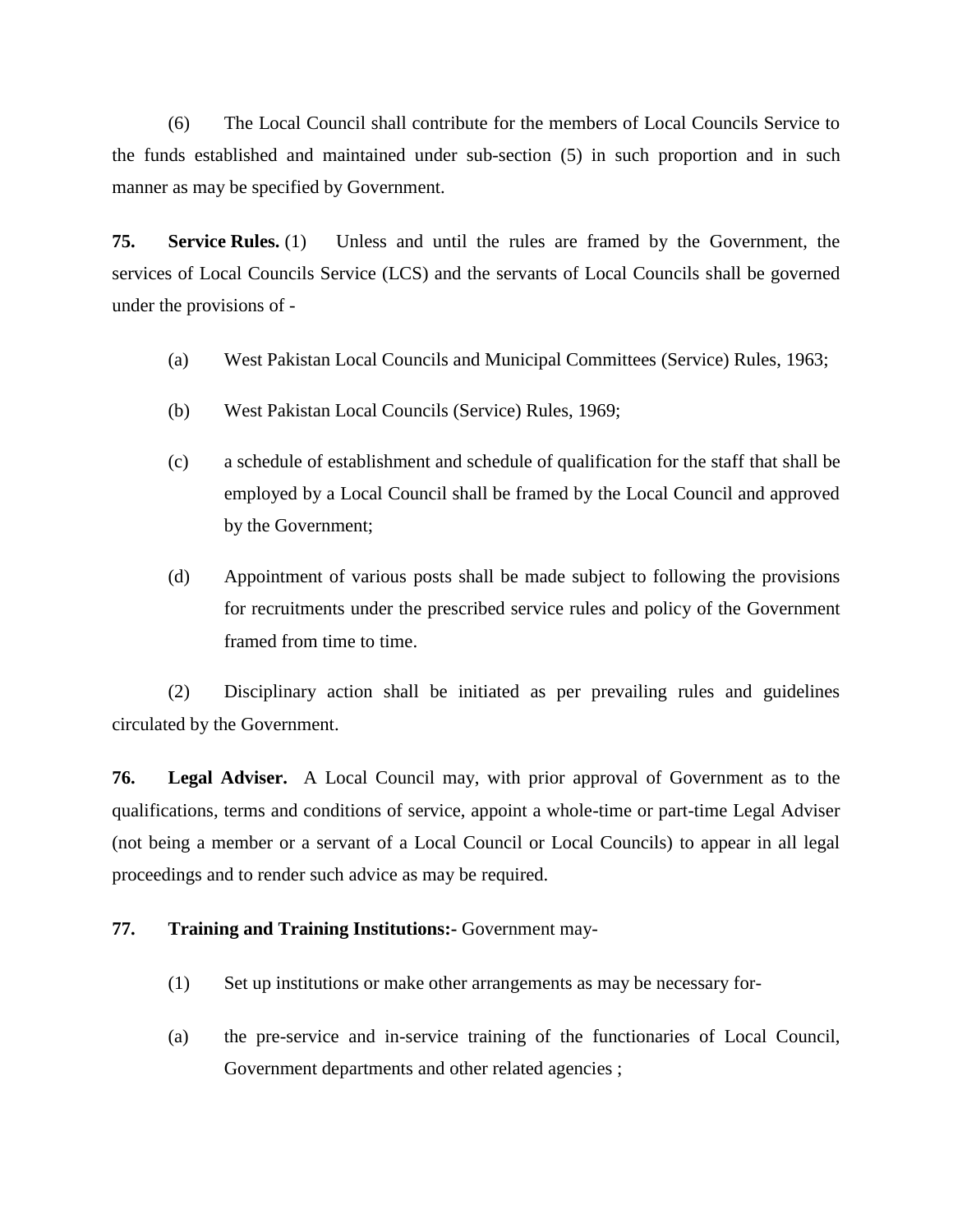- (b) the training of Chairmen and members of Local Councils;
- (c) organizing conferences and seminars on local governance and related subjects ; and
- (d) undertaking research on issues in local governance and allied subjects independently or in collaboration with Universities or Research Institutions ;
- (2) Provide for-
- (a) the administration of training institutions ;
- (b) the compulsory training of members and staff of Local Councils;
- (c) curricula and courses to be studied ;
- (d) the holding of examinations and award of diplomas and certificates to successful candidates ;
- (e) affiliating institutions with universities; and
- (f) associating such universities, colleges or training institutes as may be necessary for the training of staff of Local Councils ;

(3) A Local Council may be required to pay towards the cost of the institutions set up or other arrangements made under sub-section (1) and (2) in such proportion as Government may, from time to time, determine.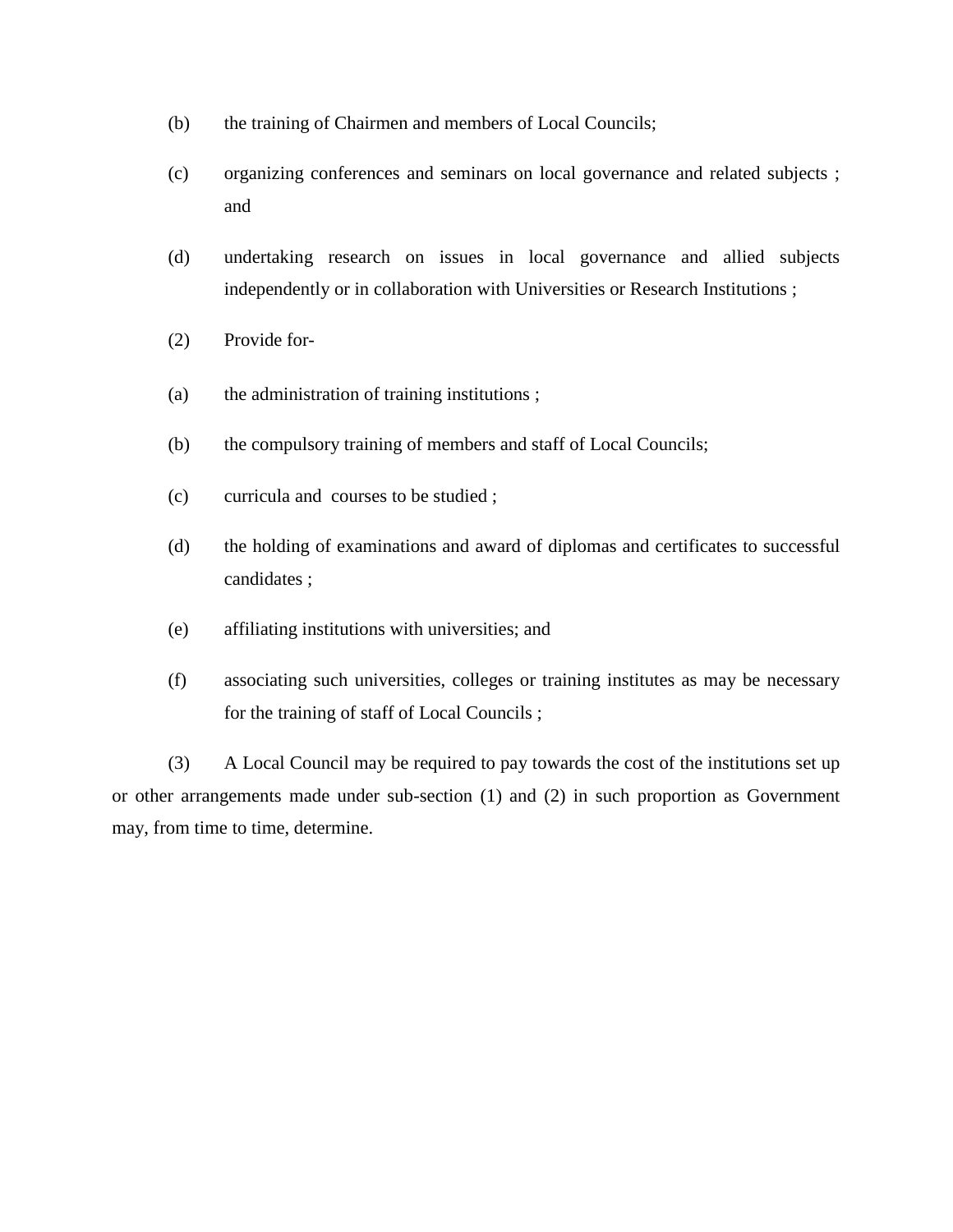### **CHAPTER VII**

### **FUNCTIONS OF LOCAL COUNCILS**

**78.** (1) A Local Council shall undertake the functions provided in this Act.

(2) A Local Council may, and if the government so directs, shall declare any of its functions as essential services, and impose such restrictions on its officers or servants as it deems appropriate for the efficient delivery of such services.

(3) A Local Council may, subject to rules, regulations and through its bye-laws, and if the Government so direct shall, subject to allocation of funds undertake all or any of the functions enumerated in Fifth Schedule.

**79.** Nothing contained in this Chapter shall preclude a Local Council from performing such functions as may be assigned to it by or under any other law.

**80. Dangerous and offensive trades.-** (1) The articles and trades given in the First Schedule shall be deemed to be dangerous or offensive for the purposes of this section.

(2) Except under, and in conformity with, the conditions of a licence granted by the Local Council -

- (a) no person shall carry on any dangerous or offensive trade ;
- (b) no premises shall be used or suffered to be used for any dangerous or offensive trade; and
- (c) no person shall store or keep in any premises-
	- (i) any dangerous or offensive article except for domestic use ; or
	- (ii) any dangerous or offensive articles in excess of such limits as may be fixed by bye-laws.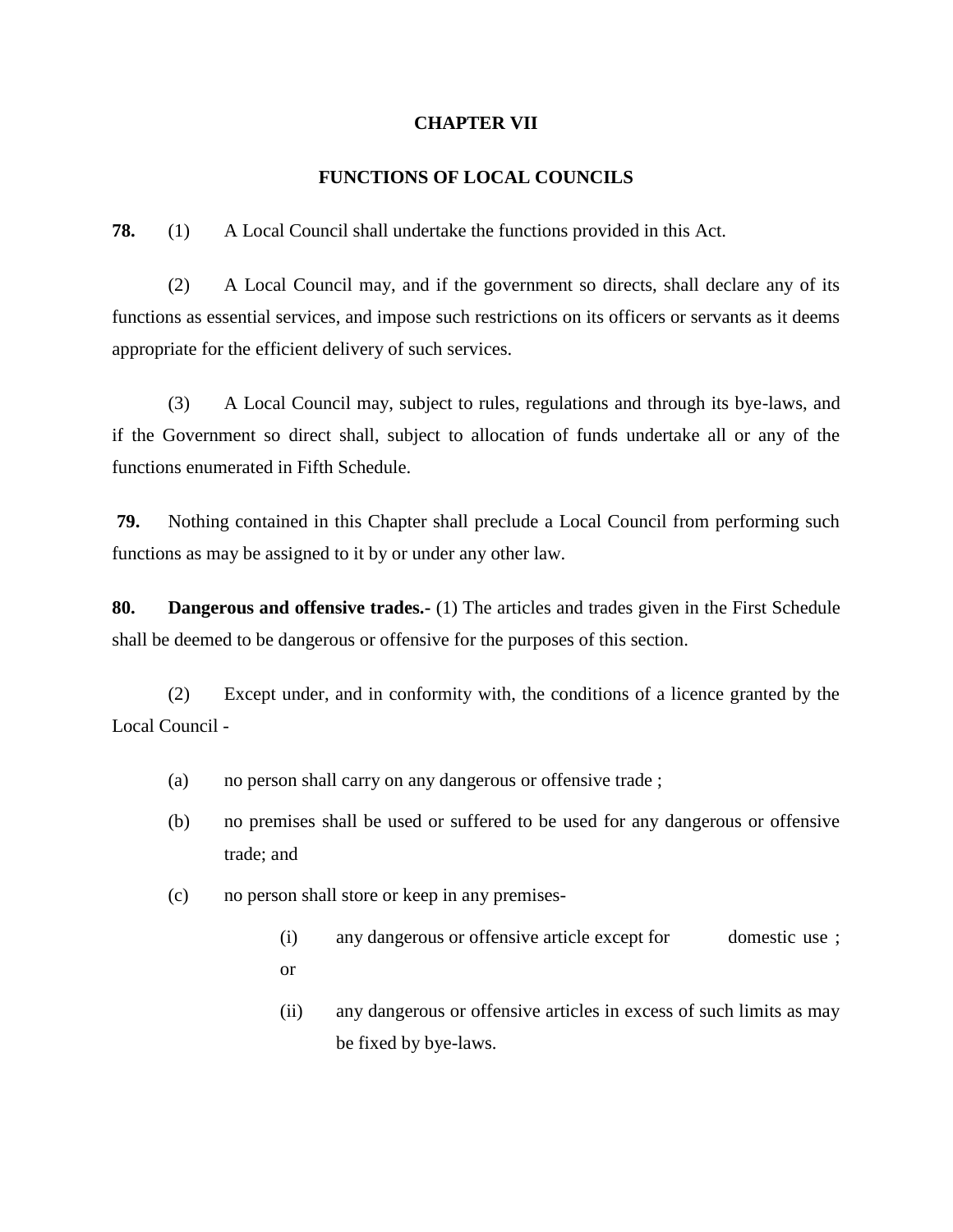(3) A Local Council may, with the previous sanction of the Government, prepare and enforce a scheme providing for the prohibition of dangerous and offensive trades in specified areas within the Local Council, and for the restriction of such trade in any area not so specified.

**81. Constitution of Musalihat Anjuman.-** (1) In each Union, a Musalihat Anjuman shall be constituted consisting of a panel of three members including at least one woman member one of whom shall be its Convener, to be selected by the Union Council, within thirty days after its election, from amongst the members of the Union Council:

Provided that the Chairman shall not be appointed as a member of the Anjuman.

(2) Any casual vacancy of a member of the Anjuman shall be filled by the Union Council, as soon as practicable, after occurrence thereof.

(3) The members of the Anjuman shall be selected for the term of the Union Council or until replaced earlier.

(4) Where in the opinion of the Union Council, a member of the Anjuman is accused of consistent partiality and malpractices in performance of his functions, the Union Council may, subject to notice to show cause, remove such member and select another member in his place.

**82. Encouragement for amicable settlement of disputes-** The Chairman, members of the Union Council and the members of Musalihat Anjuman shall use their good offices to achieve amicable settlement of disputes amongst the people in the Union through mediation, conciliation and arbitration, whether or not any proceedings have been instituted in a court of law in respect of such disputes:

Provided that such settlement shall be carried out in such case where all parties to the dispute agree thereto and no fee shall be charged for such settlement:

Provided further that in bringing parties to a dispute to an amicable settlement, Musalihat Anjumn shall have regard to the provisions of section 345 of the Code of Criminal Procedure (Act V of 1898), Hadood laws and all other laws for the time being in force where under certain offences are not compoundable: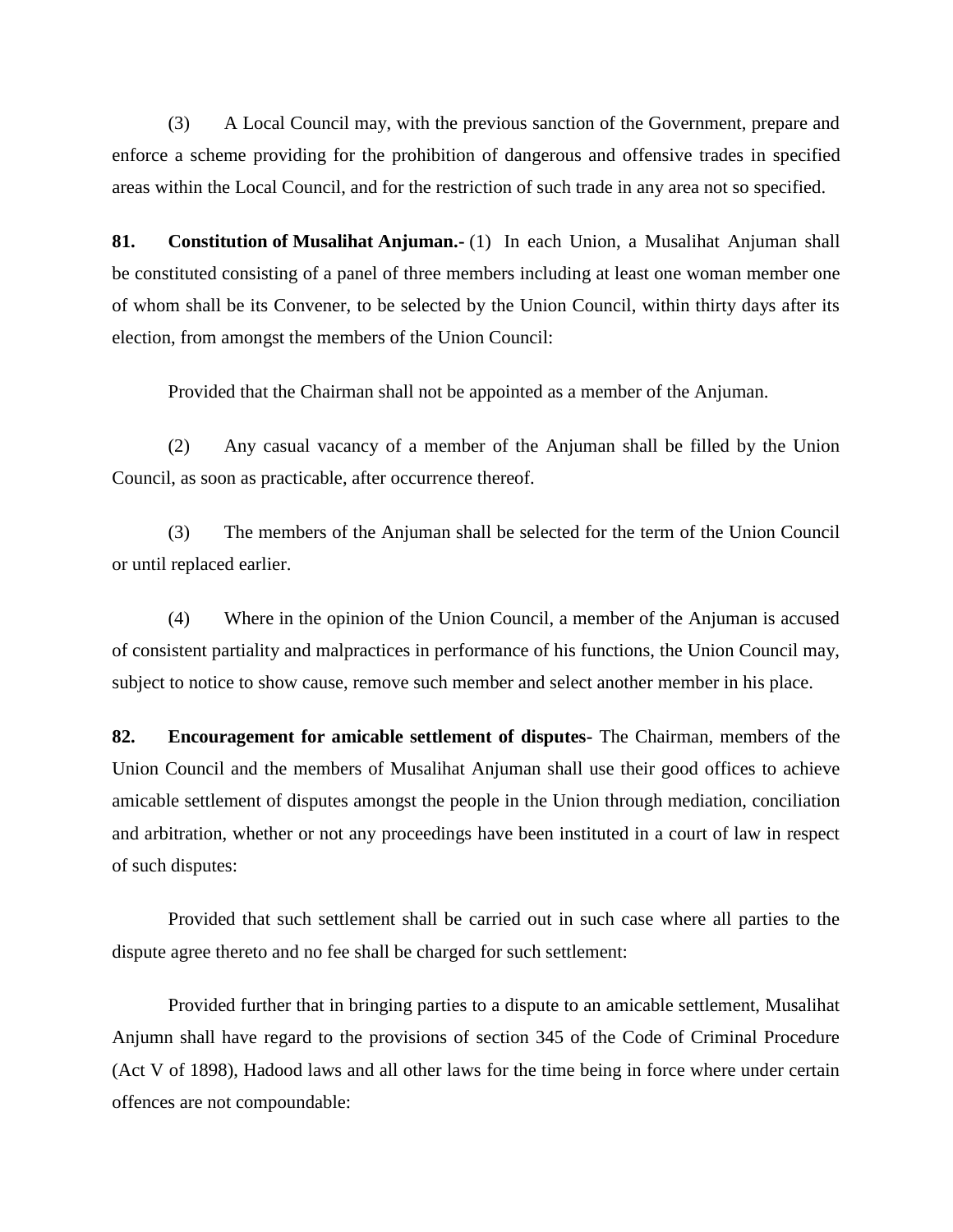Provided also that every settlement brought by Musalihat Anjumn in a case pending before a Court shall be subject to the approval of such Court.

**Explanation-** For the purpose of this Section the expression 'dispute' relates to disputes amongst the individuals whether of civil or criminal nature.

**83. Courts may refer cases to Musalihat Anjuman.-** (1) Any court of competent jurisdiction may, in a case where it deems appropriate, refer a matter to the Musalihat Anjuman through the Chairman for settlement.

(2) The court making a reference to Musalihat Anjuman for settlement of a dispute under subsection (1) may lay down the procedure for summoning the parties to the dispute, the terms of reference, the period during which settlement is to be made, the manner in which report of the settlement is to be submitted and such other matters as it may deem appropriate for resolution of the dispute.

(3) Where on a reference made by the court under subsection (1), the dispute is settled between the parties, the court may make such settlement as rule of the court.

(4) The Musalihat Anjuman shall inform the court if the dispute is not settled within the time fixed by the court or, may ask for extension in time for settlement of the dispute.

**84. Appointment of Conciliator for individual cases-** Where in a dispute the parties request for appointment of a person other than the members of the Musalehat Anjuman referred to in section 81 in a particular case as a Conciliator, the Chairman may, in consultation with the Union Council, appoint such person as a co-opted member of the Anjuman for that case.

**85. Procedure of settlement of disputes.-** (1) The Convener of the Musalihat Anjuman selected under section 81 shall-

(a) convene meetings of the Musalihat Anjuman as necessary and at such place or places in the Union as he considers appropriate; and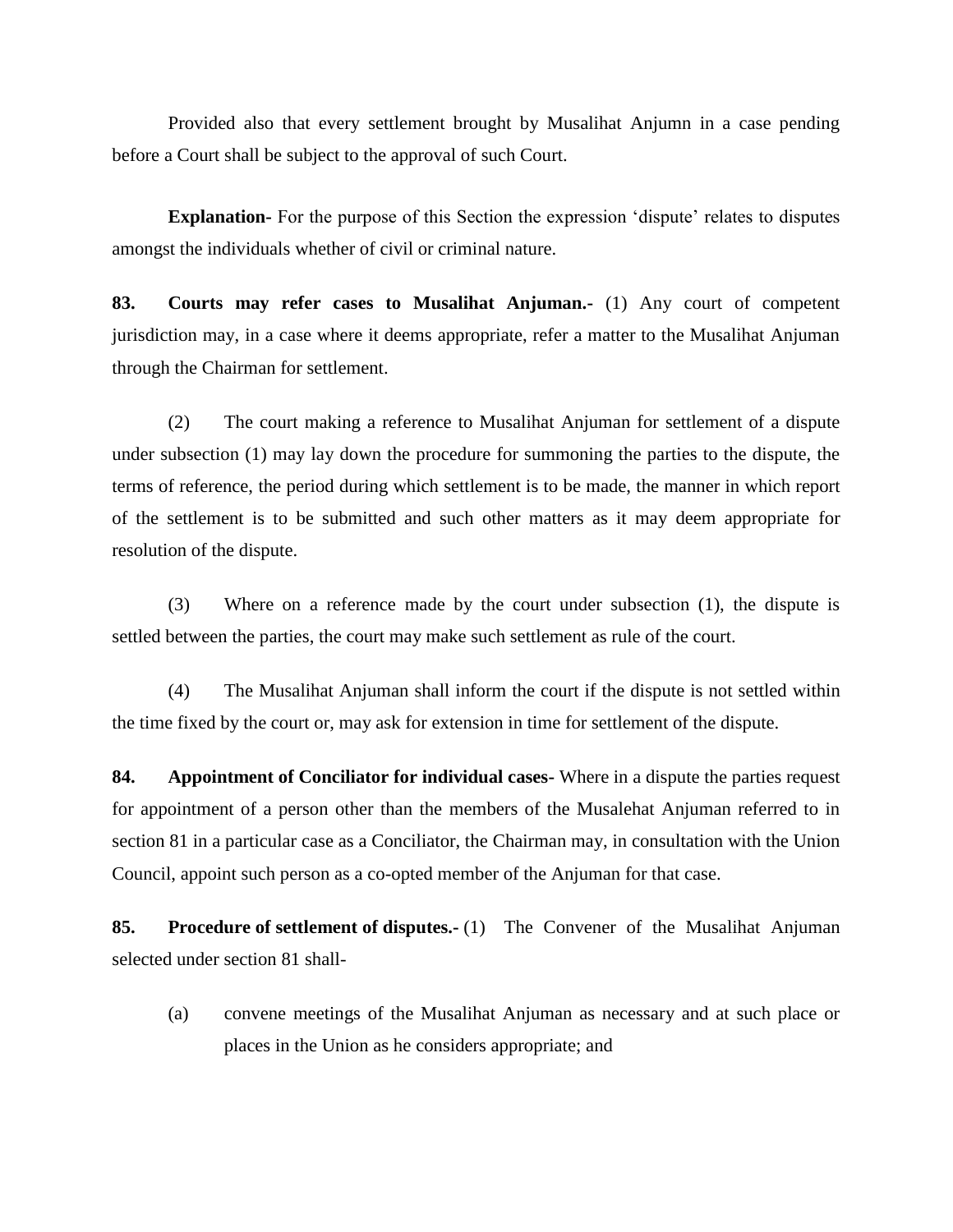(b) conduct the proceedings in an informal manner with the object to bring an amicable settlement among the parties.

(2) No legal practitioners shall be permitted to take part in the proceedings on behalf of any party.

(3) The report of the Musalehat Anjuman shall be recorded in writing and copies thereof attested by the Secretary of the Union Council, shall be provided to the parties.

#### **CHAPTER VIII**

# **DEVELOPMENT PLANNING IN LOCAL COUNCILS**

**86. Development Plans:** Development Plans in Local Councils shall be prepared on specified sectoral proforma with the following as essential information:-

- (a) **Name & Location:** Name of the project and location must be clearly indicated by giving the name of the Area, Union Council and Village along with relevant details to signify the exact locality. Map of the area should be attached to magnify project location.
- (b) **Cost:** Cost estimates should be indicated with source of financing and allocation in the current year budget. The narration should touch on the basis (e.g. market survey, schedule of rates, estimation of previous work done) of determining the capital cost.
- (c) **Objectives:** The Local Council must have clear road map of targets and objectives to achieve in the arena of its responsibility for development. Every project must fit into this frame and should have strong linkage with over all development objectives of the local council.
- (d) **Description and Justification:** This section should describe the project in terms of existing facilities and justification for the Project. This section should also include technical parameters, details of civil works, machinery and other physical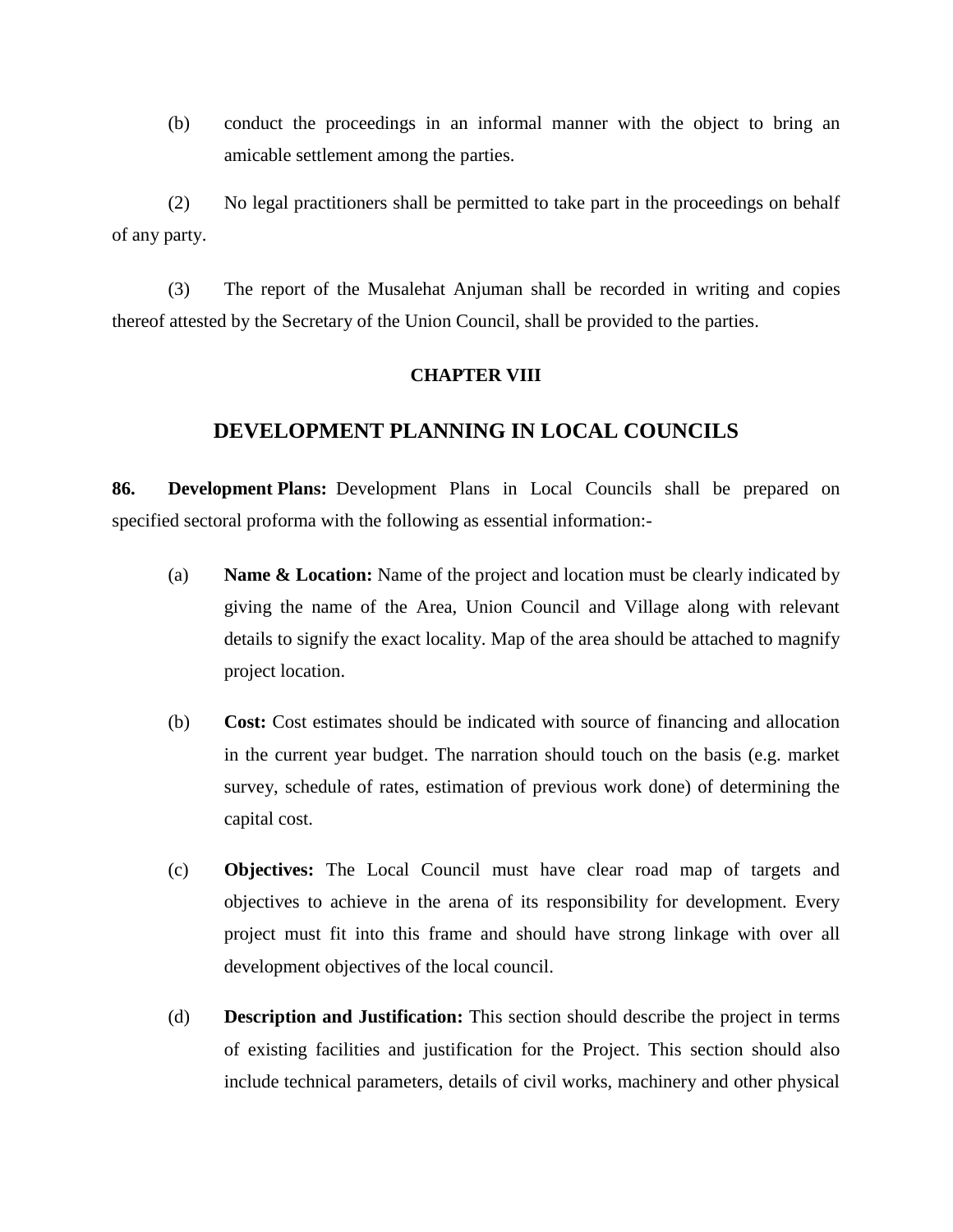facilities required for the project, highlights of issues relevant to the project and strategy to resolve them.

- (e) **Operating and Maintenance Cost:** This section should indicate itemized operational cost for five years after completion of the project with source of financing and responsibility.
- (f) **Financial Plan:** This section should indicate the quantum of total resources required for the project and the sources to provide the cost.
- (g) **Project Benefits and Analysis:** This section should give a brief narration of the probable income to be generated due to the project and quantify social benefits to the target group.
- (h) **Environmental Impact:** This section should give a fair assessment of the negative or positive impact of the project on the environment.
- (i) **Implementation Schedule:** This section should indicate the starting and completion date of the project with detailed schedule of physical activities. The details should include administrative arrangements and manpower requirements during execution and operation of the project.

**87. Community Development Projects.** A Local Council may sponsor or promote Community Development Projects for its local area or any part thereof and may in this behalf, subject to the approval of Government, perform such functions as may be necessary.

**88. Commercial Schemes.** A Local Council may, with the previous sanction of Government, promote, administer, execute and implement schemes for undertaking any commercial or business enterprise.

**89. Town Improvement:** A Local Council may, within the area of its jurisdiction, with prior approval of Government, frame projects for Town Improvement and constitute a Town Improvement Committee for the purpose which shall perform such functions and exercise such powers as may be specified by Government.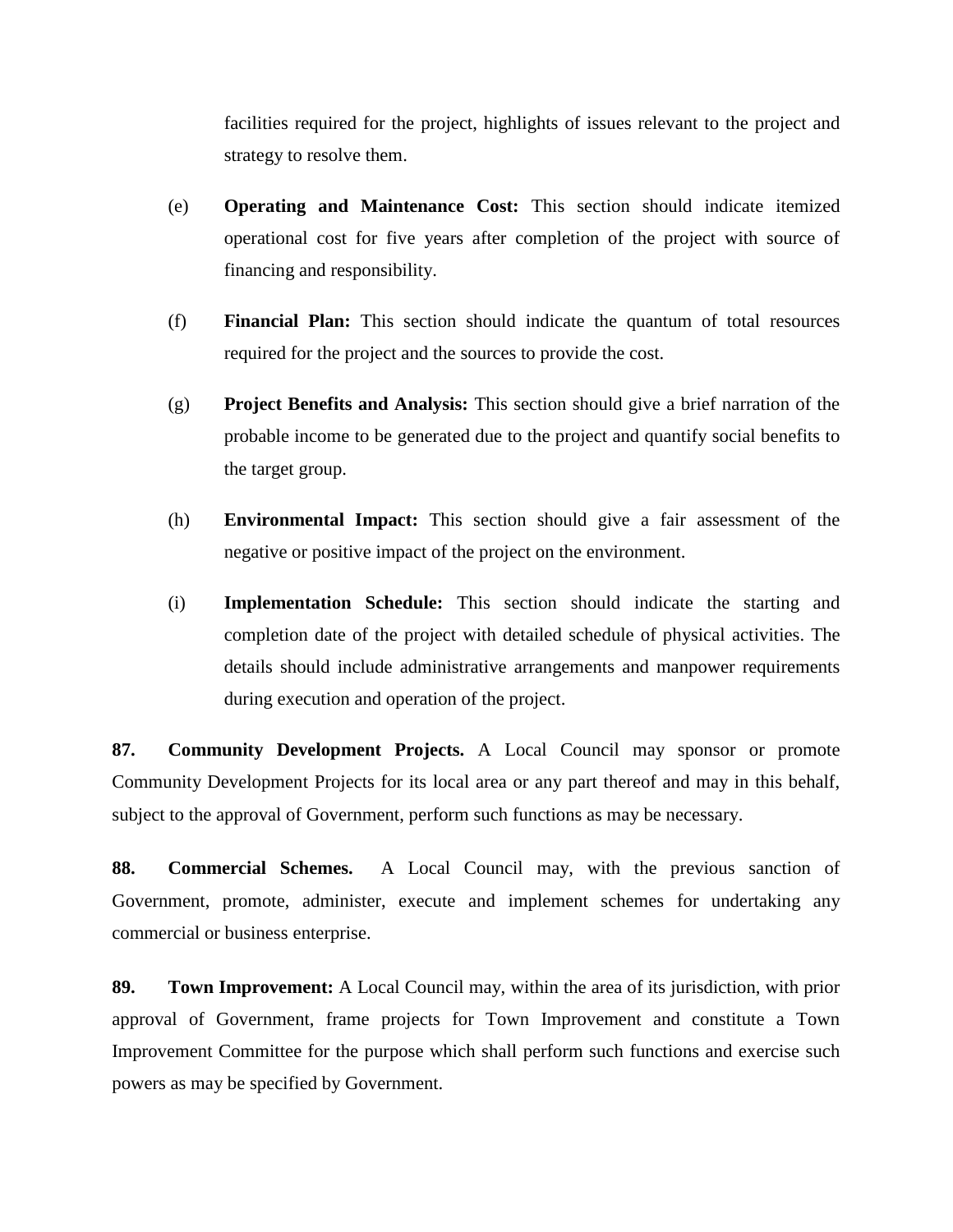**90. Development Schemes.** Where a Town Improvement Committee is constituted, Government may, in the prescribed manner, provide for:

- (a) the types of schemes to be undertaken;
- (b) initiation of schemes by Town Improvement Committee on the direction of Government or on move by the Local Council concerned;
- (c) matters to be provided for in a scheme such as acquisition of land subject to the provisions of Land Acquisition Act 1894, retention management or disposal of lands vested in the Council, demolition of unhygienic buildings, re-laying out and redistribution of land in a scheme, laying out and alteration of schemes, provision and management of open spaces, reclamation of land and its reservation for the production of fruit, vegetables, fuel, fodder and the like for the residents of a local area, water supply and lighting, drains and sewerage, health measures, erection and re-erection of buildings, advances to owners, communications and other mater;
- (d) alteration and abandonment of schemes;
- (e) furnishing of information by a Local Council or by Government or other agency and which is necessary for the purpose of framing a scheme or of assistance in its execution or maintenance;
- (f) powers of sanction or, as the case may be, of rejection or modification of a scheme;
- (g) powers to facilitate movement of population and powers of entry;
- (h) powers to make a survey or contribute towards its costs; and
- (i) such other matters as may be necessary.

**91. Notice of scheme.** (1) As soon as may be, after a scheme has been formulated, the Town Improvement Committee shall prepare a notice stating the fact that the scheme has been framed and that the boundaries of the localities comprised therein and the place or places at which and the time at which the scheme including a statement of the land proposed to be acquired and the general map of the locality comprised in the scheme, may be inspected.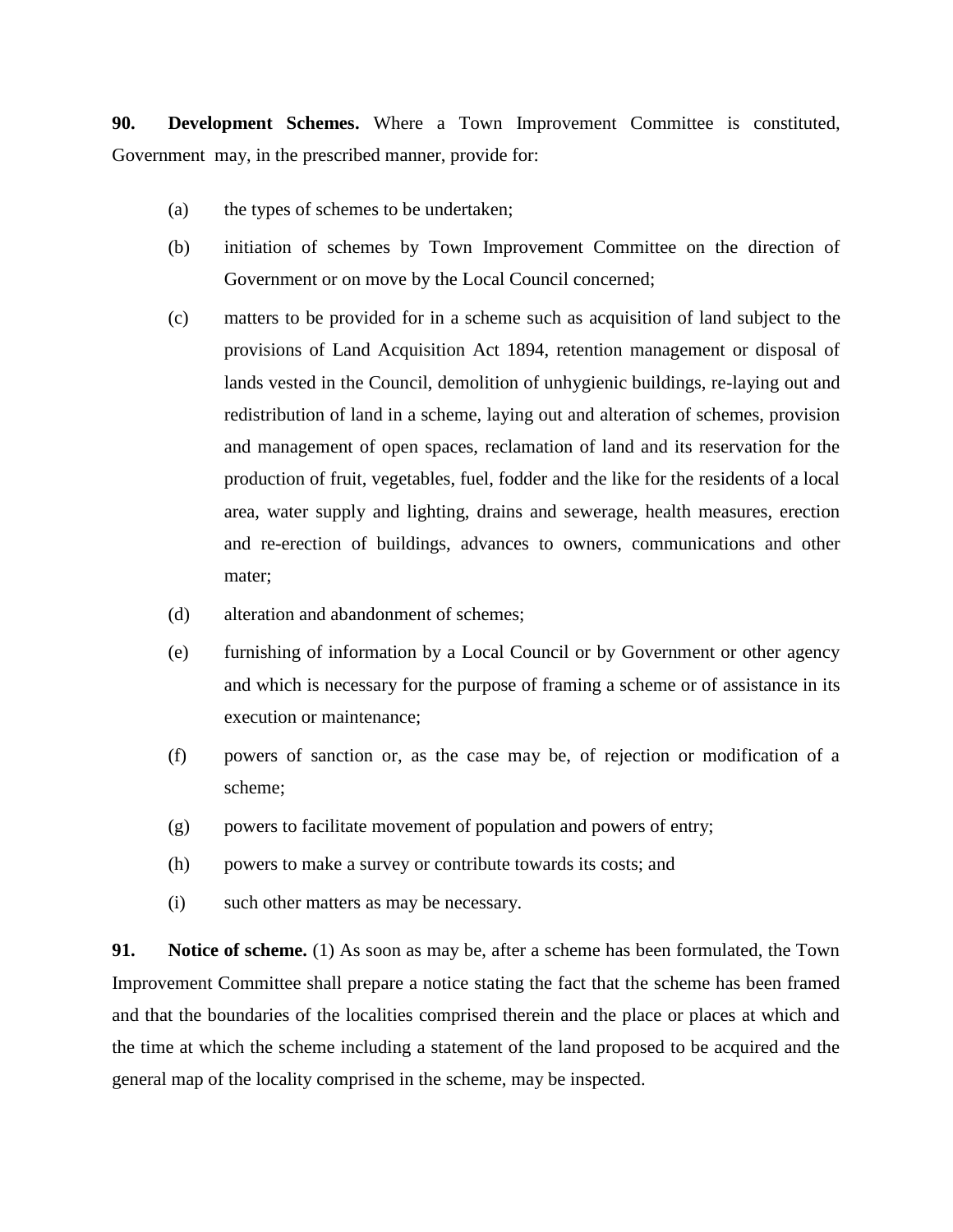(2) The Town Improvement Committee shall, notwithstanding anything contained in the sanctioned scheme, cause the said notice to be notified and also published in a newspaper weekly on three consecutive weeks along with a statement of the period within which objections shall be received.

(3) On the notification and publication of notice under sub-section (2), the scheme shall be deemed to be in force and no person shall thereafter erect, re-erect, add or alter any building or buildings within the area of the scheme except with the permission of the Town Improvement Committee.

(4) The objections under subsection (2) shall be disposed of in the prescribed manner.

**92. Notice of acquisition of land and notification of schemes.** (1) During thirty days next following the first day on which any notice is notified and published, the Town Improvement Committee shall serve a notice on every person whom the Town Improvement Committee has reason to believe to be owner or occupier of any immovable property which is proposed to be acquired in executing the scheme and such notice shall state that the Town Improvement Committee proposes to acquire such property for the purpose of carrying out a scheme, requiring such person, if he objects to such acquisition, to state his reasons in writing within a period of sixty days from the service of the notice.

(2) The sanction of the scheme by the authority competent to do so under the rules shall on notification be conclusive evidence that the scheme has been duly framed and sanctioned.

**93. Finances.-** For every Town Improvement Committee there shall be maintained a Fund, to be known as Town Improvement Fund which shall be treated as local fund.

(a) The Town Improvement Fund shall be made up of contributions by the Local Council and such loans and grants as are approved and made by Government.

**94. Approval of Development Plan:** The Development Plan of a Local Council may be sanctioned in its ordinary meeting.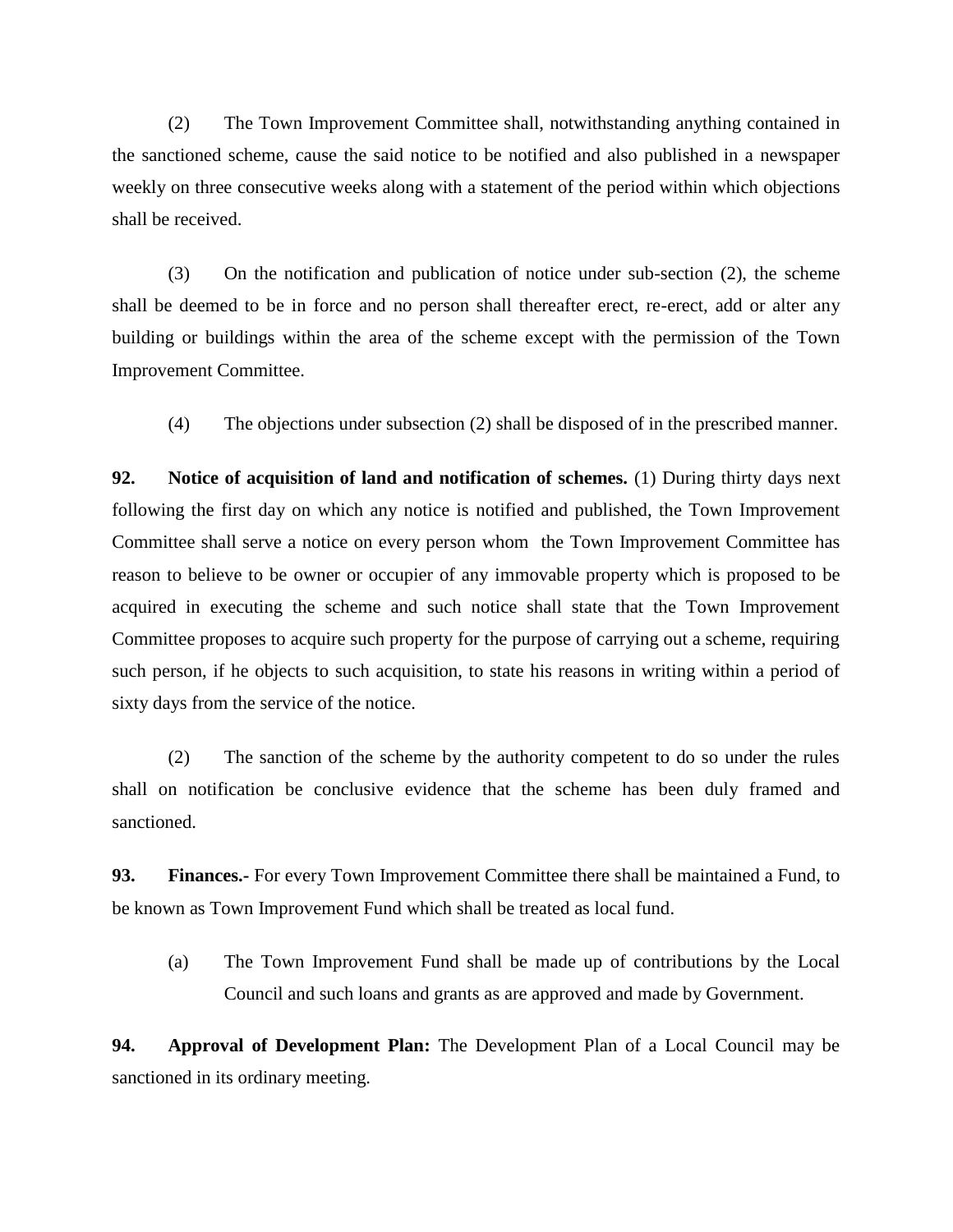**95. Development Plans to be Included in the Budget:** As far as may be, the schemes included in the Development Plan shall be included in the budget.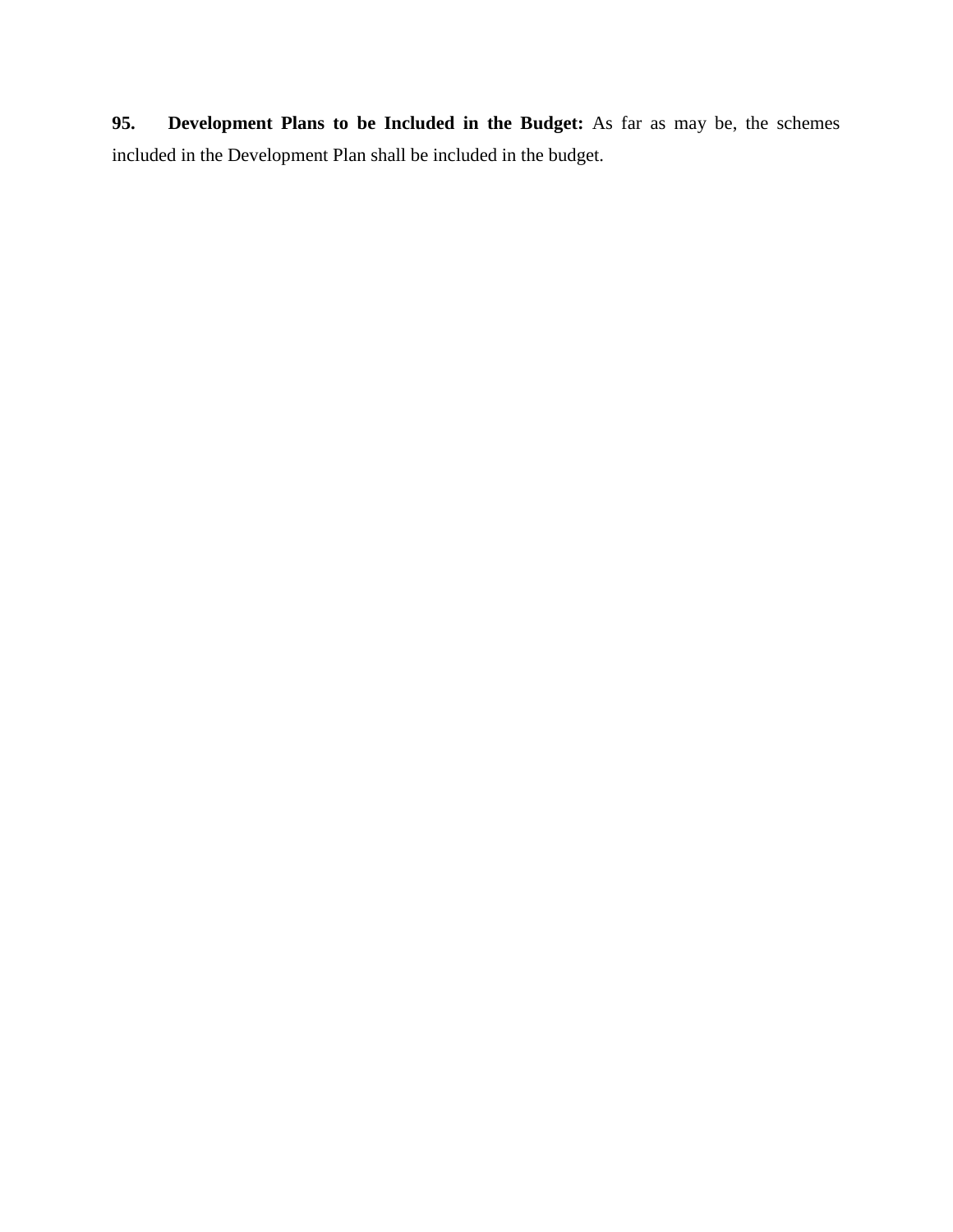## **CHAPTER IX**

# **LOCAL COUNCIL FINANCE**

**96. Establishment of Local Fund and Public Account.** (1) For every Local Council there shall be established a Local Fund and a Public Account.

(2) To the credit of respective Local Fund shall be placed all revenues received by a Local Council from the following sources:

- (a) monies transferred by another Local Council under this Act.;
- (b) grants made to or monies received by a Local Council from the Government or other authorities in Pakistan.
- (c) the proceeds of taxes, tolls, fees, rates or charges levied by a Local Council under this Act;
- (d) rents and profits payable or accruing to a Local Council from immovable property vested in or controlled or managed by it;
- (e) proceeds or any other profits howsoever known or called from bank accounts and investments of a Local Council.
- (f) gifts, grants or contributions to a Local Council by individual or institutions;
- (g) income accruing from markets or fairs regulated by a Local Council.
- (h) fines and penalties imposed under this Act ;
- (i) proceeds from other sources of income which are placed at the disposal of a Local Council under directions of the Government; and
- (j) All monies transferred to a Local Council by the Government including loans if any.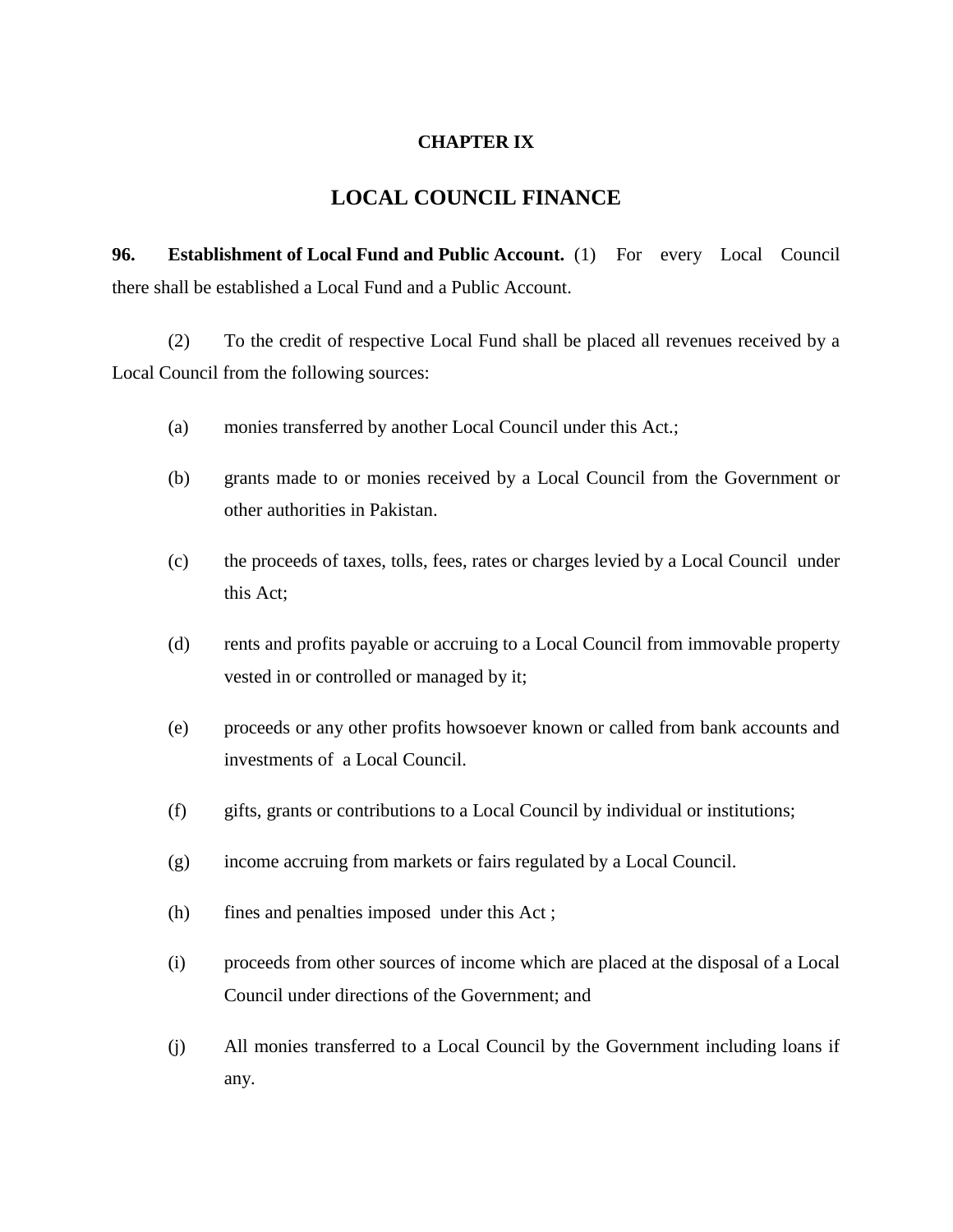(3) To the credit of respective Public Account shall be placed all revenues received by a Local Council from the following sources-

- (i) receipts accruing from trusts administered or managed by a Local Council.
- (ii) refundable deposits received by a Local Council; and
- (iii) deferred liabilities.

(4) A Local Council may and if required by Government shall establish and maintain a separate fund for any special purpose to which one or more sources of revenue mentioned in sub-section (2) or any part of these sources or any specified portion of the Local Fund may be assigned and which shall be administered and regulated in such manner as a Local Fund.

**97. Custody and Operation of Local Fund and Public Account.** (1) Monies credited to a Local Fund or a Public Account shall be kept in the government treasury, a post office or National Bank of Pakistan in such manner as shall be specified by the Government from time to time.

(2) The Local Fund shall be operated in the manner as provided in the Rules.

**98. Charged expenditure.**—(1) The following expenditure shall be compulsorily charged on the Local Fund, that is to say:

- (a) such sums as are required for repayment of loans;
- (b) any sum required to satisfy any judgment, decree or award against the Local Council by any Court or Tribunal or Authority;
- (c) such sums as the Local Council may be required by Government to contribute towards the conduct of elections, the maintenance of specified Group of Functionaries and the auditing of accounts; and
- (d) any expenditure declared by Government to be so charged.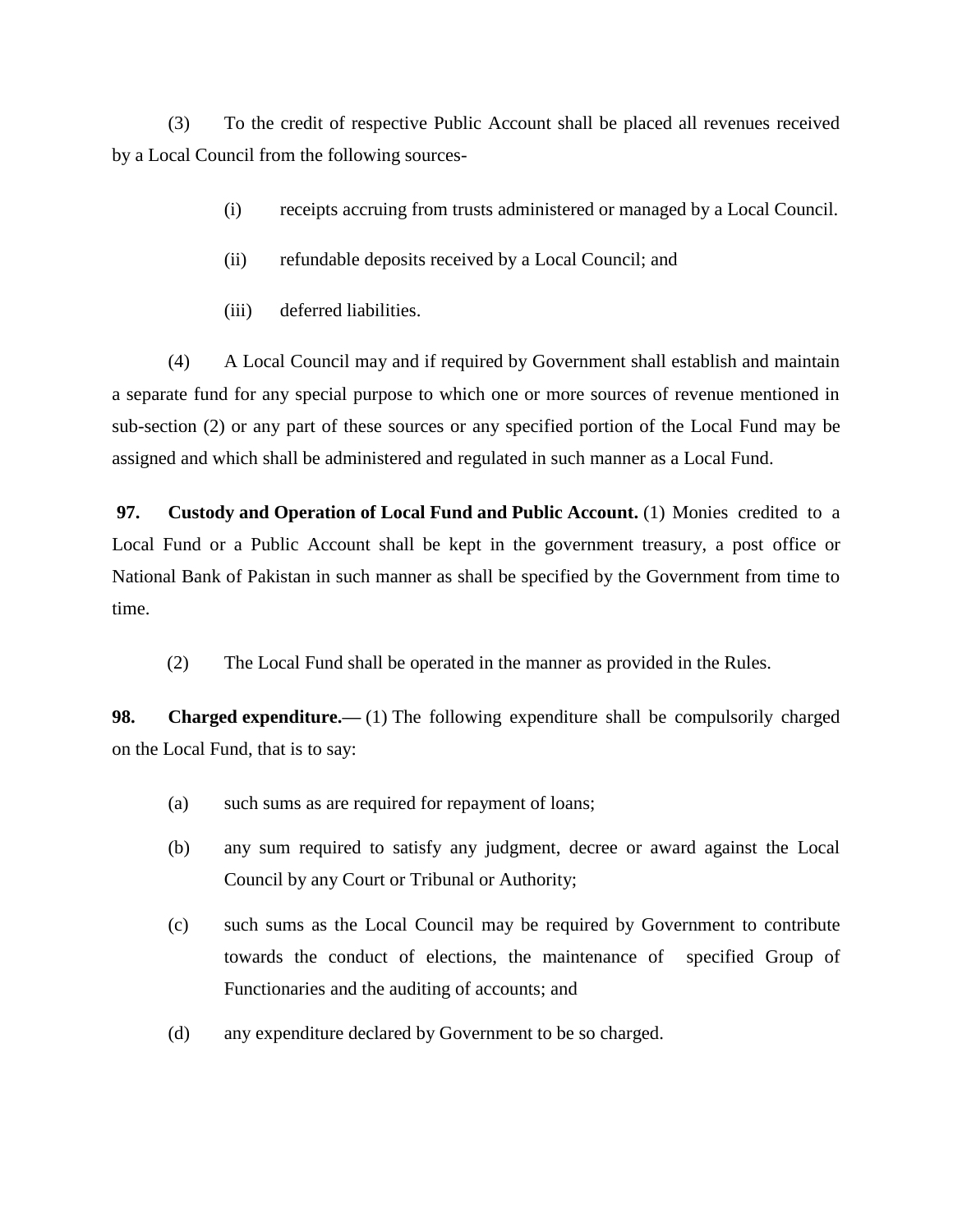(2) if any expenditure is a compulsory charge on the Local Fund and is not paid, Government may, by order, direct the person having the custody of the Local Fund to pay such amount, or so much thereof as may be possible from time to time, from the balance of the Local Fund.

**99. Application of Funds.-** (1) Monies credited to a Local Fund shall be expended in accordance with the approved Annual Budget.

(2) No Local Council shall transfer monies to a higher level except by way of repayment of debts or for carrying out deposit works or as prescribed in this Act.

(3) The application of Local Fund shall be subjected to budgetary constraints by ratio to be prescribed for development works and expenditure on prescribed establishment.

(4) Where a new Local Council is to take over during a financial year as a result of fresh elections, the outgoing Council shall not spend funds or make commitments for any expenditure, under any demand for grant or appropriation, in excess of eight percent per mensum of the budgeted funds for remainder of its term in office in that financial year.

**100. Budgets.-** (1) Every Local Council, shall in the prescribed manner, before the commencement of each financial year, prepare a statement of its estimated receipts and expenditure for the year and forward copies thereof for examination, scrutiny and sanction in the following manner and to the following authorities : -

- (i) A Union Council shall prepare and forward the budget for scrutiny and sanction to the District Council concerned;
- (ii) A Municipal Committee shall prepare and forward the budget for scrutiny and sanction to the Divisional Coordination Committee, and in the absence of Divisional Coordination Committee, to the Commissioner;
- (iii) A Municipal Corporation and District Council shall prepare and forward the budget for scrutiny and authentication to the Divisional Coordination Committee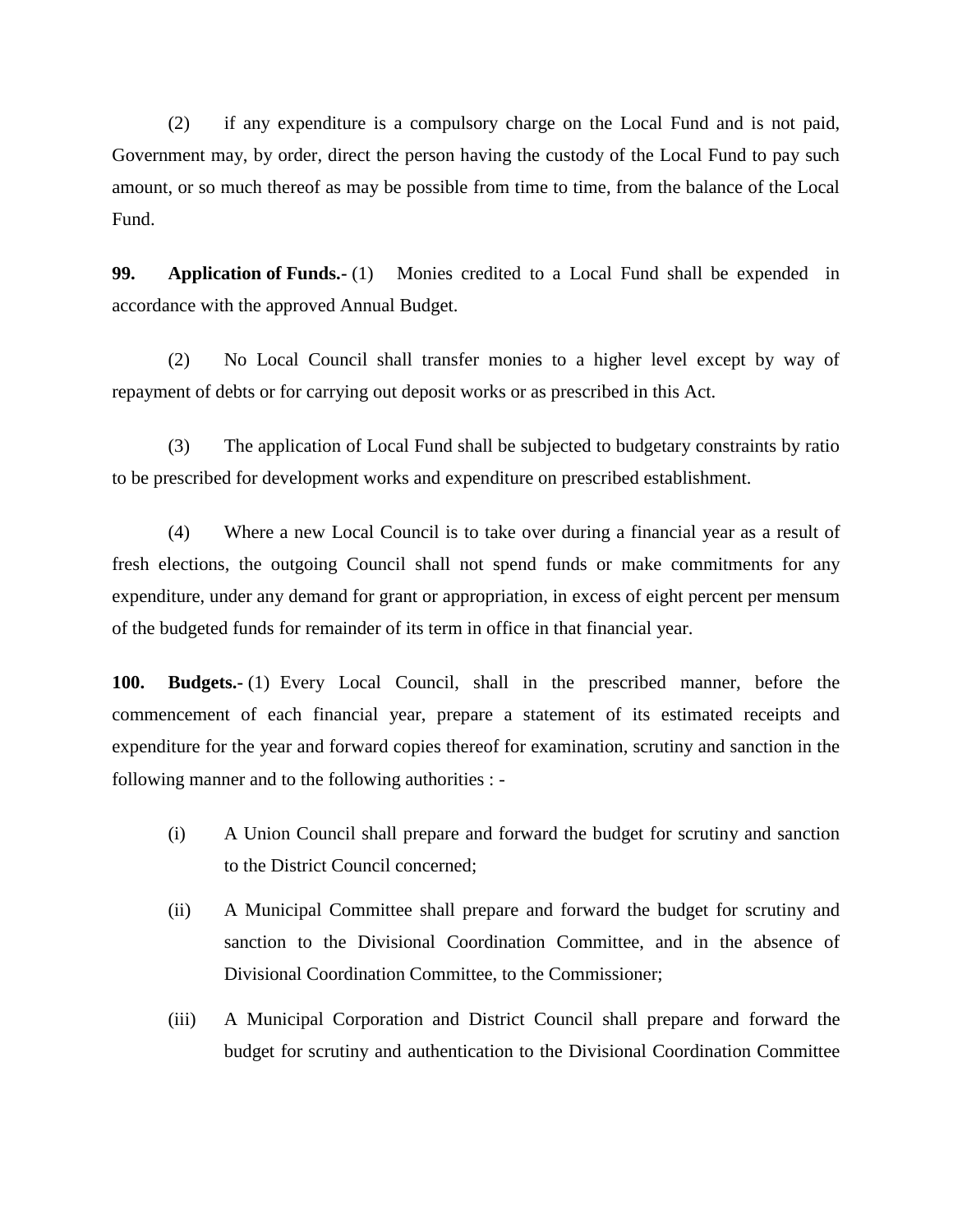who shall, after such scrutiny and authentication, forward it to the Government for final sanction:

Provided that in the absence of Divisional Coordination Committee, the budget shall be forwarded to the Commissioner who shall, after scrutiny and authentication, forward it to the Government for final sanction; and

(iv) A Metropolitan Corporation shall prepare and forward the budget for scrutiny and authentication to the Divisional Coordination Committee, and in absence of the said Committee, to the Commissioner, who shall, after such scrutiny and authentication, forward it to the Government for final sanction.

(2) If the budget is not prepared by the Local Council before the commencement of any financial year the sanctioning authority may have the necessary statement prepared and certify it and such certified statement shall be deemed to be the sanctioned budget for the concerned Local Council;

(3) At any time before the expiry of the financial year to which budget relates, a revised budget for the year may, if necessary, be prepared and sanctioned and such revised budget shall, so far as may be subject to the provisions of this Section, deemed to be the budget of the Local Council concerned.

(4) All Local Councils enlisted at (i), (ii) of (1) above shall also send a copy of their budgets to Government who, if considered expedient may modify the budget.

**101. Accounts.** (1) The following arrangement for maintaining of accounts in Local Councils shall be followed:

- (a) The District Accounts Officer shall maintain the accounts of each Local Council for funds received from the Government;
- (b) Accounts of all other receipts and expenditure of a Local Council shall be kept in the manner and form prescribed by Government.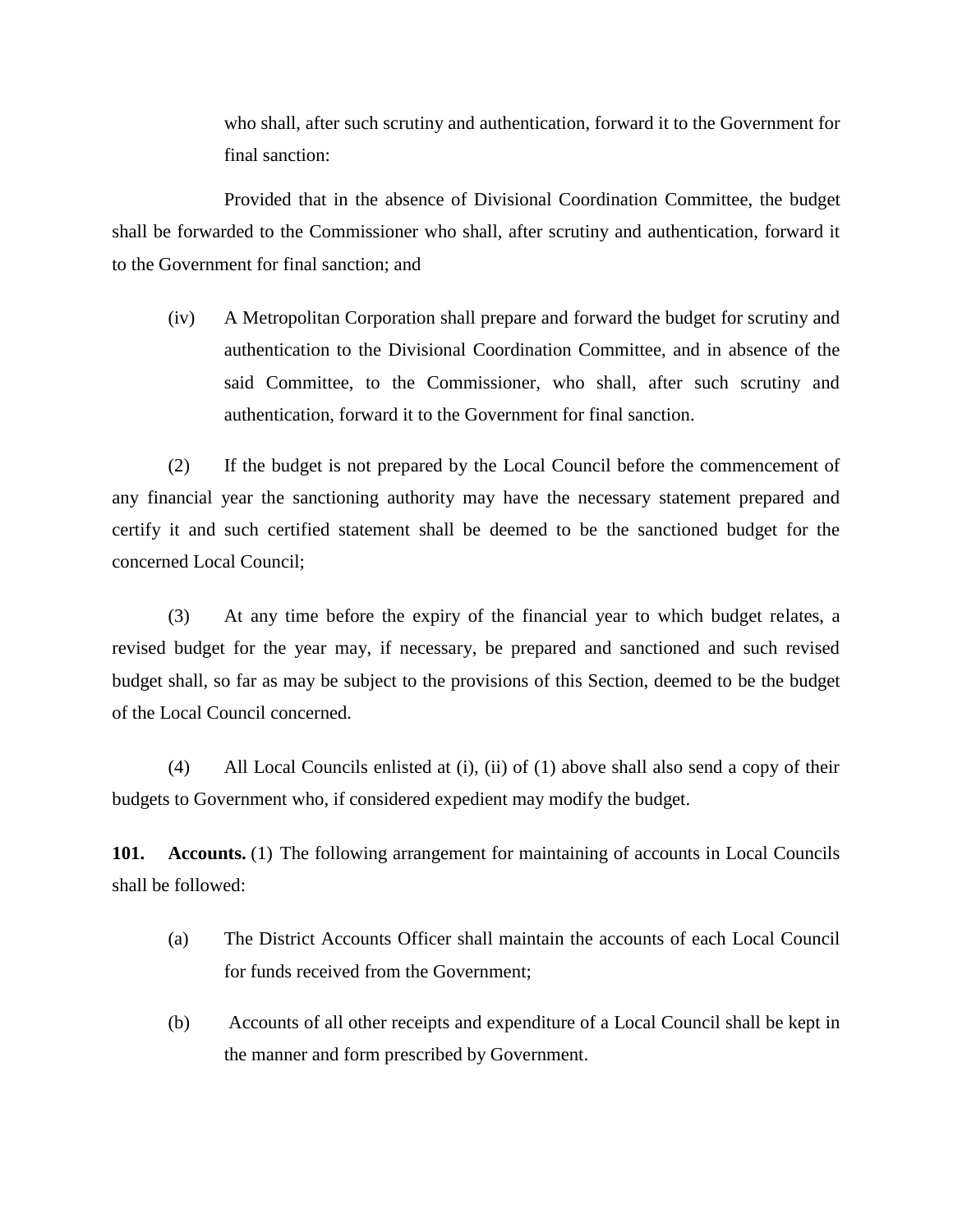(2) An annual statement of the accounts shall be prepared after the close of every financial year and shall be transmitted to Government by fifteenth day of July.

(3) A copy of the annual statement of accounts shall be displayed at a conspicuous place in the office of the Local Council for public inspection, and all objections or suggestions concerning such accounts received from the public shall be considered by the Local Council and brought to the notice of the Audit Authority.

(4) The District Accounts Officer shall, quarterly and annually, consolidate the accounts of Local Councils in the District separately for receipts from the Government and local resources and send a copy to the Government, Accountant General and Chairman of the District Council.

**102. Audit.** (1) Director Local Fund Audit, as Audit Authority for Local Councils, shall, on the basis of such audit as he may consider appropriate or necessary, certify the accounts, compiled and prepared by the respective accounts official of the local council for each financial year;

(2) The Director Local Fund Audit shall have the authority to audit and report on the accounts of stores and stock kept in any office of a local council.

- (3) The Director Local Fund Audit shall:
- (a) audit all expenditure from the Local Fund to ascertain whether the moneys shown in the accounts as having been disbursed were legally available for, and applicable to, the service or purpose to which they have been applied or charged and whether the expenditure conforms to the authority which governs it;
- (b) audit all transactions of the local council relating to Public Account; and
- (c) audit all receipts which are payable into a Local Fund and to satisfy himself that all such receipts which are payable into a local Fund have been properly and correctly deposited and rules and procedures relating to such receipts have been fully observed;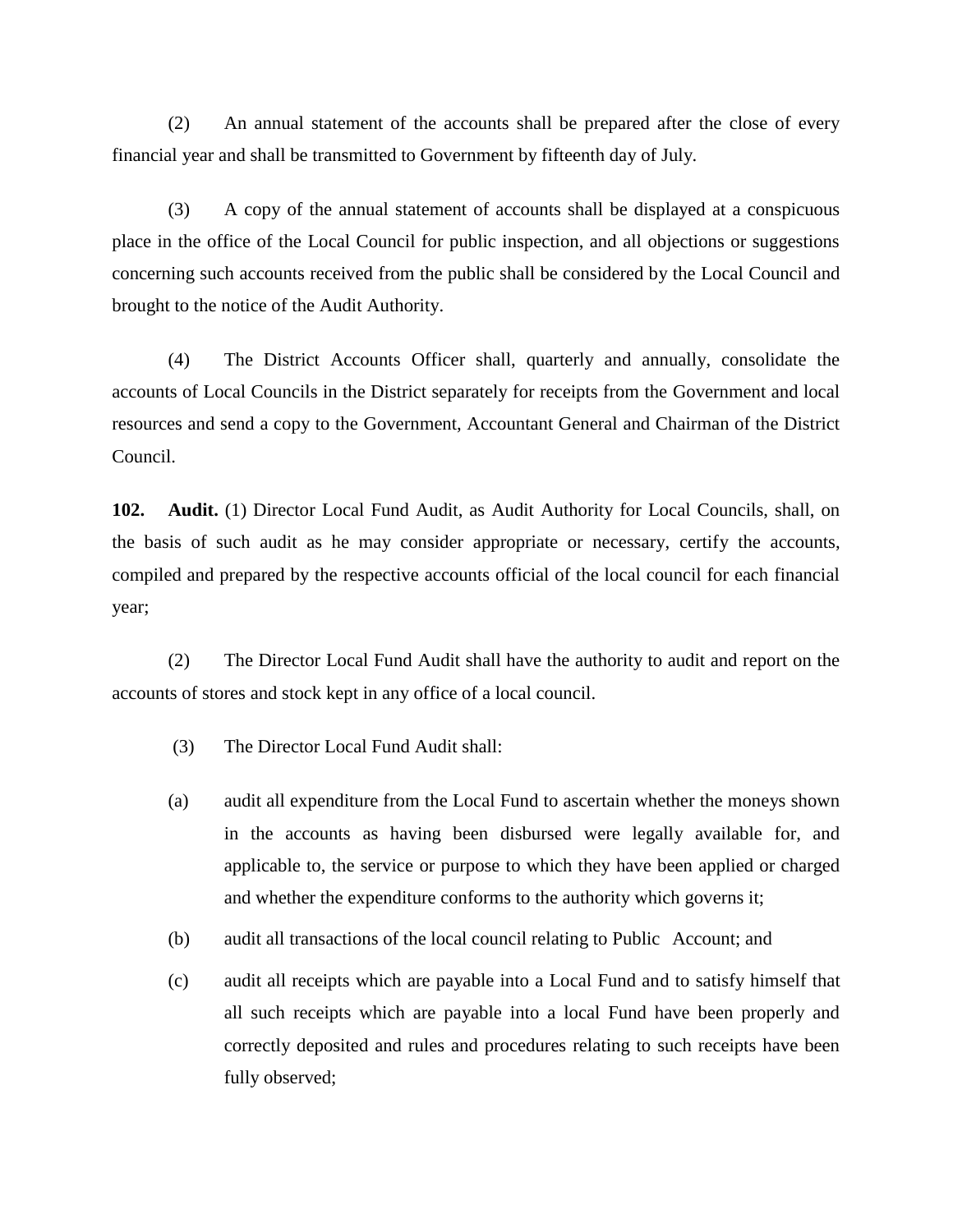- (4) The Director Local Fund Audit shall have the authority:
- (a) to inspect any office of accounts, under the control of a local council, responsible for the keeping of initial or subsidiary accounts of the council;
- (b) to require that any accounts, books, papers and other documents which deal with, or form the basis of, or otherwise relevant to the transactions to which his duties in respect of audit extend, shall be sent to such place as he may direct for his inspection;
- (c) to inquire or make such observations as he may consider necessary, and to call for such information as he may require for the purpose of the audit, and the officials shall afford all facilities and provide record for audit and inspection and comply with requests for information in as complete a form as possible and with all reasonable expedition, and
- (d) to examine the Chairman/ Vice Chairman, or Mayor/ Deputy Mayor as the case may, or any member or servant of the Local Council.

(5) On completion of audit, the Director Local Fund Audit shall submit to Government and to Local Council an audit report which shall, among other things, clearly mention: -

- (a) Cases of embezzlement, if any;
- (b) cases of loss, misappropriation, waste or misapplication;
- (c) cases of other irregularities in the maintenance of accounts.

(6) The disposal of audit report shall be as prescribed by the Government and Rules made thereunder.

(7) The annual audit report shall be published by every Local Council for information of public.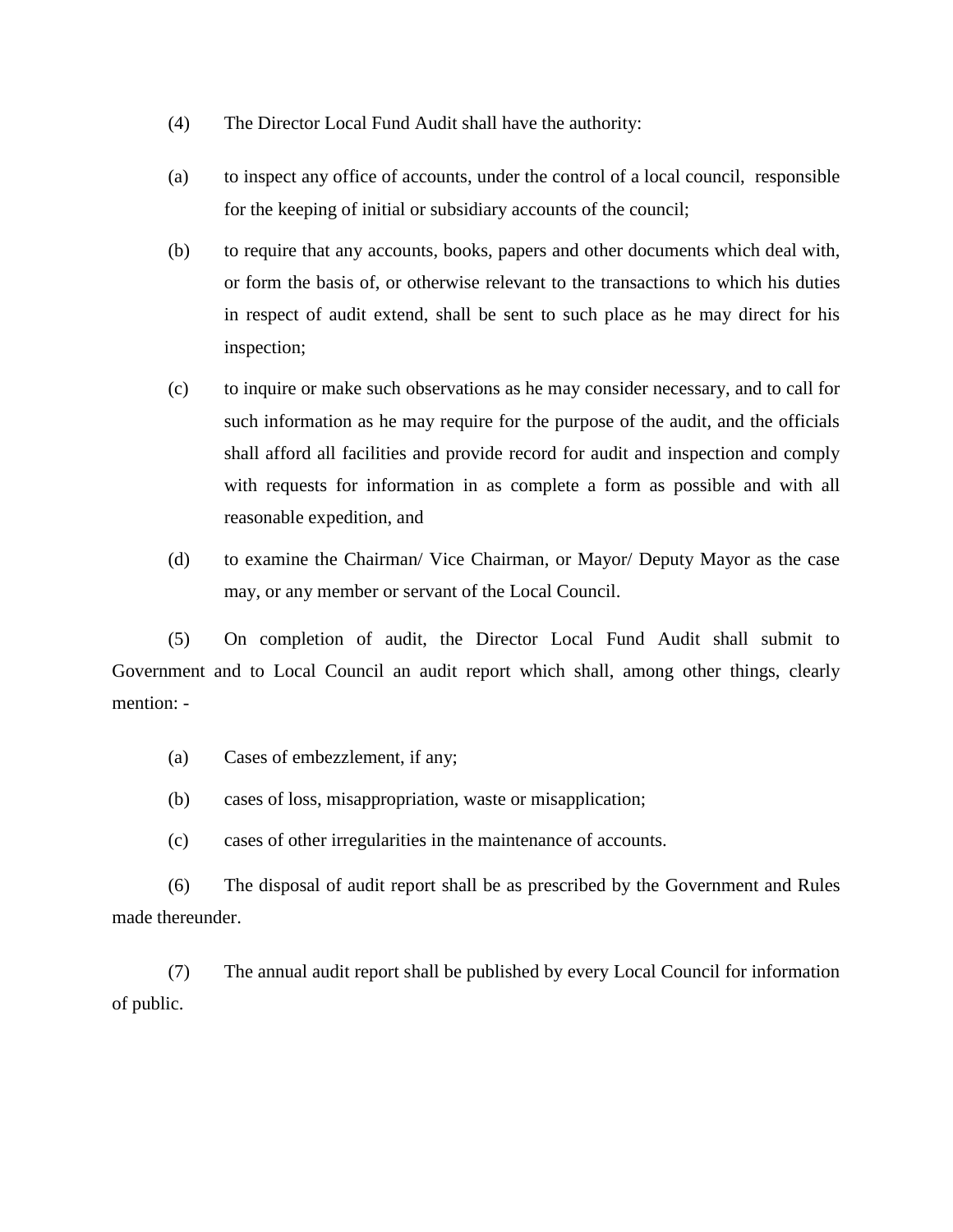(8) The Government shall constitute a Local Council Accounts Committee consisting of elected members and official members to review audit reports of the Local Councils and also to perform such other functions as may be prescribed.

**103. Special Audit.-** Government may appoint any other authority for special audit of the accounts of a Local Council.

**104. Surcharge.** Every member of a Local Council, every official or servant of a Local Council and every person charged with the administration of the affairs of a Local Council or acting on behalf of a Local Council shall be responsible for the loss, waste, misappropriation or misapplication of any money or property belonging to a Local Council which is direct consequence of his negligence or misconduct, and shall be liable to pay such surcharge as may be determined by the Local Councils Accounts Committee and such amount shall be recoverable as a public demand or as arrears of land revenue.

**105. Appeal.** Any person aggrieved by the imposition of surcharge under Section 104 may, within a period of thirty days from the date of such imposition, prefer an appeal to Government or any other authority or person authorized by Government in this regard, whose decision shall be final.

Provided that no order shall be passed in appeal except after giving the aggrieved person an opportunity of being heard.

**106. Local Council not to Incur Debt.** (1) No Local Council shall incur any debt.

(2) No monies of the Local Council shall be invested in securities other than those floated or approved by the Federal Government or Provincial Government.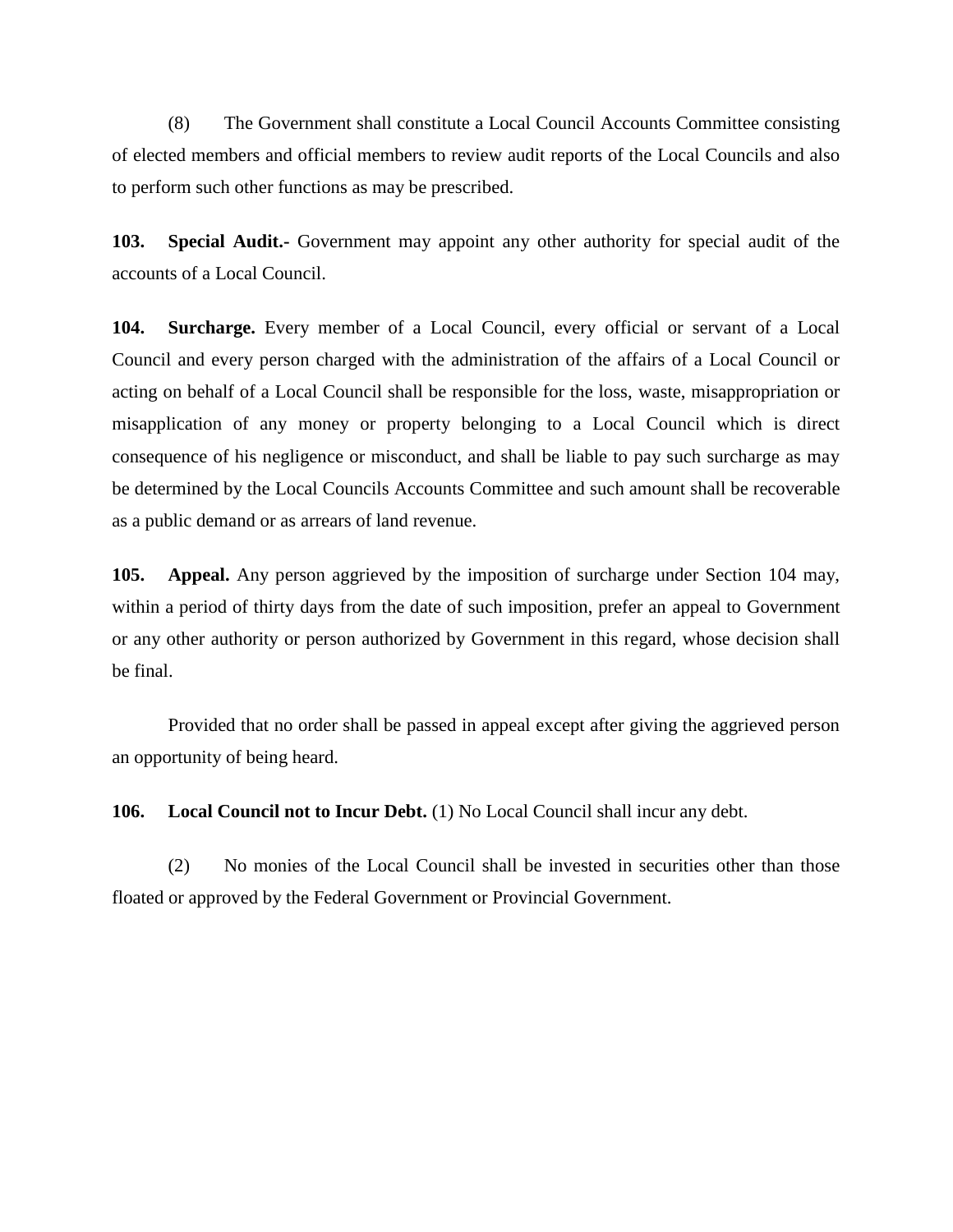## **CHAPTER X**

# **LOCAL COUNCIL PROPERTY**

**107. Ownership of Property.** (1) Subject to any conditions imposed by the Government, the property specified hereunder shall vest in the respective local council if it is-

- (a) vested in a local council through succession;
- (b) transferred to the local council by the Government or any other authority, organization or an individual; and
- (c) constructed or acquired by a local council with its title.

(2) The properties of the Government in possession of the local governments established under Balochistan Local Government Ordinance, 2001 (XVIII of 2001), shall pass on to their successors as provided in this Act till varied by the Government.

(3) The Government shall make Rules for the use, development, improvement, management and inspection of property which is owned by or vests in it or which is placed under its management charge.

(4) The Government shall not, except with the prior consent of the local council concerned, reallocate or in any manner divest title of properties vested in that local council under this Act.

**108. Transfer of Property by the Government.** The Government may, on its own accord or on a request by a local council, transfer the management of any other Government or public property to it for administration as a trustee.

**109. Stock taking by the Chairman.** (1) Every Chairman or Mayor as the case may be shall, on assumption of his office and thereafter, once in every year on a date fixed by him, take the physical stock of movable and immovable properties of the local council and submit a report to the Council.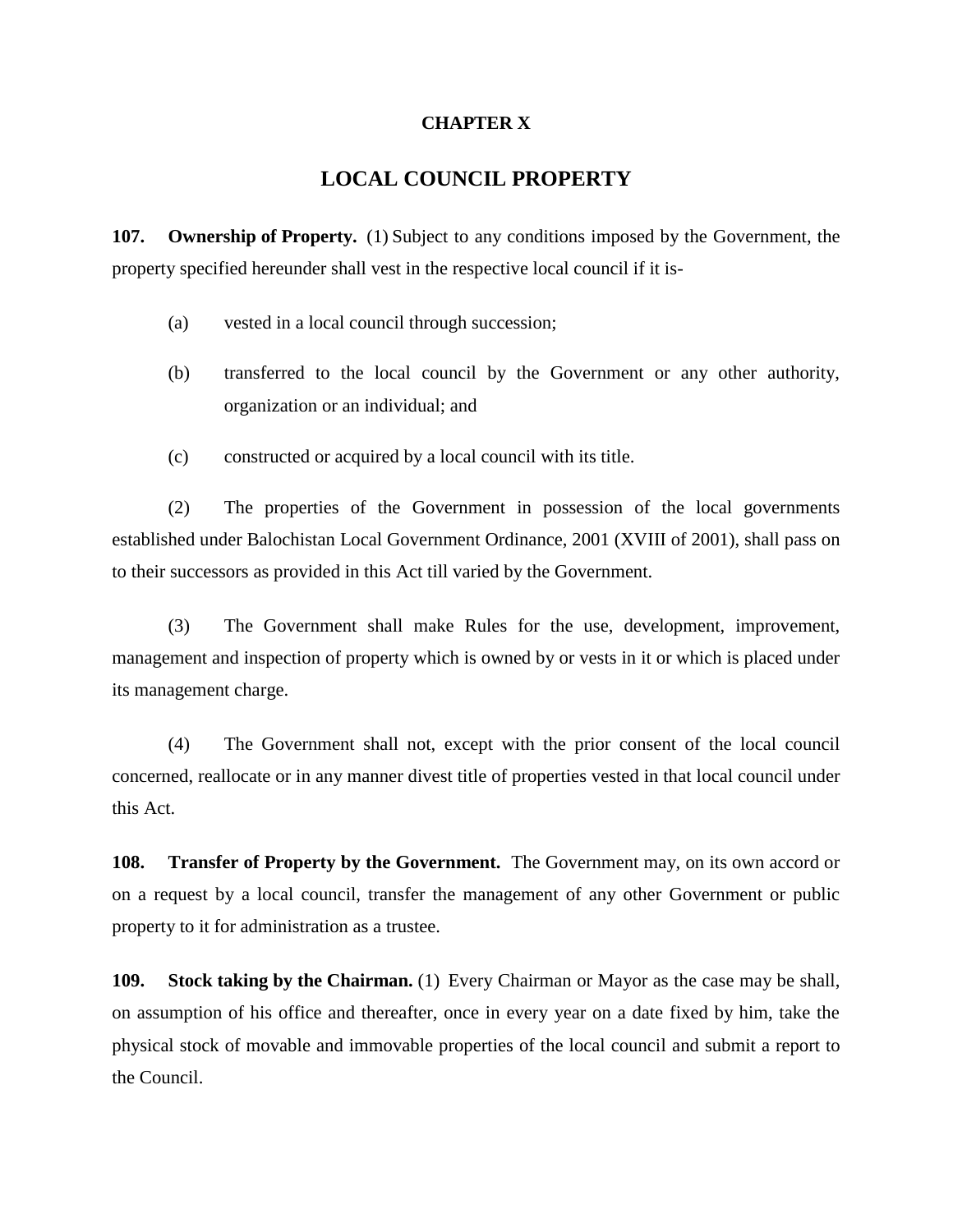- (2) The report referred to in sub-section (1) shall contain-
- (a) particulars of the properties held during the preceding year;
- (b) total value of the property and annual return therefrom ;
- (c) particulars of unserviceable articles and losses if any; and
- (d) plans for utilization, development and improvement during the following year.

**110. Use and disposal of properties of local council.**(1) Properties of local council shall be used only for public purposes.

(2) Immovable properties of local council shall not be sold or permanently alienated:

Provided that such properties may be given on lease through competitive bidding in public auction with the prior approval of the Government.

Provided further that no such property under or near a fly-over bridge shall be leased or otherwise given to any person for private, commercial or non-commercial use, and any order, licence, permission, handcart passes or certificate issued by any authority at any time in this respect shall stand withdrawn and shall be deemed cancelled.

(3) The movable property of a local council which, by the order of the Government is required to be disposed of and all articles declared unserviceable shall subject to approval by the Government, or any authority specially empowered by the Government in this regard, be sold through a transparent competitive bidding in public auction.

**111. Personal Responsibility with regard to loss and waste:** (1) Every Mayor/ Chairman, official or servant of a Local Council, every member of a Local Council, and every person charged with the administration and management of the property of a Local Council shall be personally responsible for any loss or waste, financial or otherwise, of any property belonging to a Local Council which is a direct consequence of decisions made by him personally or under his directions in violation of any provisions of this Act or any other law for the time being in force or which accrues as a result of his negligence or misconduct, and shall be liable to pay such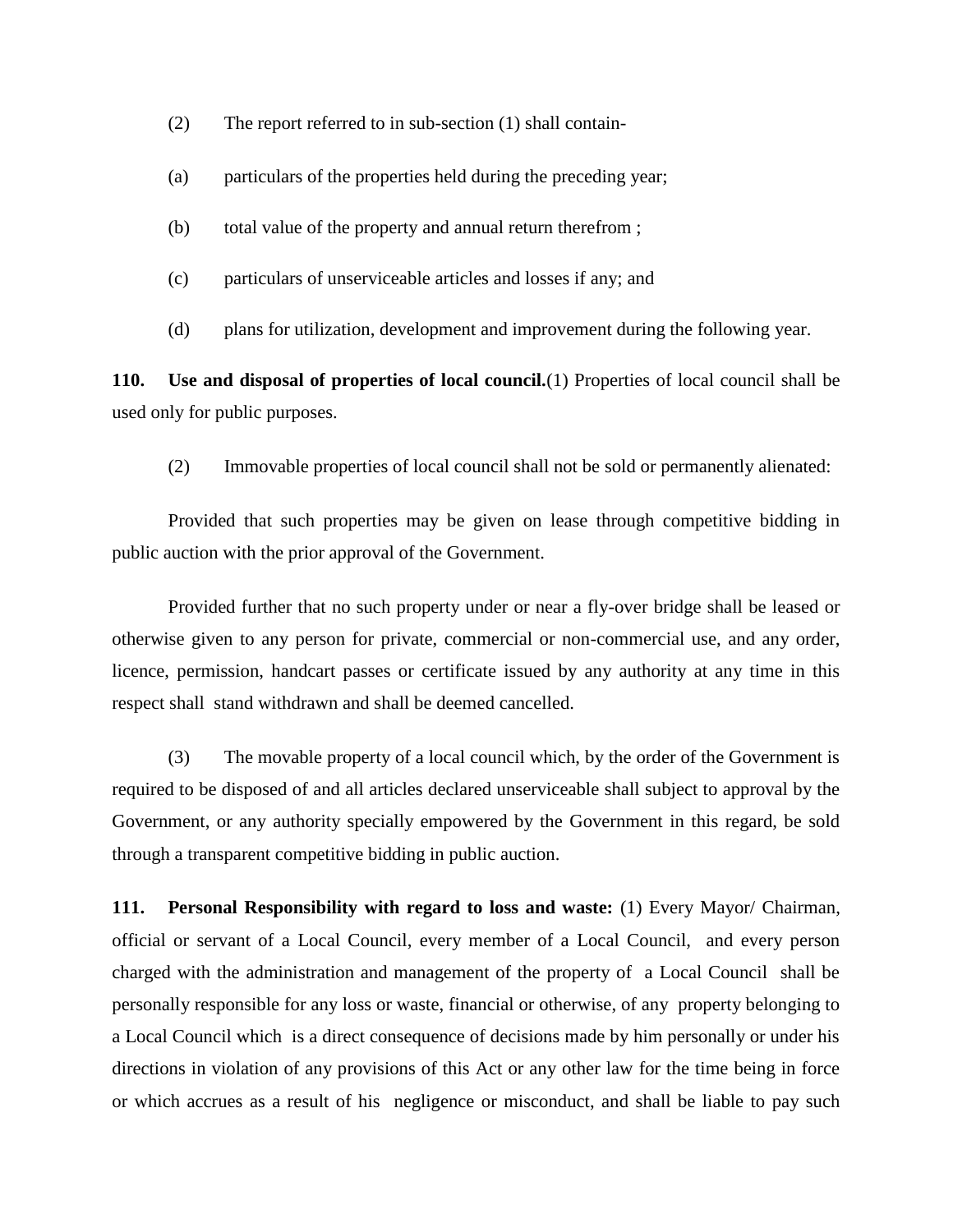surcharge as may be determined by the Local Councils Accounts Committee and such amount shall be recoverable as arrears of land revenue under surcharge proceedings.

(2) Any person aggrieved by the imposition of liability under sub-section (1) may prefer an appeal to Government, or any other authority or person authorized by the Government in this behalf, whose decision shall be final.

Provided that no order shall be passed in appeal, except after giving the aggrieved person an opportunity of being heard.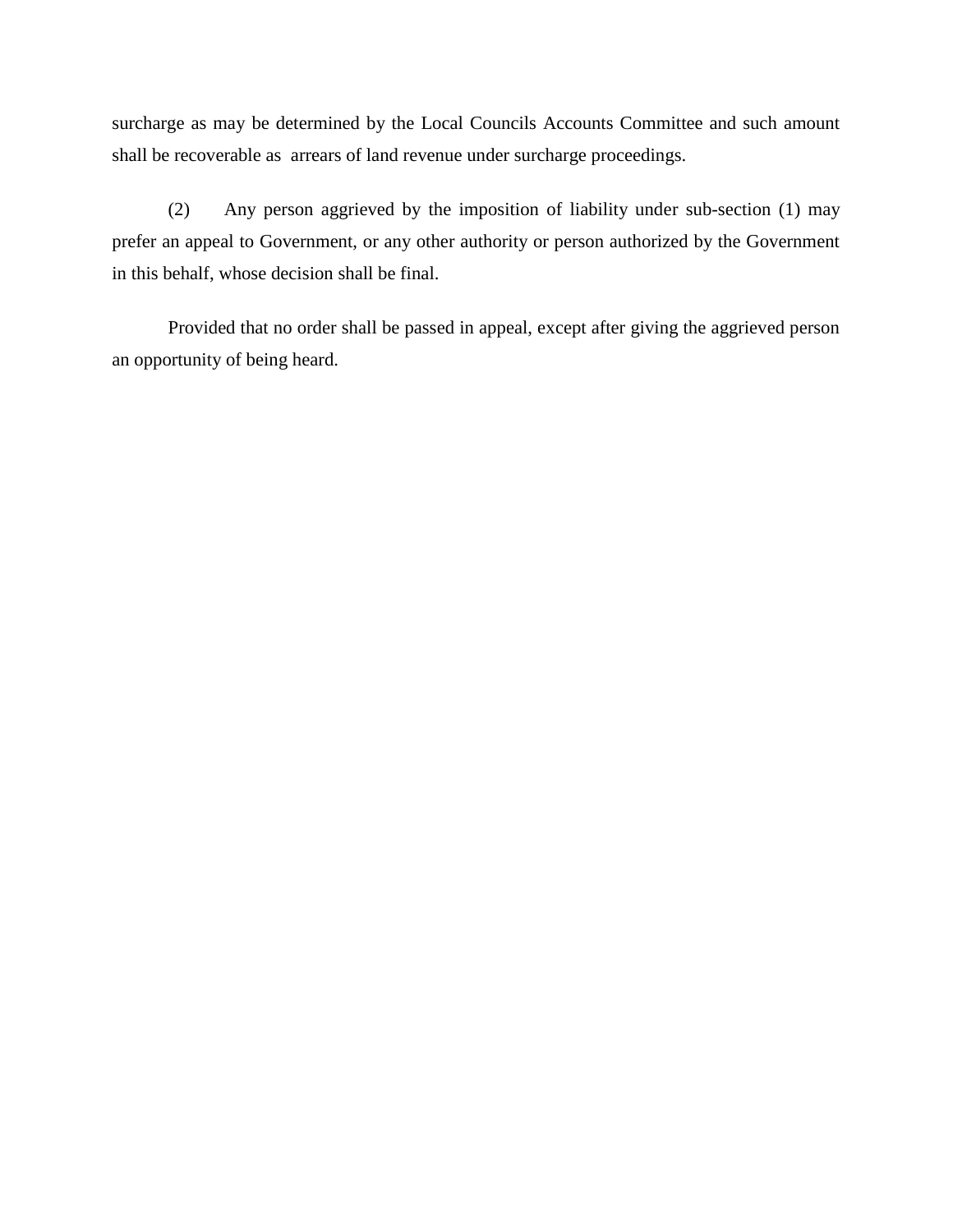#### **CHAPTER XI**

# **LOCAL COUNCIL TAXATION**

**112. Local Rate.** All lands assessable to rent or land revenue shall be subject to the payment of a rate to be known as the Local Rate. The local rate in each District shall bear such proportion to the rent or land revenue in the Local Area as Government may, by notification from time to time fix, and shall be collected in the prescribed manner alongwith the rent or land revenue by the revenue officials responsible for its collection and the proceeds thereof shall be credited to the Local Fund of the District Council.

**113. Rating Areas and Property Tax.** (1) On commencement of this Act, every notified urban area shall be the Rating Area within the meaning of Balochistan Urban Immovable Property Tax Act, 1958 (West Pakistan Act V of 1958).

(2) The Metropolitan Corporation, Municipal Corporation and Municipal Committee, as the case may be, shall determine the rate of property tax in their respective area;

Provided that the Government may vary the rate of property tax for any local area or a part thereof determined by the Local Council, and thereafter, the rate fixed by the Government shall prevail;

Provided further that in the urban areas where the rate has not been determined, the areas shall be deemed to be exempted from property tax till determination of the rate.

- (3) Unless varied under sub-section (2), the existing rates shall remain inforce.
- (4) Government may declare any local area or a part thereof as the Rating Area.

**Explanation:** For the purpose of this section the "Rate" shall mean the tax leviable under the Balochistan Urban Immovable Properly Tax Act, 1958 (West Pakistan Act V of 1958).

**114. Imposition, notification and enforcement of Taxes.-** (1) A Local Council subject to the provisions of any other law may, and subject to approval by the Government shall, levy all or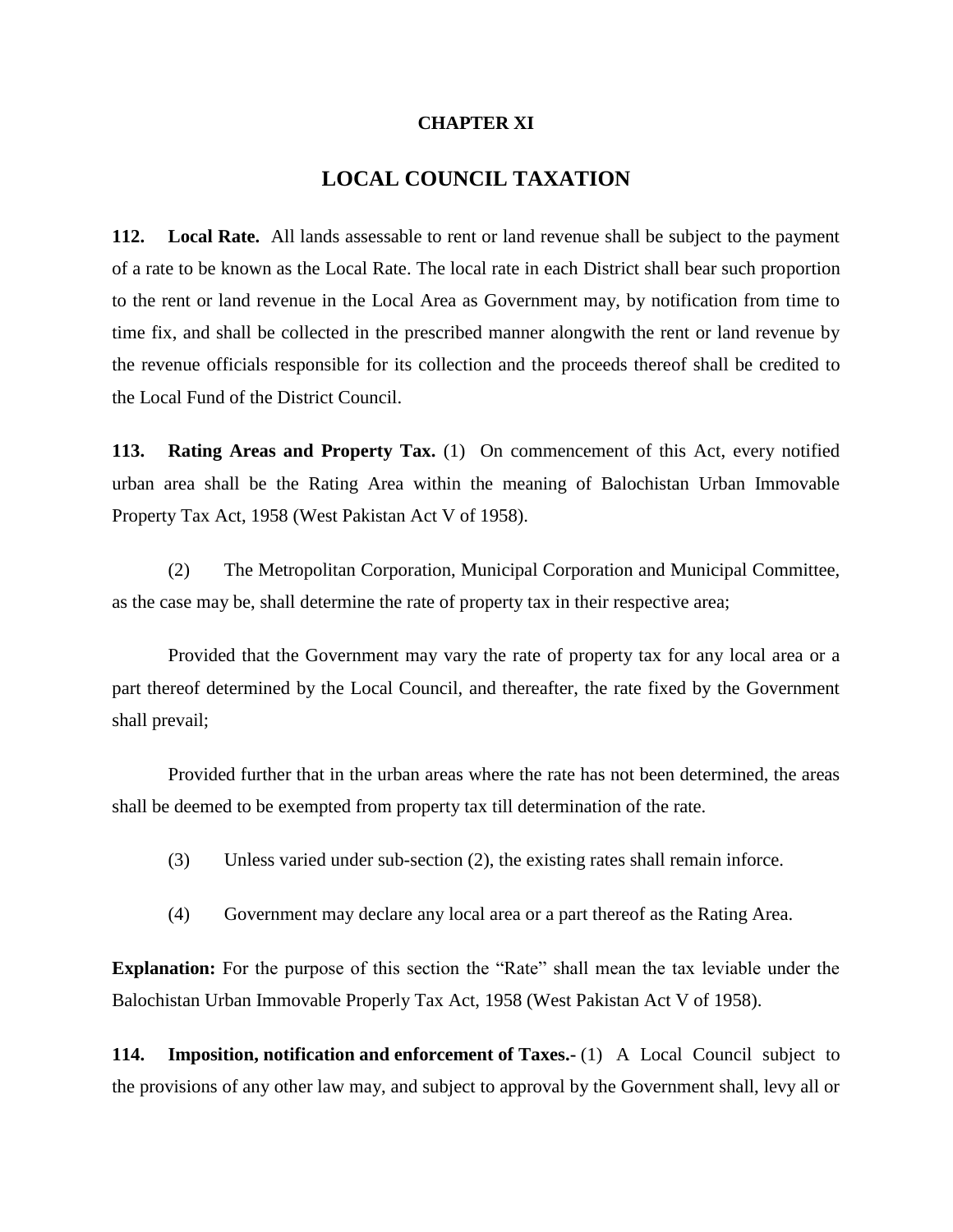any of the taxes, cesses, fees, rates, rents, tolls, charge, surcharges and levies specified in the Second Schedule.

(2) No tax shall be levied without previous publication of the tax proposal and without inviting and considering/hearing public objections

(3) Subject to the provisions of any other law for the time being in force, and with the prior approval of the Government, a Council may reduce, suspend or abolish a tax.

(4) Where a tax is levied or modified, the Local Council shall specify the date for the enforcement thereof, and such tax or the modification shall come into force on such date.

**115. Model Tax Schedule.-** Government may frame Model Tax Schedules and when such Schedules have been framed a Local Council shall be guided by them in levying a tax, cess, rent, charge, rate, toll or fee.

**116. Collection and recovery of taxes, etc.** (1) Failure to pay any tax and other money claimable under this Act shall be an offence

(2) All arrears of taxes, rents and other moneys claimable by a Local Council under this Act shall be recoverable as arrears of land revenue.

(3) Government may empower any Local Council to recover arrears of taxes or any other moneys claimable by the Local Council under this Act by distress and sale of the movable property belonging to the person concerned or by attachment and sale of the immovable property belonging to him.

(4) Government may, by rules, specify the officials or classes of officials by whom the power under sub-section (2) shall be exercised and prescribe the manner in which it shall be exercised.

**117. Liability on account of taxes.** (1) A Local Council may by notification, call upon any person to furnish such information, produce such record or accounts or to present such goods or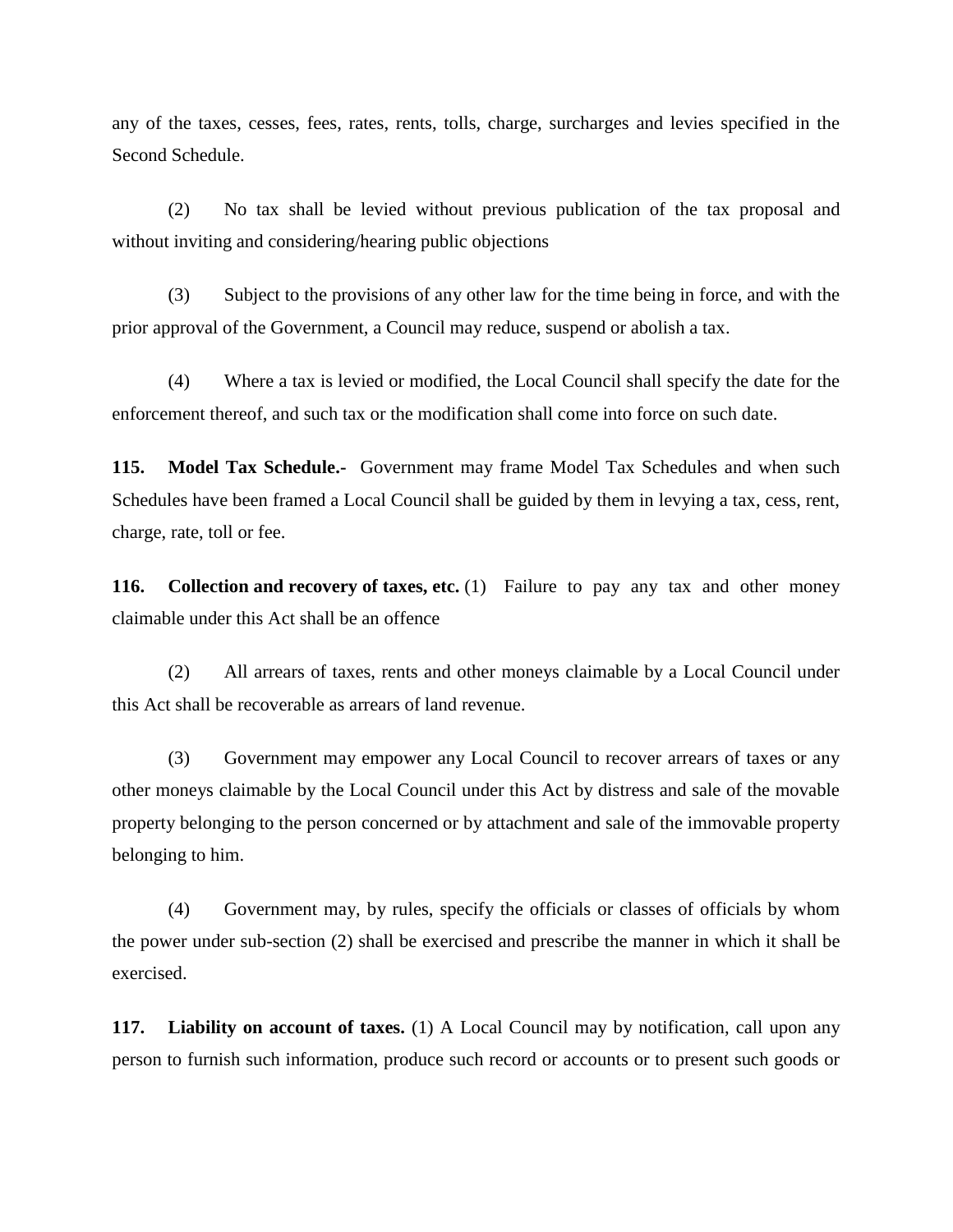animals liable to any tax as may be necessary for the purpose of determining the liability of such person, goods or animals to a tax.

(2) Any official of a Local Council authorized in this behalf, may after due notice, enter upon any building or premises for the purposes of assessing the liability of such building or premises to any tax, or inspecting any goods or animals therein liable to any tax.

(3) Any official of a Local Council authorized in this behalf may, in the prescribed manner, seize and dispose of any goods or animals on which any tax is due and is not paid.

**118. Taxation Rules.** (1) All taxes and other charges levied by a Local Council shall be imposed, assessed, leased, compounded, administered and regulated in such manner as may be provided by rules.

(2) Rules framed under this section may, among other matters, provide for the obligation of the tax payer and the duties and powers of the officials and other agencies responsible for the assessment and collection of taxes.

**119. Sharing of income.-** A District Council may, and if so directed by the Government shall, allocate a portion of its income to a Union Council or Councils.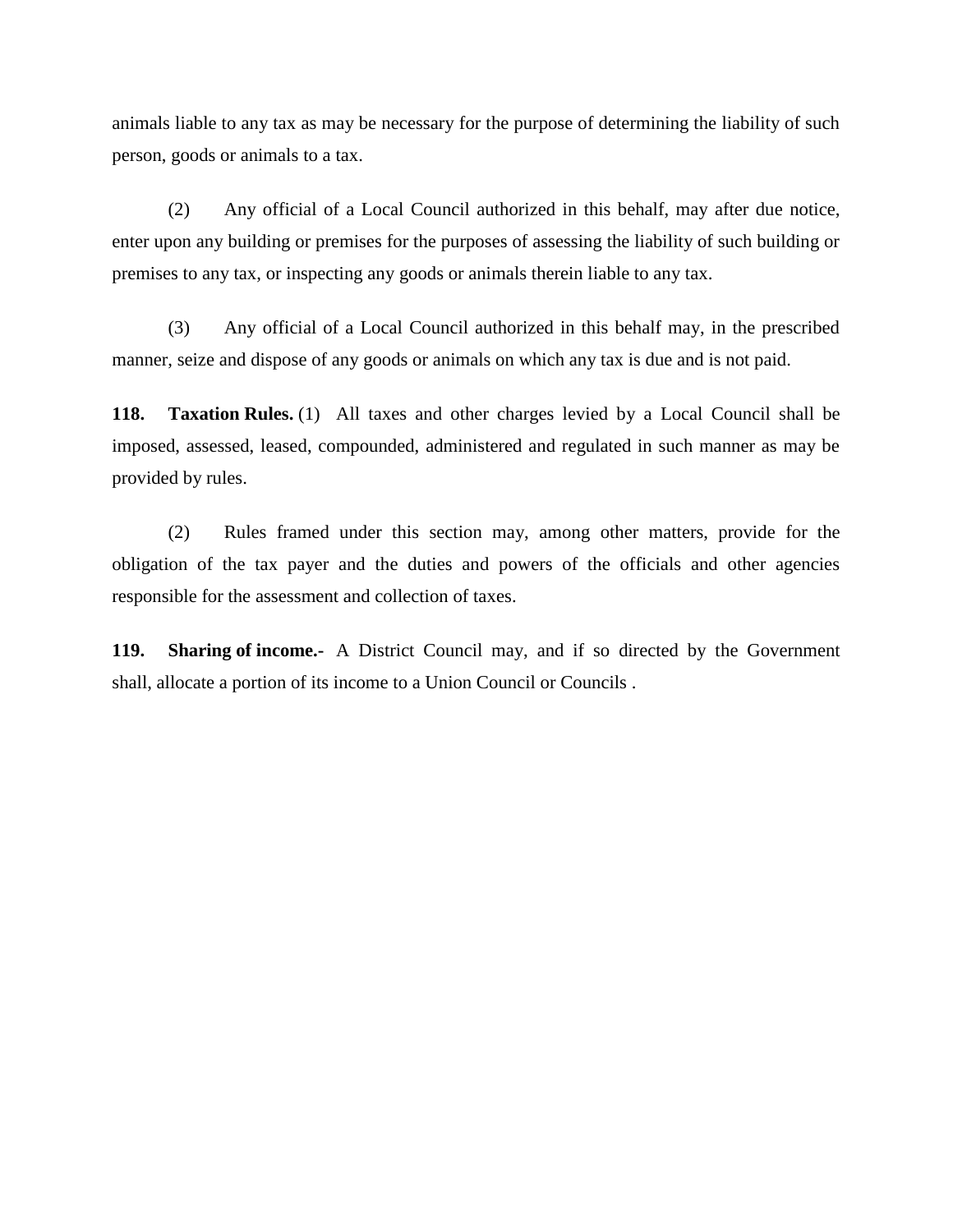## **CHAPTER XII**

# **LOCAL COUNCILS GRANTS COMMITTEE AND FISCAL TRANSFERS**

**120. Constitution of Local Councils Grants Committee.** The Government shall constitute a Local Councils Grant Committee headed by the Minister Finance with Secretaries of the Finance, Local Government and Planning & Development Departments as members for award of grant to the Local Councils.

**121. Functions of the Local Councils Grants Committee. -** (1) The Local Councils Grants Committee shall make recommendations to the Government on:

- (a) The amount of Local Councils Grant out of the proceeds of Provincial Consolidated Fund in a financial year in addition to the GST grant (in lieu of Octroi and Zila Tax);
- (b) Formula for distribution of Local Councils Grant among local councils in the province;
- (c) The amount of special grants with modalities and conditions for local councils to access the facility;
- (d) Grants in aid to local councils in need of assistance; and
- (e) Matters relating to local councils finance.

(2) The Grants Committee shall take into account the principles of need, capacity, effort and performance of local councils while making recommendations.

**122. Rules of Business of Local Councils Grants Committee.-** The Government shall make rules to regulate the business of Local Councils Grants Committee.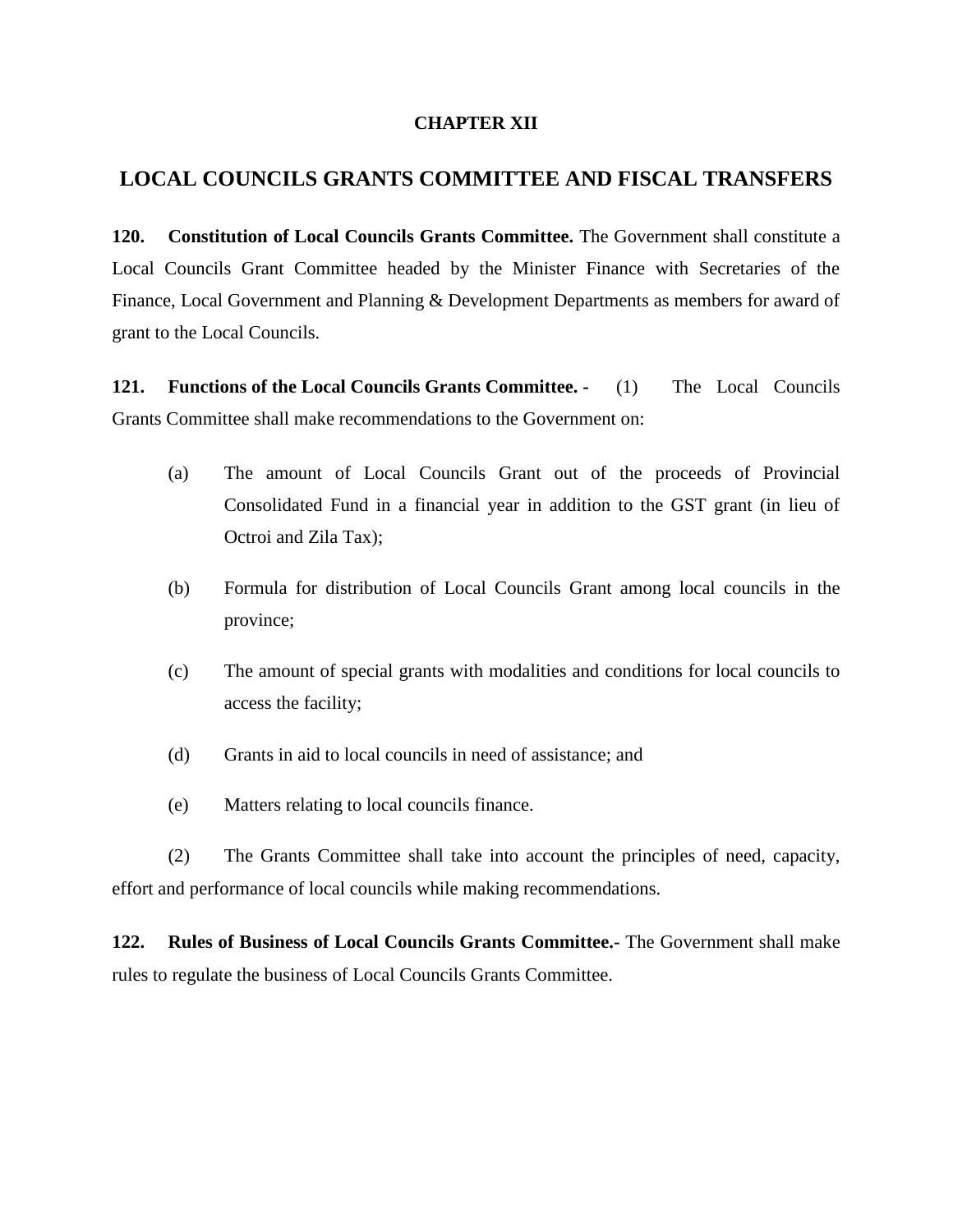## **CHAPTER – XIII**

# **SUPERVISION OF LOCAL COUNCILS**

**123. Supervision of Local Councils.** (1) Government shall exercise general supervision, and control over the Local Councils in order to ensure that their activities conform to the provisions of this Act.

(2) In performance of their functions, the local councils shall not impede or prejudice the exercise of the executive authority of the Government.

**124. Inspections of Local Council. –** (1) The working of the Local Councils shall be inspected at least once in each financial year by the inspecting officer or officers to be notified by Government.

- (2) The Inspecting Officer shall have the power–
- (a) to enter upon, inspect and survey any immovable property occupied by a Local Council or any institution maintained by or any work in progress under the directions of Local Council;
- (b) to call for or inspect files, registers, books or documents in the possession or under the control of a Local Council;
- (c) to require the production of such statements, accounts, reports, documents and copies of documents relating to the proceedings of a Local Council as he may think fit;
- (d) to observe meetings of Local Council; and
- (e) to inquire generally into the affairs of a Local Council.

**125. Inspection reports and action thereon–** (1) The inspection reports shall be prepared in such form as may be specified by Government and the inspection reports so prepared shall be forwarded to the Local Council concerned within thirty days of the completion of inspection.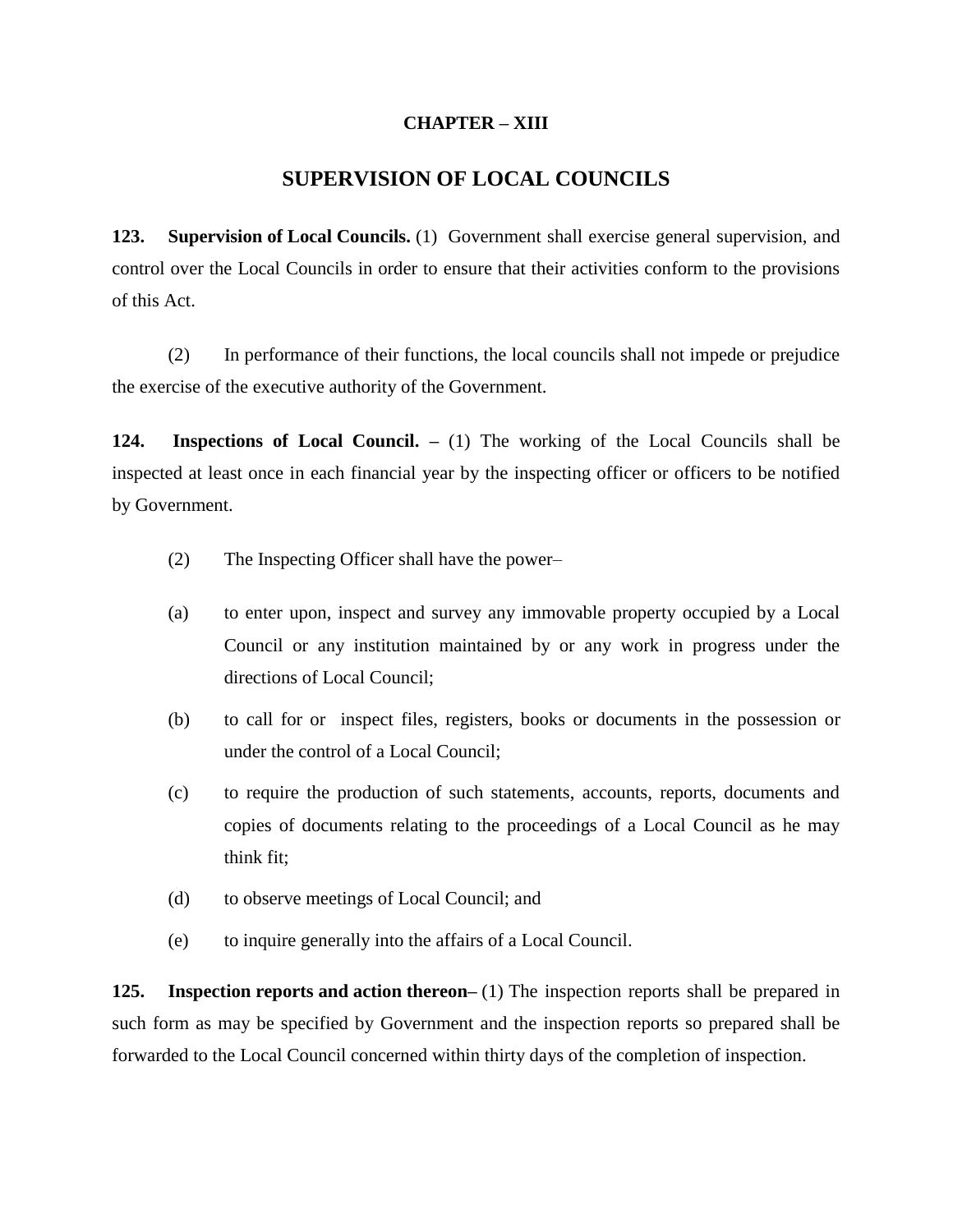(2) As soon as may be, the inspection reports prepared under sub-section (1) shall be placed before a meeting of the Local Council for information and compliance.

(3) The Chairman shall take such action on the inspection report as may be required.

(4) Within thirty days of the receipt of an inspection report, Local Council shall annotate the inspection report and forward it to the Inspecting Officer who may issue such further directions and advice to the Local Council as may be necessary.

(5) If there is any dispute or difference of opinion between the Inspecting Officer and the Local Council, such dispute or matter shall be decided by Divisional Coordination Committee.

**126. Suspension of orders and resolutions. –**Where in the opinion of Government anything done or intended to be done by or on behalf of a Local Council is not in conformity with law, Government for reasons to be recorded, may:–

- (a) quash the proceedings;
- (b) suspend the execution of any resolution passed or order made by the Local Council;
- (c) prohibit the doing of anything proposed to be done; and
- (d) Require the Local Council to take such action as may be specified.

**127. Power to give directions. –** (1) Government may direct any Local Council or any person or authority responsible thereto to take within such period as may be specified such action as may be necessary for carrying out the purposes of this Act.

(2) Where after due enquiry, Government is satisfied that a Local Council or person or authority has failed to comply with any direction made under sub-section (1), Government may appoint a person or persons to give effect to such directions and may further direct that the expenses incurred in connection therewith shall be borne by the Local Council.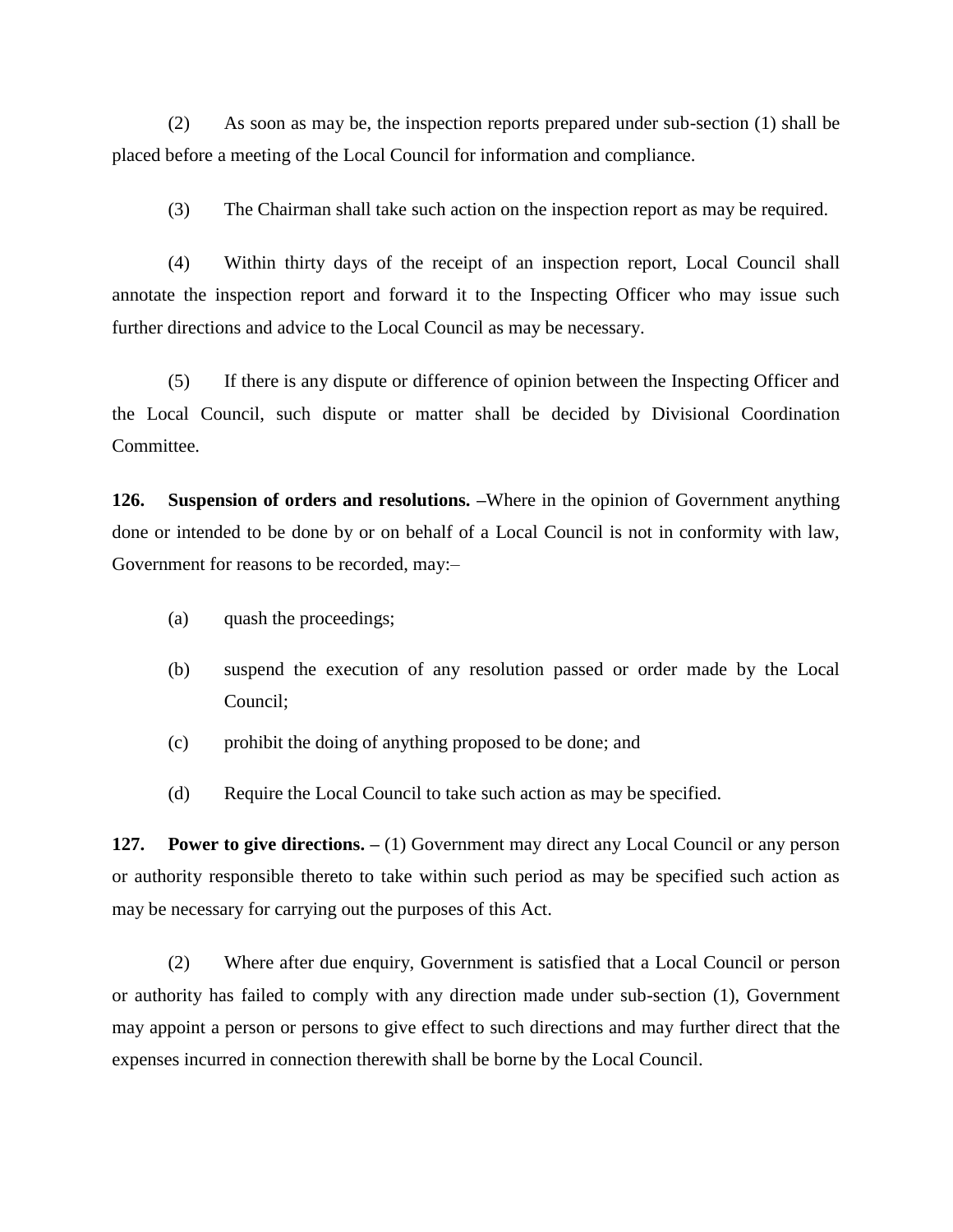(3) Should the expenses be not so paid, Government may make an order directing the person having the custody of the balance of the Local Fund of the Local Council to pay the expenses or so much thereof as may, from time to time, be possible.

**128. Inquiries. –**(1) Government may, for reasons to be recorded and communicated to the concerned Chairman or Mayor, cause an inquiry to be made by such person as may be authorized by it in this behalf, into the affairs of a Local Council, generally or into any particular matter concerning a Local Council and take such remedial measures as may be warranted by the findings of such inquiry.

(2) Such person shall, for the purposes of the inquiry, have the powers of a court under the Code of Civil Procedure, 1908(V of 1908), to take evidence and to compel the attendance of witnesses and the production of documents.

**129. Dissolution and Suspension. –** (1) Government may by notification in the official gazette dissolve or suspend a Local Council for a period specified in such notification and appoint any person as Administrator if there are reasons to believe that a Local Council:-

- (a) Is unable to discharge or persistently fails to discharge its duties; or
- (b) Is unable to administer its affairs for meeting its financial obligations; or
- (c) Generally acts in a manner contrary to public interest; or
- (d) Otherwise exceeds or abuses its powers.
- (2) On publication of a notification under sub-section (1):
- (a) Person holding offices as Chairman/Vice Chairman, or Mayor/ Deputy Mayor as the case may be, and members of the Local Council shall cease to hold offices;
- (b) all functions of the Local Council shall, during the period of suspension, be performed by such person or authority as Government may appoint in this behalf; and
- (c) all funds and property belonging to the Local Council shall, during the period of suspension, vest in Government.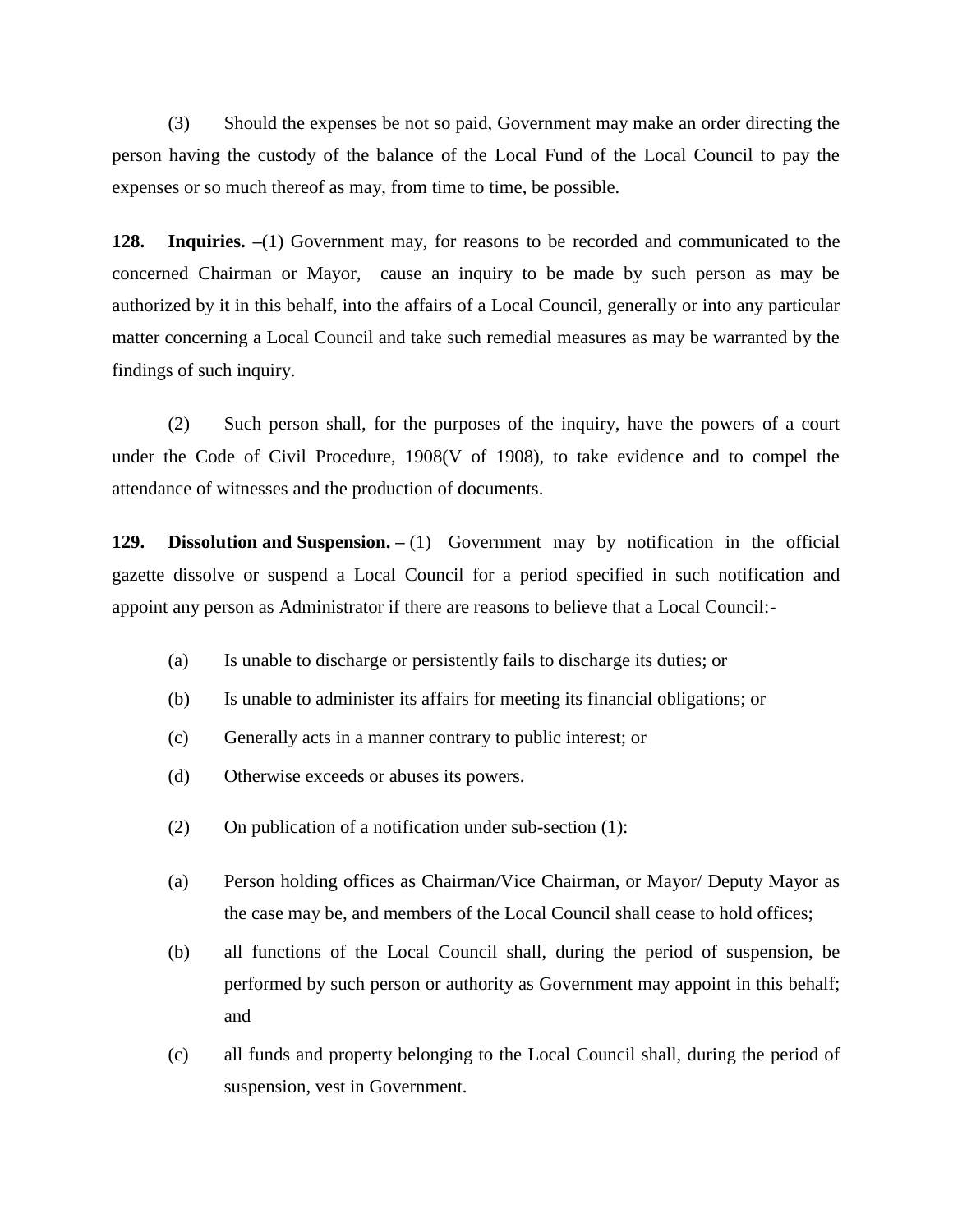(3) Government shall hold or cause to be held an inquiry into charges on which a Local Council is suspended and if, within a period of two months, from the date of the suspension of the Local Council, the inquiry is not completed, the Local Council shall stand reinstated.

(4) If, as a result of the inquiry, the charges against the Local Council are proved, Government may dissolve the Local Council.

- (5) When a Local Council is dissolved-
- (a) Government shall order fresh elections, for the remaining term of the Local Council, if the remaining term is not less than six months; and
- (b) If the remaining term of the Local Council is less than six months, the person or authority referred to in sub-section (2) (b) shall continue to perform the functions of the Local Council and its funds shall continue to vest in the Government till the re-constituted Local Council assumes office.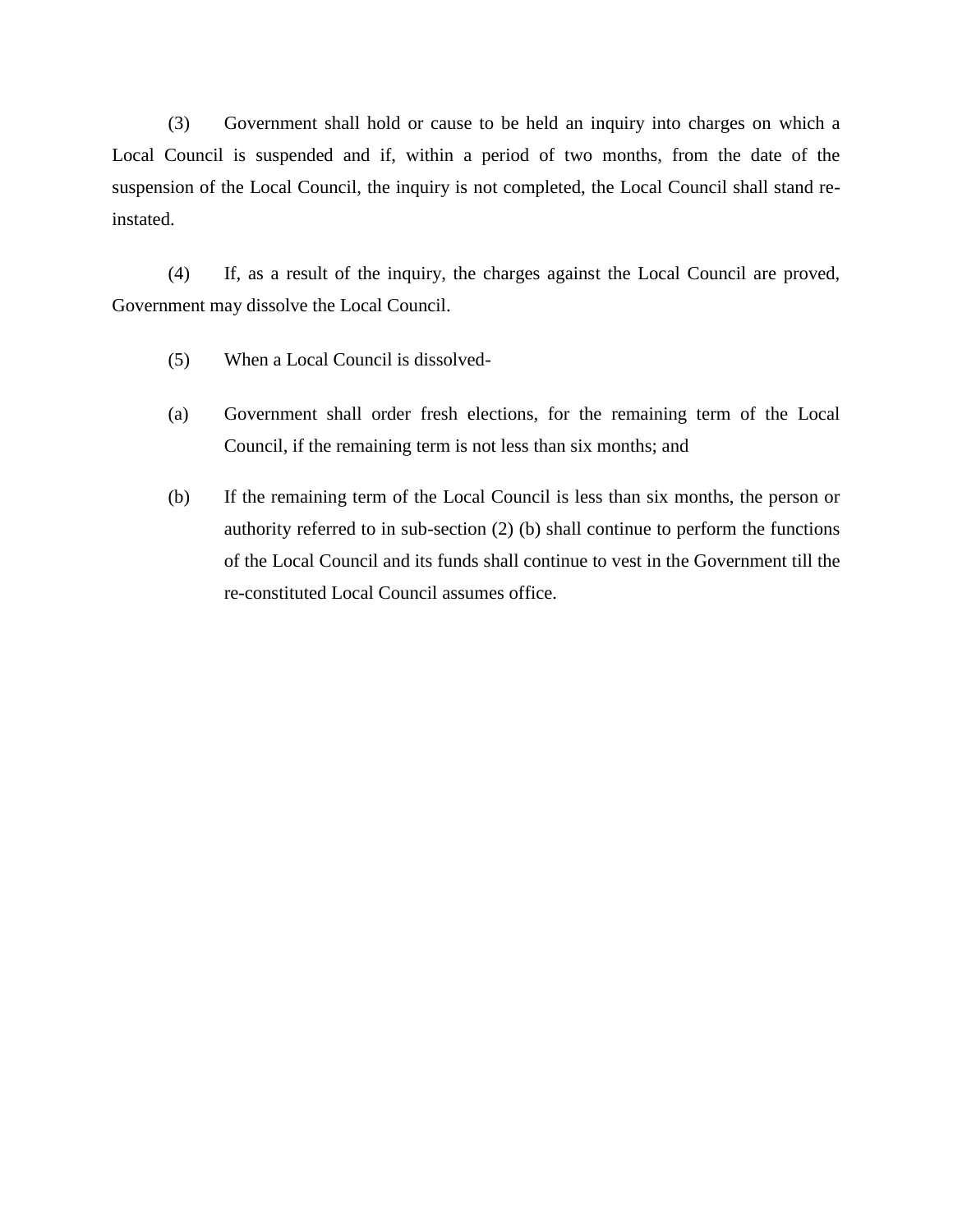#### **CHAPTER- XIV**

# **DIVISIONAL CO-ORDINATION COMMITTEE AND INTER-COUNCIL MATTERS**

**130. Divisional Coordination Committee. –** (1) There shall be Divisional Coordination Committee in every Division, which shall consist of -

- (a) Elected Mayor of Metropolitan Corporation, Chairmen of District Councils, Chairmen of Municipal Corporations, Chairmen of Municipal Committees and heads of all nation building departments of the Provincial and Federal Governments and Collector of the District.
- (b) One representative each of the special interest groups, viz. peasants, workers and women to be elected in the prescribed manner, by the elected members belonging to the respective groups in various Local Councils within a Division.

(2) The members of the Provincial and National Assemblies elected from the Division may take part as observers in the meetings of the Divisional Coordination Committee but they shall not be its members.

(3) The Chairman of the Divisional Coordination Committee shall be the Commissioner and the Deputy Director, Local Government and Rural Development shall be its ex-officio Secretary:

Provided that if the Chairman is unable to preside over any meeting of Divisional Coordination Committee, the members present may elect from amongst themselves, any member to preside over that meeting.

(4) The Divisional Coordination Committee shall meet at least once in every three months:

Provided that it shall compulsorily meet in the month of June each year to scrutinize, authenticate or sanction, as the case may be under this Act, the budget of the Local Councils.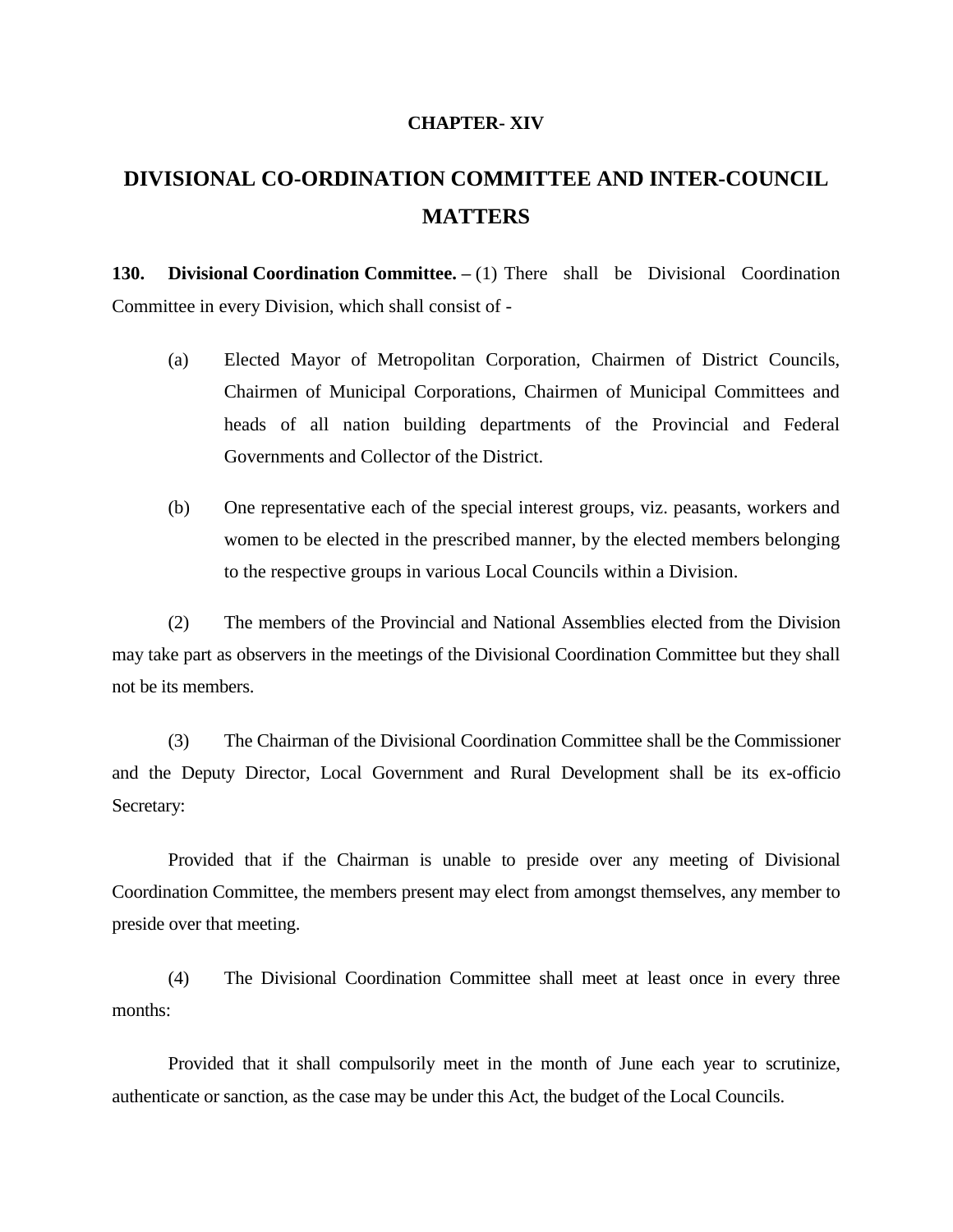(5) The Commissioner shall call its meetings, and decisions shall be taken by a majority of vote of the members participating in the meeting.

(6) Quorum for the meetings shall be one third of the total members of the Committee.

**131. Functions.-** (1) The functions and powers of the Divisional Coordination Committee, shall among other matters, include the following:

- (a) Coordination of the activities including the Development Plan of all Local Councils and all nation building departments in the Division;
- (b) settlement of disputes amongst Local Councils in the Division;
- (c) levy of surcharge under Section 104 and 113; and
- (d) Consideration and recommendation of the taxes proposed to be levied by District Councils, Metropolitan Corporation, Municipal Corporation or Municipal Committees.

(2) Any decision taken by the Divisional Coordination Committee shall be communicated to the Local Council concerned and Nation Building Departments concerned for implementation.

**132. Joint Committee.-** A Local Council may join any other Local Council or Local Authority in appointing a Joint Committee for any purpose in which such Local Councils or Local Authorities are jointly interested and may delegate to such joint Committees any power which may be exercised by it including the power to make bye-laws for conduct of its business.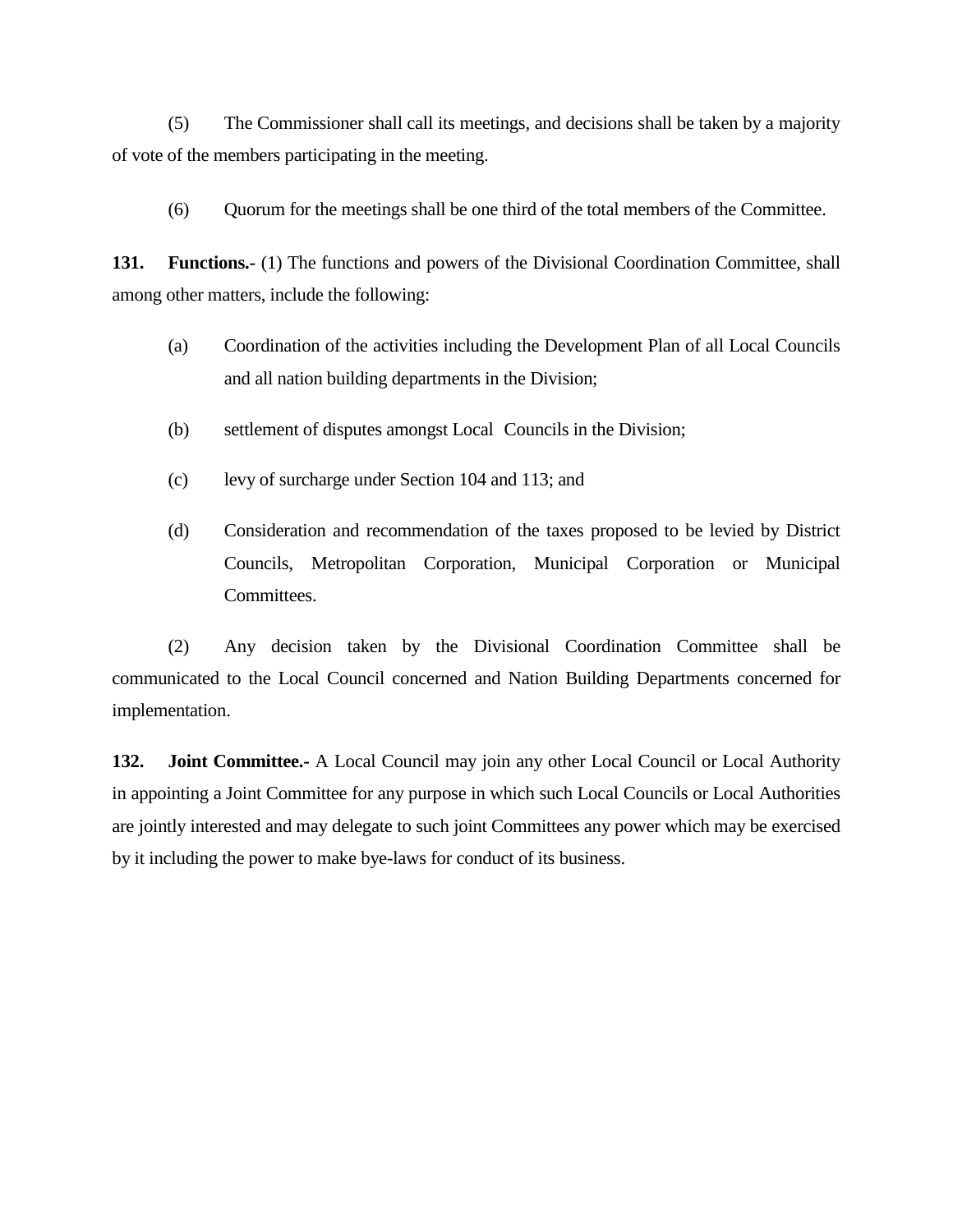#### **CHAPTER—XV**

#### **OFFENCES AND PENALTIES**

**133. Offences.** An act or omission specified in the Third Schedule shall be an offence under this Act.

**134. Punishment.** (1) Whoever commits any of the offences mentioned in Part-1 of the Third Schedule shall be punished with imprisonment for a term which may extend to six months, or with fine which may extend to ten thousand rupees, or with both, and if the offence is a continuing one, with a further fine which may extend to two hundred rupees for every day after the date of the first commission during which period the offender has persisted in the offence.

(2) Whoever commits any of the offences mentioned in Part-II of the Third Schedule shall be punished with fine which may extend to five thousand rupees and if the offence is a continuing one, with further fine which may extend to two hundred rupees for every day after the date of the first commission during which period the offender has persisted in the offence.

(3) Out of the fine imposed under sub-section (1) or sub-section (2), the court imposing the fine may award such compensation for the loss to or damage of the property of the Local Council as it may deem fit.

**135. Compounding of offence.** Save as otherwise provided the Chairman or any person generally or specially authorized by Local Council in this behalf, may at any time or after the commission of offence but before the conclusion of proceeding in the Court, compound any offence mentioned in the Third Schedule:

Provided that no case in respect of any offence pending adjudication before a court shall be compounded except with the permission of the court;

Provider further that an offence shall not be compounded where the accused has been served a notice forbidding him from continuing with the violation or contravention of any provision of this Act, and he persists in such violation and contravention;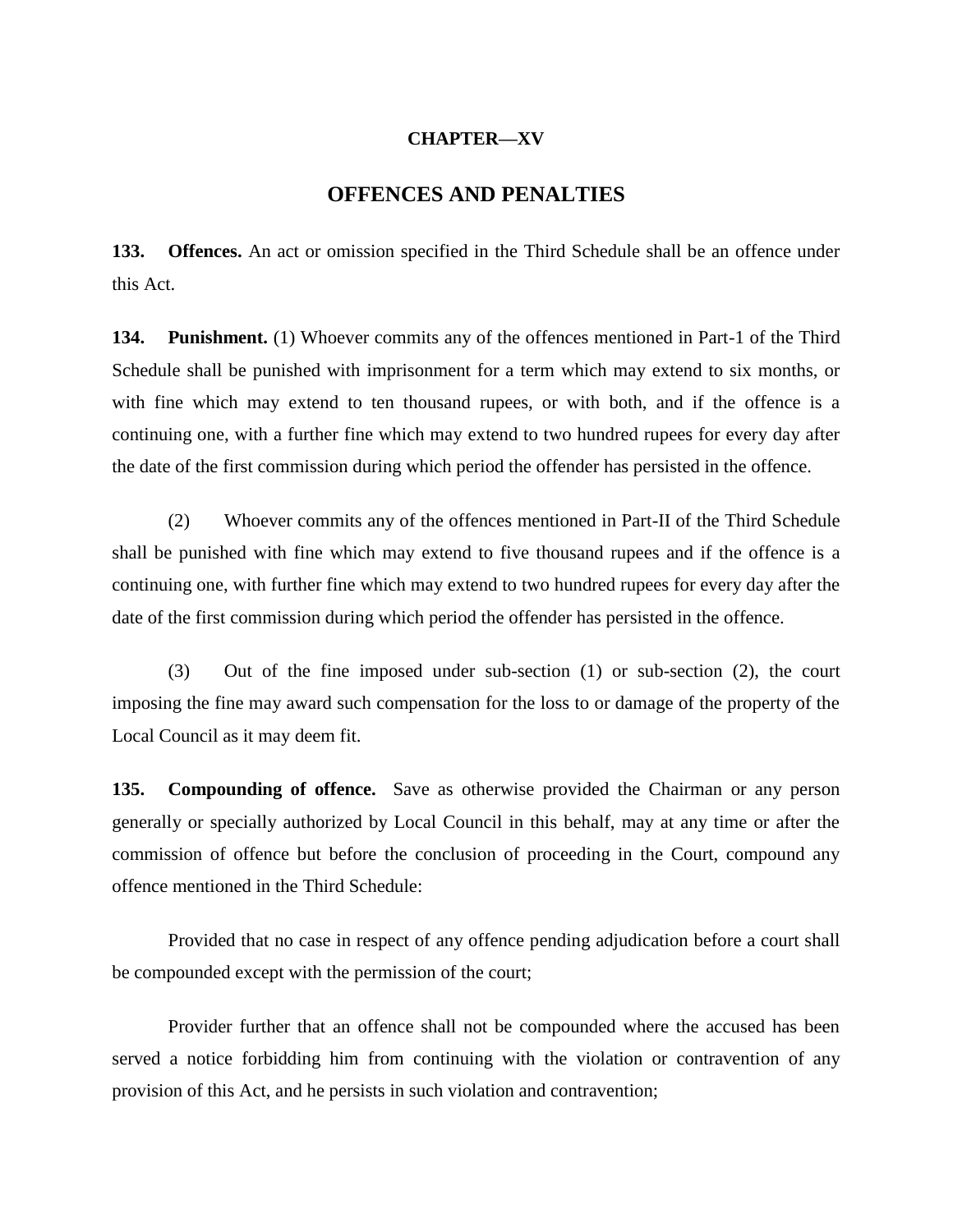Provided also that the accused shall be given an opportunity of being heard before passing an order or taking any action adverse to his interest.

**136. Cognizance of offences.** No Court shall take cognizance of any offence mentioned in the Third Schedule, except on a complaint in writing received from the Chairman, or a person generally or specially authorized by the Local Council in this behalf.

**137. Summary disposal of cases**. (1) A Court taking cognizance of any offence punishable under this Act other than an offence mentioned in Part-I of the Third Schedule, may state upon the summons to be served on the accused person that he may:

- (a) appear by pleader and not in person; or
- (b) by a specified date, prior to the hearing of the charge, plead guilty by registered letter and remit to the Court such amount as the Court may specify.

(2) The accused person shall, if he pleads guilty to the charge, forward his license, if any, to the Court with a letter containing his plea in order that the conviction may be endorsed on the licence.

(3) Where the accused person pleads guilty and remits the sum specified and has complied with the provisions of sub-section (2), no further proceedings in respect of the offence shall be taken against him nor shall he be liable to be disqualified from holding or obtaining a licence solely by reason of his having pleaded guilty.

**138. Summary trial of offences.** Notwithstanding anything to the contrary contained in any other law for the time being in force, the offences specified in the Third Schedule shall be tried summarily.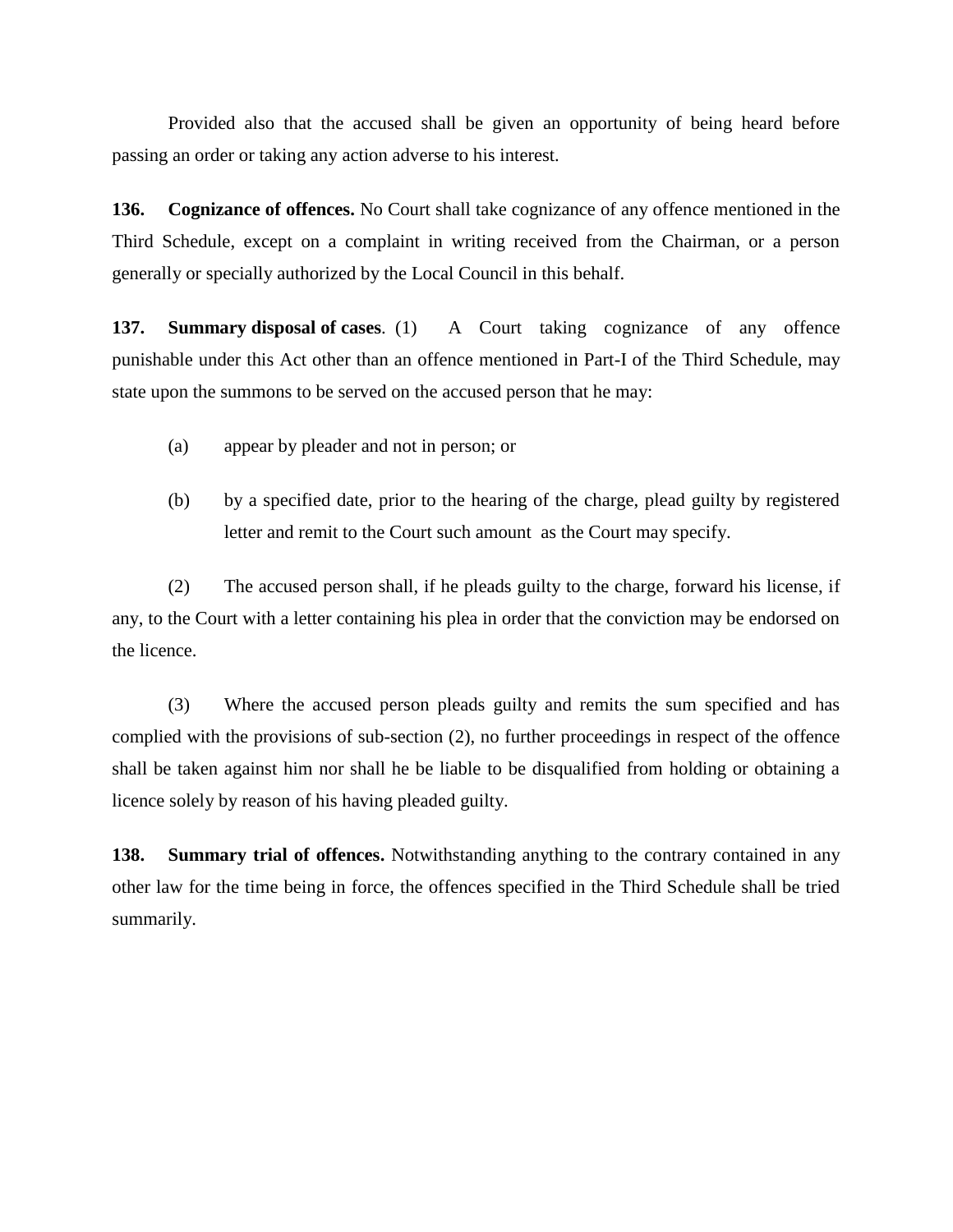#### **CHAPTER—XVI**

## **MISCELLANEOUS**

**139. Appointment of whole-time Magistrates.** (1) Government may, on such terms and conditions as it may determine, appoint one or more Magistrates for trial of offences under this Act.

(2) Notwithstanding anything contained in any other law for the time being in force, the Magistrate or Magistrates, as the case may be, appointed under sub-section (1) shall have the power to try summarily the offence under this Act.

**140. Appeals.** (1) Any person aggrieved by any order passed by a Local Council or its Chairman in pursuance of this Act or the rules or bye-laws, may appeal to such authority, in such manner and within such period as may be prescribed.

(2) Any order passed in appeal shall be final:

Provided that no order shall be passed in appeal, except after giving the aggrieved person an opportunity of being heard.

**141. Power to make rules.** (1) Government may make rules for carrying out the purposes of this Act.

(2) In particular and without prejudice to the generality of the foregoing power, such rules may provide for all or any of the matters specifically required to be provided under this Act, and all matters incidental, consequential and supplemental thereto.

**142. Bye-laws.** (1) A Local Council may, and if required by Government shall, make byelaws not inconsistent with this Act and the rules framed thereunder to carry out the purposes of this Act.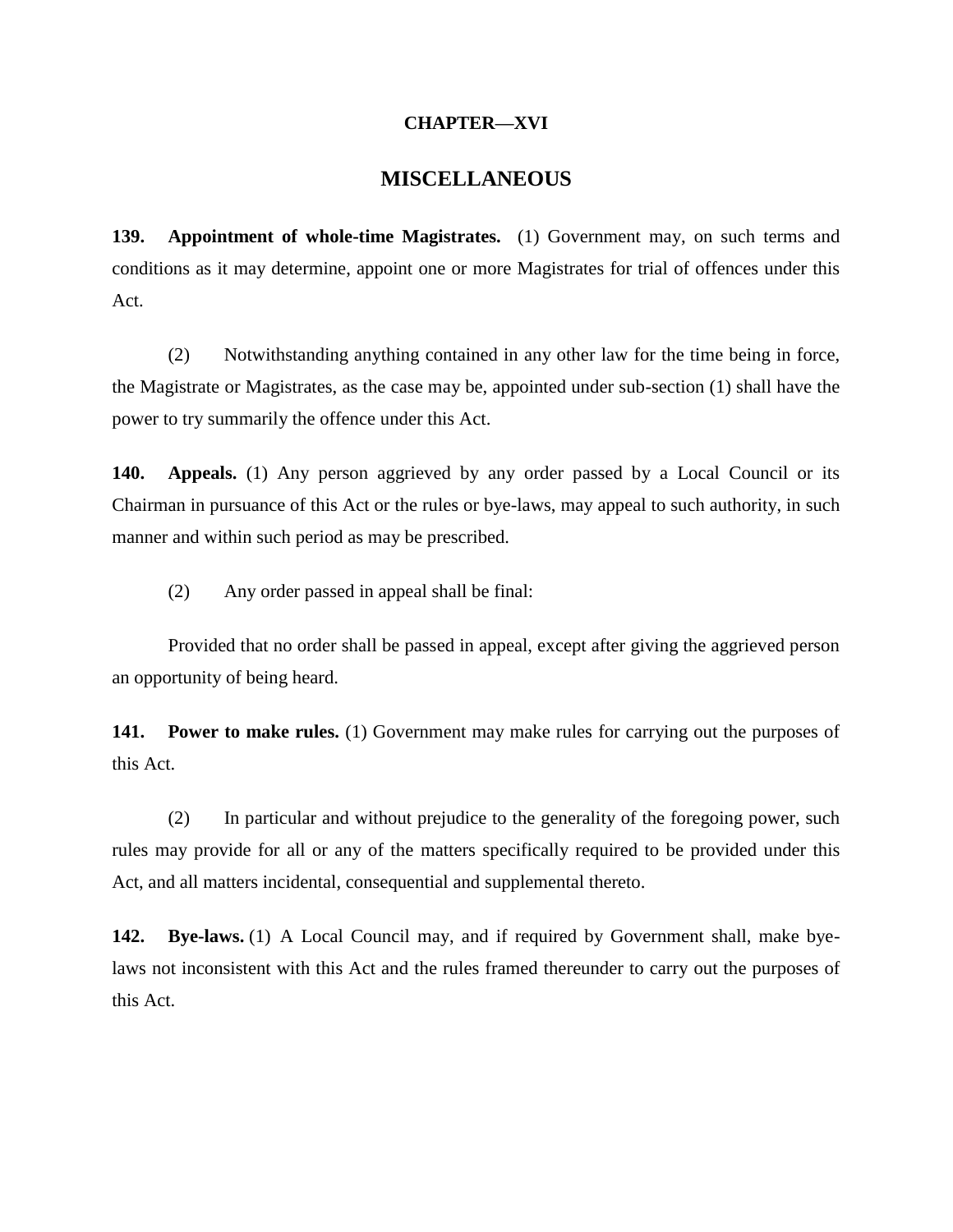(2) In particular and without prejudice to the generality of the foregoing power, such bye-laws may provide for all or any of the matters specified in the Forth Schedule and the matters incidental, consequential and supplemental thereto.

(3) Any regulations made by any Local Council in pursuance of, or continued in force under the provisions of the Balochistan Local Government Ordinance, 2001(XVIII of 2001), if not inconsistent with this Act or the rules made thereunder, shall be deemed to be bye-laws validly made under this Act.

**143. General provisions relating to bye-laws, etc.** (1) All bye-laws shall be made subject to the condition of previous publication.

(2) All bye-laws made by any Local Council shall be subject to the sanction of Government and Government may sanction such bye-laws subject to modifications:

Provided that if the Government does not sanction or modify the bye-laws made by the Local Council within three months of their receipt, the bye-law so made by the Local Council shall be deemed to be sanctioned.

(3) Government may frame model bye-laws and in framing their bye-laws the Local Councils shall be guided by such models.

(4) All rules shall be notified in the Official Gazette, and all bye-laws shall be published in such manner as in the opinion of the authority making them be best adopted for information of the residents of the Local Area concerned.

(5) Copies of rules and of bye-laws pertaining to a Local Council shall be kept available at the office of the Local Council for inspection and sale.

**144. Delegation of powers.** (1) Government may, by notification, delegate any of its powers under this Act or the rules to any officer subordinate to it.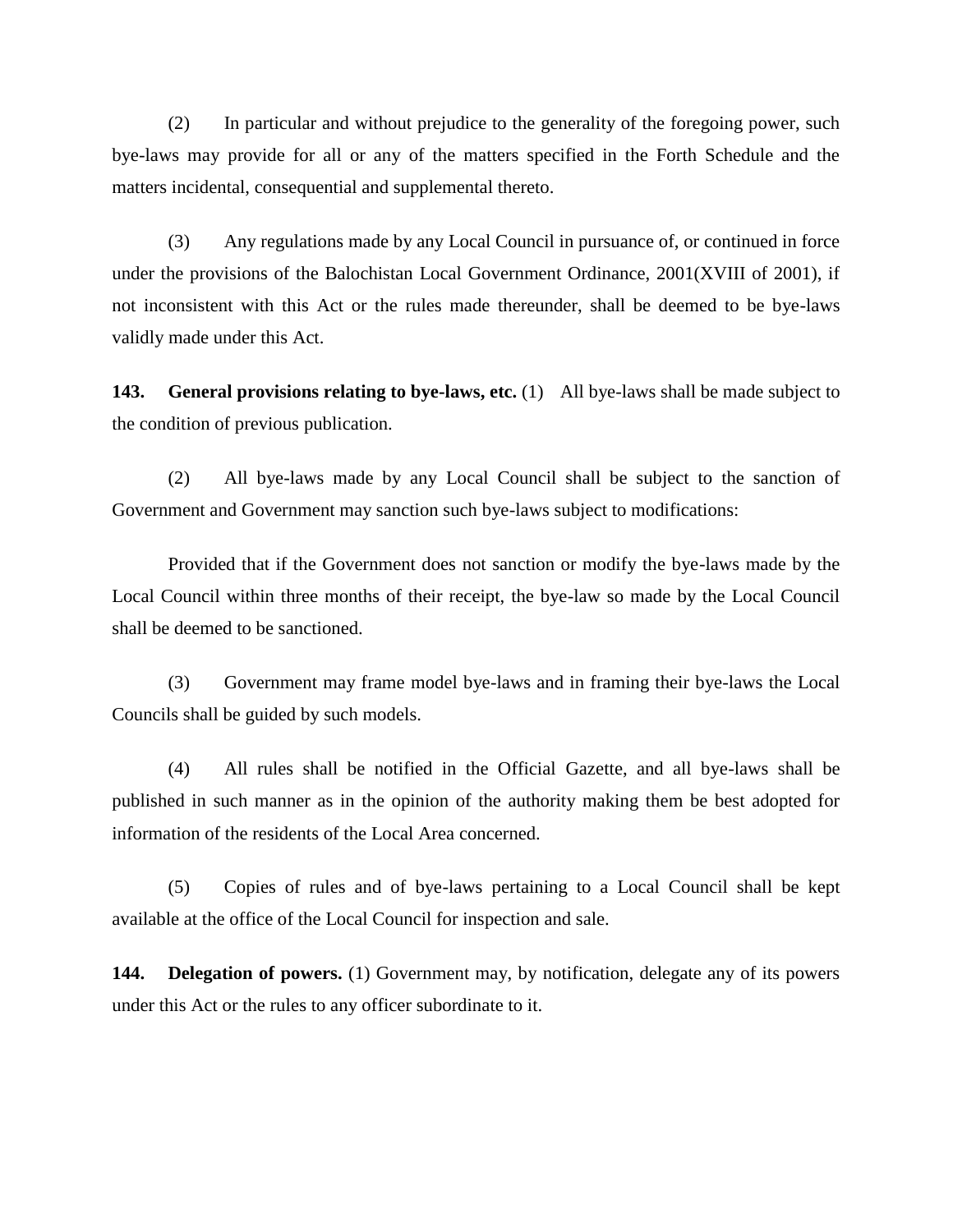(2) A Local Council may, with the previous sanction of Government, delegate any of its powers under this Act or the rules or bye-laws to its Chairman or a Sub-Committee or any of its officers or members.

(3) A Chairman may, with the previous sanction of the Local Council concerned, delegate all or any of his powers under this Act or the rules or bye-laws, not being powers delegated to him under sub-section (2), to any member of the Local Council, or any of its officers.

(4) Notwithstanding anything to the contrary contained in this Act, or any delegation made under this section, whenever the Chairman of a Local Council is on leave for a period of more than ten days, then the Vice Chairman of the respective Council shall exercise all the executive powers and perform all the functions of the Chairman during the period of his absence.

**145. Transfer of function.** Notwithstanding anything contained in this Act or in any other law, Government may, from time to time, direct that subject to such terms and conditions, as may be specified in the direction.

- (a) any institution or service maintained by a Local Council shall be transferred to the management and control of Government; or
- (b) any institution or service maintained by Government shall be transferred to the management and control of a Local Council.

Provided that no direction regarding the transfer of any institution or service from a Local Council to Government or vice versa shall be given without the consent of the Local Council.

**146. Licenses and sanctions.** (1) Wherever it is provided in this Act or the rules or bye-laws that the permission or sanction of a Local Council shall be necessary to the doing of any act, such permission or sanction shall be in writing.

(2) Every license sanctioned or permission granted by or under the authority of a Local Council shall be signed by the Chairman, or by such Officer of the Local Council, as may be authorized in this behalf by rules or bye-laws.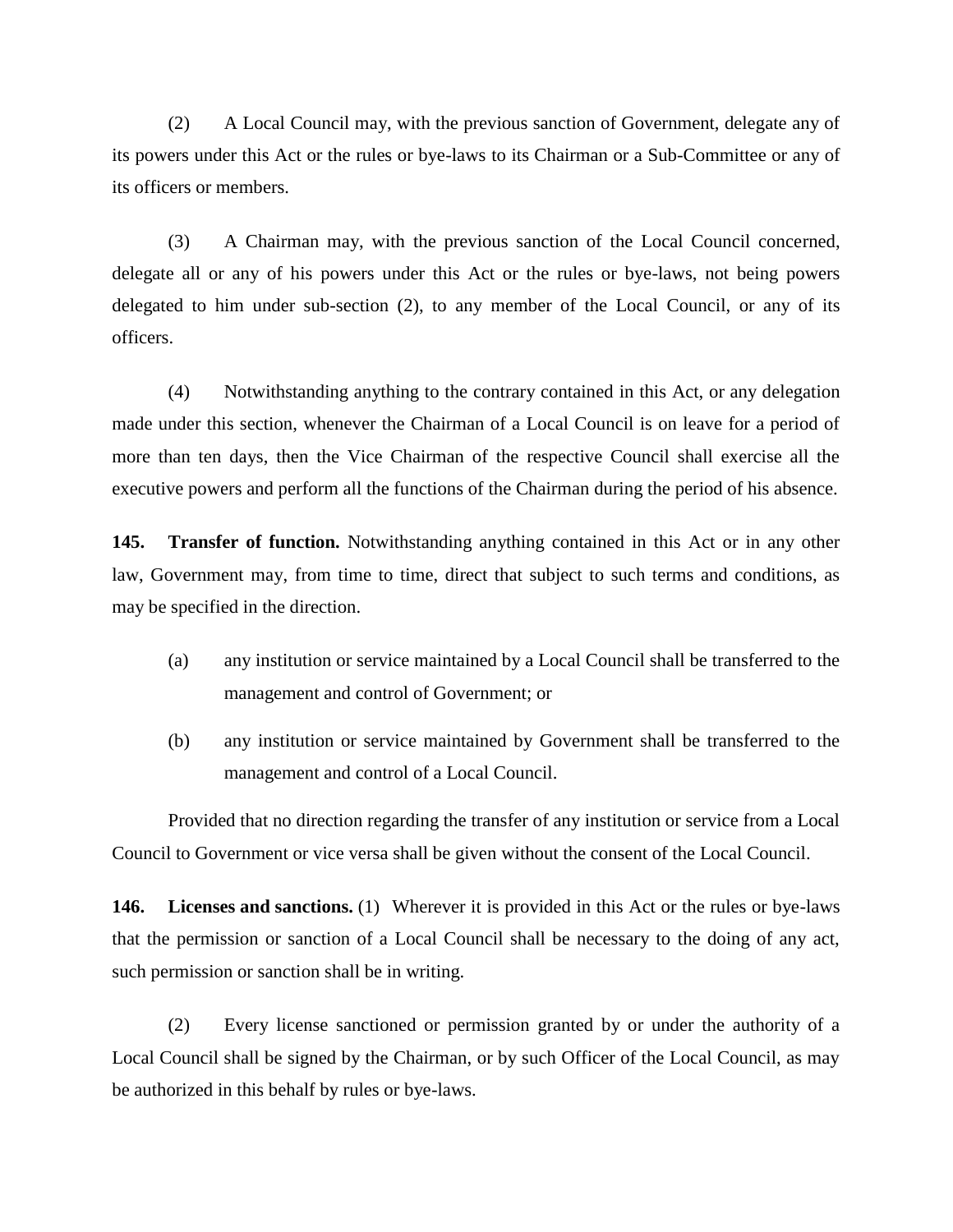**147. Institution of suits against Local Council, etc.** (1) A suit may be instituted against a Local Council or against any member, official or servant of a Local Council in respect of any act done or purported to have been done in his official capacity after the expiration of one month next after a notice in writing has been in the case of a Local Council, delivered or left at its office, and in the case of member, official or servant, delivered to him or left at his office or residence, stating the cause of action, the name, description, and place of residence of the intending plaintiff and the relief which he claims and the plaint shall contain a statement that such notice has been so delivered or left.

(2) Where any such suit is instituted without delivering or leaving such notice as aforesaid or before the expiration of the said period of one month or where the plaint does not contain a statement that such notice has been so delivered or left or if settlement as regards the subject matter of the suit is reached or the Local Council or the member or official or servant, as the case may be concedes the plaintiff's claim within the period of one month from the date of institution of the suit, the plaintiff shall not be entitled to any cost.

**148. Notice and service thereof.-** (1) Where anything is required to be done by any person under this Act or the rules or bye-laws, a notice shall be served on the person concerned specifying the time within which the requirement shall be complied with.

(2) No notice shall be invalid for defect of form.

(3) Every notice shall, unless otherwise provided, be served or presented by giving or tendering the notice or sending it by post to the person for whom it is intended or by affixing it on some conspicuous part of his ordinary abode or usual place of business.

(4) A notice intended for the public in general shall be deemed to have been sufficiently served if a legible copy thereof is affixed in such public place as may be determined by the Local Council.

**149. Records to be public documents.** All records prepared or registers maintained under this Act shall be deemed to be public documents within the meaning of Qanun-e-Shahadat Order, 1984.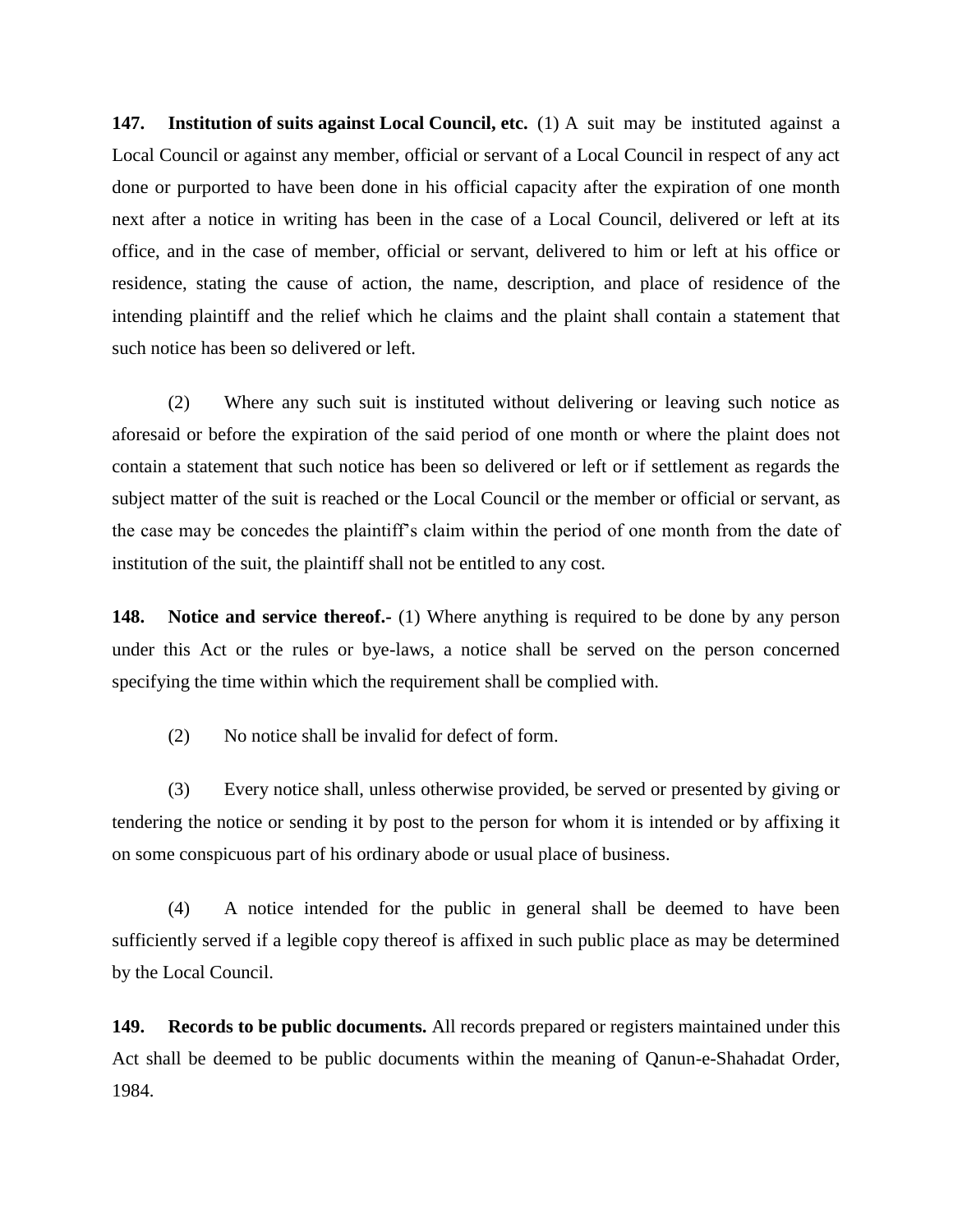**150. Bar against employment.** A Chairman or a member of a Local Council shall not be employed under such Local Council for a period of one year from the date on which he ceases to be a Chairman or member, as the case may be.

**151. Protection of action taken in good faith.** No suit, prosecution or other legal proceedings shall lie against Government or any Local Council or against any person authorized by either, for anything done in good faith or intended to be done under this Act or for any damage caused or likely to be caused by any such thing.

**152. Revival of the Divisional and District offices of Local Government and Rural Development Department and Water & Sanitation Agencies and any other Authorities.-** On commencement of this Act the Divisional and District Offices of the Local Government & Rural Development Department entrusted to the Town/ Tehsil Municipal Administrations constituted under the Balochistan Local Government Ordinance 2001 alongwith employees shall stand revived. The Water and Sanitation Agency and any other Authority under the control of District Government shall also stand functioning as prior to the promulgation of the Balochistan Local Government Ordinance, 2001.

**153. Entrustment of Decentralized Offices.-** On the commencement of this Act the administrative and financial authority for the management of the offices of the District Government set up in a District under BLGO 2001 shall stand entrusted to the respective Provincial Administrative Departments.

**154. Removal of difficulty.-** The government may, by order, provide for the removal of any difficulty which may arise in giving effect to the provisions of this Act.

**155. Amendment of Schedules.** The Government may, by notification in the official gazette, amend or vary any of the Schedules incorporated in this Act.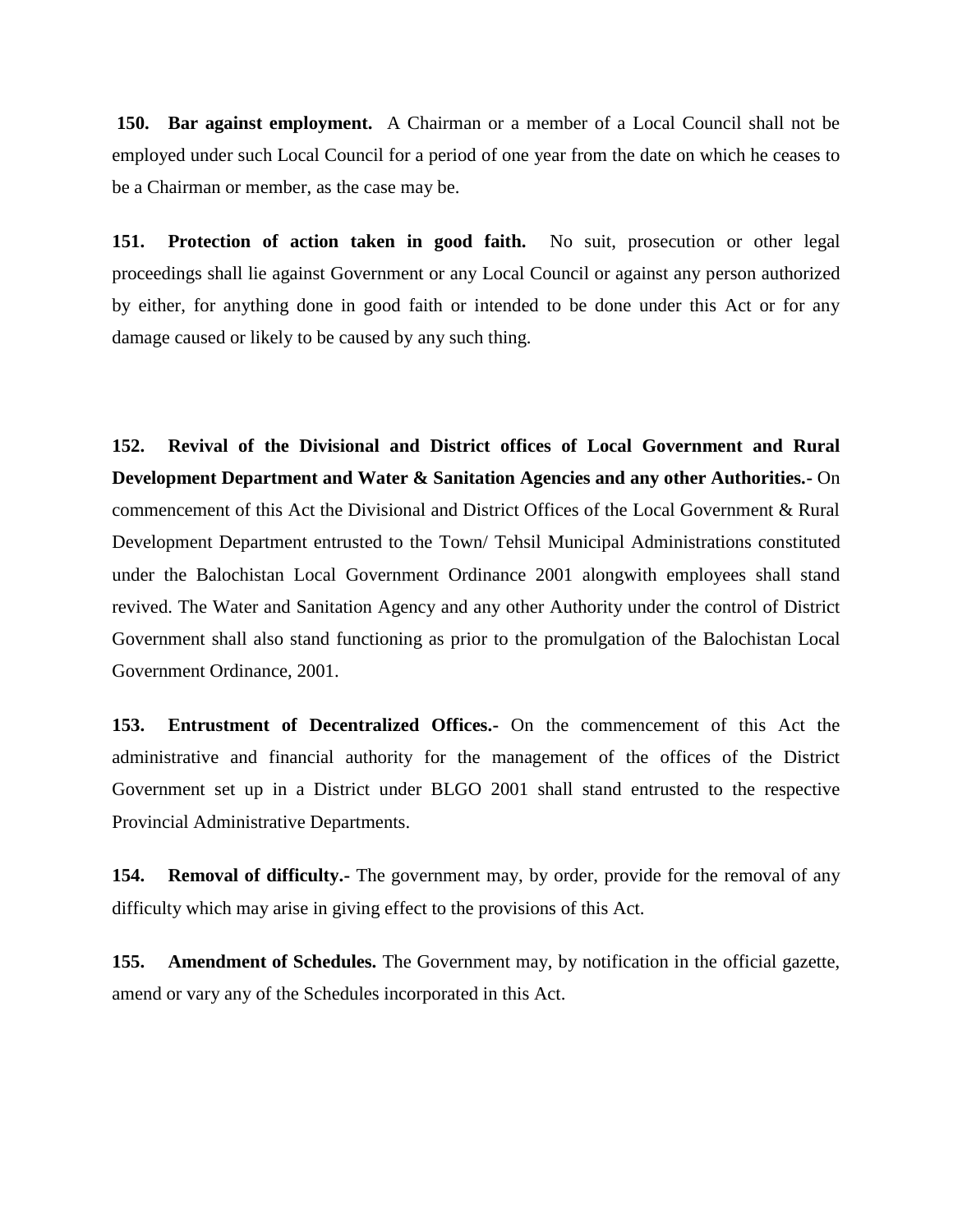#### **CHAPTER—XVII**

# **MANAGING TRANSITION**

**156. Interim authorities**. In any area within the jurisdiction of a Local Government as defined in the Balochistan Local Government Ordinance,2001 (XVIII of 2001), in which the provisions of this Act are brought into force but a Local Council is not constituted or a Local Council constituted under this Act has been dissolved, then notwithstanding anything contained in this Act, Government may, by order empower a person or persons to perform all or any of the functions of such Local Government or Local Council as had jurisdiction therein immediately before such enforcement or dissolution, as the case may be, or such functions under this Act or any other law for the time being in force as may be specified in the order, until a Local Council for the area assumes office in accordance with the provisions of this Act.

**157. Interim maintenance of institutions.** Where on the enforcement of this Act in any area, any service undertaken or institution maintained by Government is required under any of the provisions of this Act to be compulsorily undertaken or maintained by a Local Council, such service or institution shall, notwithstanding anything contained in this Act, continue to be undertaken or maintained by Government until the management thereof is duly transferred to the Local Council.

**158. Interim budget.** Where a Local Council assumes office under this Act for the first time, its budget for the financial year during which it assumes office shall relate to the remaining period of that year and the provisions regarding budget under this Act shall mutatis mutandis apply to such a budget.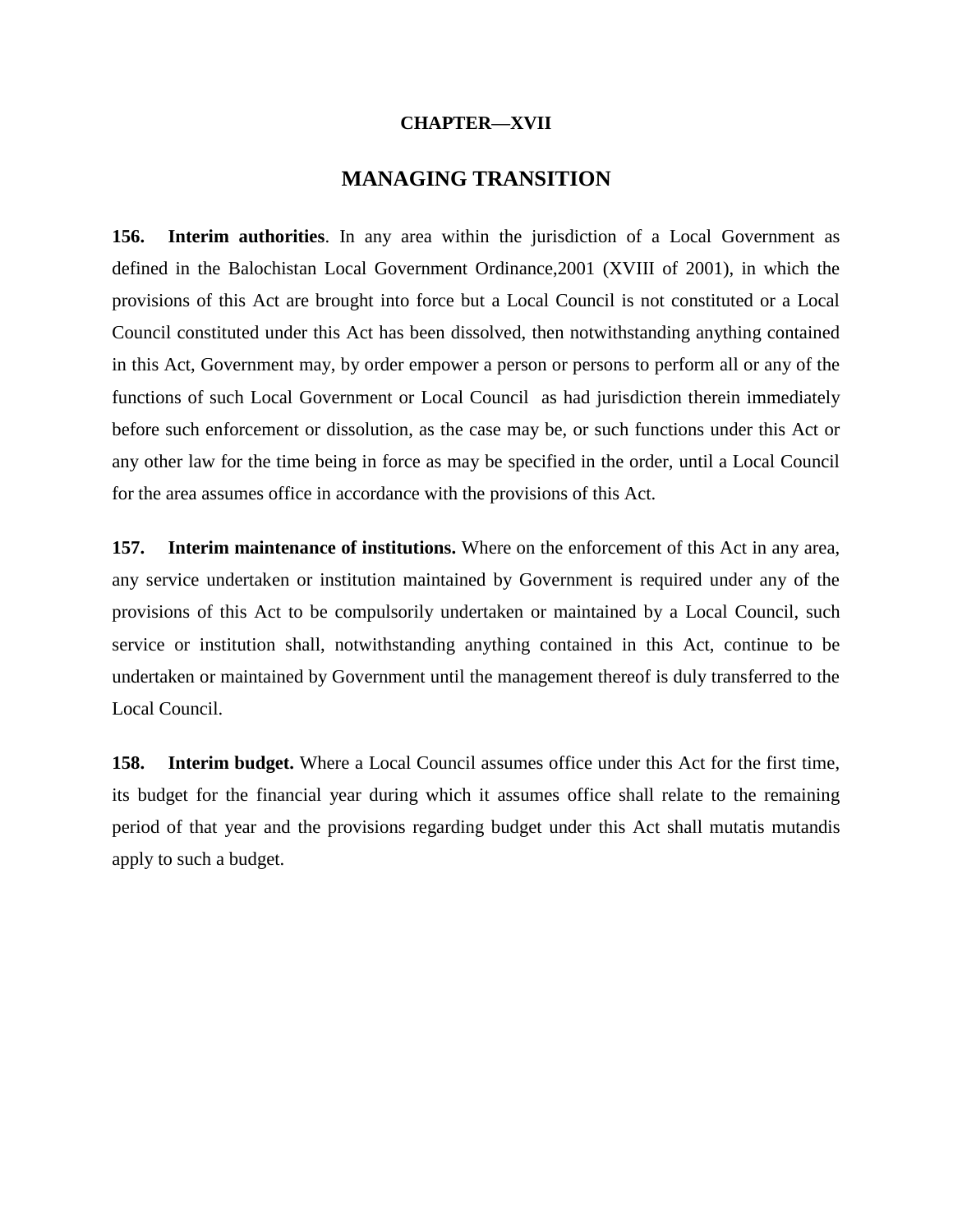#### **THE FIRST SCHEDULE**

# **DANGEROUS AND OFFENSIVE ARTICLES AND TRADES**

## **(See Section 80)**

- 1. The business of storing or selling timber, firewood, coal, charcoal and coke, hay straw, grass and bamboo, jute, shrub, hemp munj and their products, matches, explosives, petrol, oil and lubricants, paper, ghee and other dangerously inflammable materials.
- 2. Sugar refining and sugar refineries.
- 3. preparation of aerated water.
- 4. Operating or running bake houses.
- 5. Electroplating.
- 6. Welding.
- 7. Storing, packing, pressing, cleaning, preparing or manufacturing by any process whatever blasting powder, ammunition, fireworks, gun powder, sulpher, mercury, gases, gun cotton, saltpeter, nitrocompounds, nitromixtures, phosphorus or dynamite.
- 8. Cleaning, dying, preparing or manufacturing by any process whatever clothes or yarn in indigo and other colours.
- 9 Storing, processing, cleanings, crushing, melting, preparing or manufacturing by any process whatever or dealing in bones, offal, fat blood, soap, raw hides and skins candles, manure, catgut and oil cloth.
- 10. Manufacturing oils.
- 11. Washing or drying wool or hair.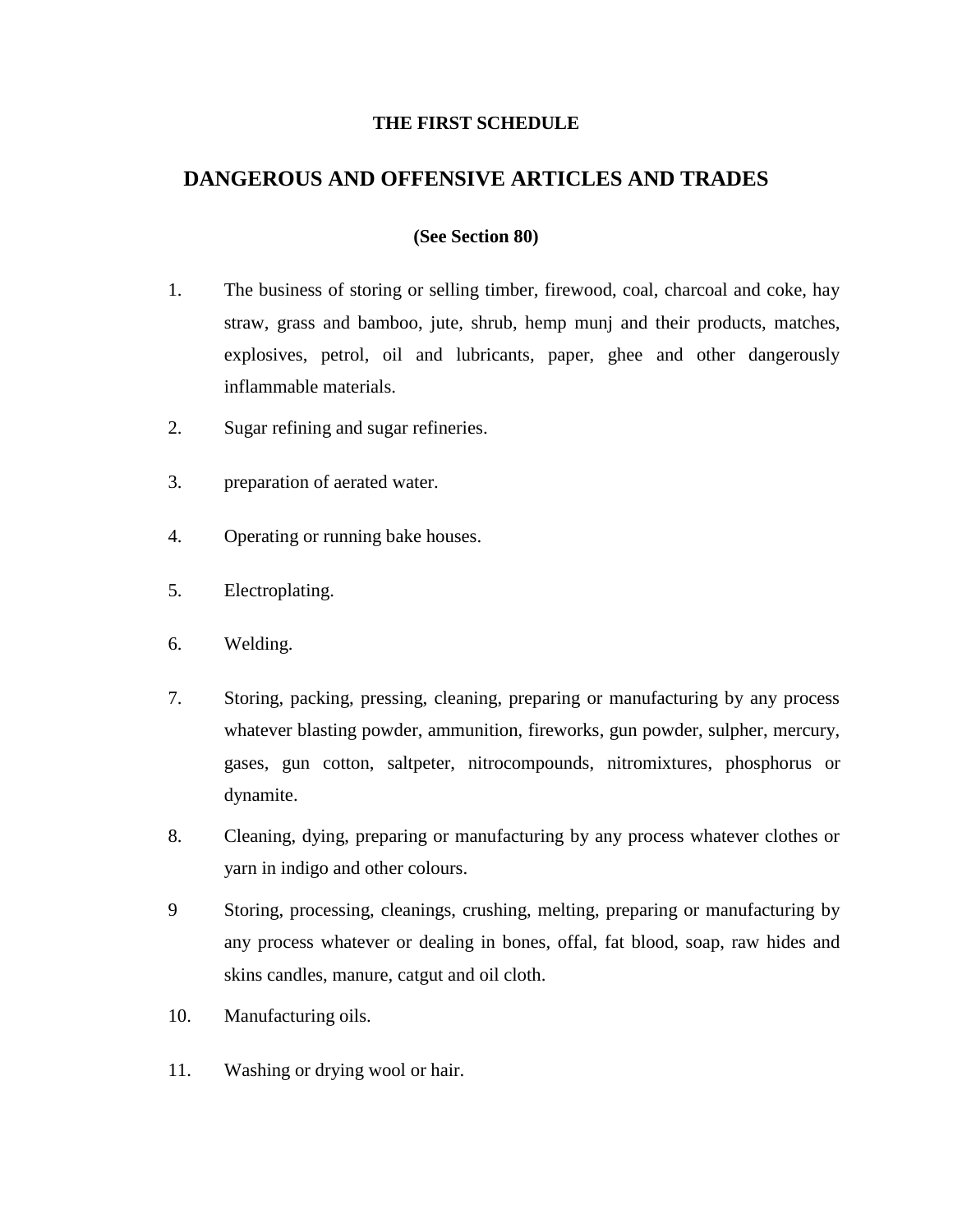- 12. Making or manufacturing bricks, 'Surkhi', tiles, or earthenware potsclay pipes or other earthenware by any process of baking or burning.
- 13. Burning or grinding of limestone or metal stone or storing of lime for sale.
- 14. Cleaning or grinding of grain or chilies by any kind or class or machinery.
- 15. Keeping animals likely to create nuisance.
- 16. Casting of heavy metals such as iron, lead copper and brass.
- 17. Dealing in chemicals, liquid or otherwise.
- 18. Whole-sale storing cleaning pounding and selling of tobacco except the storing of tobacco required for the preparation of biddies, cigars or cigarettes.
- 19. Operating or running tin factories.
- 20. Manufacture of safes, trunks and boxes.
- 21. Marble cutting and polishing.
- 22. Glass leveling and polishing.
- 23. Manufacture of cement and home pipes.
- 24. Storing, packing, pressing, cleaning, preparing or manufacturing by any process whatever, rags, pitch, tar, turpentine, dammar, coconut, fiber, flax, hemp, rosin or spirit.
- 25. Tanning, pressing or packing hides or skins whether raw or dry.
- 26. Trade or operation of a Ferries.
- 27. Working of power-looms, rice husking plants, steam whistle, steam trumpet or electric or hand operated sirens beyond hours fixed for their operation by a Local Council.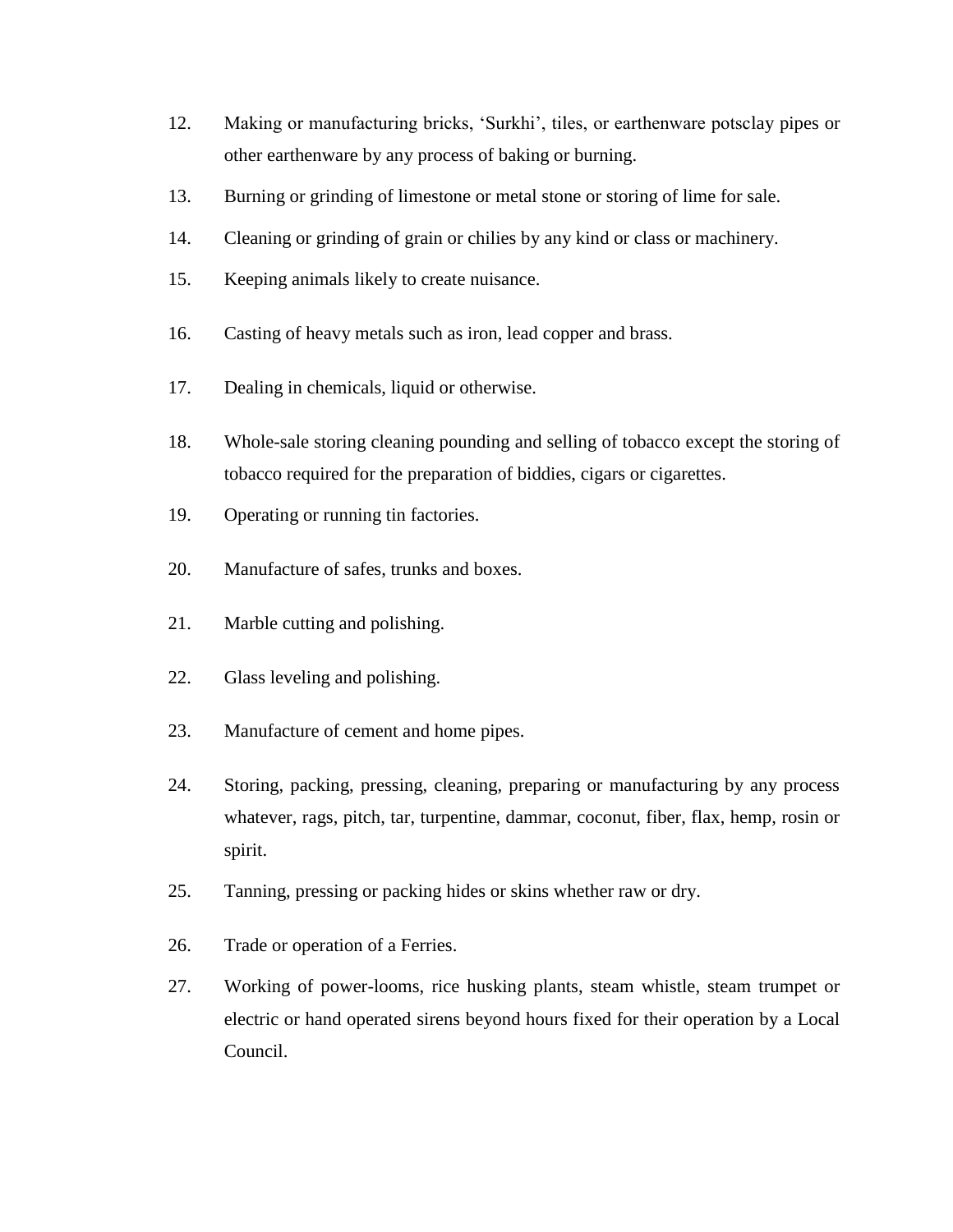- 28. Discharging fire-arms and letting off fire-works, fire-balloons or detonators, or any game dangerous to life, dwelling and other property.
- 29. Any other article or trade declared by Government to be dangerous to life, health or property or likely to cause nuisance either from its nature or any reason of the manner in which or the conditions under which, the same may be processed or carried on.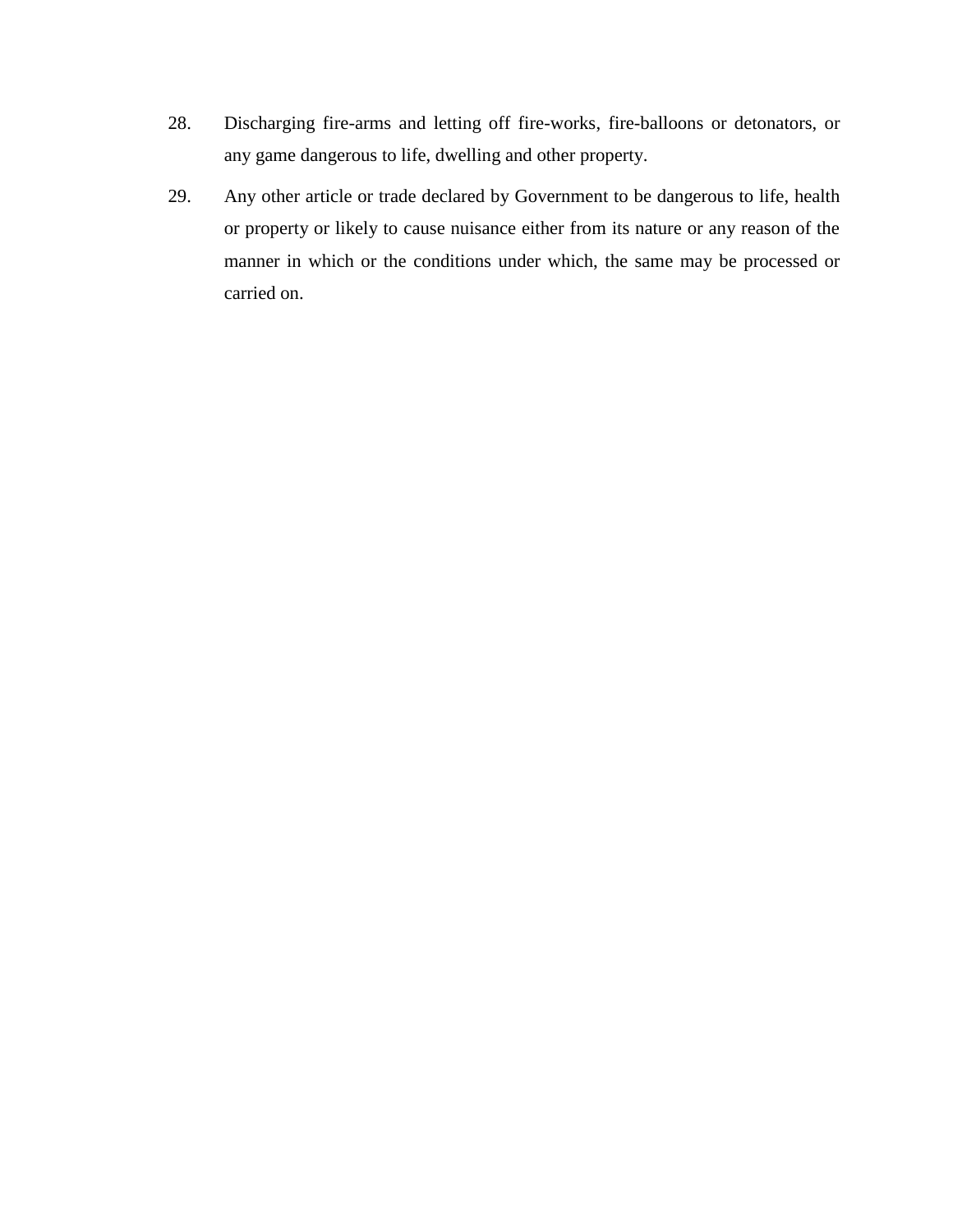#### **THE SECOND SCHEDULE**

#### **TAXES OF LOCAL COUNCILS**

(See Section 114)

Part I - Taxes of Union Councils

- (1) Tax on cinemas and cinema tickets.
- (2) Entertainment tax on dramatical and theatrical show;
- (3) Fees for registration and certification of birth, marriages, and deaths;
- (4) Fees for licenses, sanctions and permits granted by a Union Council;
- (5) Fee on the slaughter of animals;
- (6) Fee for erection and re-erection of buildings;
- (7) Rate for the remuneration of village guards;
- (8) Market fees for the markets established by the Union Council;
- (9) Rates on the services provided by the Union Council;
- (10) Rate for the execution or maintenance of any work of public utility like lighting of public places, drainage, conservancy and water supply operated by Union Council;
- (11) Fee at fairs, agricultural shows, industrial exhibitions, tournaments and other public gathering;
- (12) Tax on feasts where more than twenty persons, not belonging to the household of the person arranging the feast, are entertained with foodstuffs;
- (13) Community tax for the construction of public work of general utility for the inhabitants of the Union; and
- (14) Any other tax authorized by Government.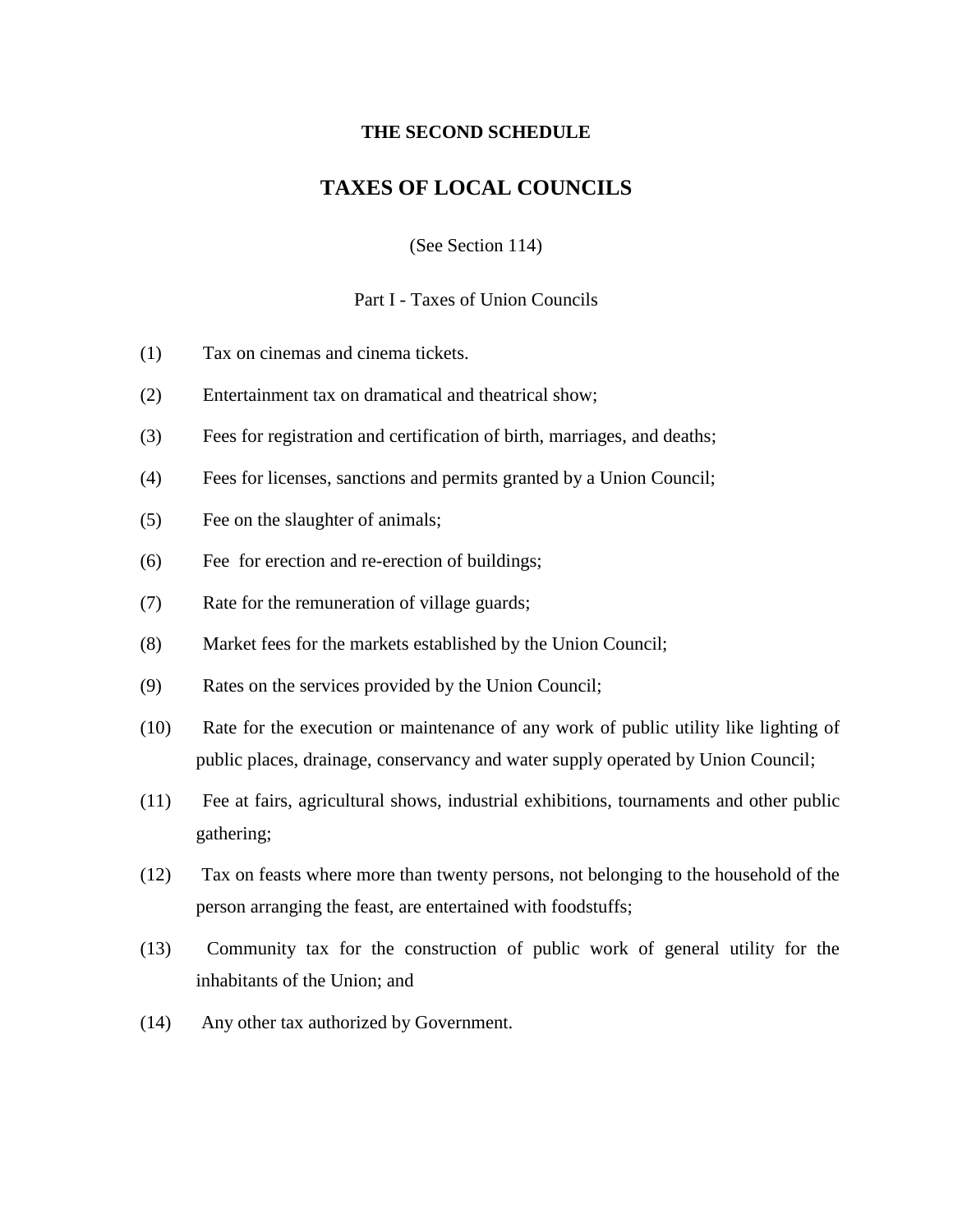#### **Part II**

#### **Taxes of District Councils**

- (1) Tax on the transfer of immovable property;
- (2) Fees for licenses, sanctions and permits granted by the District Council;
- (3) Market fees for the markets maintained by the District Council
- (4) Rates on the services provided by the District Council;
- (5) Fees at fairs, agricultural shows and industrial exhibitions tournaments and other public gathering;
- (6) Fees for specific services rendered by the District Council;
- (7) Tax on the annual rental value of buildings and lands;
- (8) Toll on roads and bridge and ferries maintained by the District Council;
- (9) Tax on vehicles other than motor vehicles and including carts, bicycles, and tongas.
- (10) Tax for the construction or maintenance of a work of public utility;
- (11) Fee on advertisement and actboards, other than on radio, print media and television, and
- (12) Any other tax authorized by Government.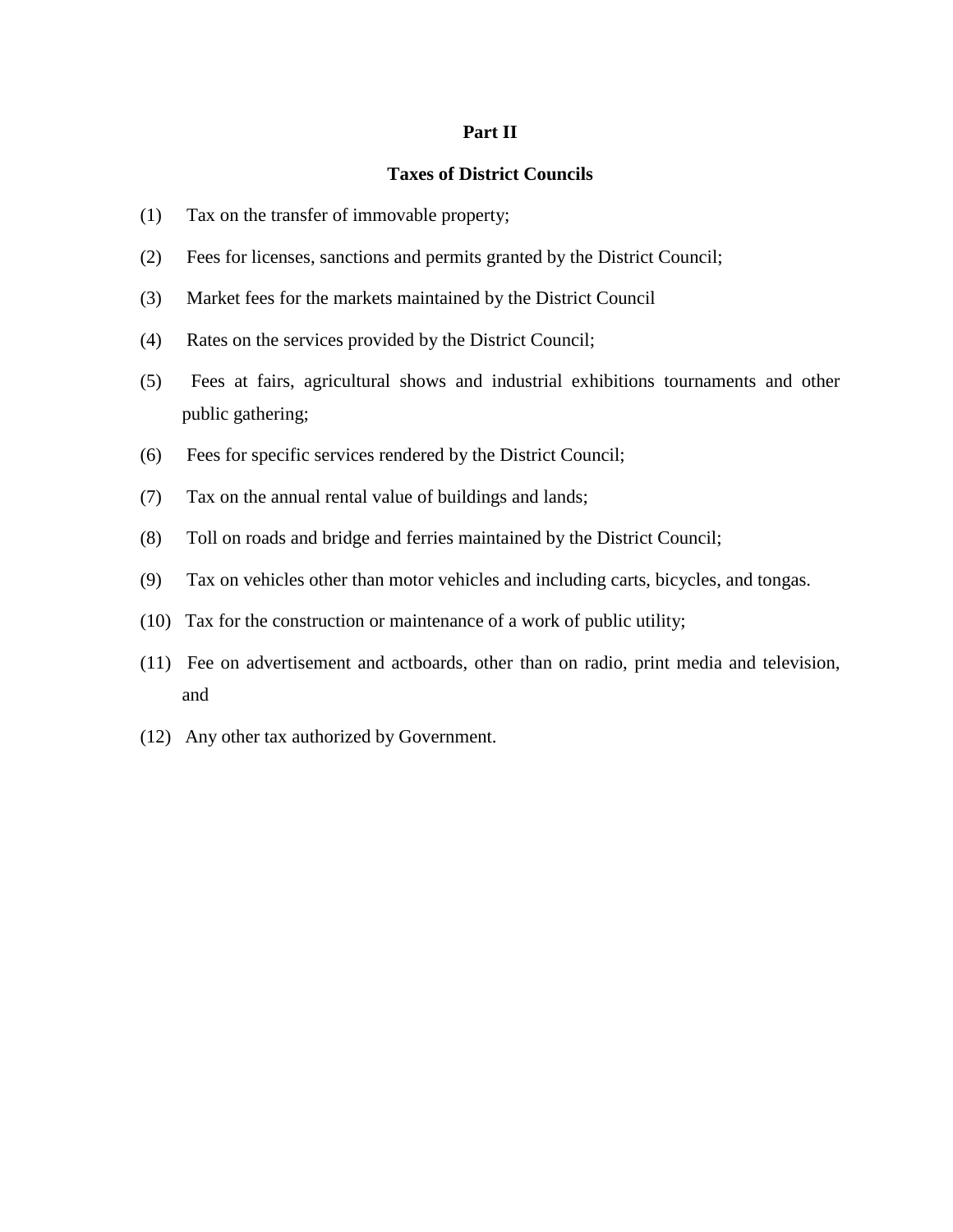#### **Part III**

#### **Taxes of Urban Councils**

#### **Municipal Committees, Municipal Corporations and Metropolitan Corporation**

- (1) Tax on the annual rental value of buildings and land;
- (2) Tax on cinemas and cinema tickets;
- (3) Entertainment tax on dramatical and theatrical shows;
- (4) Tax on the transfer of immovable property;
- (5) Water rate;
- (6) Drainage rate;
- (7) Conservancy rate;
- (8) Tax on all kinds of vehicles;
- (9) Lighting rate;
- (10) Tax on the birth of children;
- (11) Fee for the erection and re-erection of buildings;
- (12) Marriage tax;
- (13) Fee for the licenses, sanctions and permits granted by an Urban Council;
- (14) Fees on the slaughter of animals;
- (15) Tax on professions, trade, callings and employment;
- (16) Market fees for market established by the respective Urban Council;
- (17) Fee on advertisement and actboards, other than on radio, print media and television;
- (18) Tax on feasts when more than twenty persons, not belonging to the household of the persons arranging the feast are entertained with foodstuffs;
- (19) Tax on animals and sale of animals;
- (20) Toll tax on roads, bridges and ferries maintained by an Urban Council;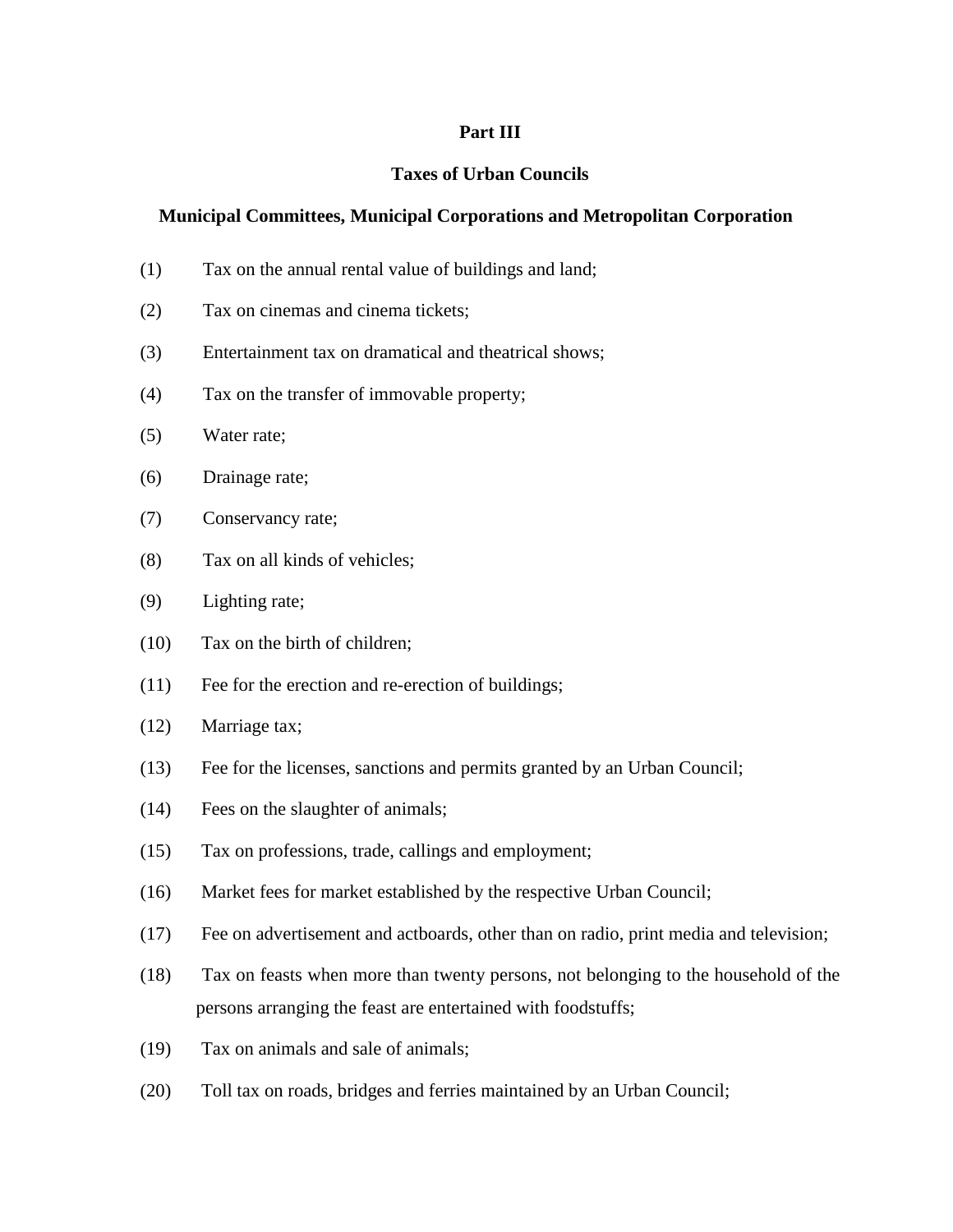- (21) Fees at fairs, agricultural shows, industrial exhibitions, tournaments and other public gathering;
- (22) Fees for specific services rendered by an Urban Council;
- (23) Tax for the construction or maintenance of any work of public utility;
- (24) Parking fees; and
- (25) Any other tax authorized by Government.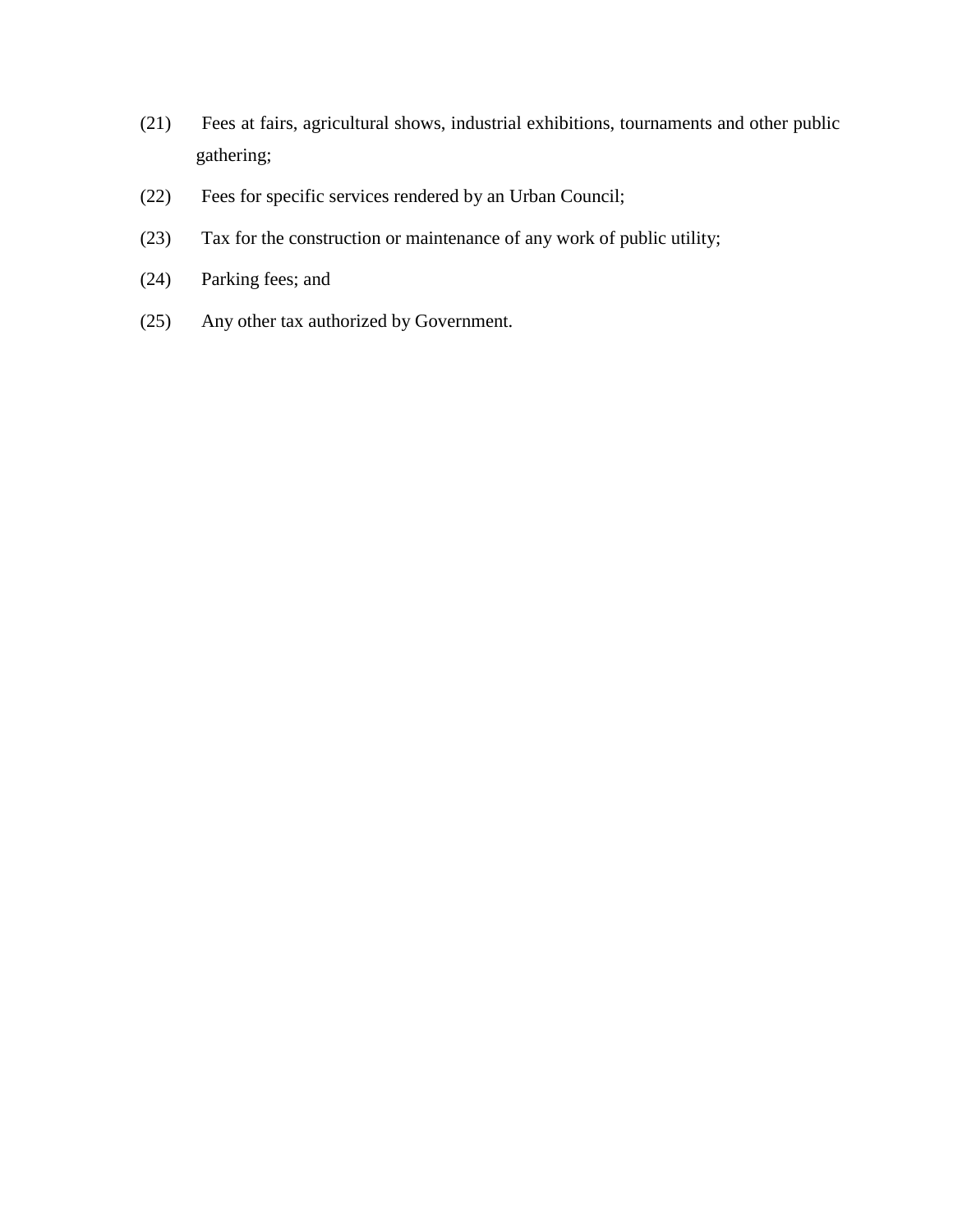# **THE THIRD SCHEDULE OFFENCES UNDER THE ACT**

#### (See Section 133)

#### **Part-I**

- 1. Contravention of the prohibition provided under the Act with regard to the development of sites and erection and re-erection of buildings within the urban area.
- 2. Keeping or maintaining any cattle in any part of a prohibited zone or failure to remove the cattle from the prohibited zone within the specified time when an order to this effect has been made.
- 3. Carrying of any dangerous or offensive trade or storing any offensive or dangerous articles without the sanction required under this Act.
- 4. Tampering with any road, drain, pavement, main, pipe, meter or any apparatus or appliance for the supply of water.
- 5. Exhibiting any obscene advertisement.
- 6. Stocking or collecting of timber, wood, dry grass, straw or other inflammable material in a manner which is declared by the Local Council to be dangerous.
- 7. Discharge fire-arms or letting off fire works, crackers fire balloons or detonators or engaging in any game in such manner as causes or is likely to cause danger to persons passing by or living or working in neighborhood, or risk or injury to property.
- 8. Willfully obstructing any officer or servant of a Local Council or any person authorized by the Local Council in the exercise of powers conferred by or under this Act.
- 9. Fixing of wooden Khokhas, plying of hand carts for the sale of goods and temporary shops or permanent shops or extension thereof on footpaths or beyond the street line.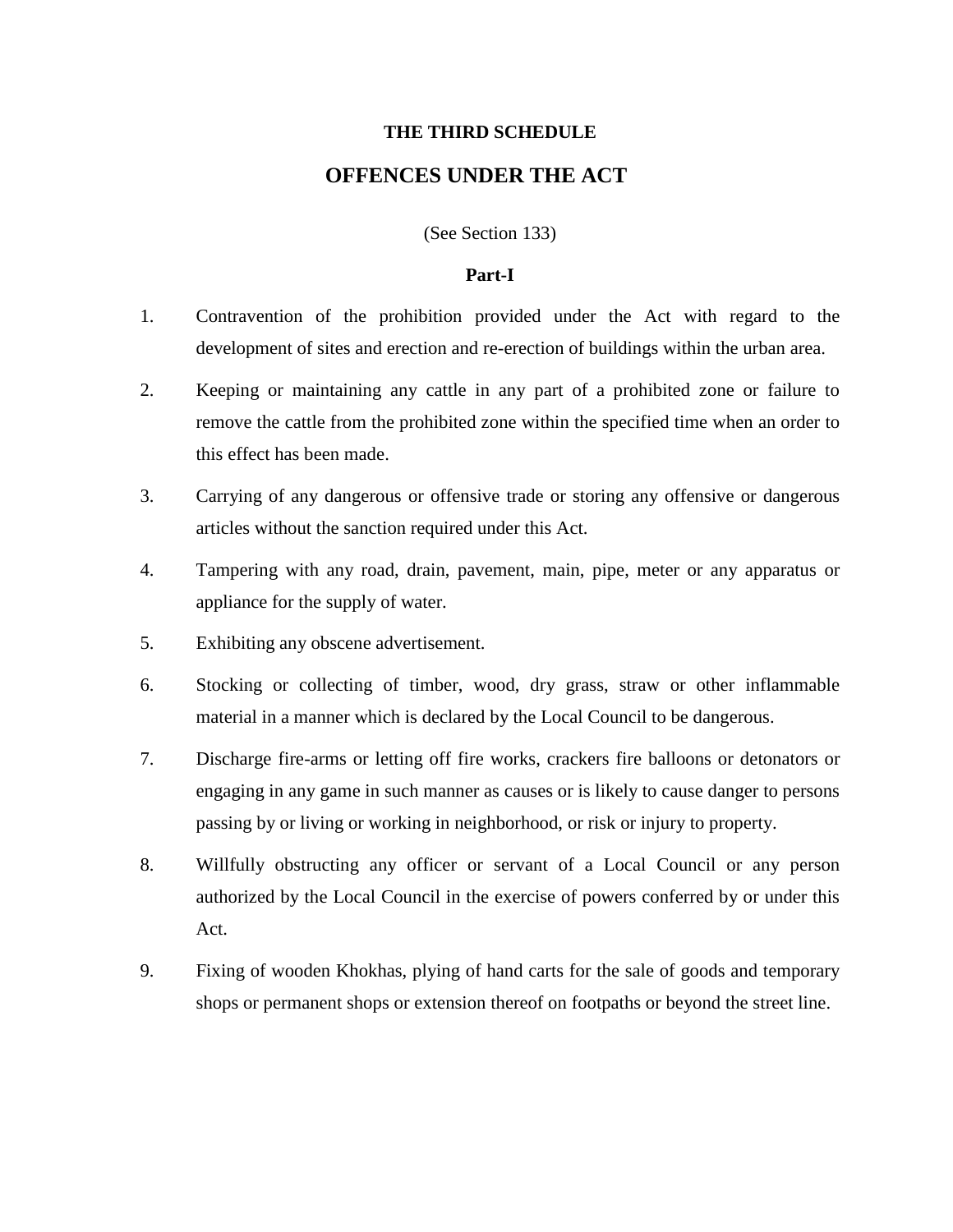- 10. Opposing forcible seizure of animals under this Act or rescuing the seized animals either from the pound or from any person taking them to a pound.
- 11. Erection or re-erection of a building without the sanction required under this Act or using for a purpose other than for which erection or re-erection was sanctioned.
- 12. Erection or re-erection or addition to or altering any building or buildings within the area of the scheme respecting which notice under section 92 has been notified, except with the permission of the Town Improvement Committee.
- 13. Dyeing or tanning skins within such distance of the residential area as may be specified by the Local Council.
- 14. Establishing a brick kiln, lime kiln, charcoal kiln, or pottery within such distance of the residential area as may be specified by the Local Council.
- 15. Failure to demolish or otherwise secure a building declared by the Local Council to be dangerous building.
- 16. Failure of industrial or commercial concerns to provide adequate and safe disposal of affluent.
- 17. Erection or re-erection, addition or alteration of any building or buildings within the area of the scheme included in the Site Development Schemes prepared by and sanctioned at the instance of Town Improvement Committee.
- 18. Failure by the owner or occupier of any land to clear away and remove any thick vegetation or under-growth declared by a Local Council to be injurious to health or offensive to the neighborhood.
- 19. Quarrying, blasting, cutting timber or carrying building operations in such manner as causes or is likely to cause danger to persons passing by or living or working in the neighborhood.
- 20. Being an officer or servant declared by the Local Council to be an essential officer or servant to be absent from duty or to neglect or refuse to perform any of the duties or to perform them willfully in inefficient manner.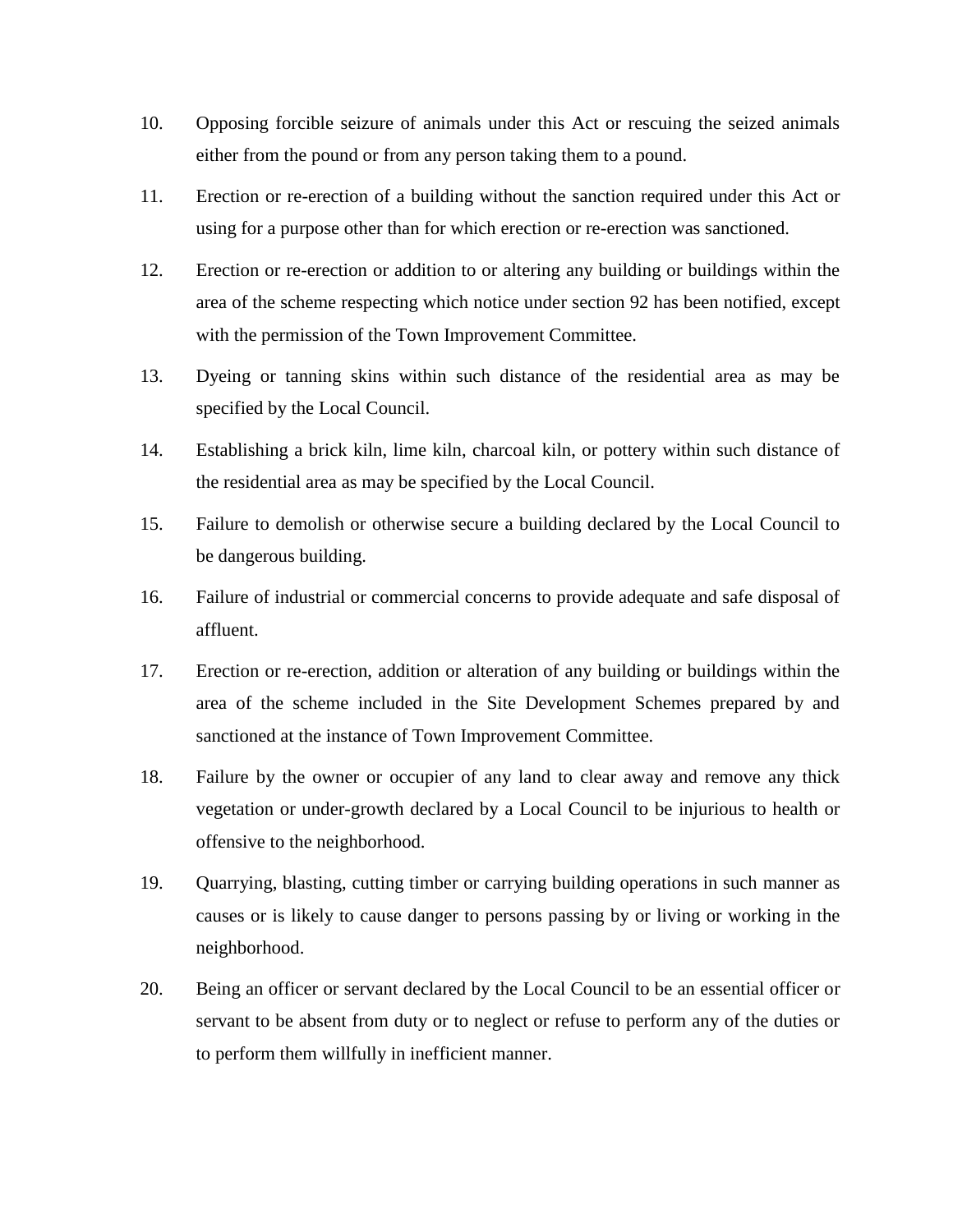- 21. Violation of the prohibitions and other provisions provided in the Master Plan, and the sanctioned and un-sanctioned Site Development Scheme under this Act.
- 22. Cutting down of any tree, or cutting of a branch of any tree, or erection or demolition of any building, or a part of a building where such action is declared under this Act to be a cause of danger or annoyance to public.

#### **Part-II**

- **1.** Without the permission of the Local Council, causing or knowingly or negligently allowing the contents of any sink, sewer or cesspool or any other offensive matter to flow, or drain to be put upon any street, or public place, or into any irrigation channel or any sewer or drain not set apart for the purpose.
- **2.** Laying out a drain or altering any drain in a street without the sanction required under this Act.
- **3.** Connecting any house drain with a drain in a public street without the permission required under this Act.
- **4.** Using water for drinking from any source which is suspected to be dangerous to public health and the use thereof has been prohibited by the Local Council.
- **5.** Excavation of earth, stone or any other material with in such distance of the residential area as specified by the Local Council.
- **6.** Disposing of carcasses of animals within prohibited distance and removal of fat from a dead animal other than a slaughtered animal.
- **7.** Slaughtering of animals for the sale of meat at a place other than the place set apart for the purpose.
- **8.** Burning or burning a dead body at a place which is not a public or registered burial or burning place, except with the sanction of the Local Council.
- **9.** Evasion of payment of a tax or other impost lawfully levied by a Local Council.
- **10.** Failure to furnish, on requisition, information in respect of any matter which a Local Council is authorized to call for under any of the provisions of this Act, rules or bye-laws or furnishing wrong information.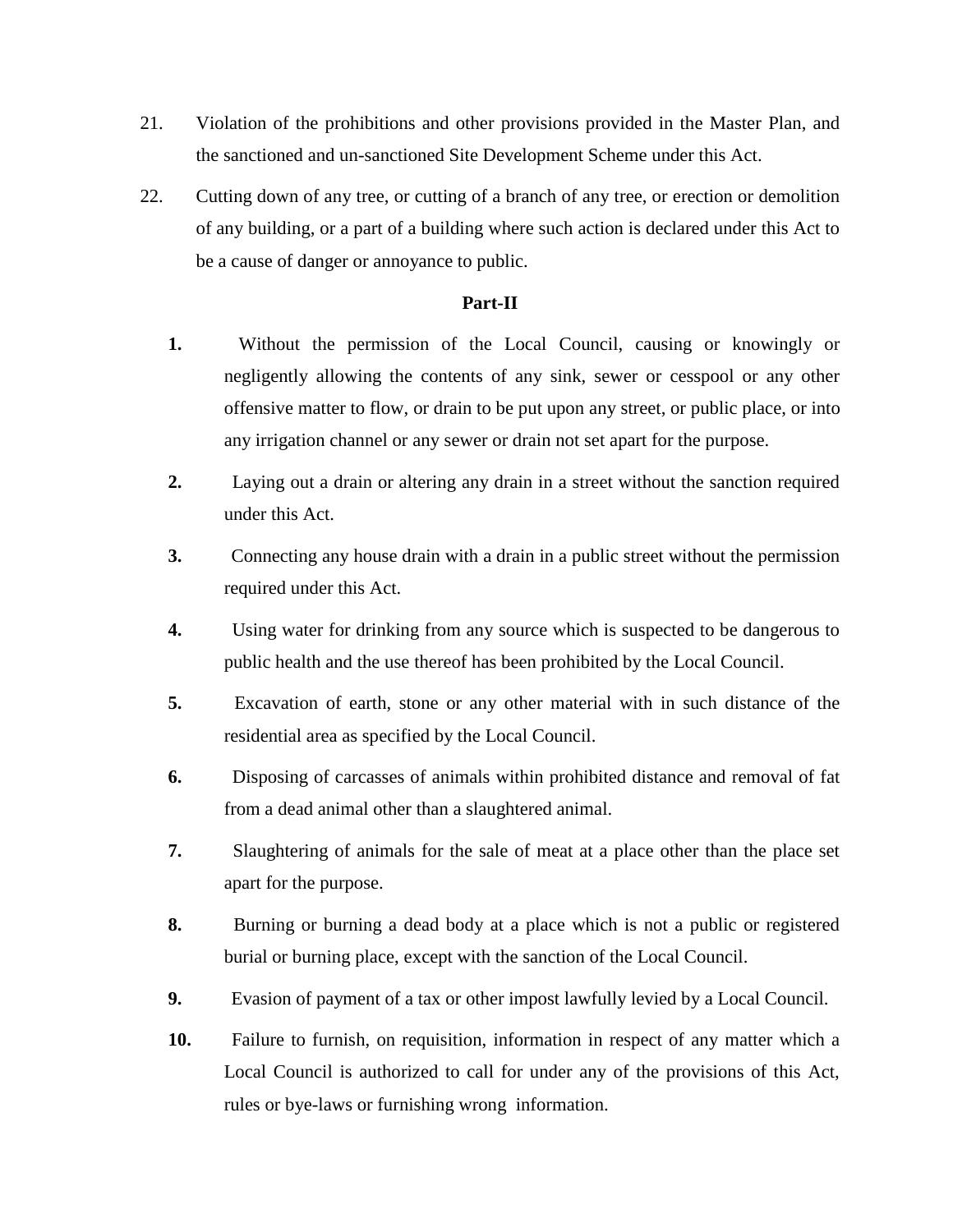- **11.** Doing an act without licence or permission when the doing of such act requires a licence or permission under any of the provisions of this Act or the rules or byelaws.
- **12.** Picketing, parking animals or collecting carts or vehicles on any street, using any street as a halting place for vehicles or animals or as a place of encampment without the permission of the Local Council
- **13.** Causing or permitting animals to stray or keeping, tethering, stalling, feeding or grazing any cattle on any road, street or thoroughfare or in any public place or damaging or causing or permitting to be damaged any road, street or thoroughfare by allowing cattle to move thereon.
- **14.** Throwing or placing any refuse on any street, or in any place, not provided or appointed for the purpose by a Local Council.
- **15.** Doing any act by which water for drinking is rendered unfit for such use.
- **16.** Watering cattle or animals, or bathing or washing at or near a well or other source of drinking water for the public.
- **17.** Steeping hemp, jute or any other plant in or near a pond or any other excavation within such distance of the residential area as may be specified by a Local Council.
- **18.** Willfully or negligently injuring or suffering to be injured, wells, reservoirs mains, pipes or other appliances for the supply of water under the management or control of a Local Council.
- **19.** Drawing off, diverting or taking any water except with the permission required under this Act.
- **20.** Failure or provide, close, remove, alter, repair, clean, disinfect or put in proper order any latrine, urinal, drain, cesspool or other receptacle for filth, sullage, water or refuse when so required by a Local Council.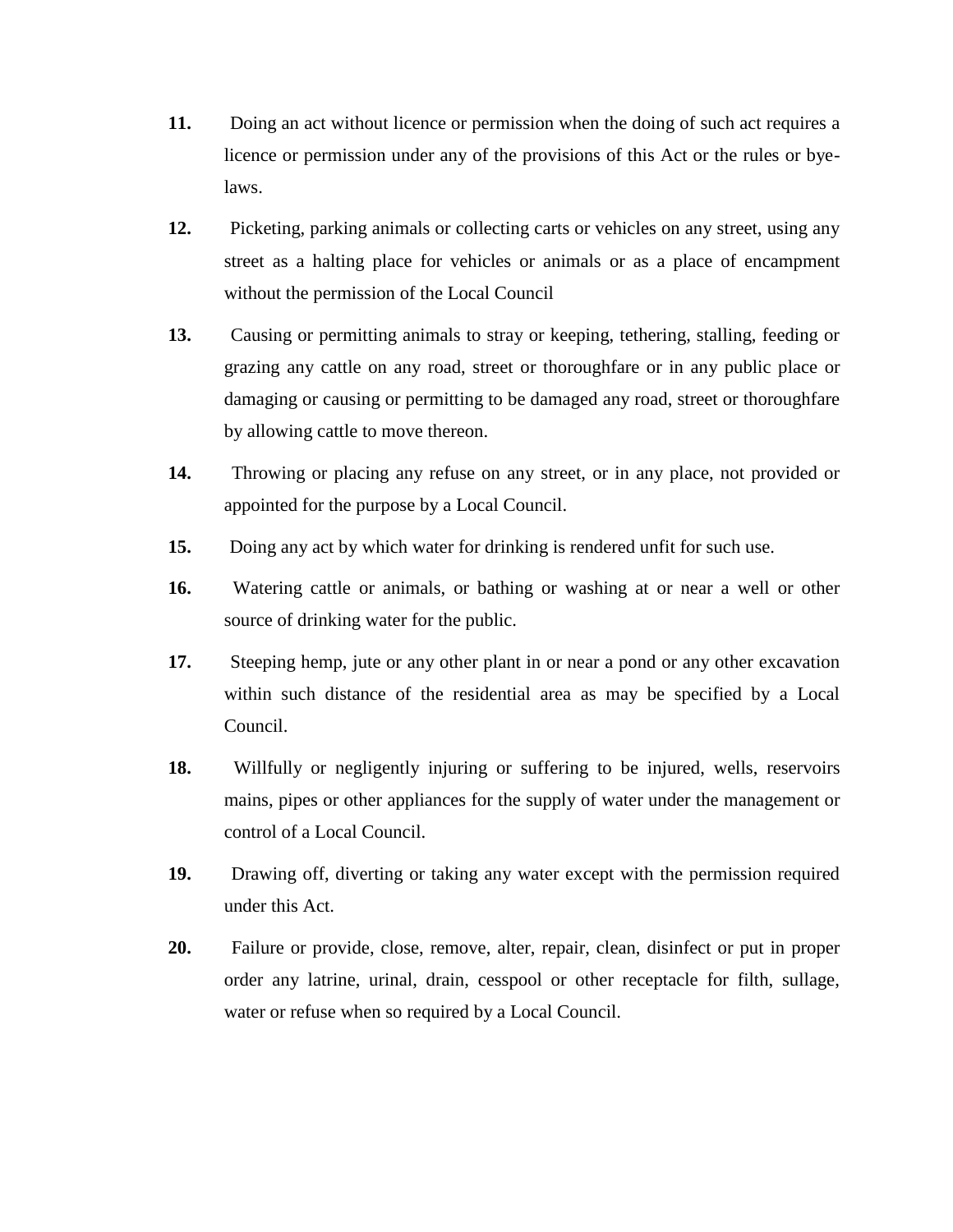- **21.** Failure by the owner or occupier of any land to cut or trim, the hedges growing thereon which overhang any well, tank or other source from which water is derived for public use.
- **22.** Cultivation of such crops, use of such manure, or irrigation of any land in such manner as is declared under this Act to be injurious to public health or offensive to the neighborhood.
- **23.** Failure by the owner or occupier of any land or building to clean, repair, cover, fill up or drain off any private well, tank or other source of water-supply, which is declared under this Act to be injurious to health or offensive to the neighborhood.
- **24.** Failure of an owner or occupier of any building or land to put up and keep in good condition troughs and pipes for receiving or carrying water or sullage water.
- **25.** Sale of article of food or drink by a person suffering from any infectious disease.
- **26.** Feeding or allowing to be fed any animal meant for dairy, or food purposes on deleterious substance, filth or refuse of any kind.
- **27.** Defacing or disturbing any direction-post, lamp-post or lamp, or extinguishing any light arranged by a Local Council without due authority.
- **28.** Fixing any act board, notice, placard or other paper or means of advertisement against or upon any building or place other than the places fixed for the purpose by a Local Council.
- **29.** Writing or painting any objectionable, abusive, provocative, anti-State or such other slogans or words on a building.
- **30.** Failure to remove or erase acts, notices, placards, papers, writing or paintings referred to in items 28 and 29 by the owner or occupier of the buildings.
- **31.** Playing of music or radio, beating a drum or tomtom, blowing a horn or trumpet or beating or sounding any brass or other instrument or utensil in contravention of any general or special prohibition issued by a Local Council.
- **32.** Letting loose or setting in of ferocious dogs or other dangerous animals.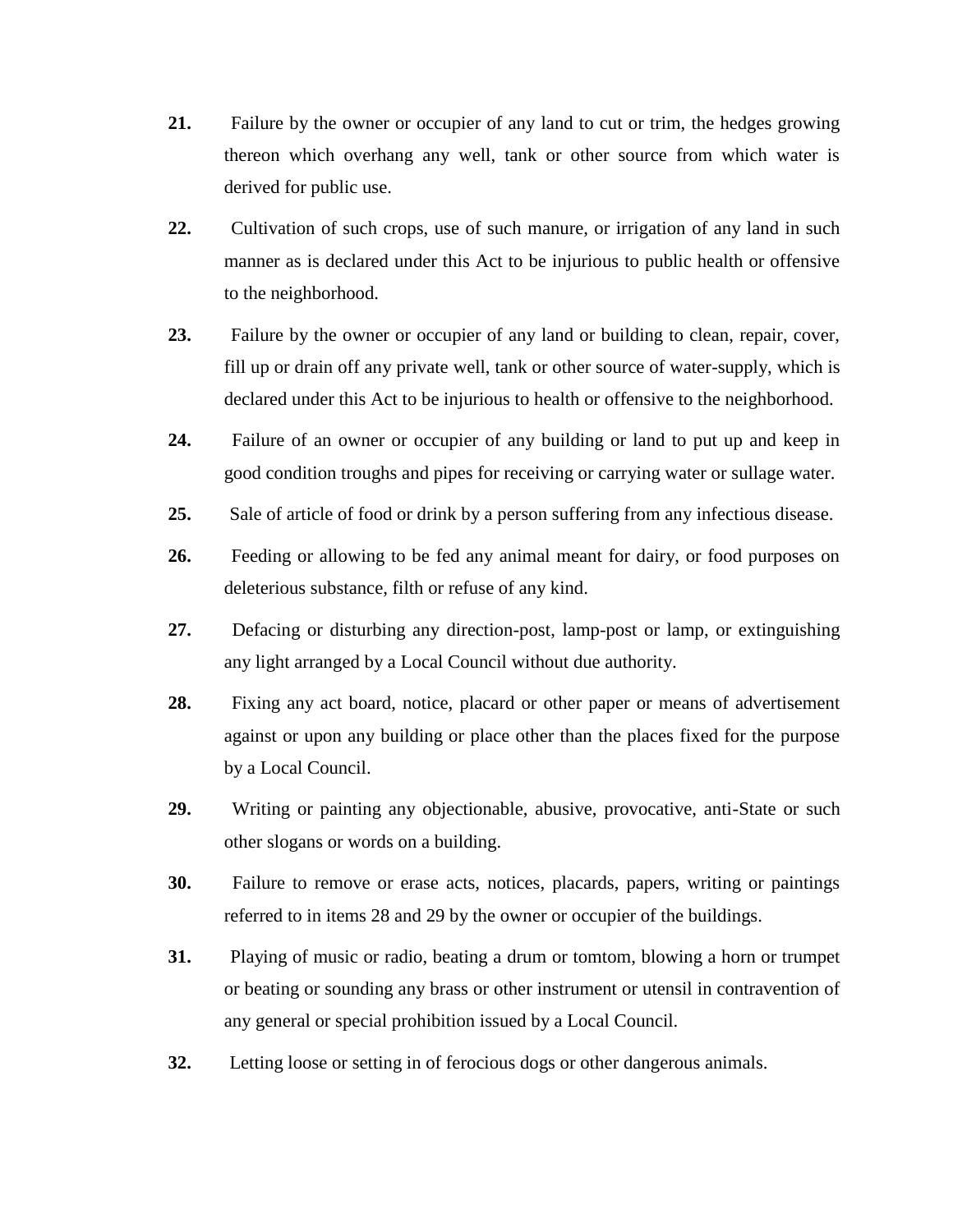- **33.** Using or allowing the use for human habitation of a building declared by a Local Council to be unfit for human habitation.
- **34.** Failure to lime-wash or repair a building if so required by a Local Council.
- **35.** Failure by the owner or occupier of a building to make adequate arrangements for house scavenging when so required by a Local Council.
- **36.** Begging importunately for alms or exposing or exhibiting with the object of exciting charity, any deformity or disease or any offensive sore or wound.
- **37.** Failure of the head of family to report the birth or death to a Local Council or a person appointed in this behalf within a reasonable time.
- **38.** Any owner or keeper of an animal who through neglect or otherwise damages or causes or permits to be damaged any land or crop or produce of land, or any public road, by allowing such animals to trespass thereon.
- **39.** Doing of any other act which is prescribed as an offence under this Act.
- **40.** Contravening any of the provisions of this Act, rules or bye-laws, or any order, direction, notice or declaration made or issued thereunder.
- **41.** Attempts and abetment of any of the offences as aforesaid.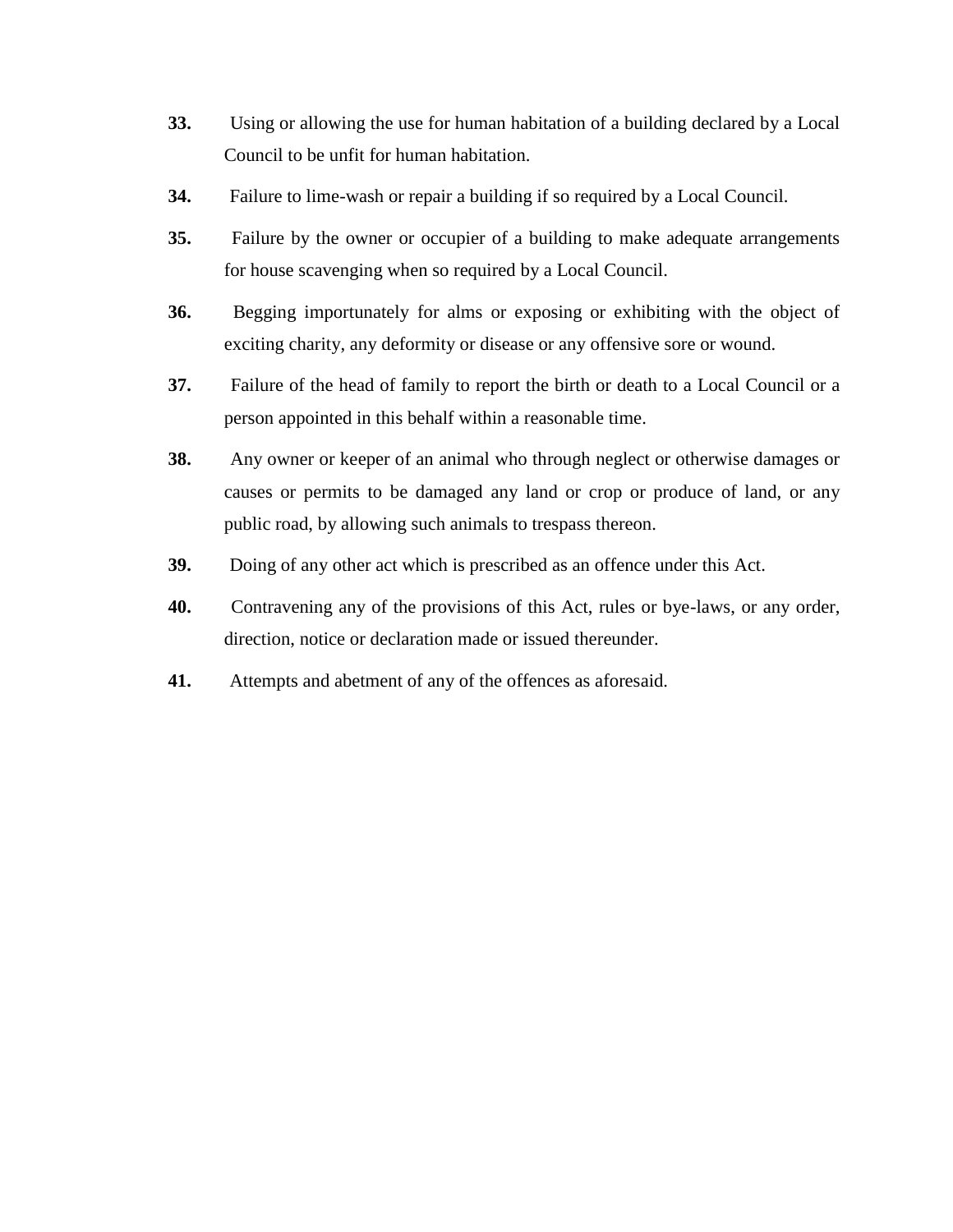#### **THE FOURTH SCHEDULE**

#### (See Section 142)

#### **MATTERS RESPECTING WHICH BYE-LAWS MAY BE MADE**

- 1. Registration of births, deaths and marriages.
- 2. Registration of the sale of cattle and animals.
- 3. Registration, management, regulation of orphanages, widow homes and other institutions for the relief of the poor.
- 4. Organization of village defence, and adaptation of measures for village defence.
- 5. Regulation and management of Shamilats and other common property.
- 6. Regulation of burning and burial grounds.
- 7. Regulation of the slaughter houses.
- 8. Detention and destruction of stray dogs.
- 9. Enforcement of disease immunization programmes and control of infectious diseases.
- 10. Prevention of adulteration of food stuffs.
- 11. Regulation of milk supply.
- 12. Regulation of stables.
- 13. Prevention of encroachments.
- 14. Prevention or abatement of nuisances.
- 15. Regulation of dangerous buildings and structures and erection and re-erection of buildings.
- 16. Regulation of dangerous and offensive trades.
- 17. Management and regulation of cattle ponds.
- 18. Regulation of traffic.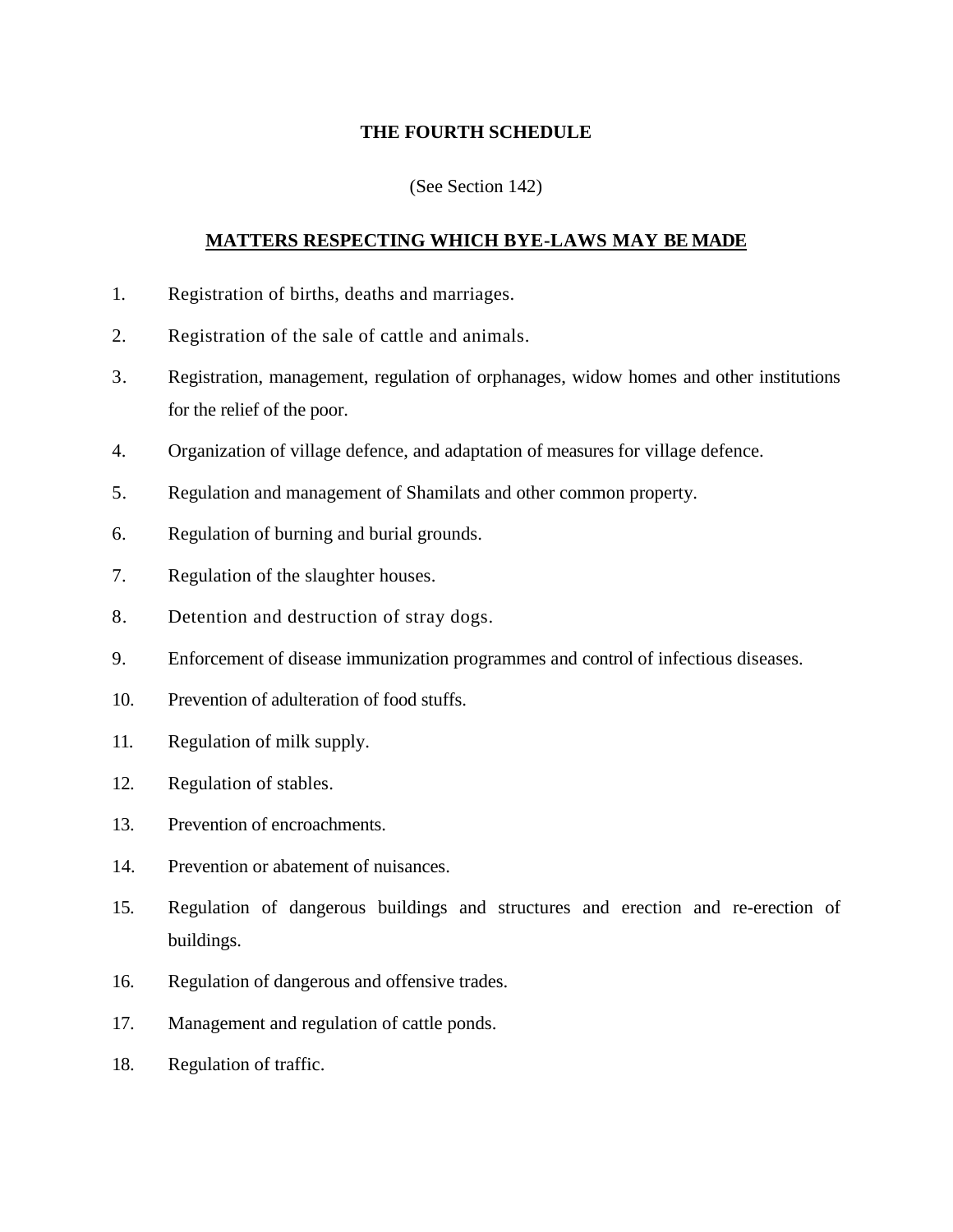- 19. The holding & celebration of public and private fairs, festivals, tournaments and other public gatherings.
- 20. Enforcement of compulsory primary education.
- 21. Prevention of beggary, juvenile delinquency, prostitution and other social evils.
- 22. Regulation for grant of licences, sanctions, levy of licences fee and permission thereof.
- 23. Regulation of public notices, special notices and other notices and manner for services of the notices.
- 24. The provision, promotion, or subsidization of facilities for public recreation, entertainment, amusement and other cultural activities.
- 25. Regulation of sanitation.
- 26. Regulation of Parks.
- 27. Regulation of fire-fighting.
- 28. Regulation of water supply.
- 29. Regulation of construction and maintenance of private drain.
- 30. The Regulation for the use of public water courses.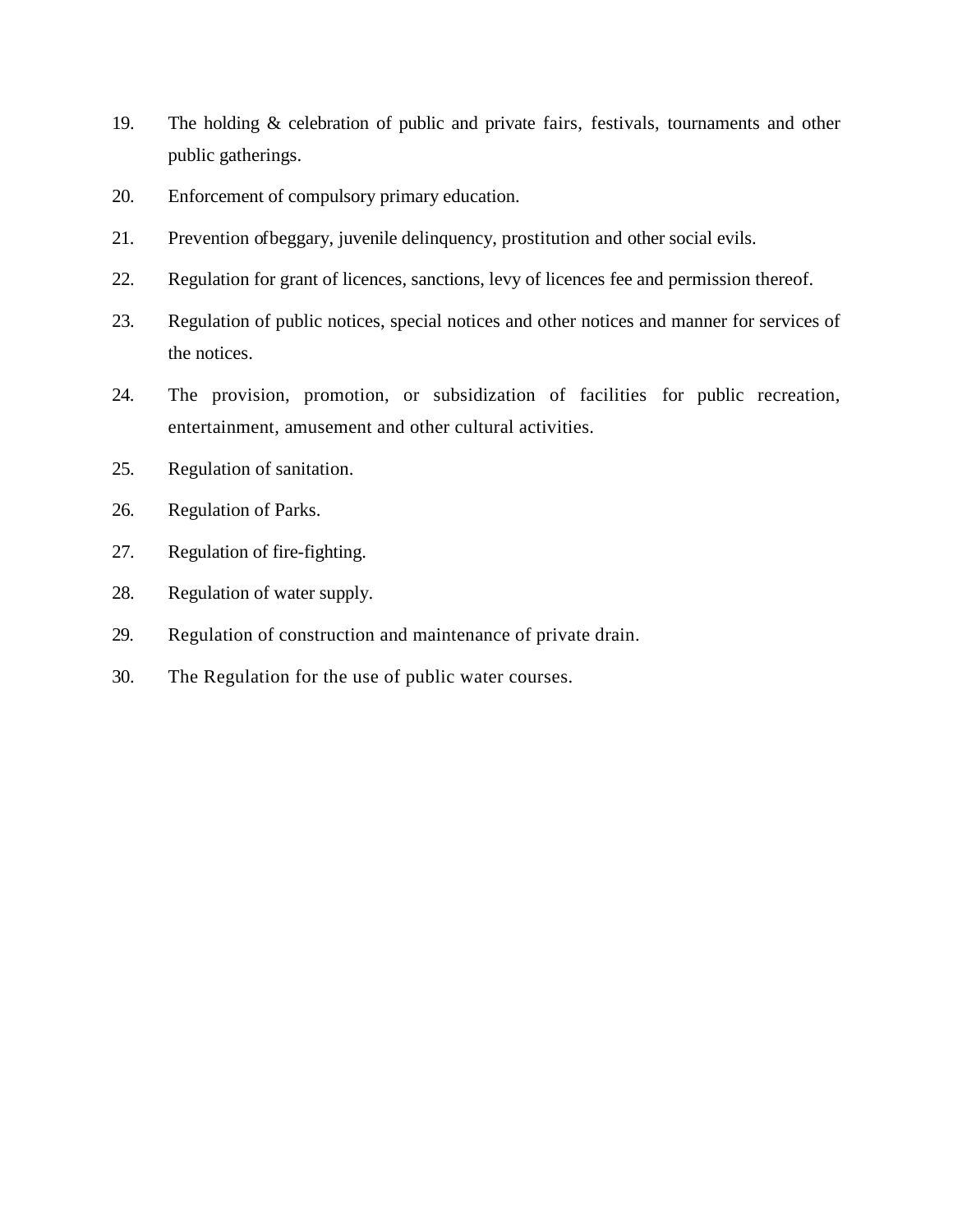#### **THE FIFTH SCHEDULE**

(See Section 78)

## **1. URBAN COUNCILS**

## **COMPULSORY FUNCTIONS**

An Urban Council may and if the Government so directs shall undertake all or any of the functions as follows:-

#### **a. Public Health**

- 1. Maintenance of sanitation.
- 2. Removal, collection and disposal of refuse.
- 3. Provision and maintenance of private and public latrines and urinals.
- 4. Prevention and cure of infectious disease.
- 5. Registration of Births and Deaths.
- 6. Reservation of places for digging pits for storing and preservation of composite and farm yard manure.

#### **b. Water supply**

- 7. Regulate water supply.
- 8. Regulate, inspection and control of private sources of water supply within Municipal limits.

#### **c. Drains**

9. Regulate private drainage and sewerage and for commercial and industrial area (s) for the adequate drainage and disposal of their waste.

#### **d. Articles of Food and Drinks**

10. Regulate private markets established for the sale of articles of food or drink or animals.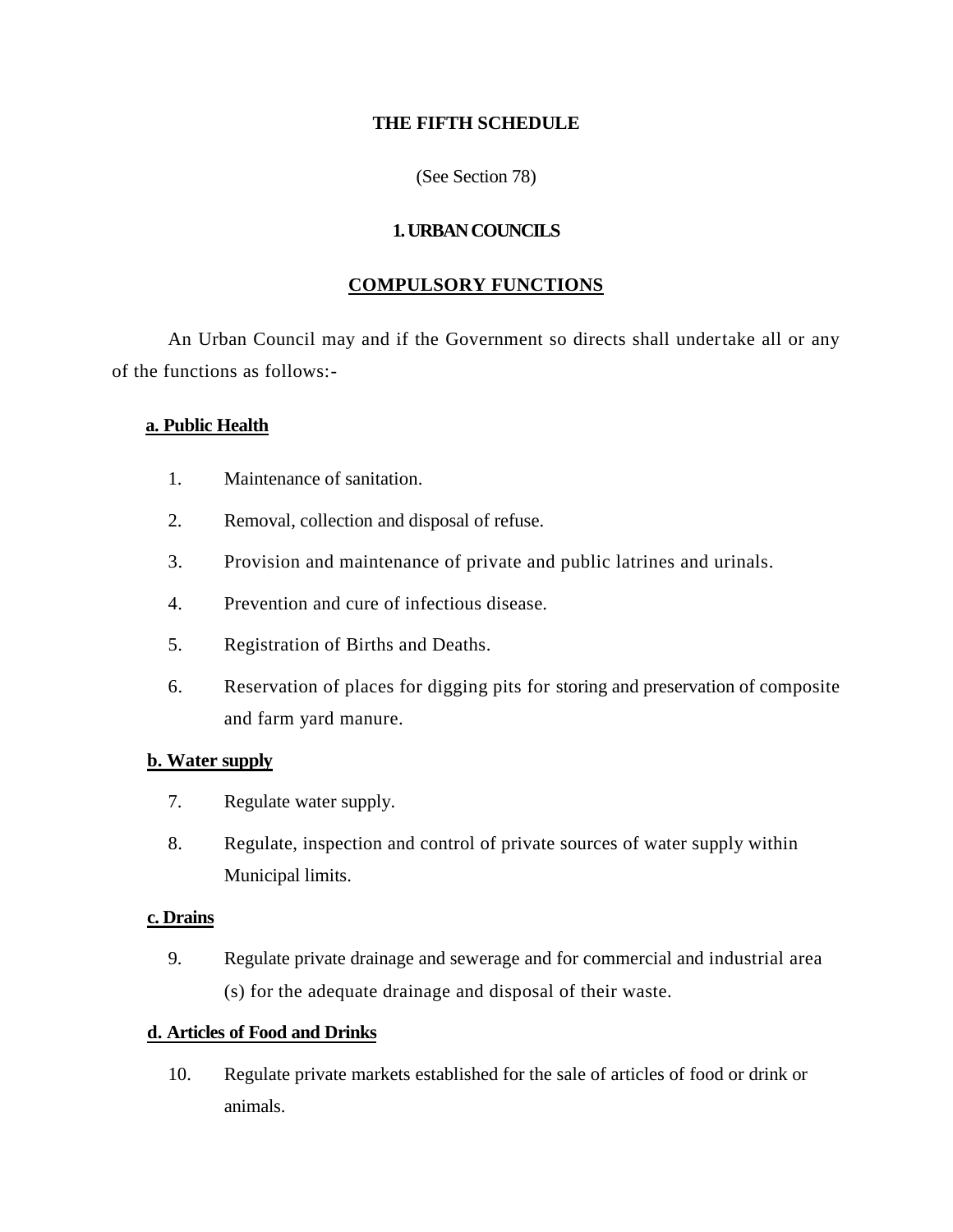11. Provision and maintenance of slaughter house.

# **e. Animals and Cattle**

- 12. Prohibition on picketing or tethering of animals in streets.
- 13. Regulate keeping and maintaining animals.
- 14. Control over dangerous animals.
- 15. Regulate disposal of carcasses.

# **f. Education**

- 16. To establish, maintain and manage for promotion of education such educational institutions as may be required and approved by the Government.
- 17. Enforcement of compulsory primary education.

# **g. Public Safety**

- 18. Maintenance of Fire-fighting.
- 19. Civil Defence.
- 20. Relief measures in the event of fire, flood, famine, hail storm or other natural calamities.
- 21. Control over dangerous and offensive trades.

# **h. Town Planning**

22. Master planning for development expansion and improvement of any area.

# **i. Building Control**

- 23. Regulate erection and re-erection of buildings.
- 24. Regulate construction of buildings and development of sites.

# **j. Streets**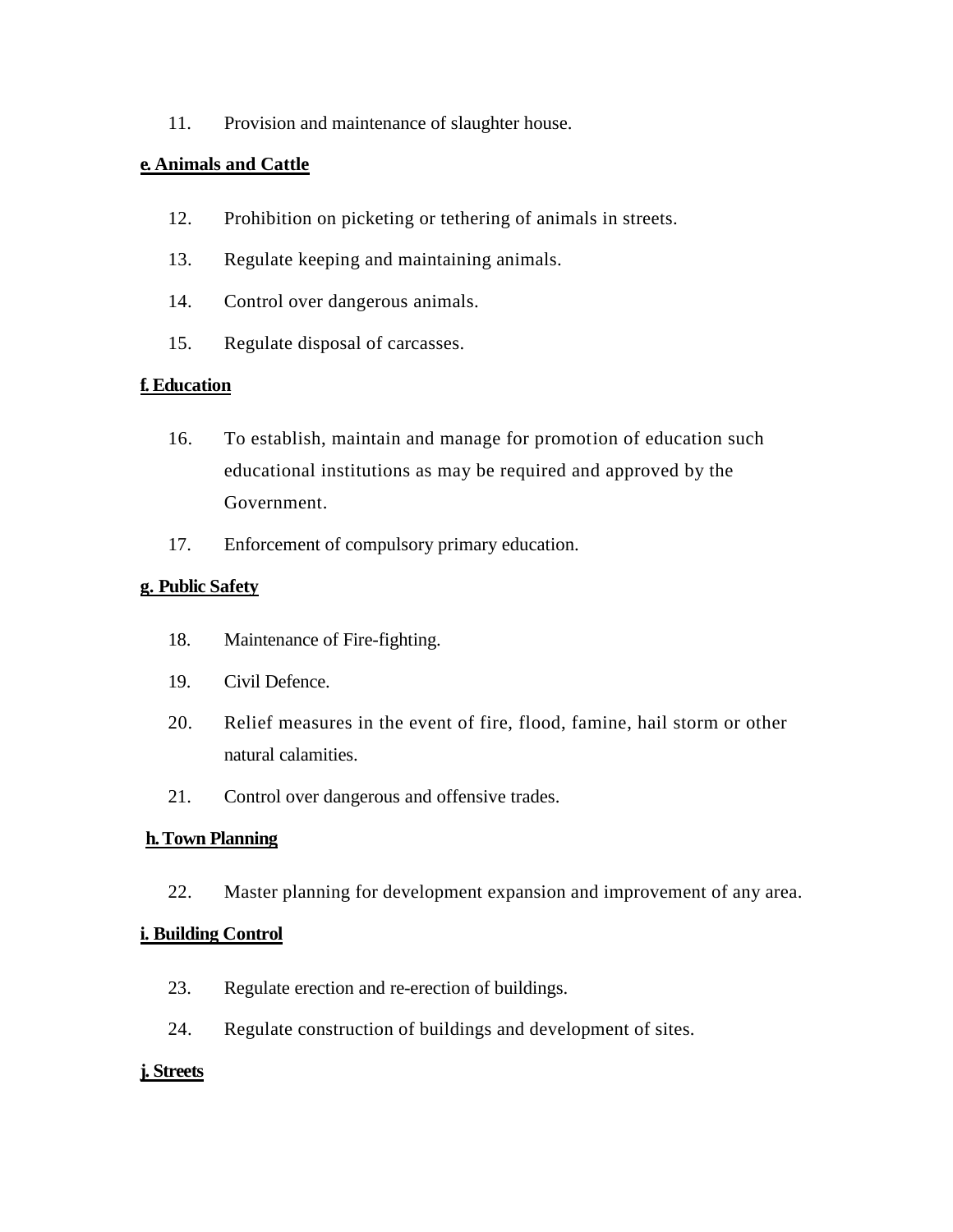- 25. Provision and maintenance of public streets and other means of public communication.
- 26. Regulation of private streets.
- 27. Measures for the prevention of encroachments.
- 28. Proper lighting of streets and roads.
- 29. To adopt measures for the watering of public streets for the comfort and convenience of public.
- 30. Regulation of traffic and public vehicles.

#### **k. Arboriculture**

31. Plantation and protection of trees.

#### **OPTIONAL FUNCTIONS**

#### **a. Public Health**

- 1. To establish, maintain or manage or contribute towards the health centres, maternity centres for the welfare of women, infants and children.
- 2. The measures for promoting the public health.
- 3. To establish, maintain and manage hospitals and dispensaries as may be necessary.
- 4. Provision, maintenance and management of-
	- (a) first aid centres ;
	- (b) mobile medical aid units
	- (c) grants to institutions for medical relief ;
	- (d) the medical inspection of school children ; and
	- (e) the encouragement of societies for the provision of medical aid.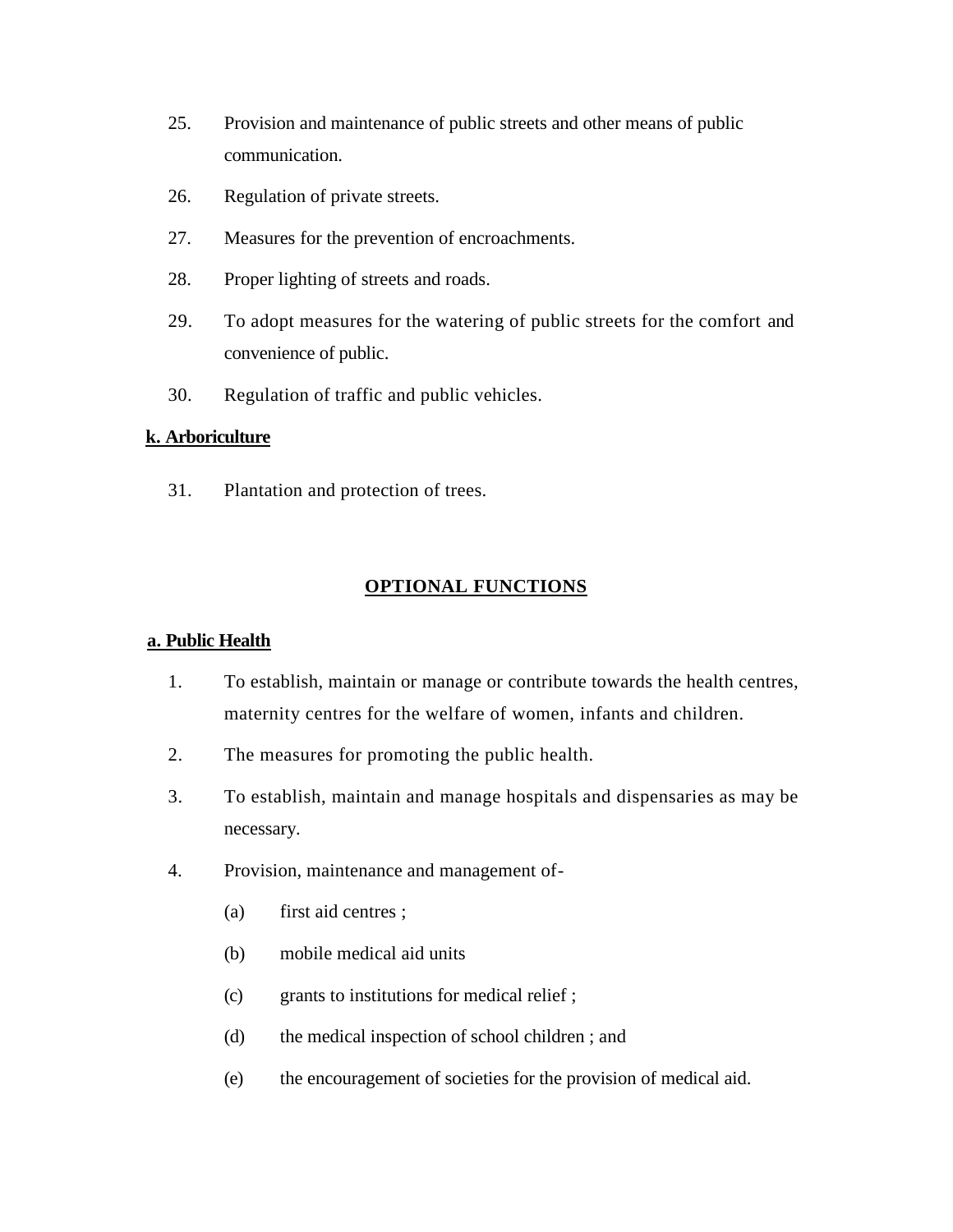5. Preparation and implementation of schemes for the prevention of the pollution of air, water, land gases, dust or other substances exhausted or emitted by automobiles, engines, factories, brick or lime kilns, crushing machines for grains, stone, salt or other materials and such other sources of air pollution.

## **b. Dhobi Ghats**

- 6. Regulate, provide and maintain bathing and washing places ;
- 7. Maintain and provision, maintenance and management of public fisheries.

# **c. Articles of Food and Drinks**

- 8. Through bye-laws :
	- (a) prohibit the manufacture, sale or preparation or the exposure for sale of any specified articles of food or drink in any place or premises not licensed by the Municipal Committee.
	- (b) Prohibit the import into the Municipality for sale or the hawking for sale, of any specified article of food or drink by person not so licenced.
	- (c) Prohibit the hawking of specified articles of food or drink in such parts of the Municipality as may be specified.
	- (d) regulate the time and manner of transport within the Municipality of any specified articles of food or drink.
	- (e) regulate the grant and withdrawal of license under this section and the levying of the fees thereon ; or
	- (f) provide for the seizure and disposal of any animals, poultry or fish intended for food which is diseased or any articles of food or drink which is noxious.
- 9. Regulate import of milk for sale, manufacture of butter, ghee, or any other milch, or dairy product and milk supply scheme including milkmen's colonies, the prohibition of the keeping of milch cattle in the municipal area or any part thereof.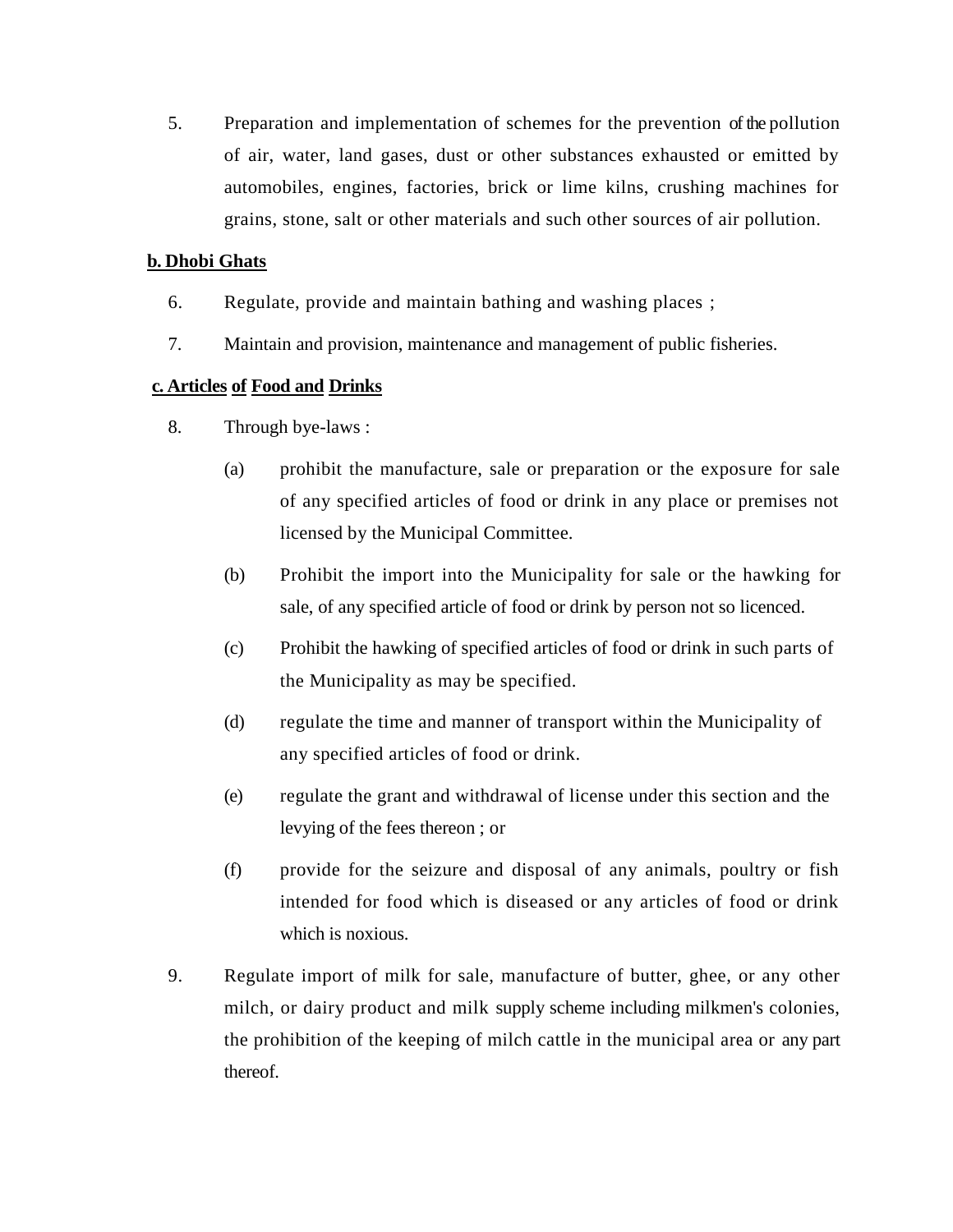- 10. Measures, as may be necessary to ensure an adequate supply of pure milk to the public.
- 11. Establishment and maintenance of public markets.

# **d. Animal Husbandry**

- 12. Prevention of contagious diseases amongst animals and compulsory inoculation of animals.
- 13. Maintenance and management of animal homes.
- 14. Maintenance and management of cattle and poultry farms.
- 15. Registration of sale of cattle.
- 16. Frame and execute a livestock scheme, and to regulate, keeping of such animals unless castrated to be fit for breeding.
- 17. Holding of cattle shows and fairs.
- 18. Contribution towards the maintenance of Zoological gardens.
- 19. natural calamities.
- 20. Provision and maintenance of burial and burning places.

#### **e. Trees, Parks, Gardens and Forests**

- 21. Maintenance of public gardens for the recreation and convenience of the public.
- 22. Provision and maintenance of open spaces, as may be necessary, for the convenience of the public and such spaces shall be grassed, hedged, planted and equipped with such amenities, in the prescribed manner.
- 23. Prevention of nuisances pertaining to trees and plantations.

# **f. Education**

- 24. Promotion of adult education.
- 25. Construct and maintain buildings to be used for schools and hostels for students.

#### **g. Culture**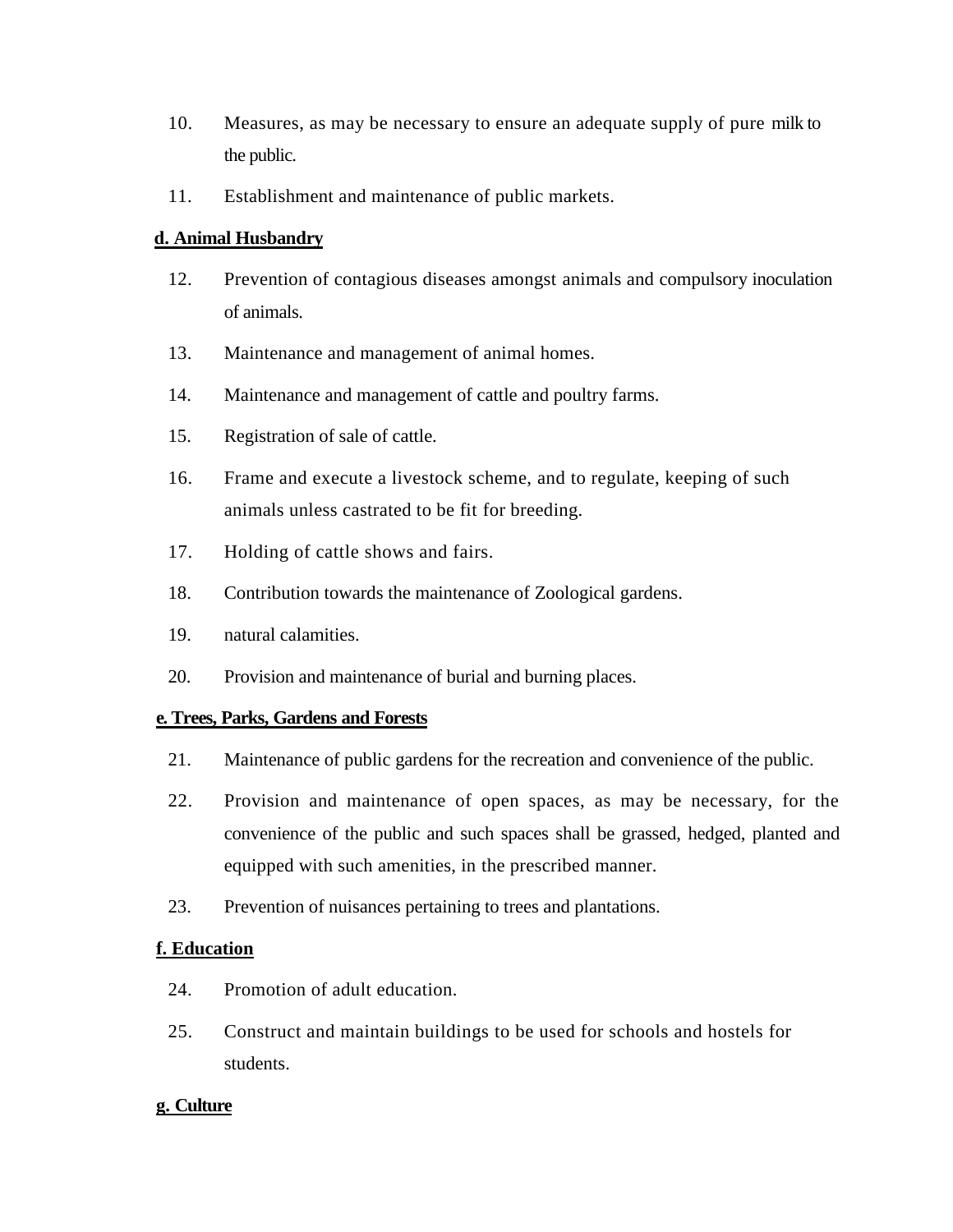- 26. Maintenance of information centres for the furtherance of civic education and dissemination of information on matters of community development and other public interest.
- 27. Maintenance of radio and television sets at public institutions and places of public interest.
- 28. Organize museums, exhibitions and arts galleries.
- 29. Provision and maintenance of public halls and community centres.
- 30. Provide for the reception of distinguished visitors visiting the Municipal Committees.
- 31. Encouragement of national and regional languages.
- 32. Promote physical culture and encouragement of public games and sports and organize rallies and tournaments.
- 33. Promote tours to the Municipal Committees and adopt measures for the preservation of the historical and indigenous characteristics of the Municipal Committees.
- 34. Provide, promote or subsidies facilities for the recreation of the public.
- 35. To establish and maintain public libraries, reading rooms and the circulation libraries.
- 36. Arrangements on the occasion of any fairs, shows, or public festivals.

#### **h. Social Welfare**

- 37. To establish, manage and maintain welfare homes and other institutions for the relief of distressed.
- 38. Provide for the burial and burning of paupers found dead within municipal limits.
- 39. Prevention of beggary, prostitution, gambling, taking of injurious drugs and consumption of alcoholic liquor, Juvenile delinquency and social evils.
- 40. Organize voluntary services.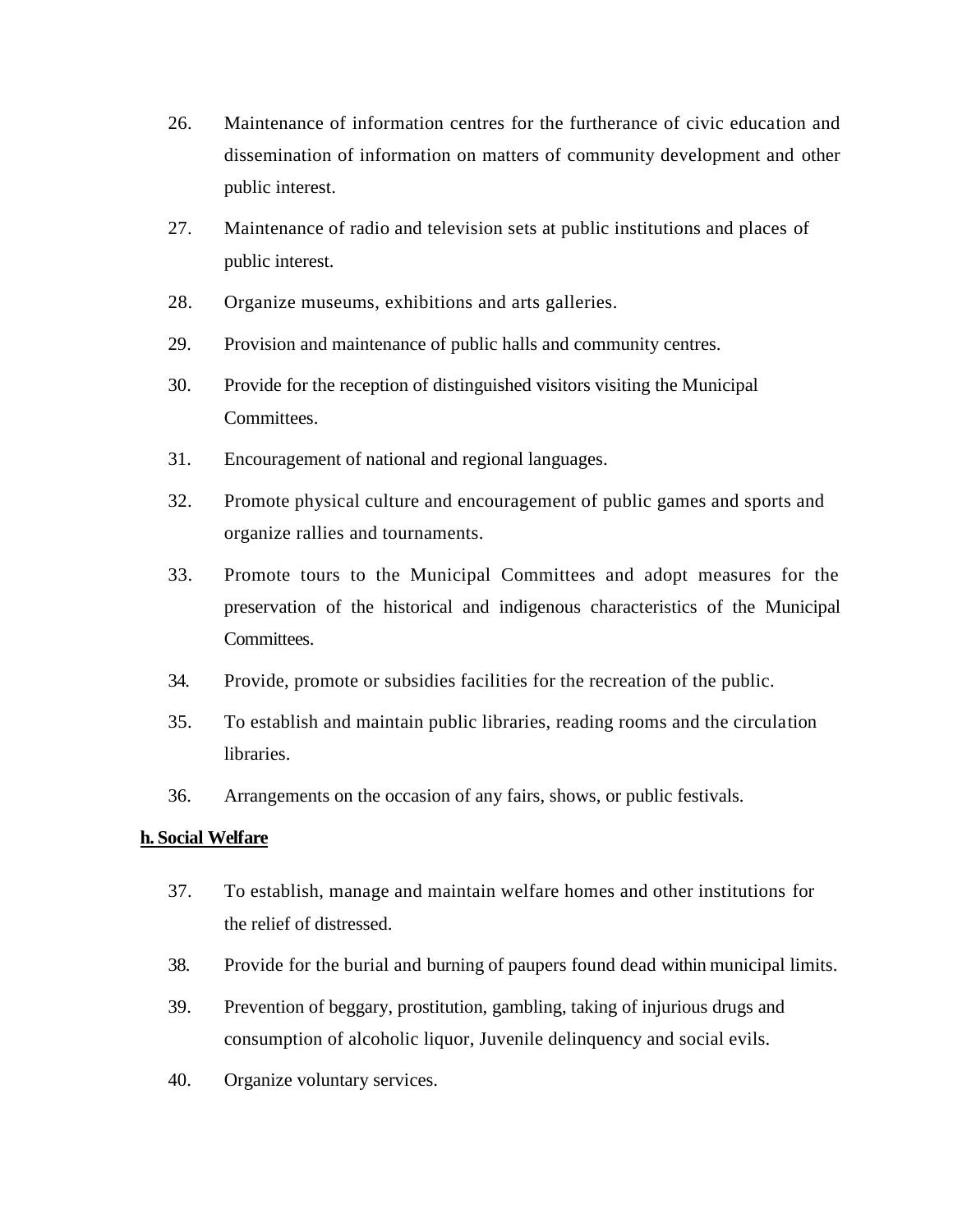- 41. To adopt such measures as may be prescribed for the promotion of welfare of backward classes, families of the persons serving in Armed Forces and Women and children.
- 42. Assistance to Social Welfare Organization.

# **i. Municipal Police**

43. Maintenance of municipal police.

# **j. Additional Functions**

Nothing contained in this schedule shall preclude a municipal committee to perform such functions as may be assigned to it by or under any other law or by the Government.

# **II. RURAL COUNCILS**

# **A. Functions of Union Councils**

1. The Union Council may and if the District Council or the Government so direct shall perform all or any of the functions enumerated at a', 'b', 'c', ` d', ` e f', and 'l', of the Fifth Schedule showing functions of District Council ; and

# 2. **Under Rural Development**

(i) To formulate ADP and act as construction and maintenance agency following sub-sectors :-

Primary Education, Rural health clinics, family welfare clinics, Basic health units, piped water supply, potable water storage tanks, Handpumps wells and Tube wells.

Karez.

**Sanitation** 

Farm to market road.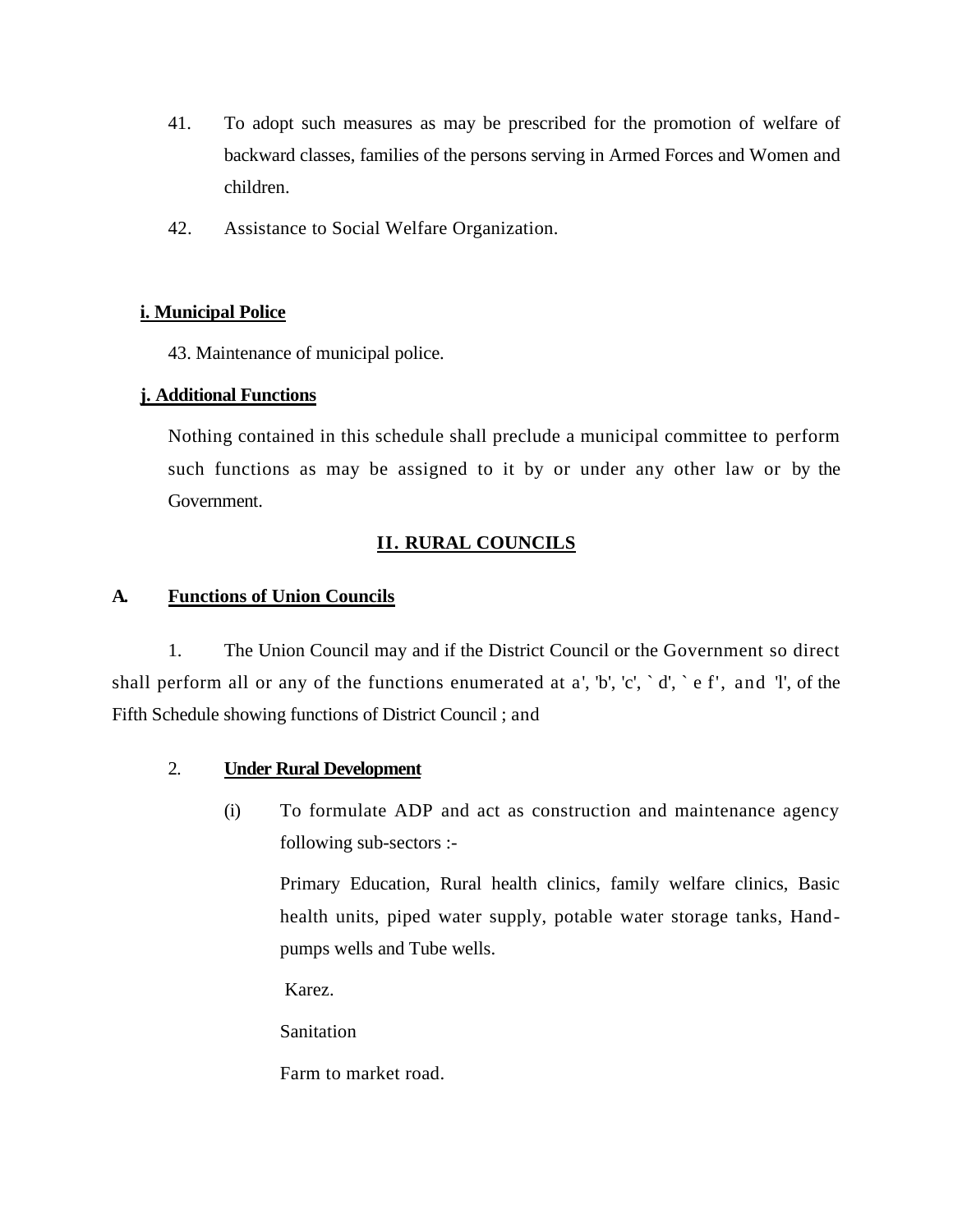- *Note* : -In pursuance of the above, the Union Councils shall be responsible for site selection, project preparation, land acquisition where necessary, construction and maintenance of new buildings as well as the maintenance of already completed projects.
- (ii) Monitor the, implementation of development projects of the line departments by regular review meetings, inspections and review of periodical progress reports ;
- (iii) Make recommendations about the location of various facilities to the District Council ;
- (iv) Identify gaps in various sectors in the Union Council areas and to take steps to remove, these gaps with the available resources in accordance with the priorities laid down by District Council;
- (v) Circulate widely the information on the projects, allocations and physical programmes to be executed by various line departments and the Union Council within the Union Council area to enlist the voluntary financial and material support to the local development programmes and to stimulate better community supervision.

# **B. Functions of District Councils**

**Local Government Rural Development and Local Council function**.- A District Council may and if the Government so directs shall undertake all or any of the following functions;

# **a. Public Works**

- (1) provision, maintenance, improvement and management of its public roads, public streets and public ways, culverts bridges, public buildings, wells, water pumps, tanks, ponds and other works of water supply ;
- (2) provision, maintenance and management of sarais, dak bungalows, rest houses and other buildings for the convenience of travelers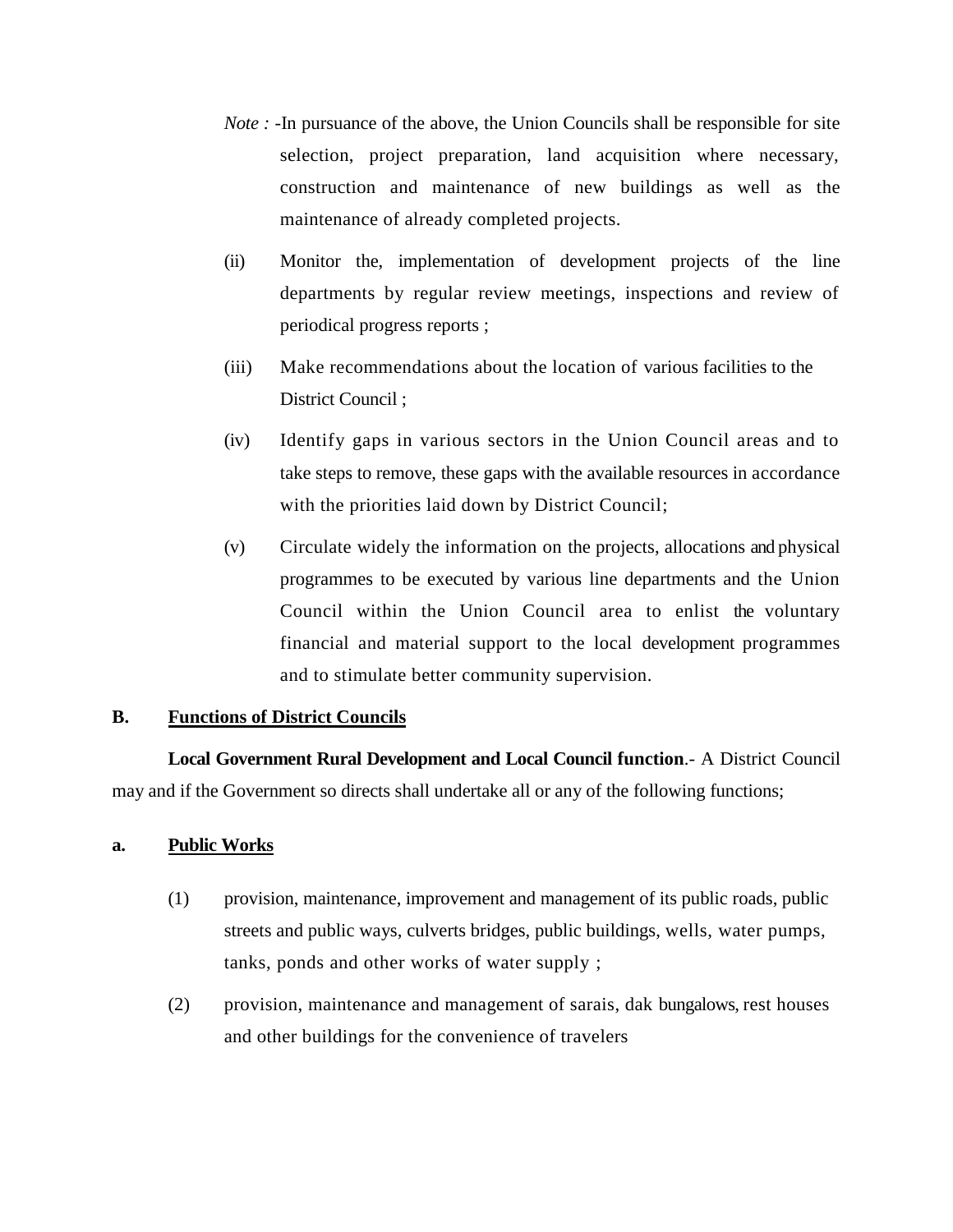- (3) plantation and preservation of trees on road sides, public ways, public places and public buildings ;
- (4) provision and maintenance of public garden, public playgrounds and public places.

## **b. Public Health**

- (5) prevention and cure of infectious diseases and enforcement of vaccination ;
- (6) establishment, maintenance and management of hospitals and rural health centres ;
- (7) establishment, maintenance and management of First Aid Centres ;
- (8) provision and maintenance of Medical Aid Units ;
- (9) establishment, management and visting of health centres, maternity centres, and centres for the welfare of infants and children, training of Dais and adoption of other measures likely to promote health and welfare of women, infant and children ;
- (10) payment of grants to medical aid societies and institutions ;
- (11) establishment, management, maintenance and the visiting of Unani, Ayurvedic and Homoeopathic dispensaries ; and
- (12) promotion of sanitation, public health and educating people in public health.

#### **c. Education**

- (13) provision, maintenance and management of primary Schools ;
- (14) construction and maintenance of building as hostels of students ;
- (15) payment of grants and subsidies to institutions and organizations engaged in the promotion of education ;
- (I6) promotion of adult education ;

# **d. Agricultural Development and Economic Welfare**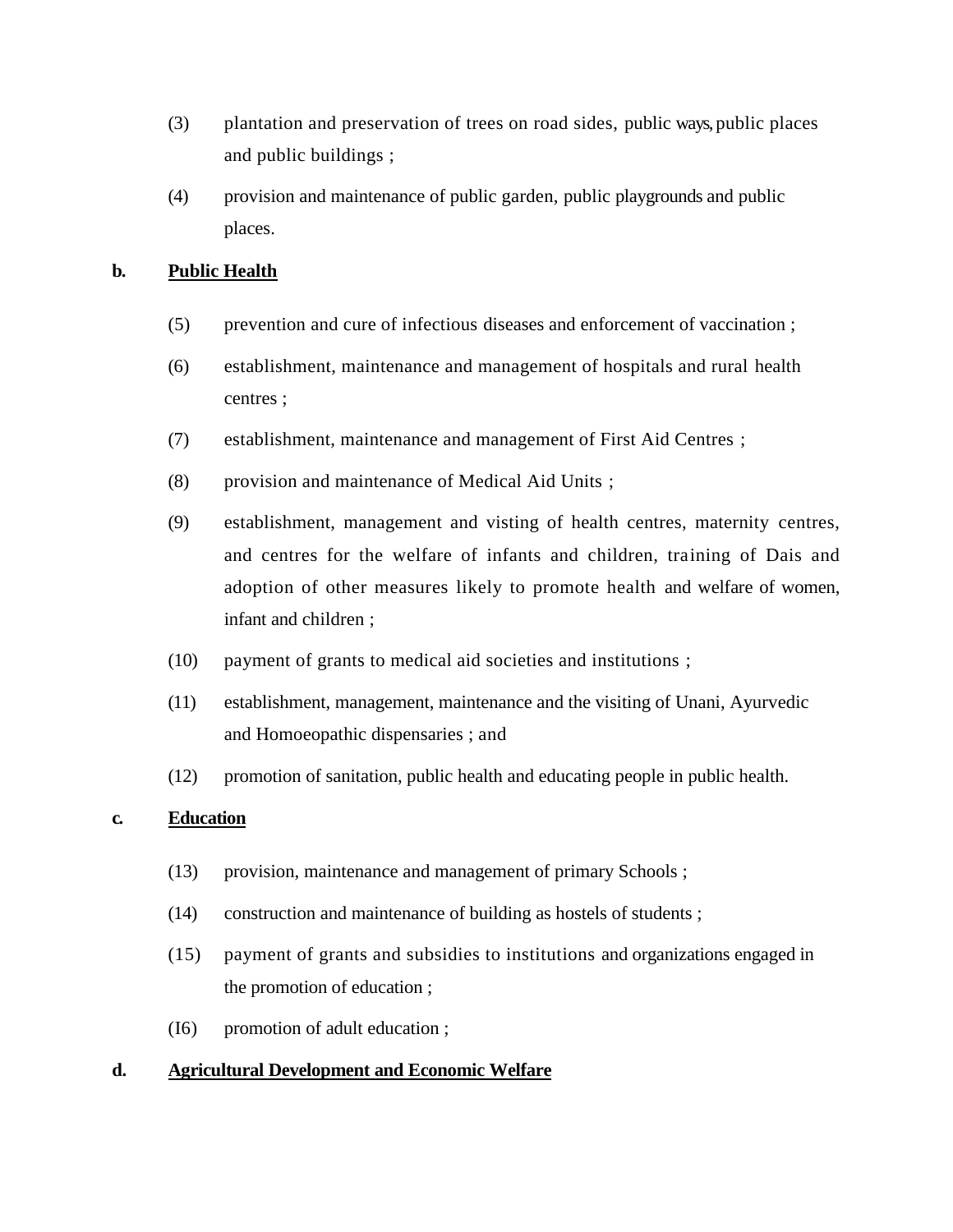- (17) agricultural, industrial and community development promotion of national reconstruction, promotion and development of co-operative movement and village industry ;
- (18) adoption of measures for increased agricultural production ;
- (19) establishment and maintenance of model agricultural farms ;
- (20) popularization of improved methods of agriculture, maintenance of improved agricultural implements and machinery and lending of such implements and machinery to cultivators and adoption of measures for bringing waste land under cultivation.
- (21) promotion of agricultural credit, agricultural education and adoption of other measures likely to promote agricultural development ;
- (22) promotion and co-ordination with Agrovilles ;
- (23) provision, regulation and maintenance of markets ;
- (24) popularization of co-operative movement and the promotion of education in coordination.
- (25) construction and repair of embankment supply, storage and control of water for agricultural purposes ; and
- (26) promotion of cottage industry ;

# **e. Articles of Food and Drink**

(27) protection of food stuff and prevention of adulteration.

#### f. **Drainage**

(28) provision and maintenance of adequate system of public drains and regulation of the disposal of industrial wastes

# **g. Livestock and Dairy Development**

(29) voluntary registration of the sale of cattle and other animals ;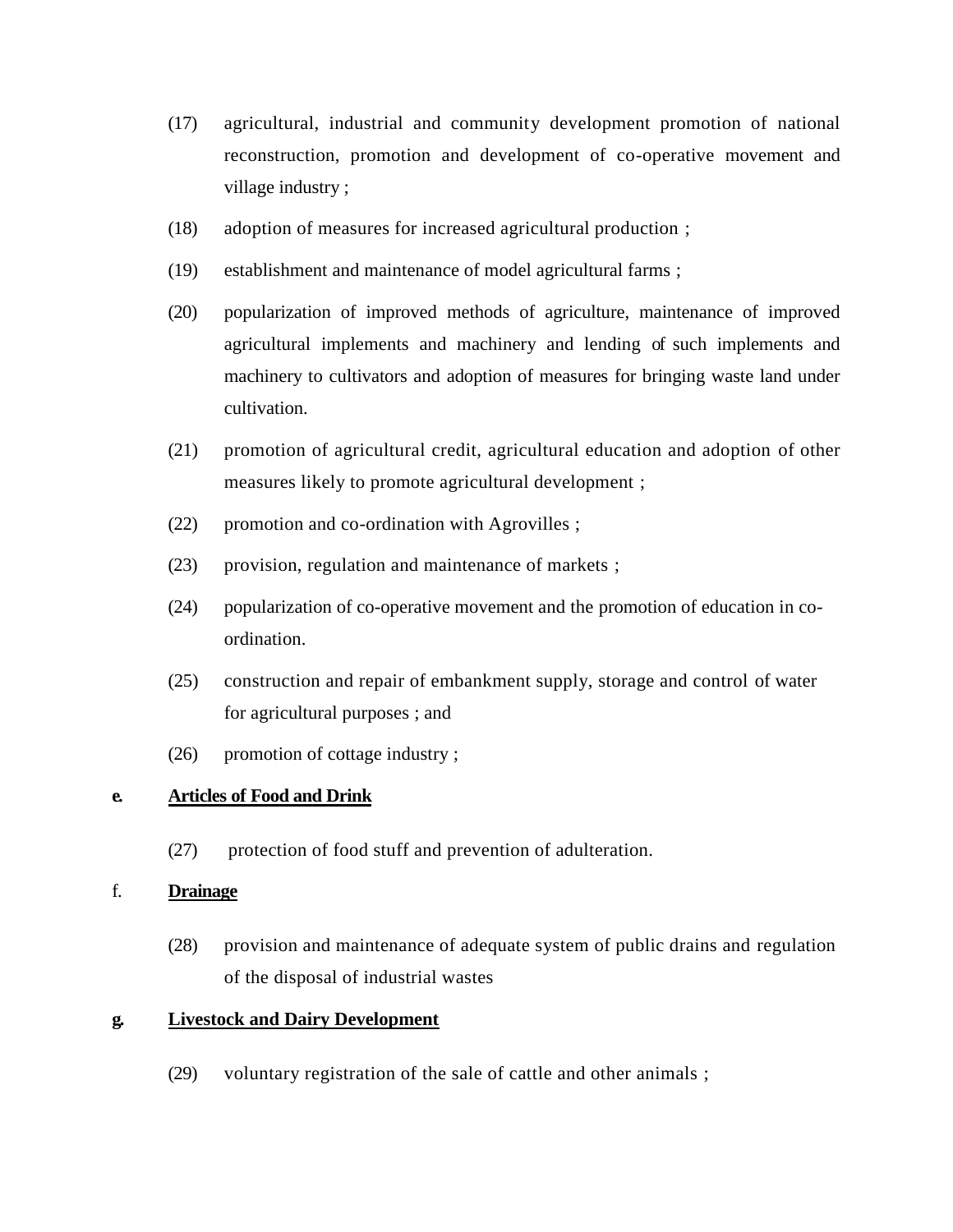- (30) prevention of cruelty to animals and measures to combat ordinary and contagious diseases of birds and animals ;
- (31) provision, maintenance and improvement of pastures and grazing grounds;
- (32) regulation of milk supply ;
- (33) establishment and maintenance of cattle colonies ;

#### **h**. **Culture**

- (34) holding of fairs and shows ;
- (35) promotion of public games and sports ;
- (36) provisions, organization and maintenance of museums, exhibitions and art galleries ;
- (37) provision and maintenance of public halls, public meeting places and community centres ;
- (38) celebration of national occasions
- (39) establishment management and maintenance of welfare Homes and other institutions for the relief of the destitutes ,
- (40) suppression of beggary, prostitution, gambling, taking of injurious drugs, consumption of alcoholic drink and other social evils ;
- (41) establishment and maintenance of information Centres ;
- (42) encouragement of national and regional languages ; and
- (43) reception of distinguished visitors.

#### **i**. **Public Safety**

(44) relief measures in the event of any fire, flood, hail storm, earth quake, famine and other natural calamities.

#### **j. Other Functions**

(45) provision and maintenance of libraries and reading rooms ;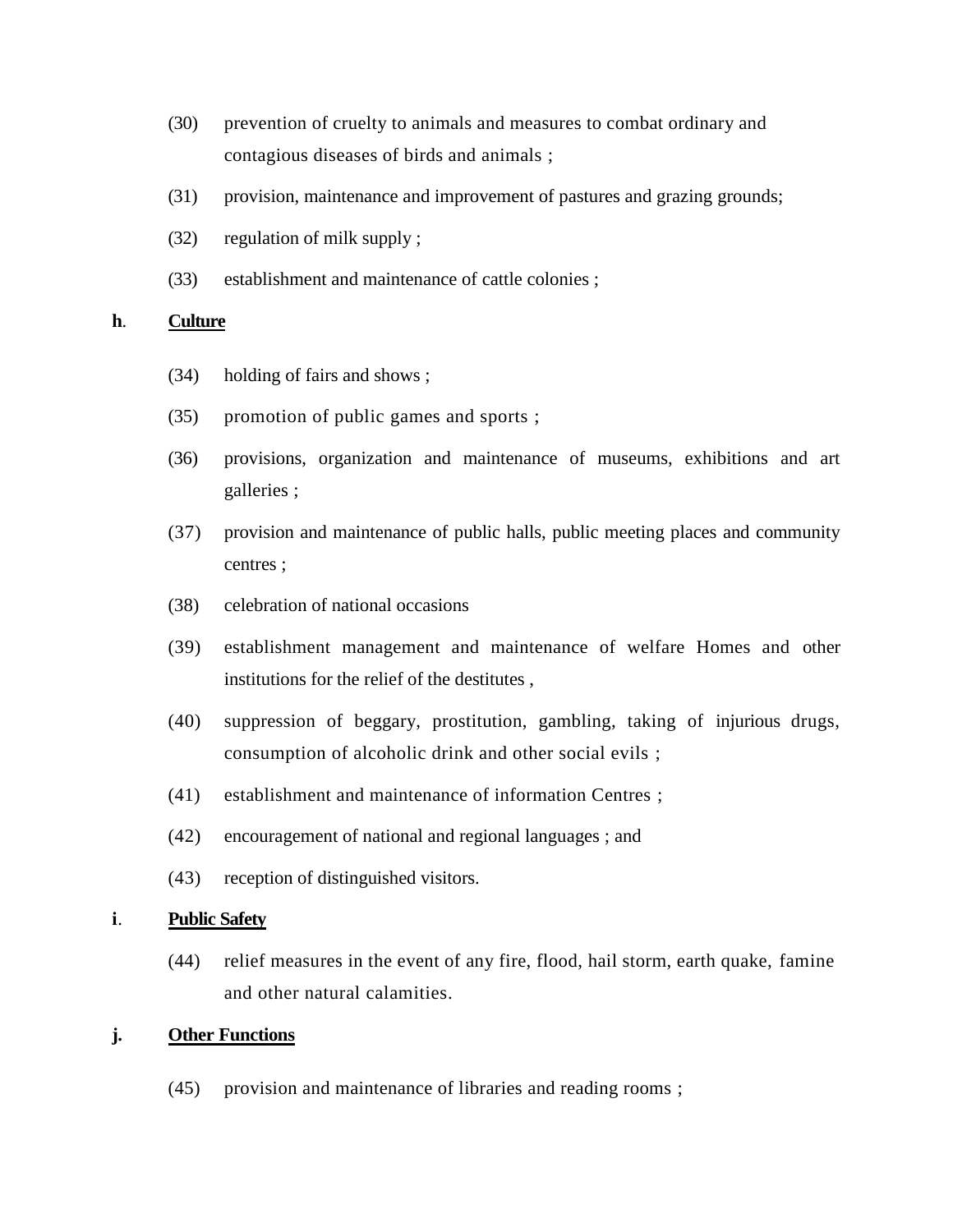- (46) prevention and abatement of nuisance and encroachment ; and
- (47) regulation of traffic, licensing of vehicles and the establishment and maintenance of public stands for vehicles in Rural areas.

#### **k. Rural Development**

- (48) Aggregation of the financial allocation and physical programmes and targets received from the Provincial Government in different sectors and to draw up a District Development Programme. In this work the Council will take into account Federal Projects, their allocations and the physical targets falling in or benefiting the districts (Generally the organization may develop and take on complete planning functions).
- (49) To proposal submit, if necessary, to the Local Government and Rural Development Department for modifications in the aggregate District programmes after identifying the (a) gaps, (b) internal inconsistence (c) compatibility of the programme with capacity available in the District implementation, maintenance and supervision and (d) evaluating it in the light of local priorities ;
- (50) To facilitate the formation of associations for the performance of tasks that can be done/performed collectively, for example, consumer association for distribution of electricity, farmers association for water courses management, associations for distribution of agriculture inputs, cooperative marketing associations, etc
- (51) To discharge the overall responsibility for the identification appraisal of projects and approval of projects prepared and to be constructed by Rural Local Councils in the following sub-sectors: -

Primary schools, Basic health units, Family welfare clinics, piped water supply, potable water/storage tanks Hand pumps / Sanitation, Rural roads.

(52) To propose disbursement of ADP funds for the approved projects to various Local Councils mentioned in (51) above inclusive of Municipal Committees if necessary;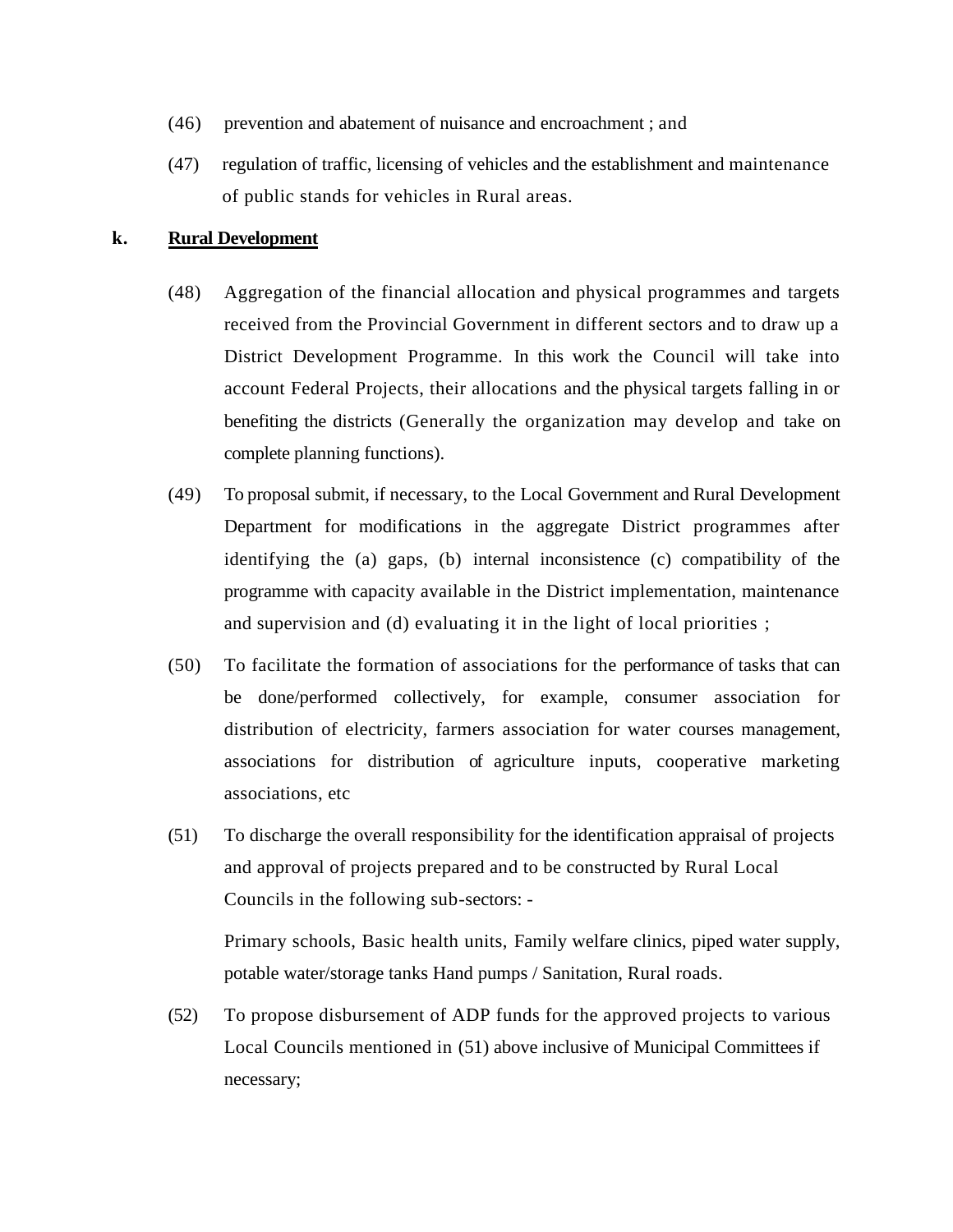- (53) To take appropriate measures for the development of skills, crafts and cottage industries. Development of skills would include promotion of industrial homes, domestic and cottage level crafts and trades, modest repairs of agricultural and other machinery, training of un-skilled labour etc.;
- (54) To review the implementation of the District Development programmes (as an extension of the function of Government and as their agent) by holding review meetings within the District as well as through periodic inspections and progress reports from the lower tiers etc ;
- (55) To supervise and submit to the Government regular progress reports on the implementation of Development projects at different levels within the District;
- (56) To evolve standard designs and specifications to the extent possible and desirable in harmony with the general conditions obtaining in the District and use appropriate technology to execute its development projects on a more economic basis ;
- (57) To monitor the supply of agricultural inputs and to make appropriate recommendations to the concerned authorities ;
- (58) To formulate Tehsil Markaz development programmes derived from the District Development programmes in consultation with the respective Local Councils in Tehsil and to review periodically its implementation;
- (59) Disseminate information about the projects and allocations of funds for the District to keep the people fully informed about the projects for the District Development Programmes throughout the District to keep the people fully informed about the projects to be executed in the district. This will not only mobilize the interest of the people in the development work, for the District but also make them more watchful about the use of development funds by the better community supervision ;
- (60) Improvement of breeding of cattle, horses and other animals ;
- (61) Establishment and maintenance of Cattle colonies ;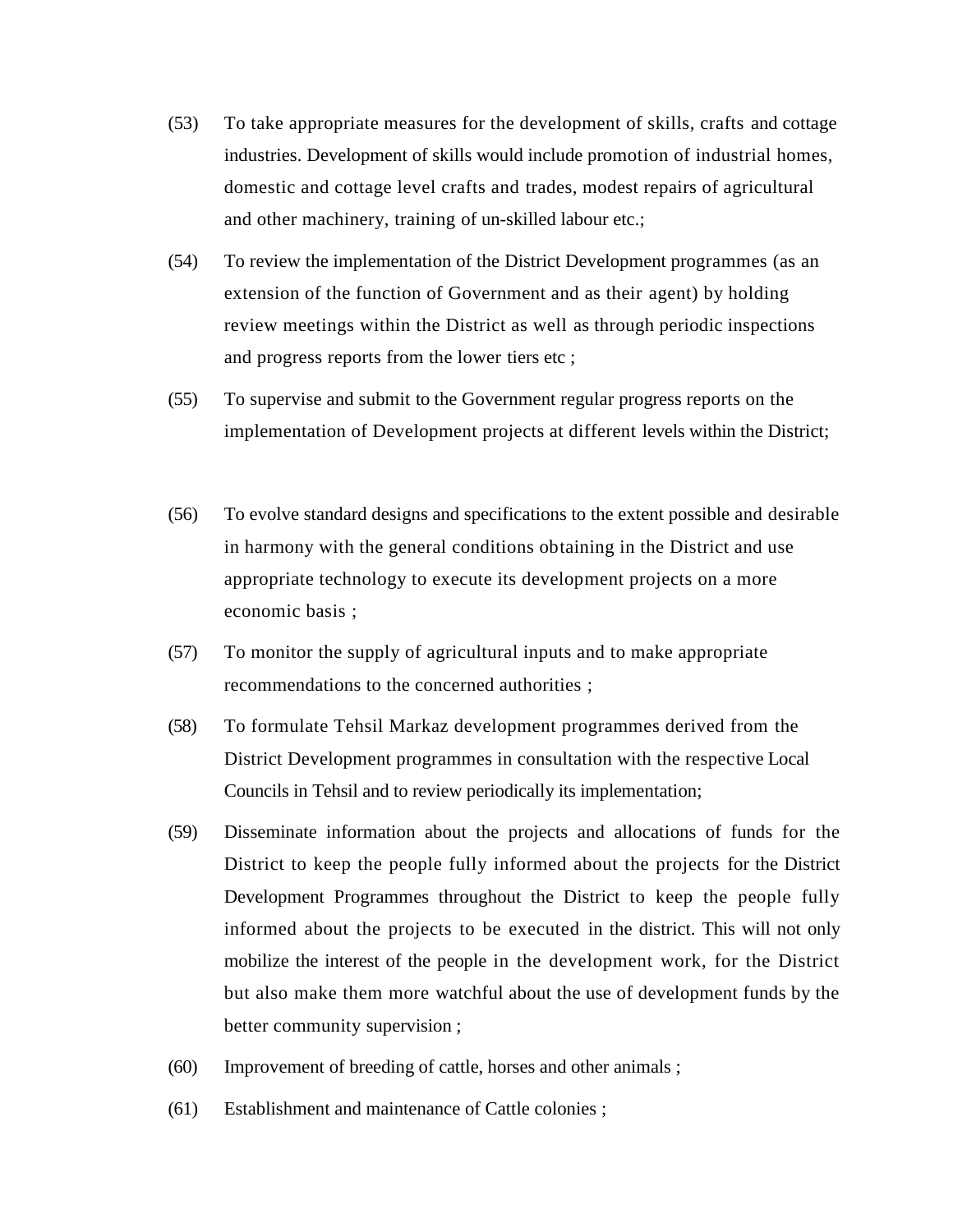- (62) Establishment and maintenance of cattle and dairies ;
- (63) Initiation, promotion, undertaking individually or on co-operative basis of commercial schemes, like the establishment of cattle, poultry, fish and agricultural farms, installation of wells/ tube wells, construction of tanks for the storage of irrigation water, establishment of workshops for manufacture and repair of agricultural implements and machinery, provision and maintenance of transportation services, construction of shops, establishment of markets and other commercial enterprises for which funds are available.

#### l. **Through Bye-Laws Regulate**

- (1) the collection and removal of manure and street sweepings ;
- (2) disposal of industrial waste ;
- (3) offensive and dangerous trades ;
- (4) disposal of carcasses ;
- (5) slaughter of animals ;
- (6) erection and re-erection of buildings ;
- (7) removal of dangerous buildings and structures ;
- (8) prohibition of watering of cattle, bathing or washing near wells, ponds and other sources of water reserved for drinking purposes
- (9) prohibition of steeping of hemp or other plants in or near ponds or other sources of water supply ;
- (10) prohibition of dyeing or tanning of skins within residential areas ;
- (11) prohibition of the establishment of brick kilns, lime kilns, potteries and other kilns within the residential areas;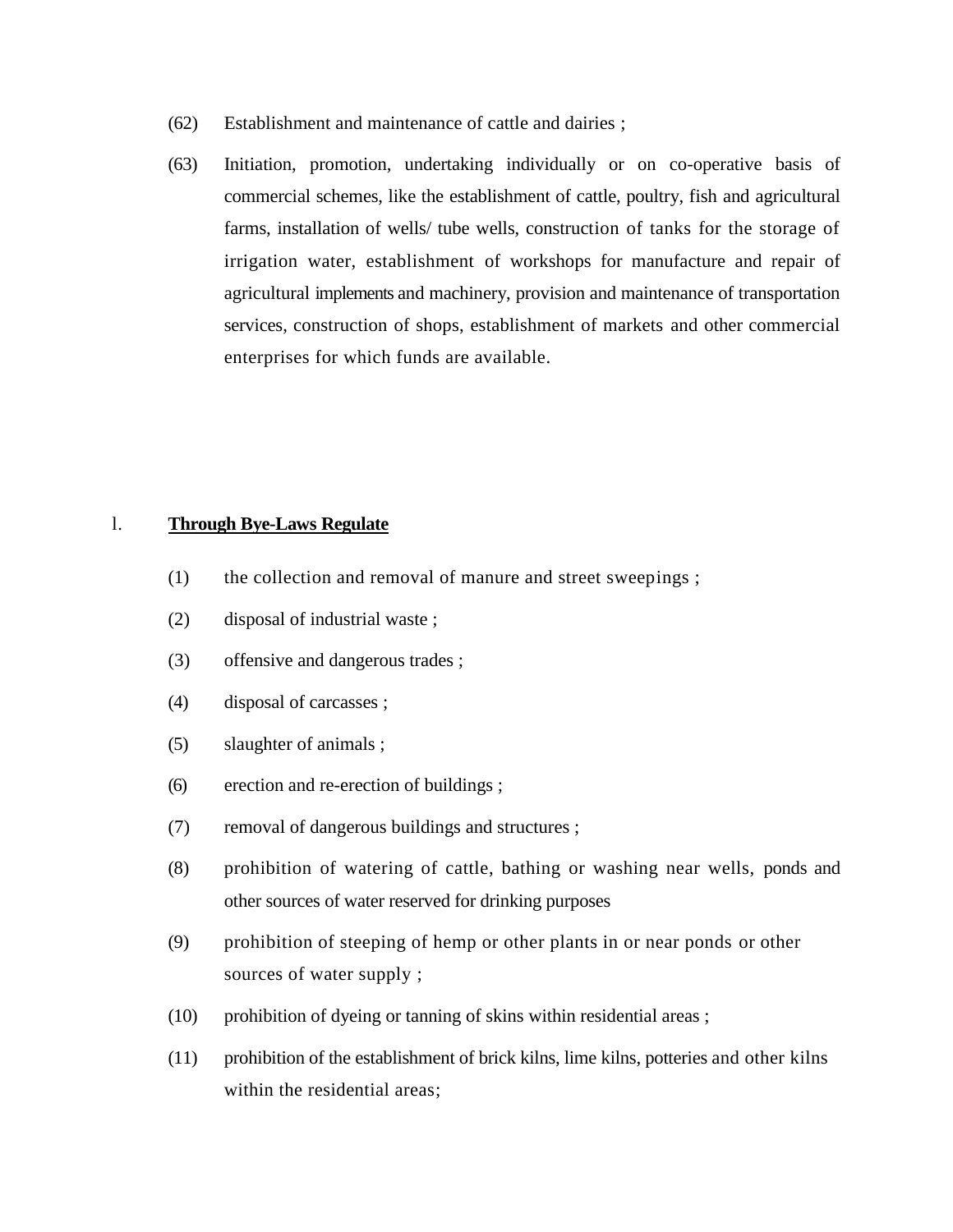- (12) destruction of weeds and pests of crops;
- (13) preservation of useful wildlife;
- (14) registration of birth, death and marriage;
- (15) registration of sale of cattle and other animals.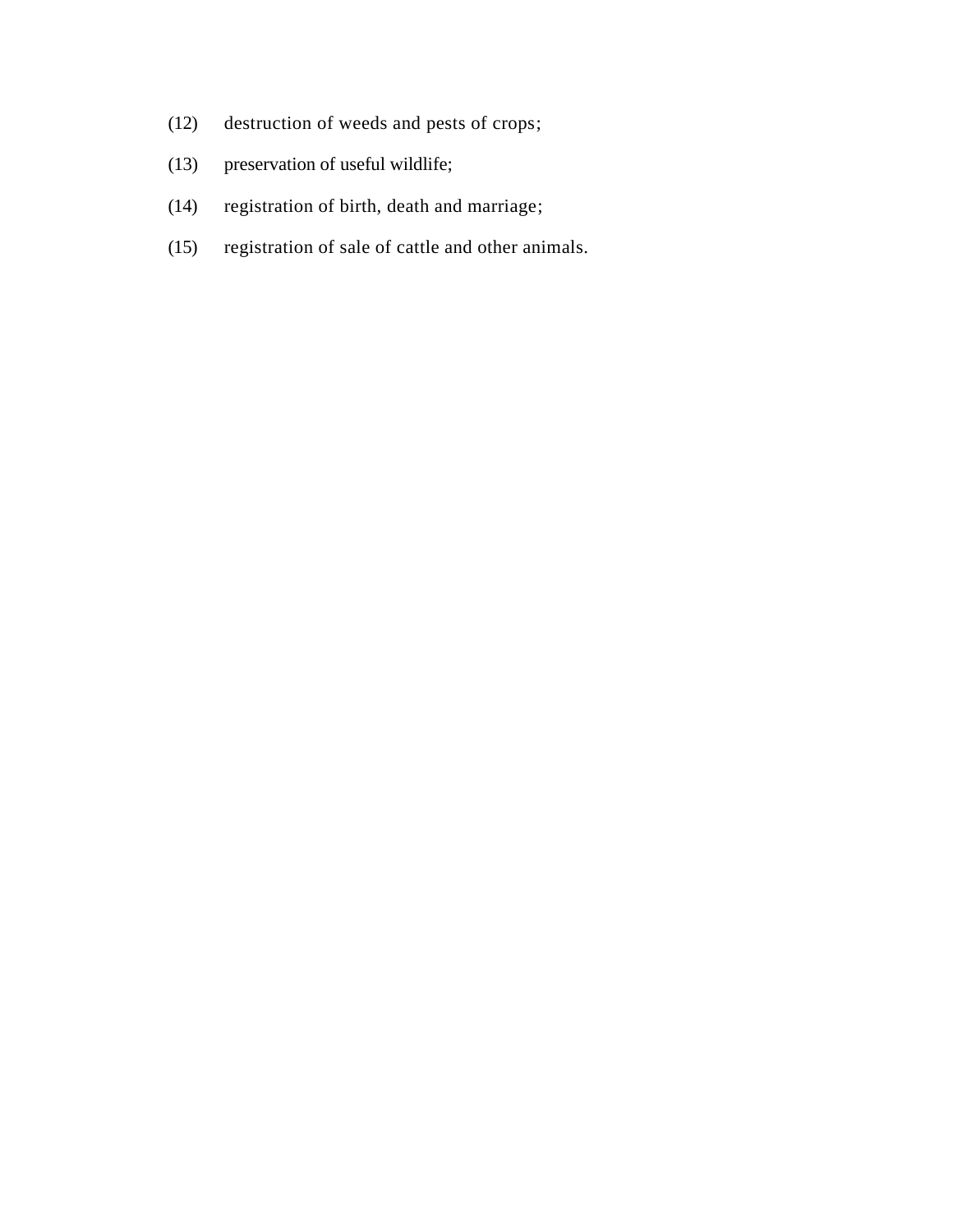### **THE BALOCHISTAN LOCAL GOVERNMENT ACT, 2009**

#### **TABLE OF CONTENTS**

#### **CHAPTER-I**

#### **PRELIMINARY**

| <b>Section</b>   |                                      | Page |
|------------------|--------------------------------------|------|
| 1.               | Short title, extent and commencement | 3    |
| 2.               | Definitions                          | 3    |
| 3.               | Repeal and savings                   | 12   |
| $\overline{4}$ . | Act to override other laws           | 12   |
| 5.               | Succession                           | 12   |
| 6.               | Certain matters to be prescribed     | 13   |

### **CHAPTER-II**

#### **CONSTITUTION OF LOCAL COUNCILS**

| 7 <sup>7</sup> | Constitution of Local Councils                              |    |
|----------------|-------------------------------------------------------------|----|
| 8.             | Division, amalgamation and reconstitution of Local Council. | 16 |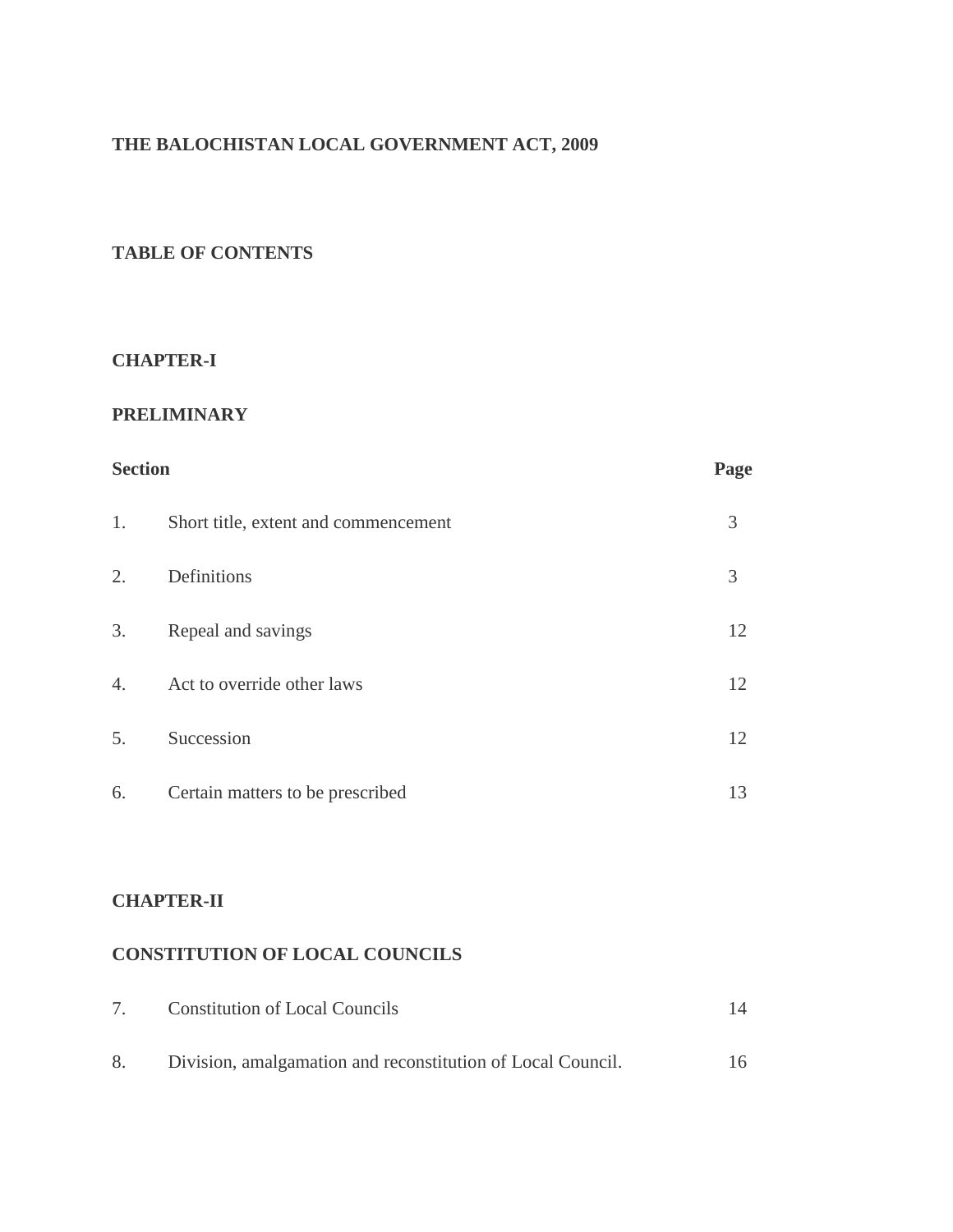9. Bar of Suit 16

## **CHAPTER-III**

## **COMPOSITION OF LOCAL COUNCILS**

|     | 10. Composition of Local Councils             |    |
|-----|-----------------------------------------------|----|
| 11. | <b>Representation of Non-Muslims</b>          | 18 |
| 12. | Representation of Women, workers and Peasants | 19 |

### **CHAPTER-IV**

#### **LOCAL COUNCIL ELECTIONS**

| 13. | <b>Franchise and Wards</b>                            | 20 |
|-----|-------------------------------------------------------|----|
| 14. | Election of Chairmen of Local Councils                | 20 |
| 15. | Election of Vice Chairmen                             | 20 |
| 16. | <b>Election Commission</b>                            | 20 |
| 17. | Executive Authority to assist the Election Commission | 21 |
| 18. | Election Cell.                                        | 21 |
| 19. | Appointment of Returning Officer, etc.                | 21 |
| 20. | <b>Polling Station</b>                                | 22 |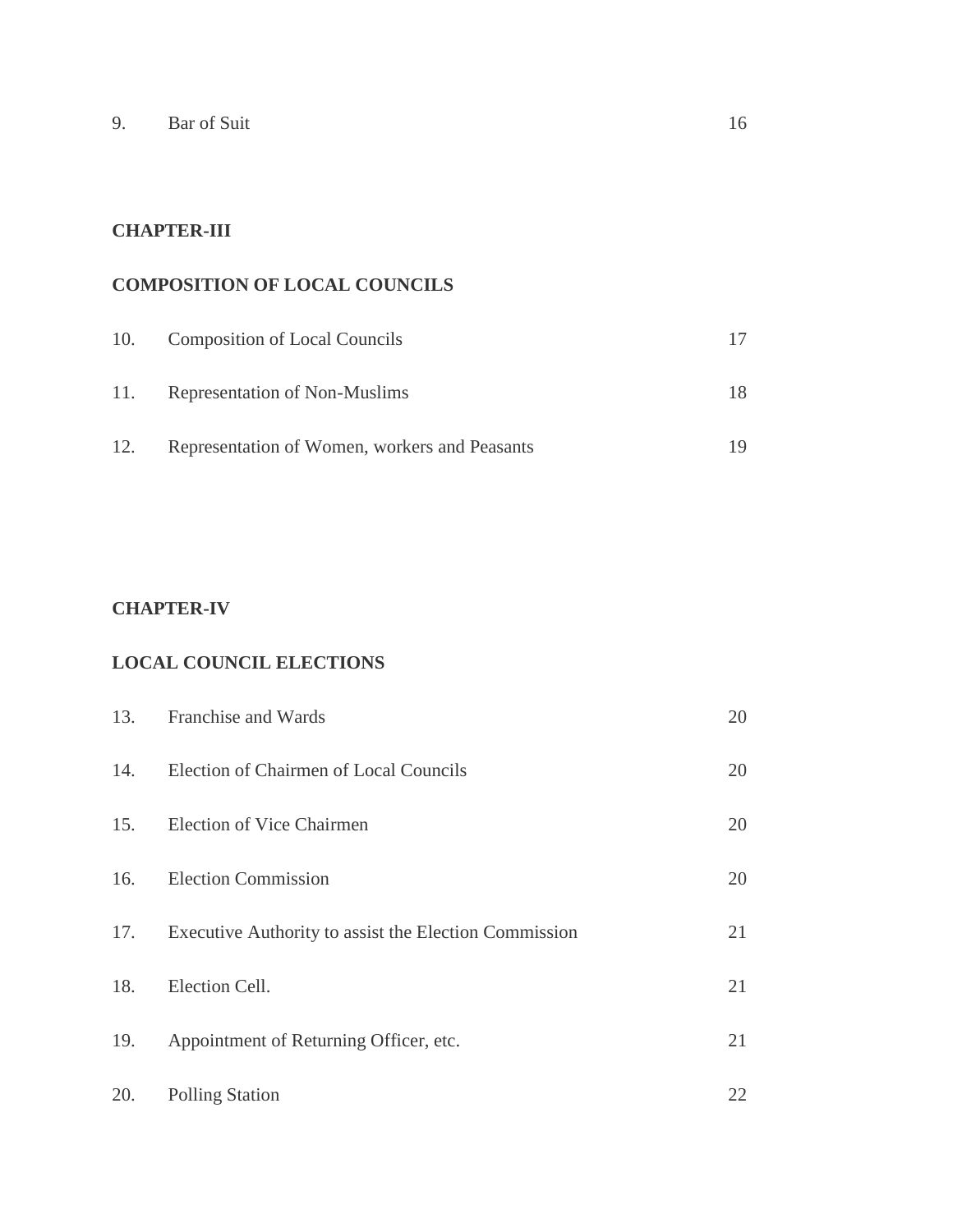| 21. | Presiding Officer and Polling Officer                             | 22 |
|-----|-------------------------------------------------------------------|----|
| 22. | <b>Supply of Election Material</b>                                | 23 |
| 23. | <b>Electoral Rolls</b>                                            | 23 |
| 24. | Qualification for candidates and elected members                  | 24 |
| 25. | Non Party-based elections                                         | 26 |
| 26. | Term of Office                                                    | 26 |
| 27. | <b>Declaration of Assets</b>                                      | 27 |
| 28. | Oath of Office                                                    | 27 |
| 29. | Bar against double membership                                     | 27 |
| 30. | Casual vacancy                                                    | 28 |
| 31. | Removal                                                           | 29 |
| 32. | Resignation                                                       | 29 |
| 33. | Vote of No-Confidence                                             | 29 |
| 34. | Bar against re-Election                                           | 30 |
| 35. | Remuneration                                                      | 30 |
| 36. | Notification of Election, Resignation and Removal of Chairman and |    |
|     | Members, etc.                                                     | 30 |
| 37. | <b>Election Petition</b>                                          | 30 |
| 38. | <b>Election Tribunal</b>                                          | 30 |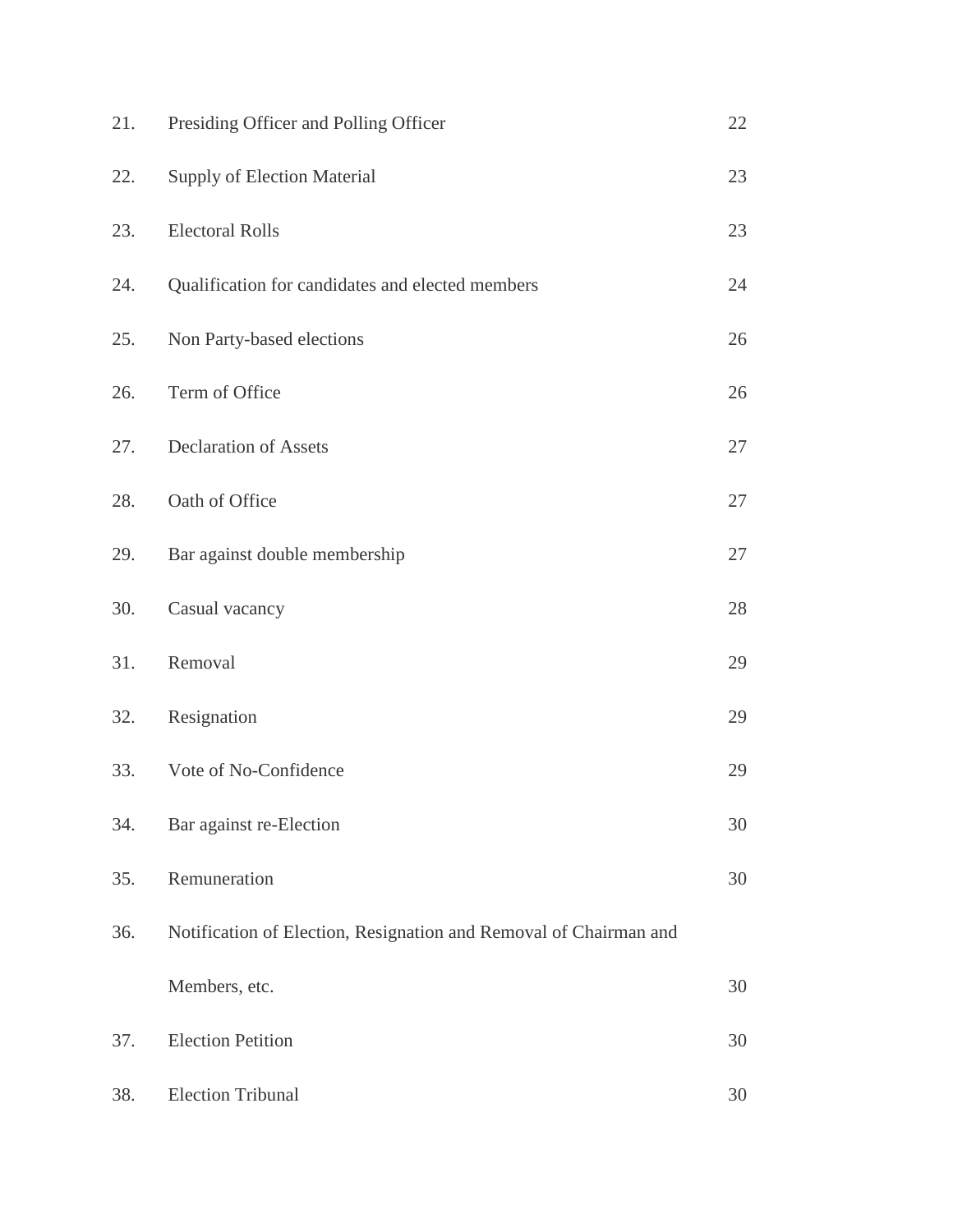| 39. | Procedure for hearing of Election Petition                            | 31 |
|-----|-----------------------------------------------------------------------|----|
| 40. | Powers of the Election Tribunal                                       | 31 |
| 41. | Decision of the Election Tribunal                                     | 31 |
| 42. | Ground for declaring election of returned candidate void              | 31 |
| 43. | Ground for declaring a person other than a returned candidate elected | 32 |
| 44. | Ground for declaring election as a whole void                         | 32 |
| 45. | Decision in case of equality of votes                                 | 32 |
| 46. | Corrupt practice                                                      | 33 |
| 47. | <b>Bribery</b>                                                        | 33 |
| 48. | Personating                                                           | 34 |
| 49. | Undue Influence                                                       | 34 |
| 50. | <b>Illegal Practice</b>                                               | 35 |
| 51. | Prohibition of canvassing                                             | 36 |
| 52. | Disorderly conduct near polling station                               | 36 |
| 53. | Tempering with papers                                                 | 37 |
| 54. | Interference with the secrecy of voting                               | 37 |
| 55. | Failure to maintain secrecy                                           | 38 |
| 56. | <b>Conduct of Officials</b>                                           | 38 |
| 57. | Breaches of Official duty in connection with Election                 | 39 |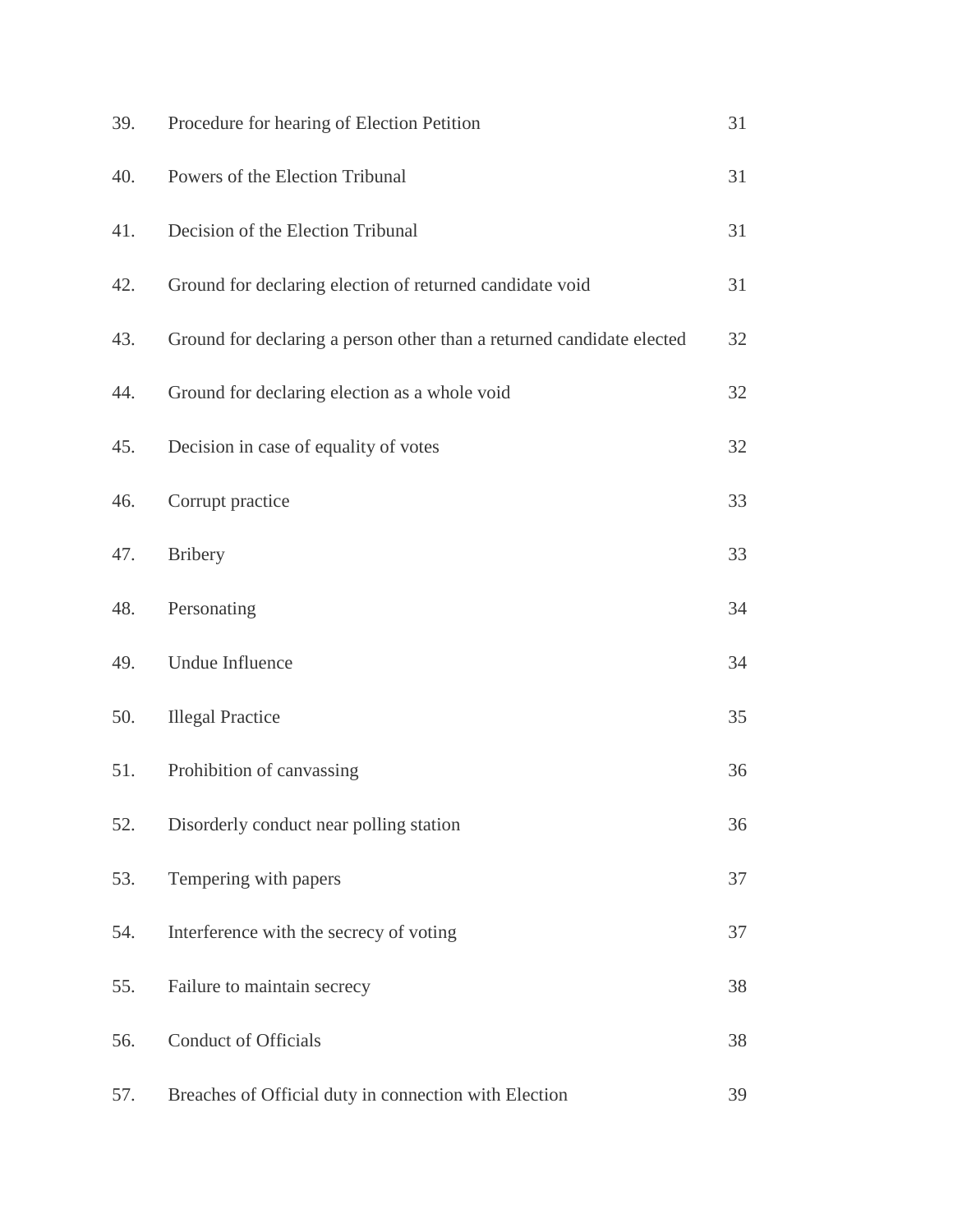| 58. | <b>Assistance by Government Servants</b>   | 39 |
|-----|--------------------------------------------|----|
| 59. | <b>Summary Trial</b>                       | 39 |
| 60. | Cognizance                                 | 39 |
|     | 61. Certain offences to be cognizable      | 39 |
| 62. | Prosecution of offences under this Chapter | 39 |

### **CHAPTER-V**

## **EXECUTIVE POWERS AND CONDUCT OF BUSINESS**

| <b>ADMINISTRATION OF SERVICES</b> |                                          |    |
|-----------------------------------|------------------------------------------|----|
| <b>CHAPTER-VI</b>                 |                                          |    |
| 68.                               | Reporting and Evaluation                 | 44 |
| 67.                               | Works                                    | 44 |
| 66.                               | Contracts                                | 44 |
| 65.                               | Meeting                                  | 42 |
| 64.                               | Disposal of Business                     | 41 |
| 63.                               | Executive powers and conduct of Business | 41 |

|     | 69. Local Councils Service                |  |
|-----|-------------------------------------------|--|
| 70. | <b>Balochistan Local Government Board</b> |  |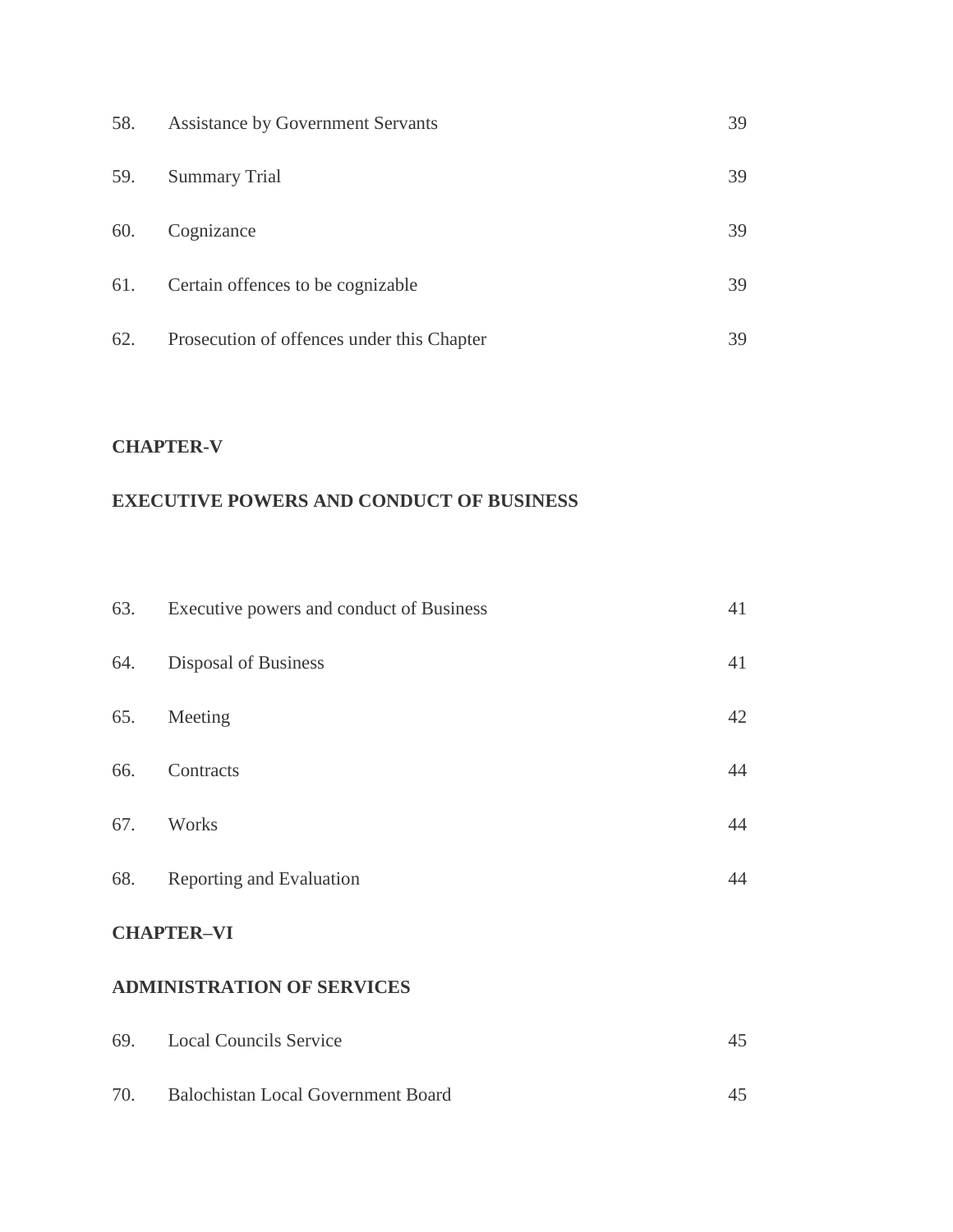| 71. | Members of the Local Councils Service to be Civil Servants  | 45 |
|-----|-------------------------------------------------------------|----|
| 72. | Servants of the Local Councils                              | 45 |
| 73. | <b>Functions of Secretary</b>                               | 46 |
| 74. | Provident Fund, Pension and other facilities for members of |    |
|     | <b>Local Council Service</b>                                | 46 |
| 75. | <b>Service Rules</b>                                        | 47 |
| 76. | Legal Adviser                                               | 47 |
| 77. | Training and Training Institutes                            | 47 |

#### **CHAPTER–VII**

## **FUNCTIONS OF LOCAL COUNCILS**

| 78 & 79. Functions |                                                   | 49 |
|--------------------|---------------------------------------------------|----|
| 80.                | Dangerous and Offensive trades                    | 49 |
| 81.                | <b>Constitution of Musalihat Anjuman</b>          | 50 |
| 82.                | Encouragement for amicable settlement of disputes | 50 |
| 83.                | Courts may refer cases to Musalihat Anjuman       | 51 |
| 84.                | Appointment of Conciliator for individual cases   | 51 |
| 85.                | Procedure of settlement of disputes               | 51 |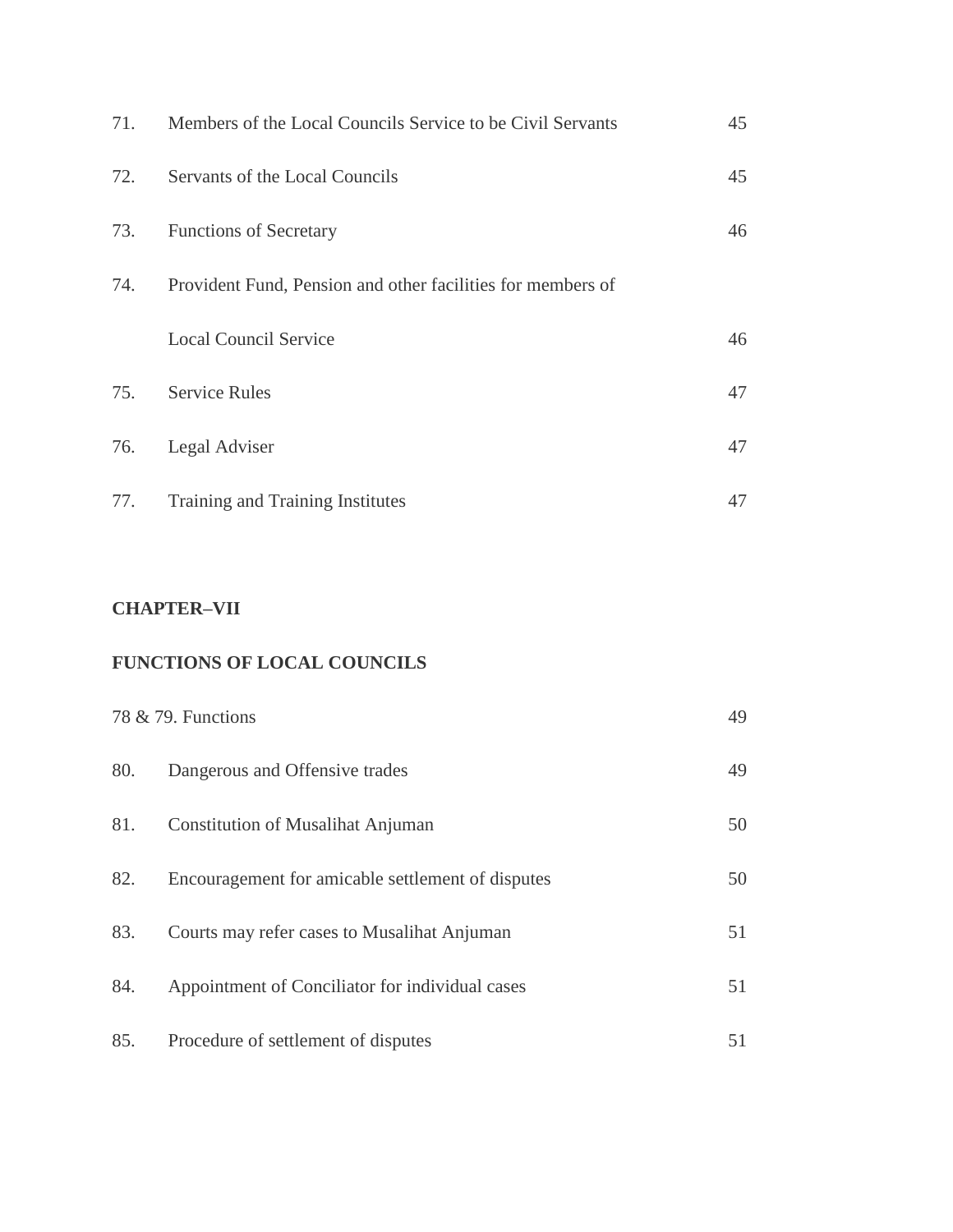## **CHAPTER–VIII**

#### **DEVELOPMENT PLANNING IN LOCAL COUNCILS**

| 86. | <b>Development Plans</b>                               | 52 |
|-----|--------------------------------------------------------|----|
| 87. | <b>Community Development Projects</b>                  | 53 |
| 88. | <b>Commercial Schemes</b>                              | 53 |
| 89. | Town Improvement                                       | 53 |
| 90. | Development Schemes                                    | 53 |
| 91. | Notice of Scheme                                       | 54 |
| 92. | Notice of acquisition of land and notification schemes | 55 |
| 93. | Finances                                               | 55 |
| 94. | Approval of Development Plan                           | 55 |
| 95. | Development Plans to be included in the Budget         | 55 |

## **CHAPTER–IX**

## **LOCAL COUNCIL FINANCE**

| 96. | Establishment of Local Fund and Public Account             | 56 |  |
|-----|------------------------------------------------------------|----|--|
|     | 97. Custody and Operation of Local Fund and Public Account | 57 |  |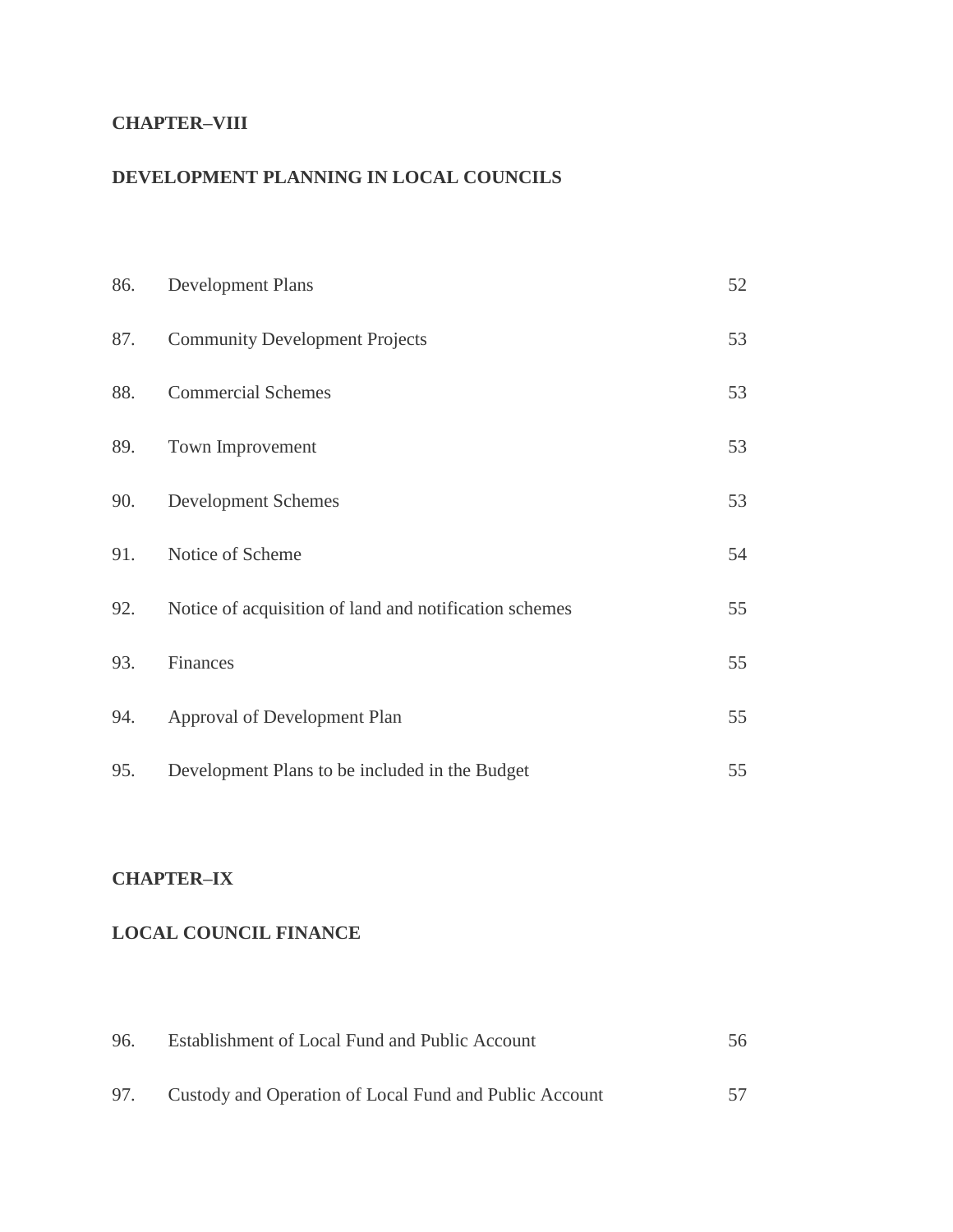| 98.  | Charge Expenditure                   | 57 |
|------|--------------------------------------|----|
| 99.  | <b>Application of Funds</b>          | 58 |
| 100. | <b>Budget</b>                        | 58 |
| 101. | Accounts.                            | 59 |
| 102. | Audit                                | 60 |
| 103. | Special Audit                        | 61 |
| 104. | Surcharge                            | 61 |
| 105. | Appeal                               | 62 |
|      | 106. Local Council not to incur Debt | 62 |

### **CHAPTER–X**

#### **LOCAL COUNCIL PROPERTY**

|      | 107. Ownership of property                            | 63 |
|------|-------------------------------------------------------|----|
| 108. | Transfer of Property by the Government                | 63 |
| 109. | Stock taking by the Chairman                          | 63 |
| 110. | Use and disposal of properties of Local Council       | 64 |
| 111. | Personal Responsibility with regard to loss and waste | 64 |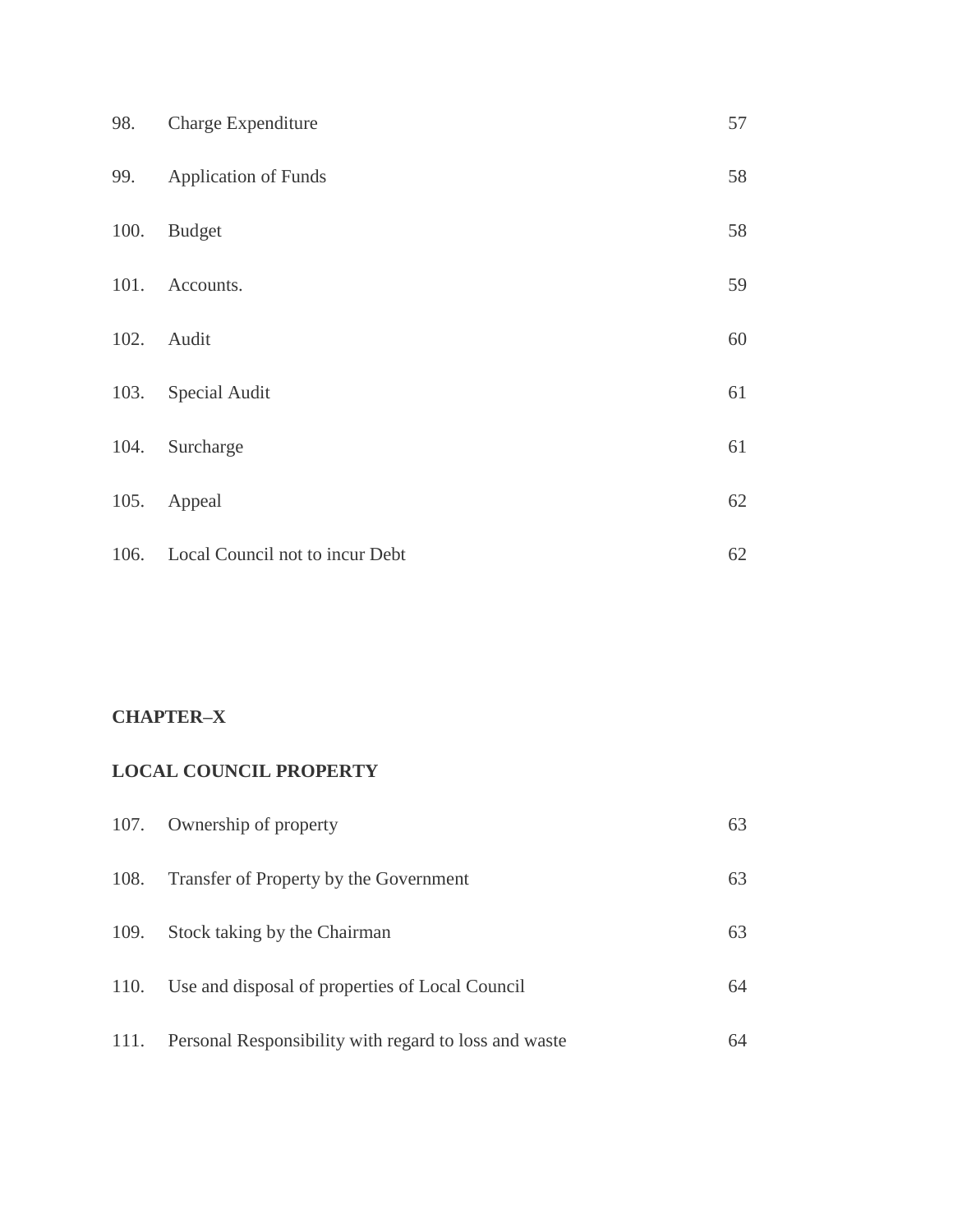## **CHAPTER–XI**

## **LOCAL COUNCIL TAXATION**

|      | 112. Local Rate                                   | 66 |
|------|---------------------------------------------------|----|
| 113. | Rating Areas and Property Tax                     | 66 |
| 114. | Imposition, Notification and Enforcement of Taxes | 67 |
|      | 115. Model Tax Schedule                           | 67 |
|      | 116. Collection and Recovery of Taxes, etc.       | 67 |
|      | 117. Liability on account of Taxes                | 67 |
|      | 118. Taxation Rules                               | 68 |
| 119. | Sharing of Income                                 | 68 |

#### **CHAPTER-XII**

### **LOCAL COUNCILS GRANTS COMMITTEE AND FISCAL TRANSFER**

| 120. Constitution of Local Councils Grant Committee          | 69 |
|--------------------------------------------------------------|----|
| 121. Function of the Local Councils Grant Committee          | 69 |
| 122. Rules of Business of the Local Councils Grant Committee | 69 |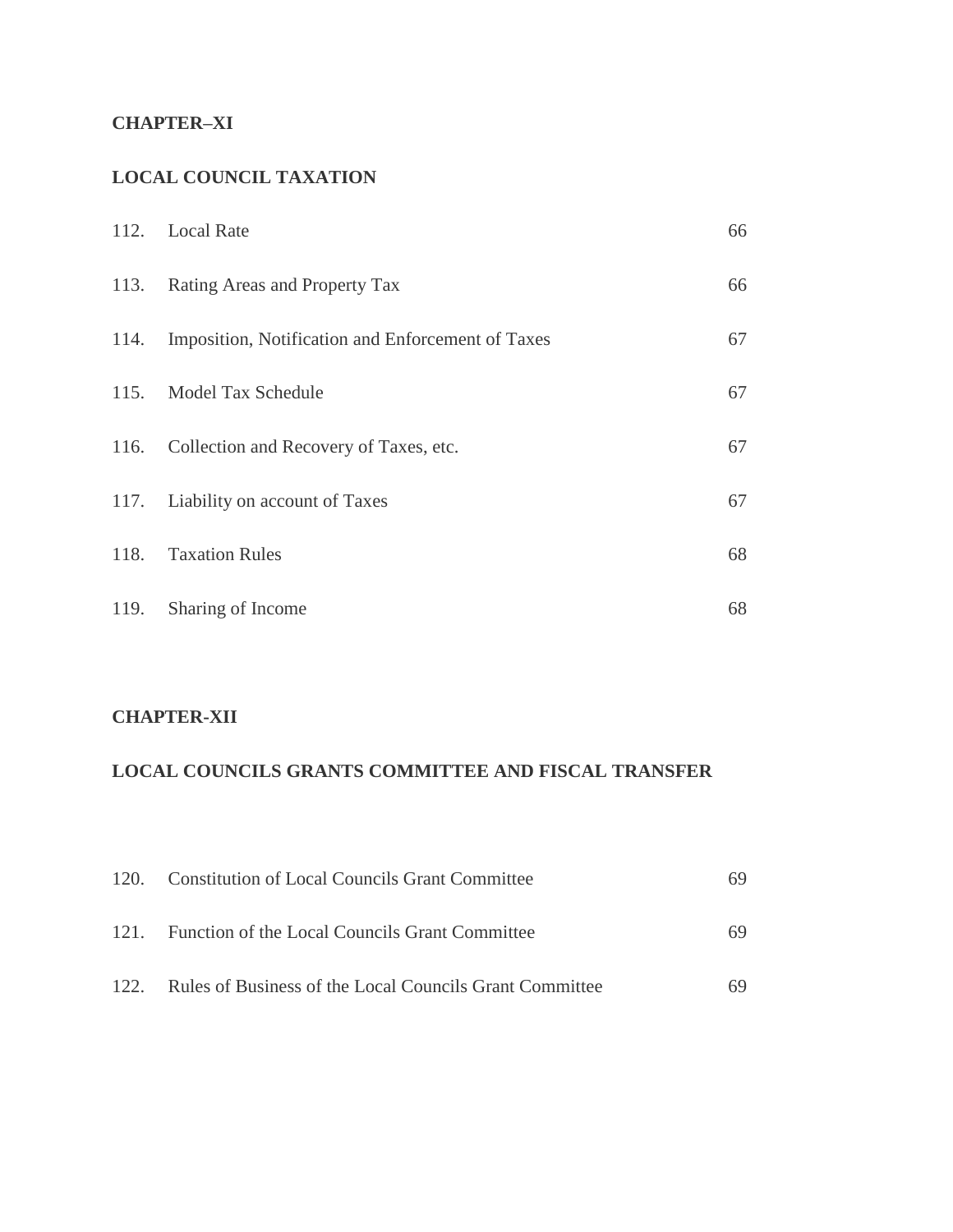## **CHAPTER XIII**

### **SUPERVISION OF LOCAL COUNCILS**

| 123. | Supervision of Local Councils         | 70 |
|------|---------------------------------------|----|
| 124. | <b>Inspection of Local Councils</b>   | 70 |
| 125. | Inspection Reports and Action thereon | 70 |
| 126. | Suspension of orders and resolutions  | 71 |
|      | 127. Power to give directions         | 71 |
| 128. | Inquiries                             | 72 |
|      | 129. Dissolution and Suspension       | 72 |

#### **CHAPTER–XIV**

#### **DIVISIONAL COORDINATION COMMITTEE AND INTER COUNCIL MATTER**

| 130. Divisional Coordination Committee | 74  |
|----------------------------------------|-----|
| 131. Functions                         | 75  |
| 132. Joint Committee                   | 75. |

#### **CHAPTER–XV**

### **OFFENCES AND PENALTIES**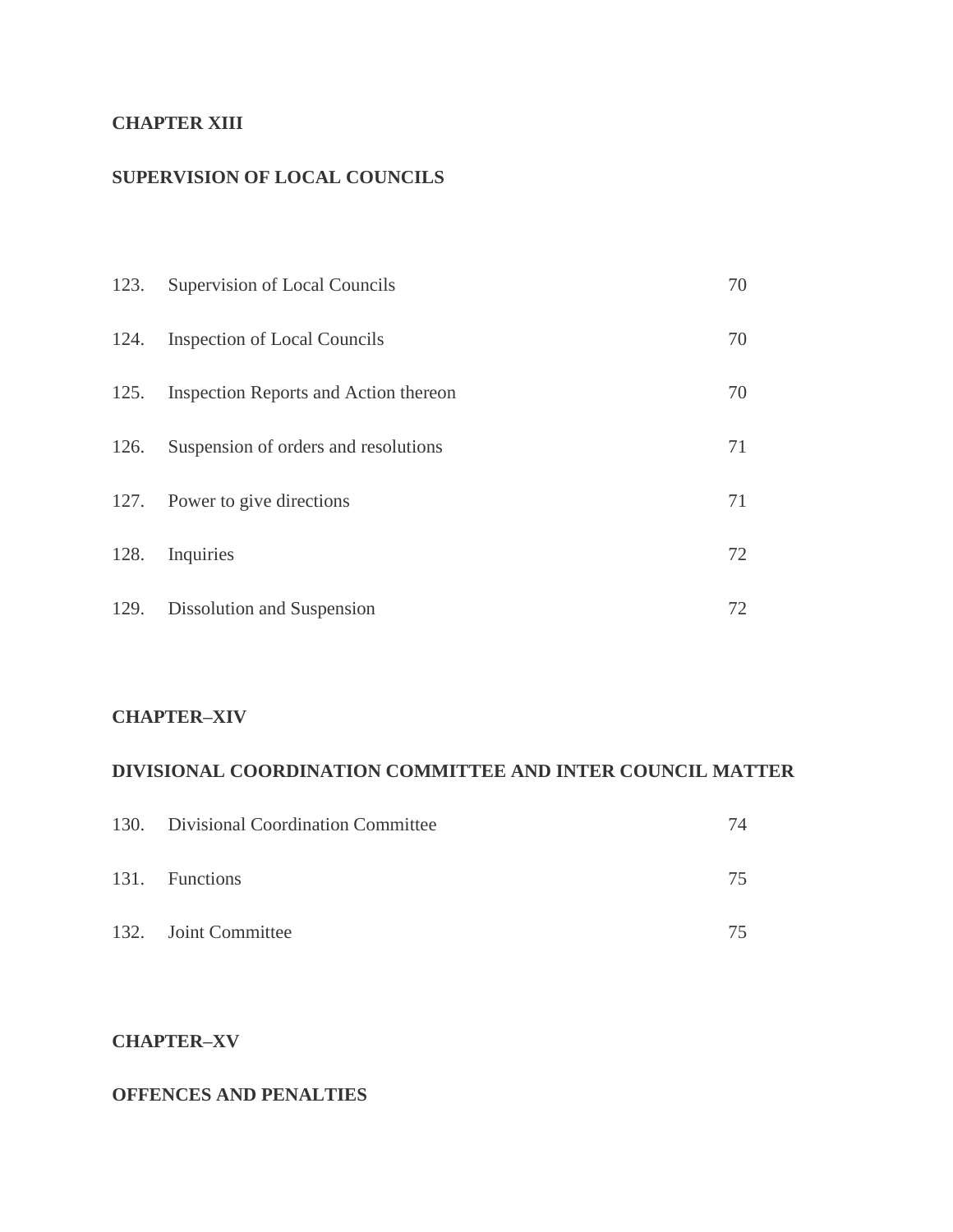| 133. | <b>Offences</b>                | 76 |
|------|--------------------------------|----|
| 134. | Punishment                     | 76 |
| 135. | Compounding of Offence         | 76 |
| 136. | Cognizance of Offences         | 77 |
|      | 137. Summary Disposal of Cases | 77 |
|      | 138. Summary Trial of Offences | 77 |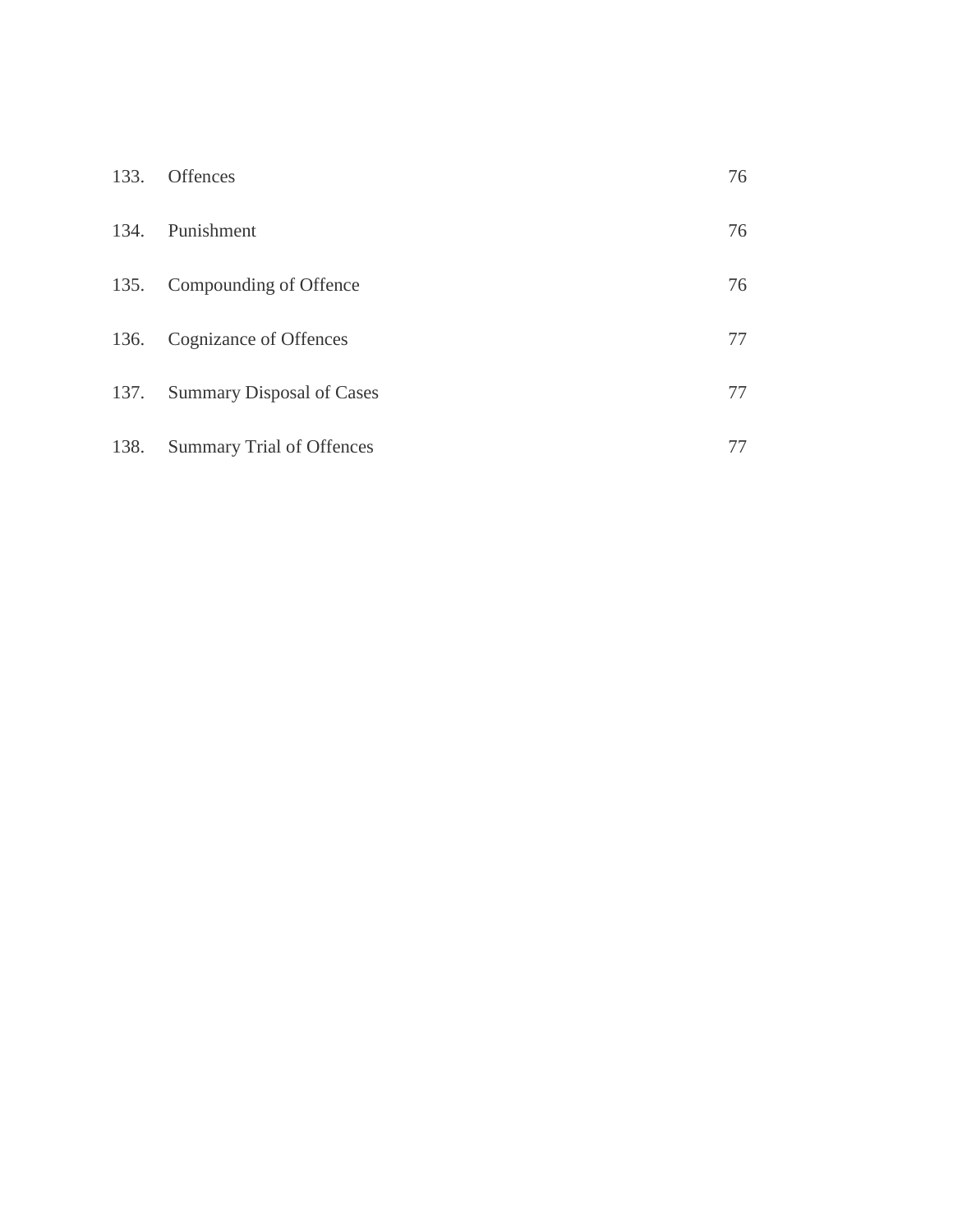## **CHAPTER-XVI**

#### **MISCELLANEOUS**

| 139. | Appointment of whole-time Magistrates                              | 78 |
|------|--------------------------------------------------------------------|----|
| 140. | Appeals                                                            | 78 |
|      | 141. Power to make rules                                           | 78 |
| 142. | Bye-laws                                                           | 78 |
| 143. | General Provisions relating to bye-laws, etc.                      | 79 |
| 144. | Delegation of Powers                                               | 79 |
| 145. | <b>Transfer of Function</b>                                        | 80 |
| 146. | Licenses and sanctions                                             | 80 |
| 147. | Institution of suits against Local Council, etc.                   | 80 |
| 148. | Notice and service thereof                                         | 81 |
| 149. | Records to be public documents                                     | 81 |
| 150. | Bar against Employment                                             | 81 |
| 151. | Protection of action taken in good faith                           | 81 |
| 152. | Revival of the Divisional and District offices of Local Government |    |
|      | and Rural Development Department and Water & Sanitation Agencies   |    |
|      | and any other Authorities                                          | 82 |
| 153. | <b>Entrustment of Decentralized Offices</b>                        | 82 |